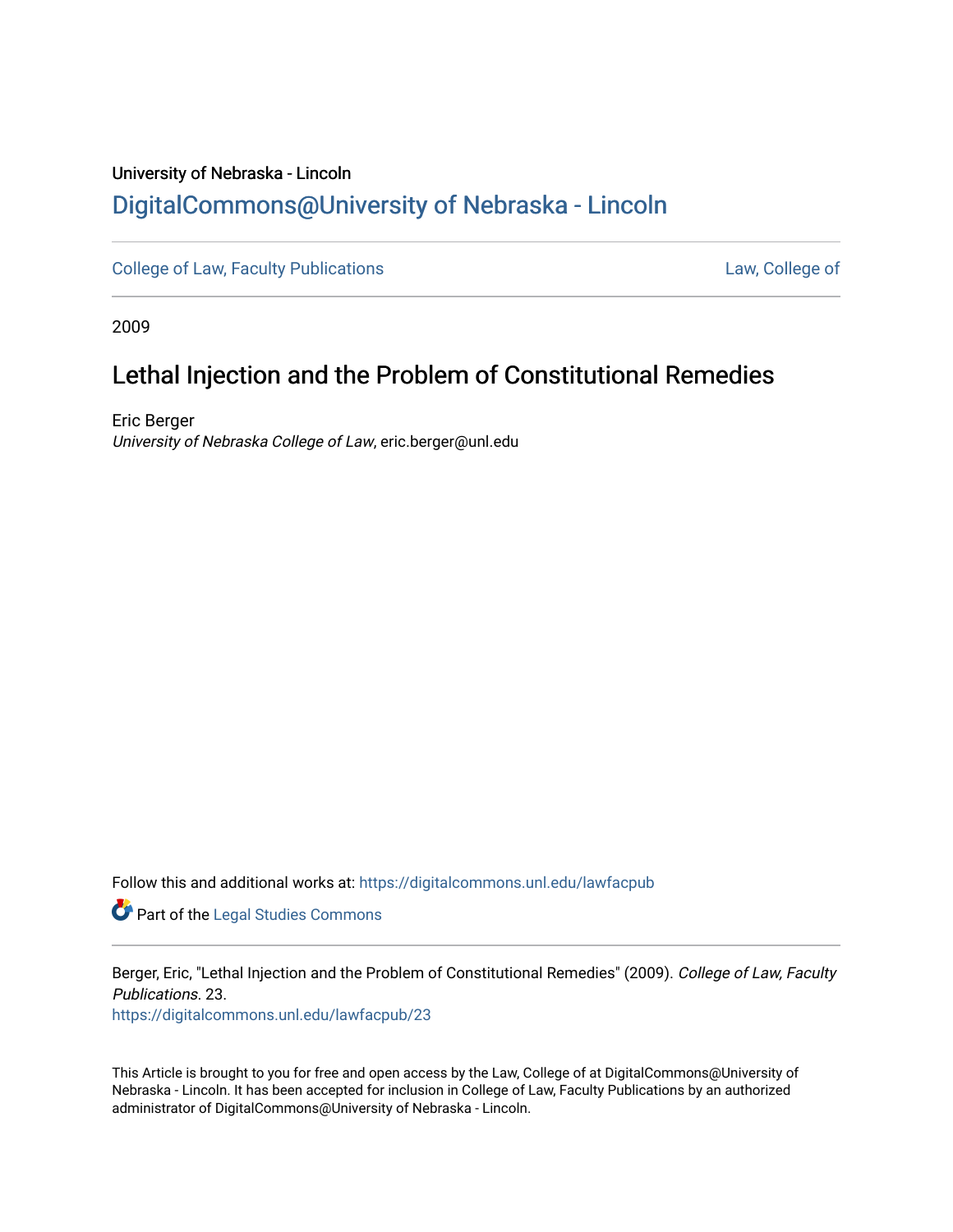# YALE LAW & POLICY REVIEW

## Lethal Injection and the Problem of Constitutional Remedies

### *Eric Berger\**

| 2. Remedial Concerns in Other Lethal Injection Cases  286 |  |
|-----------------------------------------------------------|--|
| III. POLITICAL PROCESS FAILURES AND THE NEED FOR JUDICIAL |  |
|                                                           |  |

\* Assistant Professor of Law, University of Nebraska College of Law. I thank Ginger Anders, Brandon Garrett, Matt Hellman, Roger Kirst, Craig Lawson, Megan McCracken, Susan Poser, Jo Potuto, Matt Schaefer, Bob Schopp, Steve Willborn, Saul Zipkin, and the participants in the Washington University Law School Junior Faculty Workshop for very helpful comments and suggestions. I also thank George Lyford, Greg McLawsen, Mark Mills, and Will Norton for excellent research assistance; Vida Eden for invaluable help; and Stefanie Pearlman and the Schmid Law librarians for their terrific assistance tracking down hard-to-find sources. Finally, I thank Melissa Middleton and the editors of the *Yale Law & Policy Review* for exceptional editorial assistance. A McCollum Research Grant provided support for the research and writing of this Article. Remaining errors are mine.

 In the interest of full disclosure, I should note that I was a member of the litigation teams representing Michael Taylor in his Eighth Amendment challenge before the trial and appellate courts and Clarence Hill in his U.S. Supreme Court case. The views expressed herein are solely my own and should not be read to reflect the views of the other lawyers participating in those or other lethal injection cases.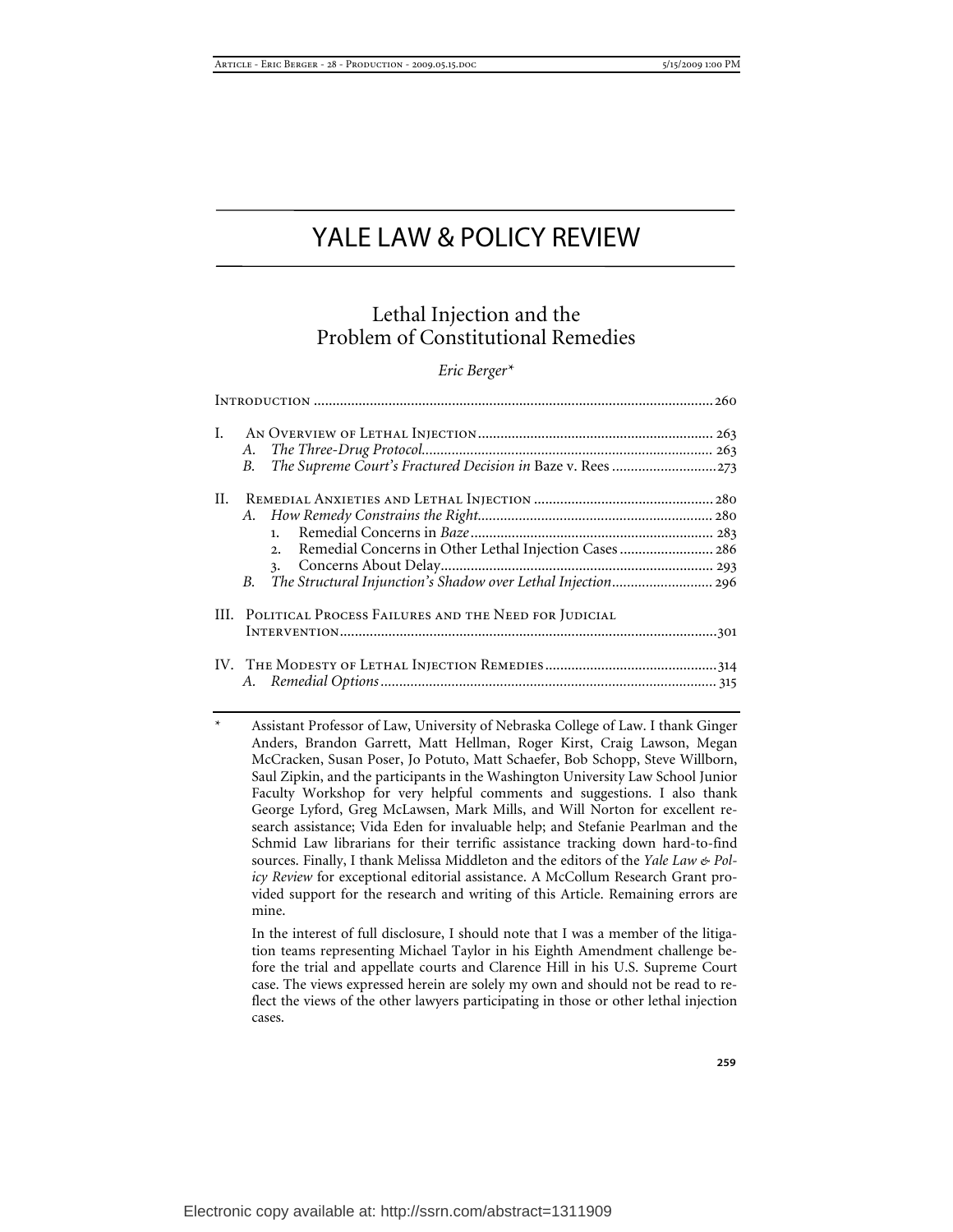| B. | Remedial Modesty and the Case Against Judicial Deference 326 |  |
|----|--------------------------------------------------------------|--|
|    |                                                              |  |
|    |                                                              |  |
|    |                                                              |  |
|    |                                                              |  |
|    |                                                              |  |

#### **INTRODUCTION**

Death row inmates around the country have challenged the constitutionality of the lethal injection procedures by which they will be executed. This litigation often turns up serious problems, which create a significant risk that the inmate will suffer an excruciating death in apparent violation of the Eighth Amendment's prohibition against "cruel and unusual punishment."<sup>1</sup> With a few notable exceptions, however, courts have been reluctant to intervene, explicitly deferring to state officials responsible for these procedures and upholding the execution protocols.

Judicial reluctance to strike down states' lethal injection procedures is closely tied to judges' anxieties about issuing an appropriate remedy should they find a constitutional flaw. Judges' decisions upholding current procedures, in other words, often reflect less about those procedures' safety and more about the difficulty of identifying a workable remedy. There are, of course, some lethal injection plaintiffs who are unable to identify plausible dangers.<sup>2</sup> In such cases, judges are justified in upholding state procedures (assuming that the plaintiff has had access to the relevant records during discovery). But other lawsuits identify serious flaws, and courts still decline to interfere. Fearful that any remedy would appear to usurp the political branches' province and exceed judges' core competence, these courts let remedial concerns color their findings on the merits.

Several recent cases reflect these remedial anxieties. In the Supreme Court's 2008 splintered decision in *Baze v. Rees*, for instance, the three-Justice plurality explicitly required the lethal injection plaintiff to proffer a "feasible, readily implemented" alternative as part of his affirmative case.<sup>3</sup> It, therefore, conditioned the Eighth Amendment right on the existence of a workable remedy.

The plurality then drew further on remedial concerns, warning that judicial involvement in states' lethal injection procedures would "threaten to transform courts into boards of inquiry charged with determining 'best practices' for exe-

2. By "danger," I mean a condition creating a significant risk of excruciating pain.

<sup>1</sup>. U.S. Const. amend. VIII.

<sup>3</sup>. Baze v. Rees, 128 S. Ct. 1520, 1532 (2008) (plurality opinion).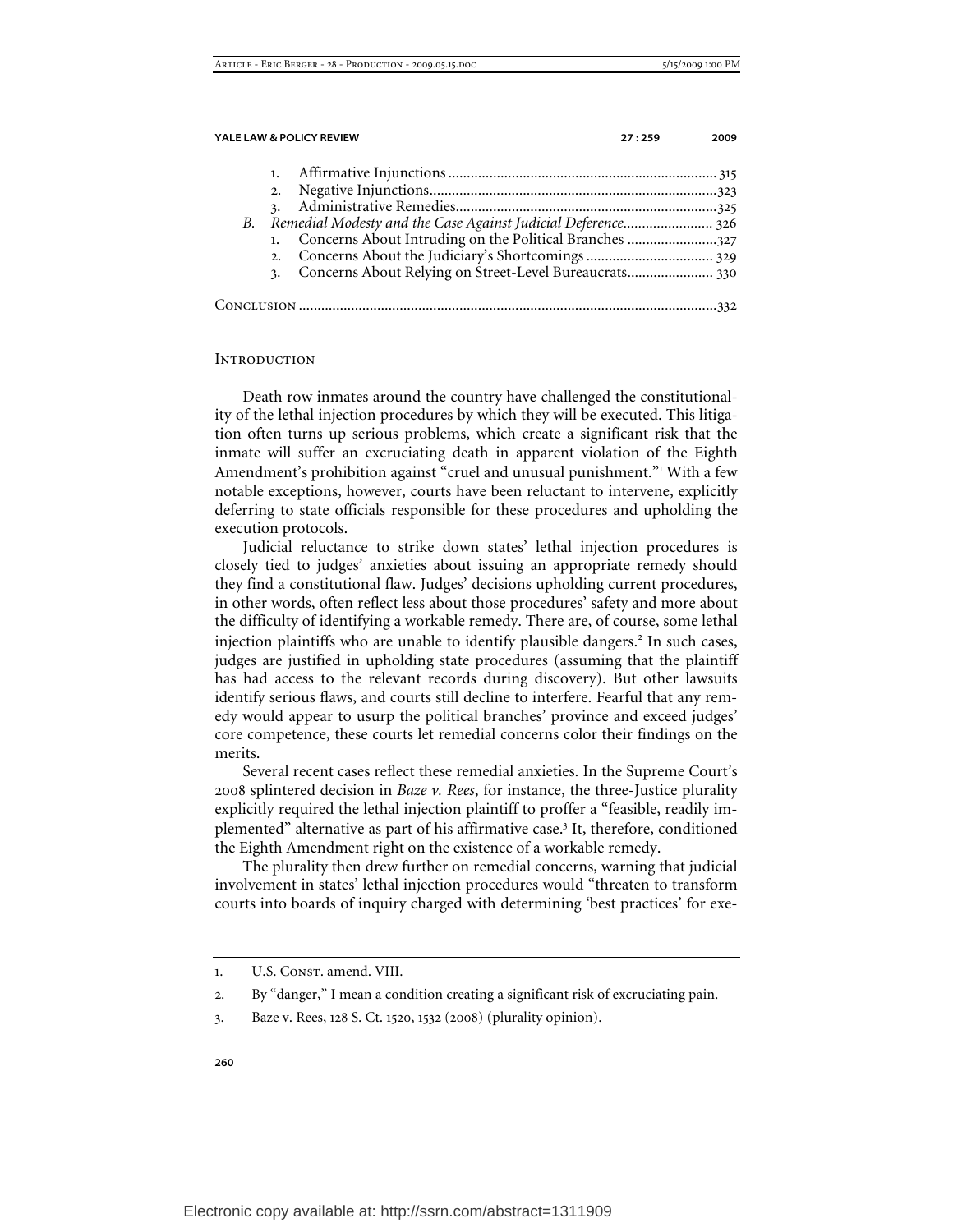cutions."<sup>4</sup> The plurality argued that such a remedy—requiring states to adopt the "best practice"—would immerse the judiciary in an area best left to the political branches.<sup>5</sup> But the plurality overstated the intrusion, ignoring the fact that a court finding an Eighth Amendment violation need not require the "best practice." To the contrary, more modest remedies can cure a lethal injection procedure's risks without interfering so much with the state's prerogative. The Court, therefore, misconstrued the remedial issue and then used those remedial concerns to narrow the scope of the underlying Eighth Amendment right.

Lower courts have also cited and misconstrued remedial issues. One court identified serious flaws in a state's lethal injection procedure but nevertheless declined to find a formal violation and issue a remedy because "under the doctrines of comity and separation of powers, the particulars of [a state's] lethalinjection protocol are and should remain the province of the state's executive branch."<sup>6</sup> Even confronted with the state procedure's manifest problems, the court's overriding concern was to "permit Defendants to proceed with Plaintiff's execution as scheduled."7 And that court at least did identify serious problems. More often, courts presented with lethal injection cases avoid engaging with the details of the procedure, explaining instead that the judicial "role is not to micromanage the executive branch in fulfilling its own duties relating to executions."<sup>8</sup>

Remedial concerns then shift the Eighth Amendment's focus in method-ofexecution cases from the inmate's risk of pain to the difficulty the state might have reforming its method. Of course, some attention to remedy is appropriate, because the words "cruel and unusual" invite a comparative inquiry. Courts, however, have distorted this remedial inquiry, drawing false assumptions about remedial options and concluding that *any* remedy would necessarily be inappropriate. This distortion gives states incentives not to reform broken procedures but instead to argue that doing so would be too cumbersome. It also allows courts to uphold procedures that are not only dangerous but also the product of serious political process failures undeserving of judicial deference. Indeed, several states have given little attention to these procedures' design, delegated the procedure to unqualified personnel, failed to consult experts, concealed the details of the procedure from the public, and obdurately refused to reconsider their practices even as serious problems have come to light.

In giving so much attention to remedial concerns and so much deference to the political branches, courts are often not distinguishing between disingenuous

- 7*. Id.* at 975 (quoting *Hickman*, 415 F. Supp. 2d at 1047).
- 8. Lightborne v. McCollum, 969 So. 2d 326, 351 (Fla. 2007).

<sup>4</sup>*. Id.* at 1531.

<sup>5</sup>*. Id.*

<sup>6</sup>. Morales v. Tilton, 465 F. Supp. 2d 972, 975-76 (N.D. Cal. 2006) [hereinafter *Morales II*] (quoting Morales v. Hickman, 415 F. Supp. 2d 1037, 1046 (N.D. Cal. 2006) [hereinafter *Morales I*]).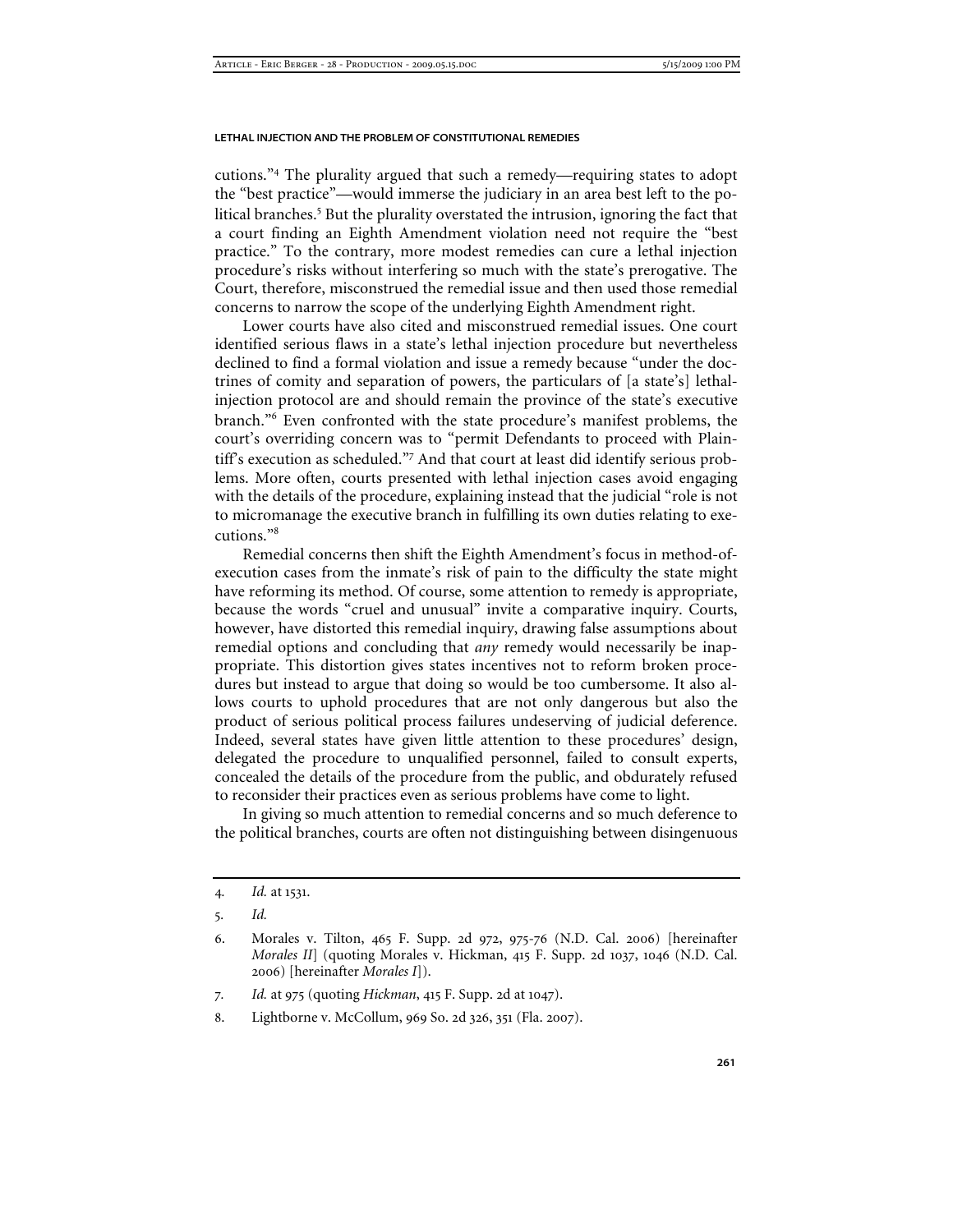suits manufactured to delay the inevitable execution and legitimate complaints identifying serious flaws with a state's method of execution. Courts, in other words, are adopting a blanket deference that makes it more difficult for even the strongest cases to get a fair hearing. Given some states' lack of care and transparency in this area, such deference is unwarranted.

Part I of this Article introduces the three-drug lethal injection procedure used in most states. Specifically, it explains how haphazard practices and untrained, unqualified personnel greatly heighten the risk that the procedure will cause an excruciating death. It then summarizes the Supreme Court's 2008 decision in *Baze v. Rees* upholding Kentucky's three-drug protocol.<sup>9</sup> Seven different Justices wrote separately in *Baze*, and no opinion garnered more than three votes. This Part explores the state of the law in light of this fractured decision.

Part II argues that remedial concerns figure prominently in recent lethal injection decisions, including *Baze*, and in fact often drive the outcome. Courts both explicitly and implicitly shape the scope of the Eighth Amendment right by looking to whether there might be appropriate remedies. In so doing, courts often incorrectly assume that any remedy would greatly burden the state. The remedial inquiry, then, is colored by a general reluctance to tell the political branches what to do, which grows out of more general discomfort with institutional remedies, particularly structural reform injunctions. While most courts do not explicitly equate lethal injection suits with structural reform litigation, lethal injection actions do inquire into the structure—the personnel, architecture, and processes—of states' execution procedures. Accordingly, deep-seated judicial attitudes about invasive structural injunctions color courts' approaches to lethal injection suits.

Part III argues that this judicial reluctance to impose remedies against the government is misplaced. Many states have not given much thought to the details of their lethal injection procedures. While respect for democracy might be an appropriate reason for courts to decline to intervene in some instances, it is not here, where there has been nothing democratic, deliberative, or transparent about the creation of execution protocols. Quite to the contrary, where states have delegated responsibility for their procedures to unelected, unqualified execution team members and then concealed the details of that procedure from the public, judicial interference is entirely appropriate.

Given that judicial intervention is necessary, Part IV argues that viable lethal injection remedies are more workable and less intrusive than many courts seem to assume. This Part suggests particular remedies that would help cure an execution protocol's difficulties. It then contends that such remedies would be relatively modest compared with many public law injunctions and would not unduly burden the political branches. Calls for judicial deference, then, are overstated in this area.

This Article concludes that some courts have not been sensitive enough to the distinctions between different types of public law litigation. They have blindly assumed that any suit seeking an injunction to reform state practices is

<sup>9</sup>. 128 S. Ct. 1520 (2008).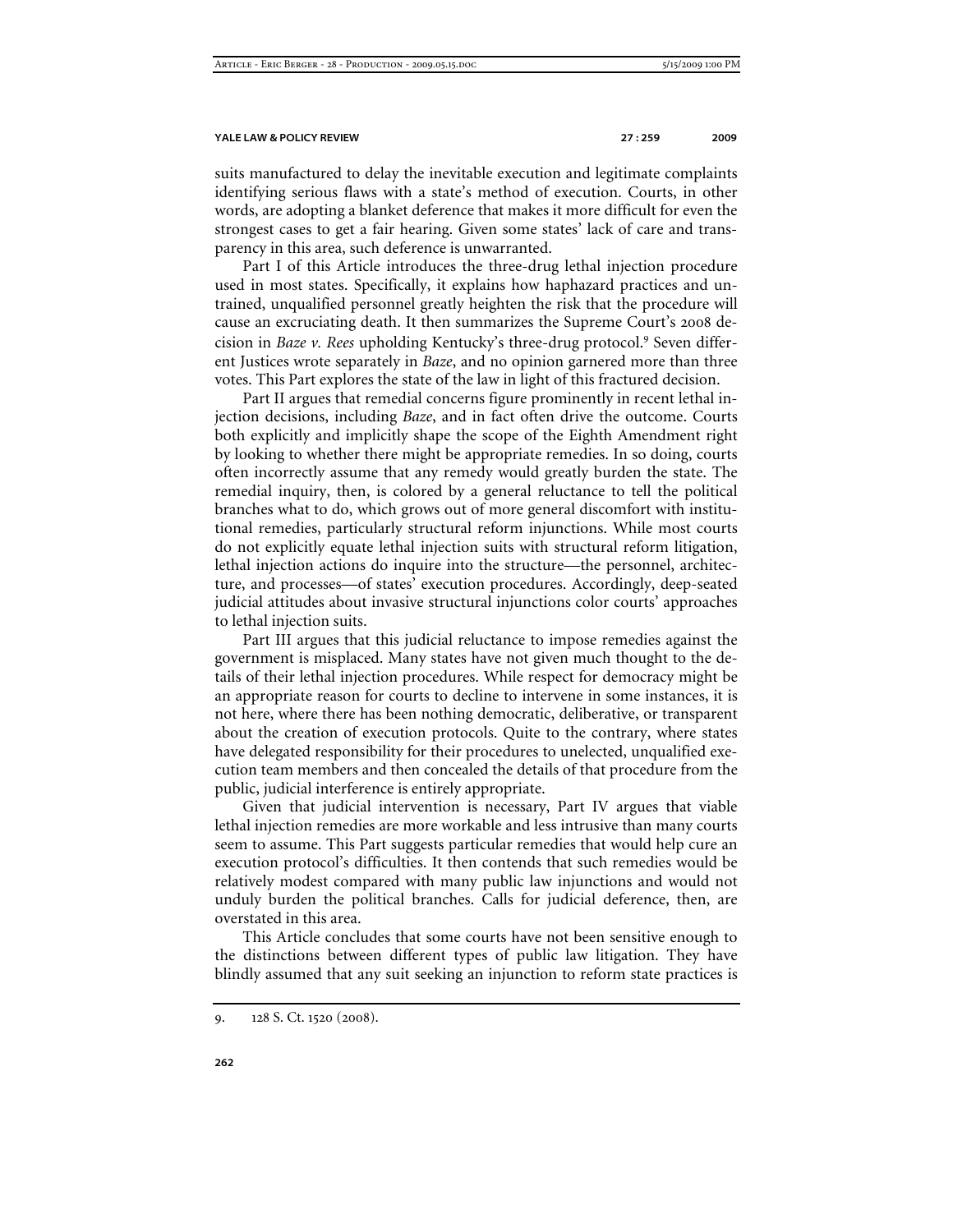#### **LETHAL INJECTION AND THE PROBLEM OF CONSTITUTIONAL REMEDIES**

inherently intrusive. Courts should recognize that some injunctions reshaping public practices can be relatively unintrusive and wholly appropriate. Indeed, because remedial concerns often figure heavily in courts' articulation of the constitutional right itself, it is crucial that judges appreciate these nuances in the early stages of an action. This appreciation is all the more important in the lethal injection context as courts address the scope of the Eighth Amendment right in light of the muddled *Baze* decision. In failing to account for these factors thus far, some courts have blessed dangerous state practices and surrendered their own constitutional responsibility to oversee the other branches.

## I. An Overview of Lethal Injection

## *A. The Three-Drug Protocol*

Over the past few years, litigation has uncovered numerous flaws in states' lethal injection procedures.<sup>10</sup> Lawyers typically bring these constitutional challenges under the Eighth Amendment, which reads, "Excessive bail shall not be required, nor excessive fines imposed, nor cruel and unusual punishments inflicted."<sup>11</sup> Lethal injection plaintiffs typically do not claim that the death penalty is unconstitutional or that lethal injection is unconstitutional *per se*, but rather that the particular lethal injection procedure administered in a given jurisdiction violates the Eighth Amendment.<sup>12</sup>

Courts agree that if a method of execution causes excruciating pain or the significant risk of such pain, it violates the Eighth Amendment whenever a fea-

- 11. U.S. Const. amend. VIII. Current Eighth Amendment jurisprudence consists of roughly four categories of cases: (1) the prohibition of certain punishments deemed to be painful and inhumane; (2) punishments that are unconstitutional because they are disproportionate to the crimes for which they are imposed; (3) "death is different" cases, which require special due process rules for death sentences; and (4) inhumane prison conditions cases. Youngjae Lee, *The Constitutional Right Against Excessive Punishment*, 91 Va. L. Rev. 677, 678-79 (2005). This Article focuses on the first category.
- 12. Note that while most method-of-execution challenges arise under the U.S. Constitution, some have been decided under state constitutional law or state statutory law. *See* State v. Mata, 745 N.W.2d 229, 261-62 (Neb. 2008) (holding Nebraska's form of electrocution unconstitutional under the Nebraska constitution); Ohio v. Rivera, No. 04-65940, slip op. at 10 (Ohio Ct. Com. Pl. June 10, 2008) (holding that Ohio's lethal injection procedure violated a state statute requiring that lethal injection be completed "quickly and painlessly").

<sup>10</sup>. An expert anesthesiologist has also identified numerous flaws in the federal lethal injection procedure, which is the subject of ongoing litigation. *See, e.g.*, Heath Declaration, *Roane v. Gonzales* (D.D.C.) (No. 05-2337) [hereinafter Heath *Roane*  Decl.] (recounting several problems with the federal lethal injection procedure). Challenges to federal and state procedures present similar factual and legal issues, although obviously federalism concerns differ. For ease of presentation, this Article refers to the defendants collectively as "states."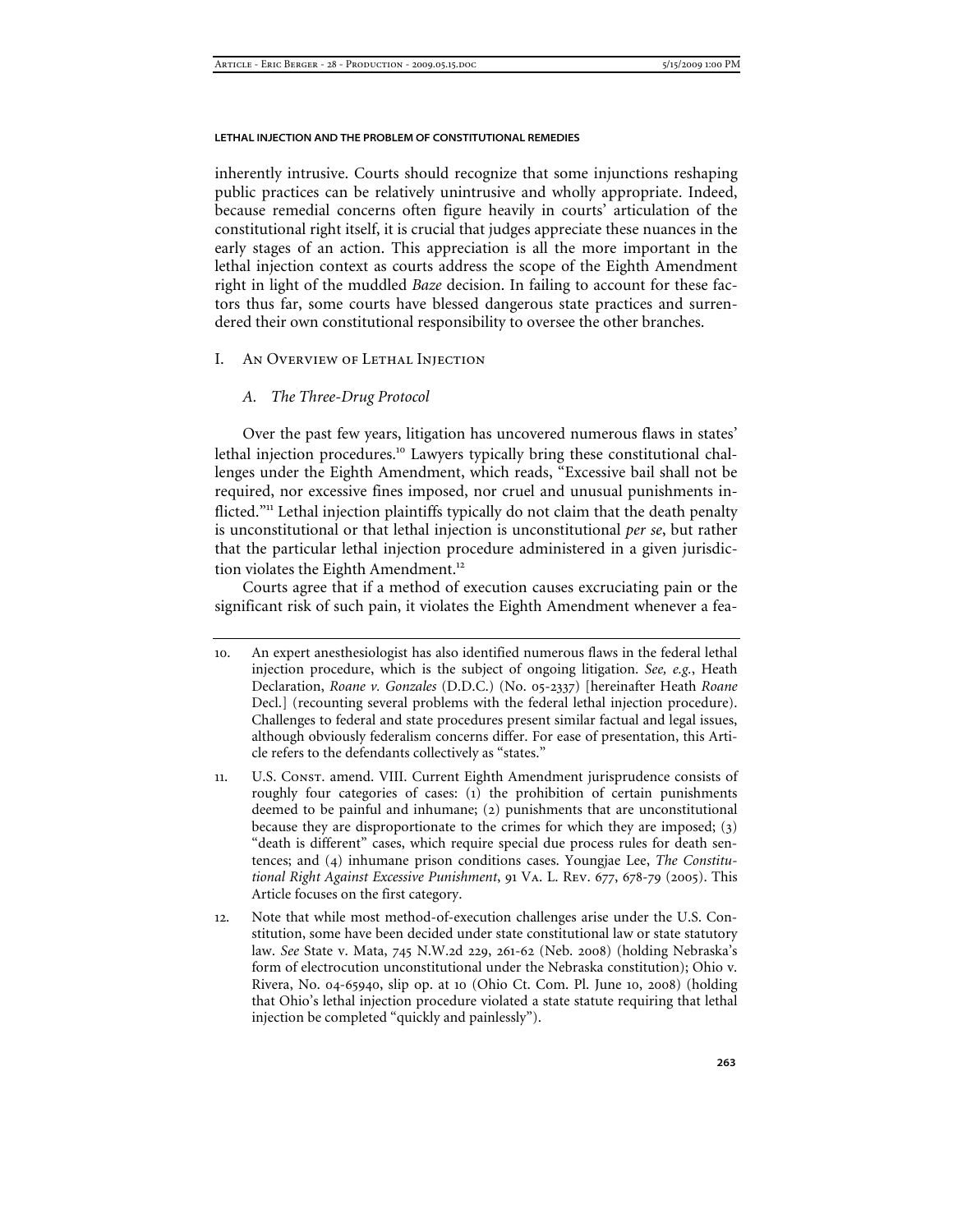sible alternative exists.<sup>13</sup> Despite early Supreme Court cases reviewing the constitutionality of various methods of execution,<sup>14</sup> the legal standard for such an Eighth Amendment lethal injection claim was unclear before the Court's recent decision in *Baze v. Rees* and arguably remains unclear today. Nevertheless, although pre-*Baze* cases sometimes disagreed about the precise legal standard, parties and courts generally focused on whether a lethal injection procedure created an unnecessary risk of pain.<sup>15</sup> This inquiry is unconcerned with the risk of unforeseeable accident.<sup>16</sup>

Lethal injection is the sole or primary method of execution in thirty-six of the country's thirty-seven death penalty states and for the federal government.<sup>17</sup>

- 13*. See* Baze v. Rees, 128 S. Ct. 1520, 1531-32 (2008) (requiring a substantial risk of harm and a viable alternative for an Eighth Amendment violation); *see also* Evans v. Saar, 412 F. Supp. 2d 519, 524 (D. Md. 2006) (asking "whether an inmate facing execution has shown that he is subject to an unnecessary risk of unconstitutional pain or suffering") (internal quotation marks omitted); Cooey v. Taft, 430 F. Supp. 2d 702, 708 (S.D. Ohio 2006); Morales v. Tilton, 465 F. Supp. 2d 972, 974 (N.D. Cal. 2006). The law recognizes and tolerates, however, that "[s]ome risk of pain is inherent in any method of execution—no matter how humane—if only from the prospect of error in following the required procedure." *Baze*, 128 S. Ct. at 1529.
- 14*. See* Louisiana *ex rel*. Francis v. Resweber, 329 U.S. 459, 464 (1947) ("The cruelty against which the Constitution protects a convicted man is cruelty inherent in the method of punishment, not the necessary suffering involved in any method employed to extinguish life humanely. The fact that an unforeseeable accident prevented the prompt consummation of the sentence cannot, it seems to us, add an element of cruelty to a subsequent execution."); *In re* Kemmler, 136 U.S. 436, 447 (1890) ("Punishments are cruel when they involve torture or a lingering death; but the punishment of death is not cruel within the meaning of that word as used in the Constitution."); Wilkerson v. Utah, 99 U.S. 130, 134-37 (1878) (upholding constitutionality of execution by firing squad); *see also* Estelle v. Gamble, 429 U.S. 97, 102 (1976) (holding that Eighth Amendment bars punishments "incompatible with the 'evolving standards of decency that mark the progress of a maturing society'" (quoting Trop v. Dulles, 356 U.S. 86, 100-01 (1958)); Furman v. Georgia, 408 U.S. 238, 430 (1972) (Powell, J., dissenting) (citing commentary which stated that "no court would approve any method of implementation of the death sentence found to involve unnecessary cruelty in light of presently available alternatives"); Weems v. United States, 217 U.S. 349, 378 (1910) (stating that the Eighth Amendment is "progressive, and is not fastened to the obsolete, but may acquire meaning as public opinion becomes enlightened by a humane justice").
- 15*. See generally* Harbison v. Little, 511 F. Supp. 2d 872, 880 (M.D. Tenn. 2007) (noting that the Eighth Amendment "forbids the infliction of unnecessary pain in the execution of the death sentence" (quoting *Resweber*, 329 U.S. at 67)); Taylor v. Crawford, No. 05-4173, 2006 WL 1779035, at \*8 (W.D. Mo. June 26, 2006) (same).
- 16*. Resweber*, 329 U.S. at 464; Taylor v. Crawford, 487 F.3d 1072, 1080 (8th Cir. 2007); Campbell v. Wood, 18 F.3d 662, 687 (9th Cir. 1994).
- 17*. See Baze*, 128 S. Ct. at 1526-27 & n.1 (2008). Nebraska is the only death penalty state specifying electrocution as the sole method of execution, but the Nebraska Su-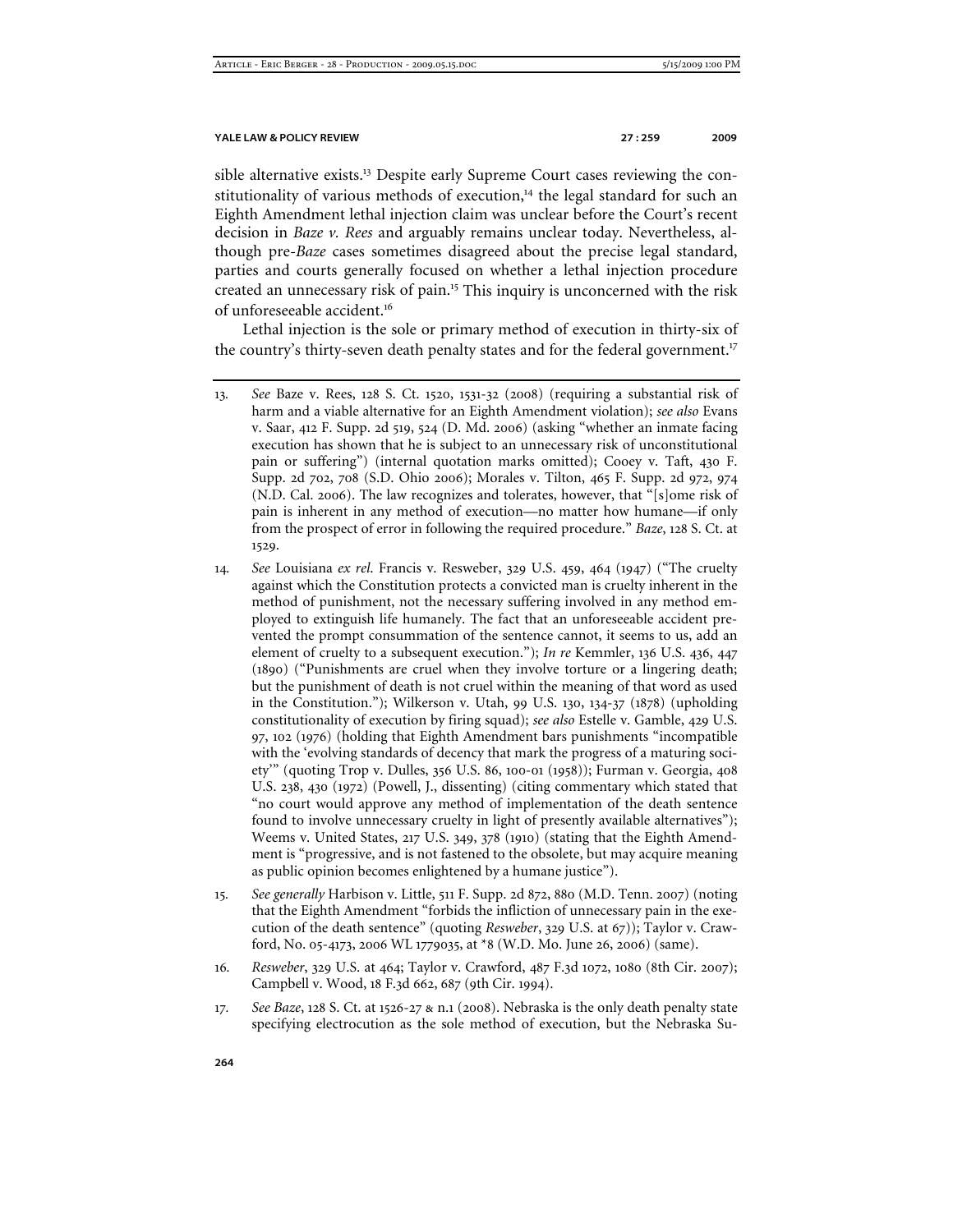#### **LETHAL INJECTION AND THE PROBLEM OF CONSTITUTIONAL REMEDIES**

The federal government and at least thirty states use the same three-drug sequence.<sup>18</sup> The first of these drugs, thiopental (otherwise known as sodium pentothal), is an ultra-short-acting barbiturate anesthetic. The second drug, pancuronium bromide (Pavulon), is a paralytic that inhibits muscle movement, including that of the diaphragm. The third drug, potassium chloride, induces cardiac arrest.<sup>19</sup>

It is undisputed that if a full dose of thiopental is successfully delivered to the inmate's veins, that inmate will be fully anesthetized within two-and-a-half minutes.<sup>20</sup> It is also undisputed that if the thiopental fails to take effect, the potassium chloride will cause excruciating pain as it sears its way through the inmate's veins on the way to stopping his heart.<sup>21</sup> If that were to happen, the inmate's pain could be masked by the pancuronium. An inmate, then, could lie paralyzed, suffocating and experiencing intense burning in his veins, and yet appear peaceful.<sup>22</sup>

preme Court recently found its electrocution procedure cruel and unusual under the Nebraska Constitution. *See* State v. Mata, 745 N.W.2d 229, 261-62 (Neb. 2008). As of March 19, 2009, the Nebraska Legislature's Judiciary Committee was debating a bill that would institute lethal injection as a new method of execution. *See* Paul Hammel, *Legislative Panel Fails To Advance Lethal Injection Bill*, Omaha World Herald, Mar. 19, 2009, *available at* http://www.omaha.com/ index.php?u\_page=2798&u\_sid=10589642.

18*. See, e.g.*, *Baze*, 128 S. Ct. at 1527. It would be inaccurate to say that states use the same procedure, because the safety of the procedure turns in large part on how the drugs are administered. States using the same drugs can still have very different procedures.

 The words "protocol" and "procedure" in the lethal injection context are often used interchangeably. To the extent their meanings differ, "protocol" generally refers to the written document specifying the steps the State should take to administer the drugs, while "procedure" generally refers to the steps they actually take, including departures (either intentional or unintentional) from the written protocol.

- 19. Mark Dershwitz & Thomas K. Henthorn, *The Pharmacokinetics and Pharmacody*namics of Thiopental as Used in Lethal Injection, 35 FORDHAM URB. L.J. 931, 931 (2008); Teresa A. Zimmers et al*.*, *Lethal Injection for Execution: Chemical As*phyxiation?, 4 PLoS MED. 0646, 0646 (2007), http://medicine.plosjournals.org/ perlserv/?request=getdocument&doi=10.1371/ journal.pmed.0040156.
- 20. Henthorn Expert Report ¶ 24, Taylor v. Crawford, No. 05-4173, 2006 WL 1236660 [hereinafter Henthorn Report] (expert anesthesiologist explaining speed with which thiopental takes effect); Dershwitz & Henthorn, *supra* note 19, at 933, 936.
- 21*.* Harbison v. Little, 511 F. Supp. 2d 872, 880 (M.D. Tenn. 2007); Dershwitz & Henthorn, *supra* note 19, at 931; Frank Romanelli et al*.*, *Issues Surrounding Lethal Injection as a Means of Capital Punishment*, 28 Pharmacotherapy 1429, 1433 (2008).
- 22*. See Baze*, 128 S. Ct. at 1527; *Harbison*, 511 F. Supp. 2d at 883-84; Suzanne C. Beyea, *Addressing the Trauma of Anesthesia Awareness*, 81 Aorn J. 603, 603 (2005); Leonidas G. Koniaris et al*.*, *Inadequate Anaesthesia in Lethal Injection for Execution*, 365 LANCET 1412, 1414 (2005).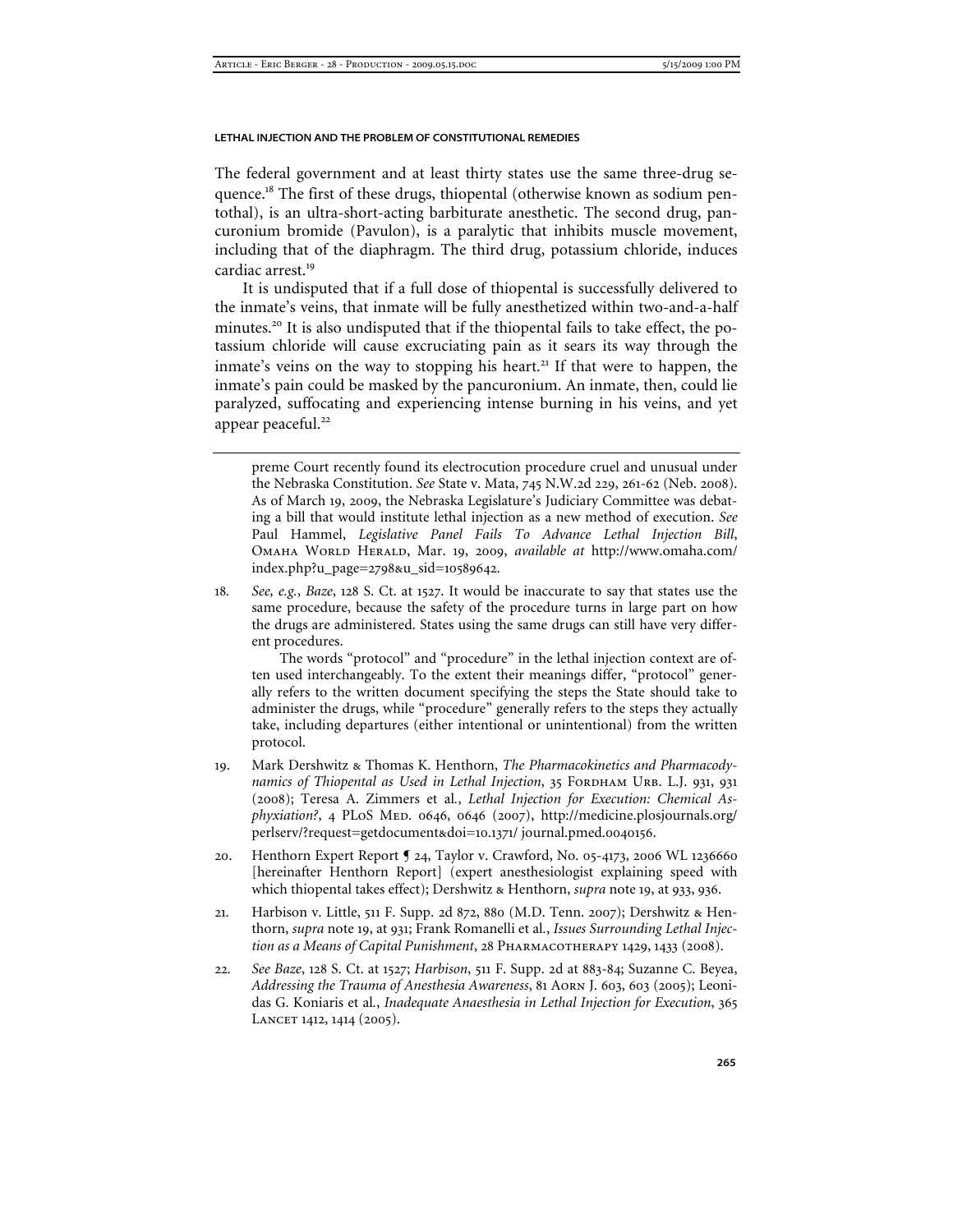If properly performed, the three-drug protocol will fully anesthetize the inmate for the duration of the execution. Such an execution would therefore be constitutional.<sup>23</sup> The key question presented in these cases, then, is whether the first drug does take effect. The answer cannot be determined, however, by witnesses or execution personnel watching the inmate. First, there are different planes of anesthesia, and a partially anesthetized person may be unresponsive to light stimuli, like gentle shaking, but still be able to feel stronger stimuli, like excruciating pain.<sup>24</sup> Only a medical professional with training in anesthesiology sitting at a person's elbow can accurately determine whether a person has reached a deep enough plane of anesthesia to be unresponsive to excruciating pain.<sup>25</sup> Most states neither employ a professional with such training nor position their personnel so close to the inmate.<sup>26</sup> Second, the administration of pancuronium paralyzes the inmate so that he looks serene even if he is not anesthetized.<sup>27</sup> Lethal injection challenges thus often focus on the probability that the inmate will receive the full dose of thiopental in his veins and be fully anesthetized before the delivery of the second and third drugs.

That likelihood hinges on how the three-drug procedure is carried out in each state. Because pancuronium masks pain and because many states do not take toxicology reports measuring thiopental blood levels immediately after death, there is no reliable data on how many inmates have suffered painful deaths. But as details about various states' procedures emerge, it seems increasingly probable that some states' procedures have caused and will continue to cause torturous pain.<sup>28</sup>

- 23*. Baze*, 128 S. Ct. at 1530 (plurality opinion). A properly performed three-drug procedure might still involve pain from the insertion of the IV catheter into the inmate's veins, but assuming that no unusually painful measures are needed to insert the catheter, such as a cut-down procedure, that degree of pain would not amount to a constitutional violation. *See id.* (stating that an Eighth Amendment violation requires "something inhuman and barbarous, something more than the mere extinguishment of life" (quoting *In re* Kemmler, 136 U.S. 436, 447 (1890)).
- 24. Henthorn Report, *supra* note 20, ¶ 9; Colin A. Shanks et al., *A Pharmacokinetic-Pharmacodynamic Model for Quantal Responses with Thiopental*, 21 J. Pharmacokinetics & Biopharmaceutics 309, 316 (1993).
- 25*. See, e.g.*, Taylor Trial Transcript at 71, Taylor v. Crawford, No. 05-4173, 2006 WL 1236660 [hereinafter Taylor Trial Transcript] (testimony of expert anesthesiologist); Dershwitz & Henthorn, *supra* note 19, at 949; Atul Gawande et al., *Physicians and Execution—Highlights from a Discussion of Lethal Injection*, 358 New Eng. J. MED. 448, 450 (2008).
- 26*. See, e.g.*, *Harbison*, 511 F. Supp. 2d at 884-86; Taylor v. Crawford, No. 05-4173, 2006 WL 1779035, at \*7-9 (W.D. Mo. June 26, 2006).
- 27*. See, e.g.*, Beyea, *supra* note 22, at 603; Koniaris et al., *supra* note 22, at 1414.
- 28. It is beyond the scope of this Article to provide a detailed summary of all the problems that have been uncovered in various states. For a more detailed discussion, see Professor Denno's excellent articles. *See generally* Deborah W. Denno, *The Lethal Injection Quandary: How Medicine Has Dismantled the Death Penalty*,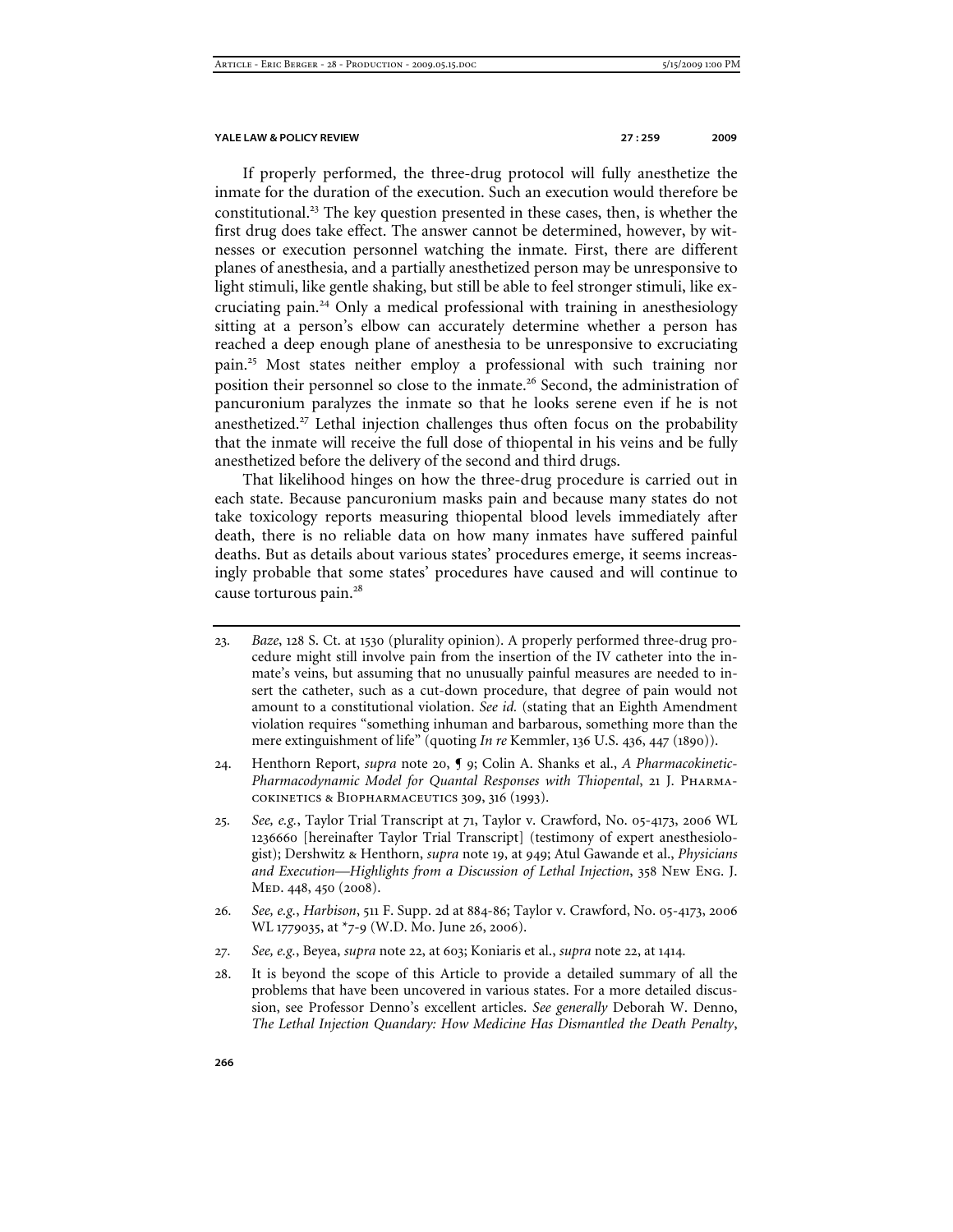#### **LETHAL INJECTION AND THE PROBLEM OF CONSTITUTIONAL REMEDIES**

As an initial matter, it is important to note that death by lethal injection need not involve this combination of three drugs. The American Veterinary Medical Association (AVMA), for example, will not use the three-drug protocol when euthanizing animals, because the risk of pain is too great. Instead, it favors an overdose of the barbiturate pentobarbital that eliminates the risk of pain.<sup>29</sup> If the injection of barbiturate fails to kill the animal, the veterinarian simply administers a second dose.<sup>30</sup> Paralytics like pancuronium therefore play no role in animal euthanasia, and, indeed, have actually been statutorily banned in several states that nevertheless use those same drugs during the execution of humans.<sup>31</sup> As Professor Alper puts it, "virtually all (97.6%) lethal injections in this country have taken place in states that have either implicitly or explicitly banned, for use in animal euthanasia, the same drugs that are used in those states during human executions."<sup>32</sup> Moreover, whereas veterinary consensus has resulted from decades of study, lethal injection procedures are not the products of any scientific review.<sup>33</sup> To the contrary, they are often haphazardly conceived

76 Fordham L. Rev. 49 (2007) [hereinafter Denno, *Quandary*] (examining how states ended up with constitutionally suspect lethal injection procedures); Deborah W. Denno, *When Legislatures Delegate Death: The Troubling Paradox Behind State Uses of Electrocution and Lethal Injection and What It Says About Us*, 63 Ohio St. L.J. 63, 90-120 (2002) [hereinafter Denno, *Paradox*] (questioning presumption that lethal injection is a constitutional method of execution).

 I should emphasize that I am not suggesting that all lethal injection claims are necessarily meritorious. Although several states' procedures are problematic, some may well be safe and painless.

- 29. Ty Alper, *Anesthetizing the Public Conscience: Lethal Injection and Animal Euthanasia*, 35 Fordham Urb. L.J. 817, 836-37 (2008).
- 30*. Id.* at 836.
- 31*. See id.* at 841-42 (noting that nine states—Florida, Georgia, Maine, Maryland, Massachusetts, New Jersey, New York, Oklahoma, and Tennessee—explicitly ban the use of neuromuscular blocking agents in animal euthanasia, that another twenty-eight states implicitly ban the use of such drugs by mandating a particular method of euthanasia, and that many of these same states use pancuronium in their lethal injection procedures).
- 32*. Id.* at 844.
- 33*. See id.* at 834 (explaining that the AVMA updates its guidelines at least once every ten years by reviewing all scientific literature evaluating methods and potential methods of euthanasia); Denno, *Quandary*, *supra* note 28, at 70 (explaining that lethal injection procedures were never studied); Ellen Kreitzberg & David Richter, *But Can It Be Fixed? A Look at Constitutional Challenges to Lethal Injection Executions*, 47 Santa Clara L. Rev. 445, 459 (2007) (explaining that there has never been "critical re-evaluation" of a lethal injection procedure "to assess whether modern medical or scientific knowledge could improve the existing protocol").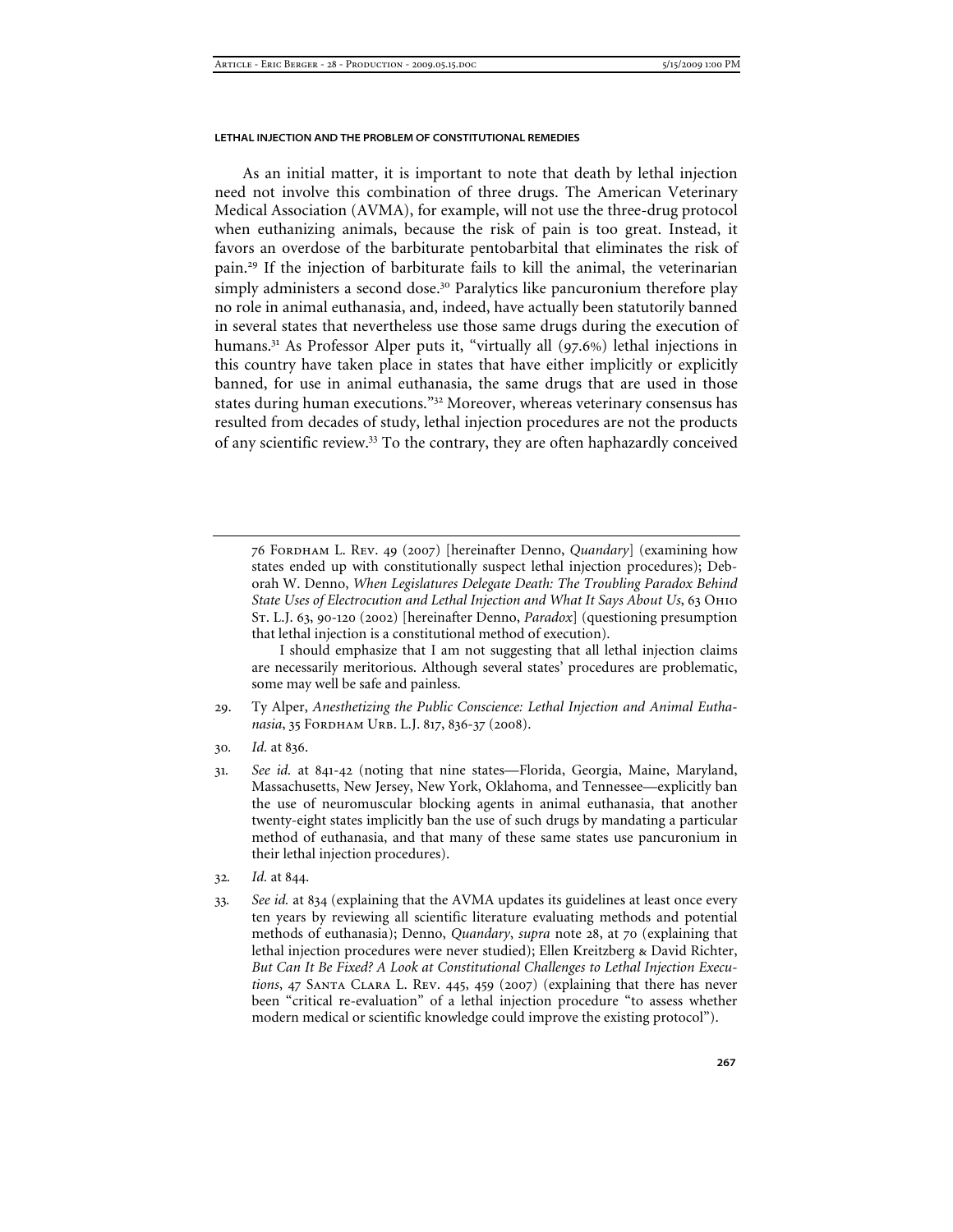and performed, and this general lack of care creates the substantial risk that something will go wrong and cause severe pain.<sup>34</sup>

Probably the most serious and complicated problem with many states' lethal injection procedures is the use of untrained and unqualified personnel.<sup>35</sup> The California District Court, for example, found that "[t]he [execution] team members almost uniformly have no knowledge of the nature or properties of the drugs that are used or the risks or potential problems associated with the procedure."<sup>36</sup> Such ignorance about the drugs is common. When executions take longer than expected in Virginia, the execution team inexplicably administers more pancuronium and potassium, but not more thiopental.<sup>37</sup> In other words, Virginia re-administers not anesthetic, but the drugs that mask and cause pain. In Missouri, the executioners injected the drugs as quickly as possible,<sup>38</sup> mistakenly believing that thiopental renders a person fully unconscious within fifteen seconds.<sup>39</sup> In reality, it may take up to two and a half minutes for thiopental to take full effect.<sup>40</sup> Compounding these problems, states do not adequately train their execution teams to make up for these deficiencies or even require their teams to read the execution protocol.<sup>41</sup>

Such ignorance places special importance on the ostensible team leader. In Missouri, for instance, the only team member who claimed to understand the procedure was Dr. Alan Doerhoff (referred to in the litigation as "John Doe I"),

- 36. Morales v. Tilton, 465 F. Supp. 2d 972, 979 (N.D. Cal. 2006); *see also* Harbison v. Little, 511 F. Supp. 2d 872, 888-90 (M.D. Tenn. 2007) (finding execution team members "largely ignorant" of the drugs' risks).
- 37. Emmett v. Johnson, 532 F.3d 291, 296-97 (4th Cir. 2008).
- 38*. See* Deposition of Larry Crawford, Taylor v. Crawford at 129-31, 2006 WL 1779035 (W.D. Mo. May 23, 2006) (No. 05-4173) (containing explanation by DOC Director that drugs are injected in rapid succession).
- 39. Deposition of Dr. John Doe at 20, *Taylor*, 2006 WL 1779035 (W.D. Mo. June 5, 2006) (No. 05-4173) [hereinafter Doe Deposition].
- 40*. See* Henthorn Report *supra* note 20, ¶ 24.
- 41*. See, e.g*., *Morales II*, 465 F. Supp. 2d at 979 ("'[W]e don't have training, really.'"); Governor's Comm'n on Admin. of Lethal Injection, Final Report with Findings and Recommendations 8 (2007) [hereinafter Florida Commission Report] (finding "[f]ailure of the training of the [Florida] execution team members"); 11/27/2006 Am. Joint Pre-Hr'g Conf. Statement at 55, *Morales* (No. 06- 0219) (indicating that California team members had never read the protocol).

<sup>34</sup>*. See, e.g.*, Denno, *Quandary*, *supra* note 28, at 56-58 (summarizing haphazard and "disturbing" details about states' lethal injection procedures).

<sup>35</sup>. This discussion mostly characterizes the procedures as they existed in states during recent litigation. Some states have changed their procedures recently, although most such changes are minor.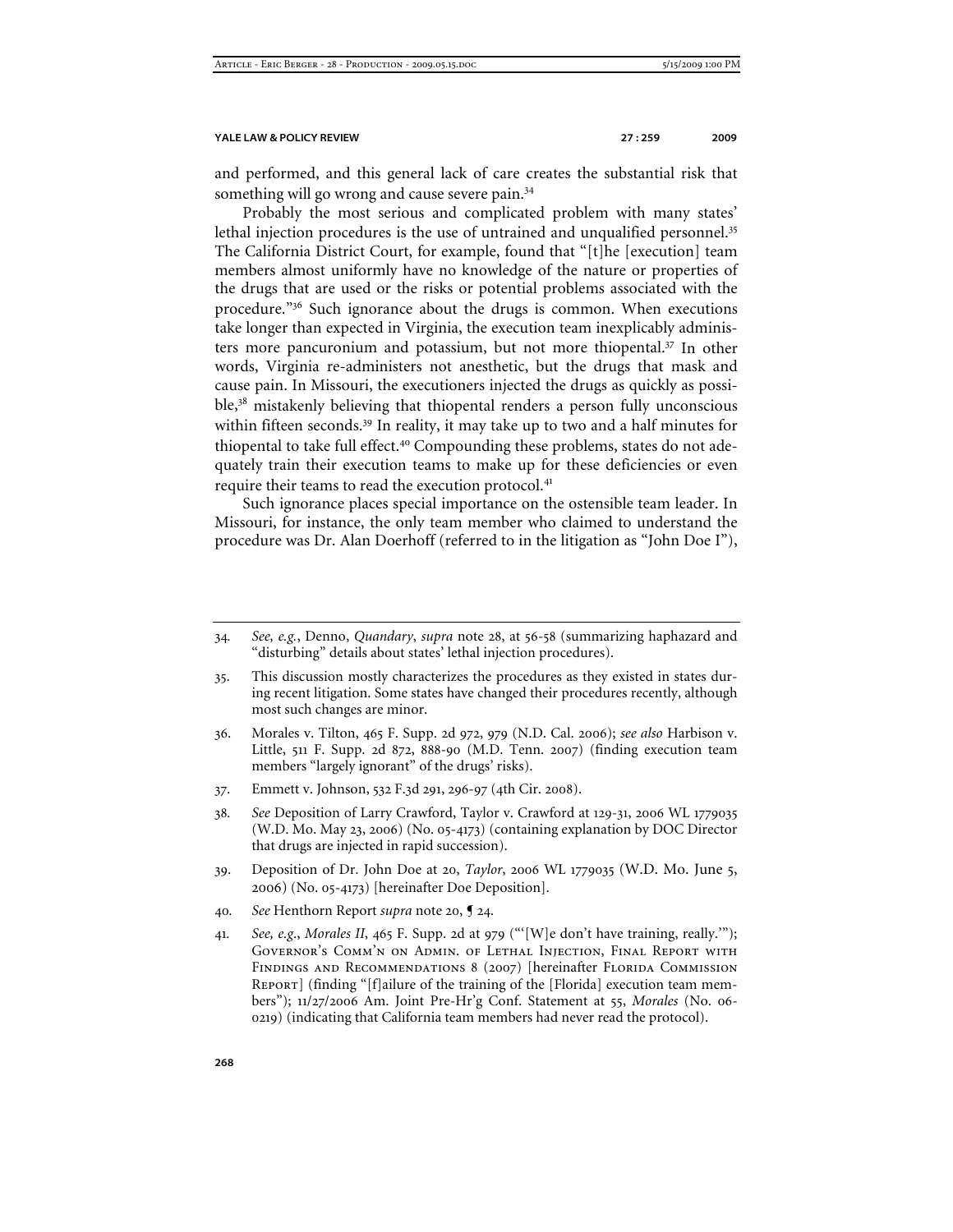#### **LETHAL INJECTION AND THE PROBLEM OF CONSTITUTIONAL REMEDIES**

the doctor heading the procedure.<sup>42</sup> Doerhoff turned out to be incompetent or callous, lowering the amount of the thiopental and making other changes to the procedure without consulting any Department of Corrections (DOC) authorities.<sup>43</sup> These actions belied Missouri's public representations throughout litigation that it used five grams of thiopental during all executions.<sup>44</sup> In reality, the DOC's chemical log showed that Doerhoff sometimes prepared only 2.5 or fewer grams.<sup>45</sup> When asked about the discrepancy, Doerhoff admitted that he was dyslexic and never knew how much thiopental he mixed.<sup>46</sup> The log therefore represented only his very rough approximations.<sup>47</sup>

Dyslexia was hardly Doerhoff's only problem. His deposition revealed several false assertions about a variety of medical issues, casting serious doubt on his professional competence.<sup>48</sup> Additionally, Doerhoff's surgical training gave him no background in the anesthesiological tasks crucial to the procedure.<sup>49</sup> To

- 43*. See* Taylor v. Crawford, 2006 WL 1779035, at \*7 (W.D. Mo. June 26, 2006); Doe Deposition, *supra* note 39 at 96.
- 44*. See, e.g.*, Def. Crawford's 9/12/2005 Answers to Plaintiff's First Interrogatories at 8-9, Taylor v. Crawford, No. 05-4173; Defs' 5/17/06 Letter to J. Gaitan at 1, Taylor v. Crawford, No. 05-4173.
- 45. Defs' 5/17/06 Letter to J. Gaitan, Taylor v. Crawford, No. 05-4173 (apologizing for the State's misstatements to the court about the thiopental dose). Successfully administering either 5 or 2.5 grams of thiopental would be sufficient to fully anesthetize an inmate for the duration of an execution. *See* Taylor v. Crawford, 487 F.3d 1072, 1076 (8th Cir. 2007). Missouri's careless approach to its doses nevertheless is troubling, because it demonstrates that the State does not follow its own procedures. Moreover, a 2.5 gram dose leaves less margin for error in the event of a leak, infiltration, or some other error.
- 46*. See Taylor*, 2006 WL 1779035, at \*7 ("John Doe I also testified that he felt that he had the authority to change or modify the formula as he saw fit. It is apparent that he has changed and modified the protocol on several occasions in the past."); Doe Deposition, *supra* note 39, at 25 ("I am dyslexic and so . . . it's not unusual for me to make mistakes.").
- 47*. See* Doe Deposition, *supra* note 39, at 25; *Taylor*, 2006 WL 1779035, at \*4-6 (discussing the Doerhoff deposition).
- 48*. See, e.g*., *Taylor*, 2006 WL 1779035, at \*7 (court indicating it was "gravely concerned" about Doerhoff's competence); Taylor Trial Transcript, *supra* note 25, at 29-57 (medical expert testifying that Doerhoff made several "100% backward," "false," and "very troubling" medical statements).
- 49*. See Taylor*, 2006 WL 1779035, at \*7 (noting that facility with numbers may not be necessary for surgery, but "is critical when one is mixing and dissolving chemicals for a lethal injection"); Taylor Trial Transcript, *supra* note 25, at 29-43 (anesthesiologist expert testifying that it is not "conceivable" than an anesthesiologist would make the mistakes Doerhoff made).

<sup>42</sup>. Dr. Doerhoff's identity was published several weeks after the trial by the *St. Louis Post-Dispatch*. *See* Jeremy Kohler, *Behind the Mask of the Mo. Execution Doctor*, St. Louis Post-Dispatch, July 29, 2006, at A-1.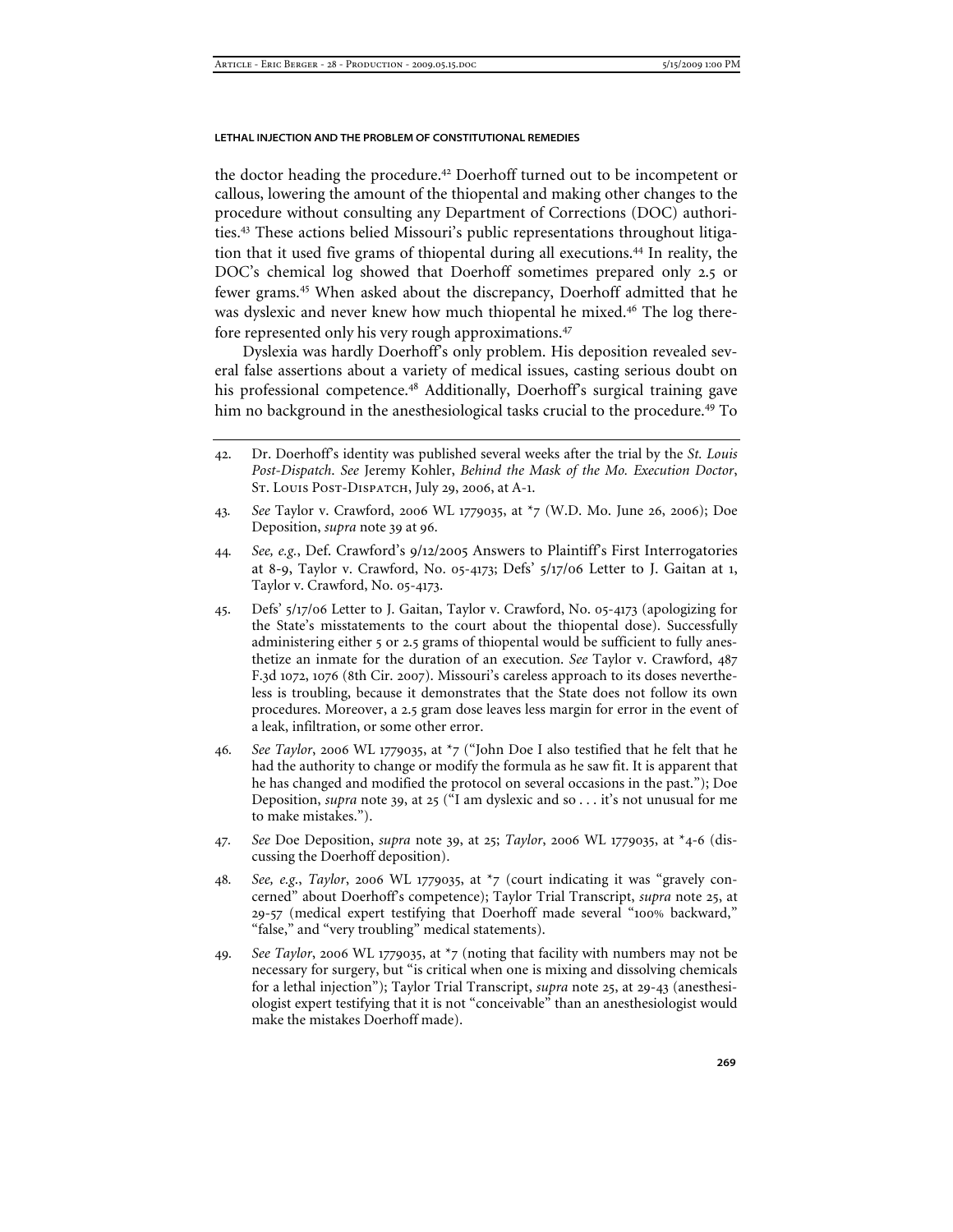make matters worse, Missouri then lacked a written protocol, meaning that Doerhoff possessed "total discretion" for the procedure and that the whole team looked entirely to him for its responsibilities.<sup>50</sup>

Unqualified personnel also create problems setting the intravenous (IV) catheter. If the catheter is improperly set, the drugs will not all be delivered successfully into the vein. Instead, they will infiltrate, spilling into surrounding tissues. Infiltration itself is painful, but, even more alarming is the possibility that it will result in inadequate anesthesia. For example, during the Florida execution of Angel Diaz, inadequate anesthesia resulted in the inmate writhing and gasping on the gurney for thirty-four minutes before dying.<sup>51</sup> An autopsy later revealed infiltration at his IV site.<sup>52</sup> Placing the IV catheter can often be one of the procedure's most difficult steps, especially because some condemned inmates are obese or former intravenous drug users, and yet, some states rely on unqualified personnel to perform this critical task.<sup>53</sup>

Other problems result from the execution chambers' architecture. To conceal the identity of their executioners, many states place the inmate on a gurney in an execution chamber and staff in an adjacent execution support room where they are hidden from witnesses. After team members place the catheter in the inmate's veins, they exit the room, leaving the inmate alone for the duration of the execution. The execution team then remotely administers the drugs,

52. Mark J. Heath, *Revisiting Physician Involvement in Capital Punishment*, 83 Mayo Clinic Proc. 115, 116 (Jan. 2008) ("Diaz slowly died of the gradual absorption of infiltrated thiopental, pancuronium, and potassium. During a 34-minute interval, he gasped like a fish out of water.") (internal quotation marks omitted).

 It is important to emphasize that because of the pancuronium, the absence of visible pain during other executions is no indication that those executions were problem free. For example, paralysis is possible even where infiltration results in inadequate anesthesia. Although the thiopental dose is usually more than necessary to anesthetize the inmate, the overdoses of pancuronium are usually even larger. *See, e.g.*, Atul Gawande, Better: A Surgeon's Notes on Performance 134 (2007). As a result, infiltration might result in too little thiopental for anesthesia but enough pancuronium for paralysis and prolonged death by suffocation.

53. Morales v. Tilton, 465 F. Supp. 2d 972, 979 (N.D. Cal. 2006) (finding that the State's personnel are "not adequately prepared to deal with" complications associated with setting the IV line); GAWANDE, *supra* note 52, at 136, 146 (describing a state prison warden who claimed that he did not need medical personnel to assist with executions and that he would start the IVs himself, even though he had never started one before).

<sup>50</sup>*. Taylor*, 2006 WL 1779035, at \*7-8.

<sup>51</sup>*. See* Florida Commission Report, *supra* note 41, at 8; Phil Long & Marc Caputo, *Lethal Injection Takes 34 Minutes To Kill Inmate*, Miami Herald, Dec. 14, 2006, at 5B. Diaz's is not the only execution to have visible problems. *See, e.g.*, Kevin Fagan, *The Execution of Stanley Tookie Williams*, S.F. Chron., Dec. 14, 2005, at A12 (noting that the execution took "36 agonizing minutes").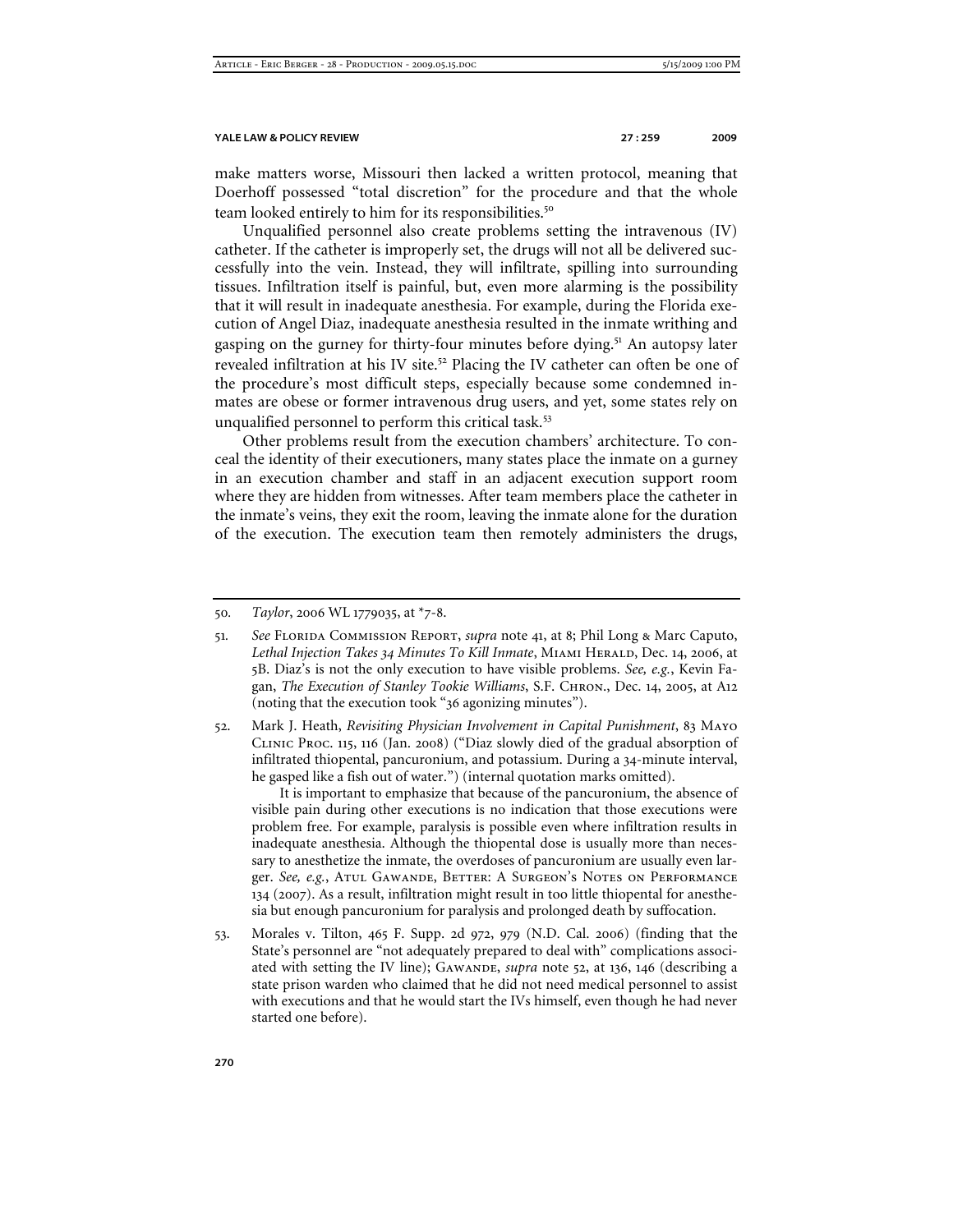which travel in tubes from the support room through the wall into the execution chamber, up or down onto the gurney, and finally into the catheter.<sup>54</sup>

The particulars of remote administration significantly heighten the risk of error that will lead to pain. For example, execution team members sometimes work in the dark to protect their identities. This precaution makes it harder for team members to identify which syringes contain which chemicals, therefore increasing the risk that they will administer them in the wrong order.<sup>55</sup> Additionally, extra-long tubing is necessary to run from the plungers in the support room to the prisoner in the execution chamber. Such tubing can and has leaked, disconnected, or kinked.<sup>56</sup> Furthermore, because such tubing generally runs through a hole in the wall, team members cannot see most of it and therefore will not know whether it has been compromised.<sup>57</sup> Similarly, because a sheet usually covers the inmate, team members cannot see the catheter site and whether the IV has become dislodged.<sup>58</sup>

Nor can the personnel tell whether the inmate has been sufficiently anesthetized before the second and third drugs are administered. Execution personnel often view the inmate through a window with partially drawn Venetian blinds. It is, therefore, "almost impossible" to observe the inmate's anesthetic depth.<sup>59</sup> Of course, even if the window afforded the execution team a better view of the inmate, judging anesthetic depth would be virtually impossible because anesthetic depth can only be measured competently at a patient's elbow

- 55*. See* Taylor Trial Transcript, *supra* note 25, at 83 (expert anesthesiologist testifying that working in the dark is "ridiculous" and exacerbates the risk of complications).
- 56*. See id.* at 78 (expert explaining that extra-long tubing is prone to more problems); Romanelli et al., *supra* note 21, at 1433; Heath *Roane* Decl., *supra* note 10, at 19 (referencing leaking IV lines in Maryland).
- 57*. See, e.g.*, *Morales II*, 465 F. Supp. 2d at 980 (explaining that tubes go through holes in walls and that IV bags hang from hooks, but that the execution team cannot verify if the equipment is properly working); Taylor Trial Transcript, *supra* note 25, at 78 (expert explaining that the "full extent of the IV tubing [should be] completely visible and laid out in a neat fashion so that [the team] can clearly see that the conduit through which the drugs will flow is working properly"); Gawande et al., *supra* note 25, at 450.
- 58*. See Harbison*, 511 F. Supp. 2d at 888 (noting that the State's expert conceded that sometimes catheters fail and that the IV site should therefore be monitored); Taylor Trial Transcript, *supra* note 25, at 82 (explaining that the sheet covers the view of the catheter).
- 59*. Taylor*, 2006 WL 1779035, at \*8. "Anesthetic depth" refers to the plane of anesthesia—that is, the degree to which a person is anesthetized. *See supra* note 24 and accompanying text.

<sup>54</sup>. *See* Harbison v. Little, 511 F. Supp. 2d 872, 889 (M.D. Tenn. 2007) (describing difficulties of remote administration); *Morales II*, 465 F. Supp. 2d at 980 (identifying the challenges of remote administration).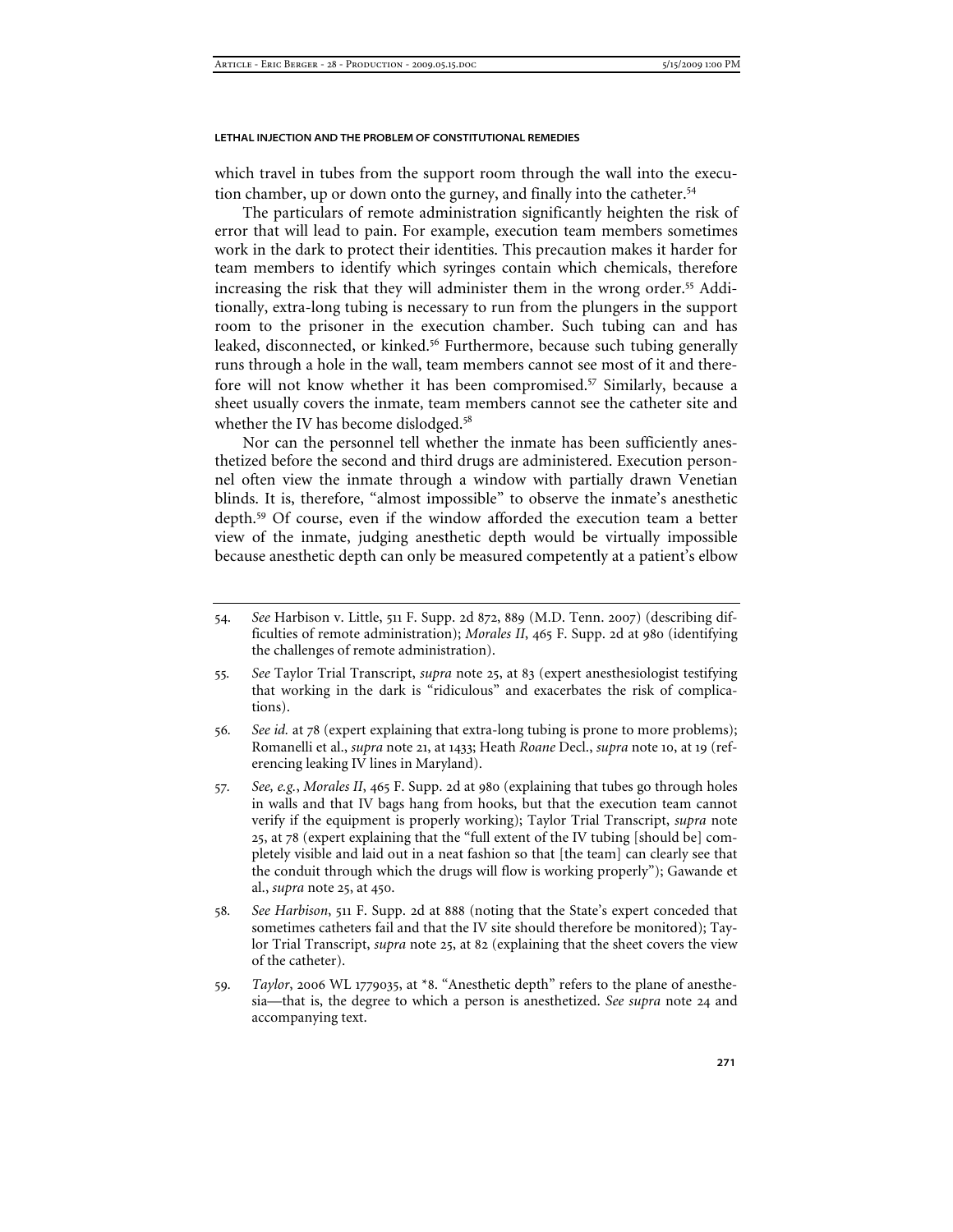by medical professionals with training in anesthesiology.<sup>60</sup> Pancuroniuminduced paralysis further exacerbates these difficulties.

Finally, some states have failed to adopt consistent, predictable procedures, leading to inconsistent behavior and recordkeeping.<sup>61</sup> Poor recordkeeping, of course, makes it harder for the team to develop predictable patterns of behavior. That haphazardness, in turn, can create deviations from the standard procedure, make errors more likely, and render it harder to learn from past errors. And even if the team somehow were to discover problems, some states have no contingency plans to deal with them.<sup>62</sup>

Of course, current procedures do further certain goals. They protect the executioners' anonymity (e.g., the remote administration) and show the witnesses a serene execution (e.g., the pancuronium). The inmate's pain, though, is a background issue to which many states have given only minimal thought.

Federal courts in California, Missouri, and Tennessee have found serious flaws with their states' lethal injection procedures and required changes.<sup>63</sup> More often, courts have granted minimal or no relief, despite some or many of the aforementioned problems.<sup>64</sup> Still others have entered stays to learn more about apparently problematic procedures only to be reversed on other grounds.<sup>65</sup> Litigation is still pending elsewhere.<sup>66</sup>

- 60*. See, e.g.*, Taylor Trial Transcript, *supra* note 25, at 71 (expert anesthesiologist explaining that anesthesiologists monitoring anesthetic depth during executions must "be physically in contact with the patient, standing right by their head and able to test various reflexes" and that because the Missouri doctor observed only through a window from an adjacent room and lacked important equipment, he could not "make any meaningful determination of anesthetic depth"); Dershwitz & Henthorn, *supra* note 19, at 949.
- 61*. See Taylor*, 2006 WL 1779035, at \*3 (noting that Missouri was still trying to understand error in its own recordkeeping); *Morales II*, 465 F. Supp. 2d at 979 (describing California's erratic recordkeeping).
- 62*. See Taylor*, 2006 WL 1779035, at \*9 (ordering that Missouri put in place contingency plans in case problems develop during an execution); Heath *Roane* Decl., *supra* note 10, at 25 (explaining that federal protocol "made no provisions whatsoever for the foreseeable contingency of IV access failure").
- 63*. See Harbison*, 511 F. Supp. 2d at 903; *Taylor*, 2006 WL 1779035, at \*9; *Morales II*, 465 F. Supp. 2d at 978-84. The Missouri decision was subsequently reversed on appeal, and the case was subsequently dismissed on remand. *See* Taylor v. Crawford, 487 F.3d 1072, 1085 (8th Cir. 2007); Taylor v. Crawford, No. 07-4129, slip op. at 4-5 (W.D. Mo. July 15, 2008).
- 64*. See, e.g.*, Brown v. Beck, No. 06-3018, slip op. at 6-7 (E.D.N.C. Apr. 17, 2006), *aff'd* 445 F.3d 752 (4th Cir. 2006) (permitting state to proceed with executions with minimal revision); Emmett v. Johnson, 511 F. Supp. 2d 634 (E.D. Va. 2007) (granting state's motion for summary judgment), *aff'd*, 532 F.3d 291 (4th Cir. 2008); State v. Schwab, 995 So. 2d 922, 932 (Fla. 2008) (upholding Florida's procedure).
- 65*. See* Boltz v. Jones, 182 Fed. App. 824, 825 (10th Cir. 2006) (vacating a stay issued by the Oklahoma district court due in part to the "State's interest in the timely effec-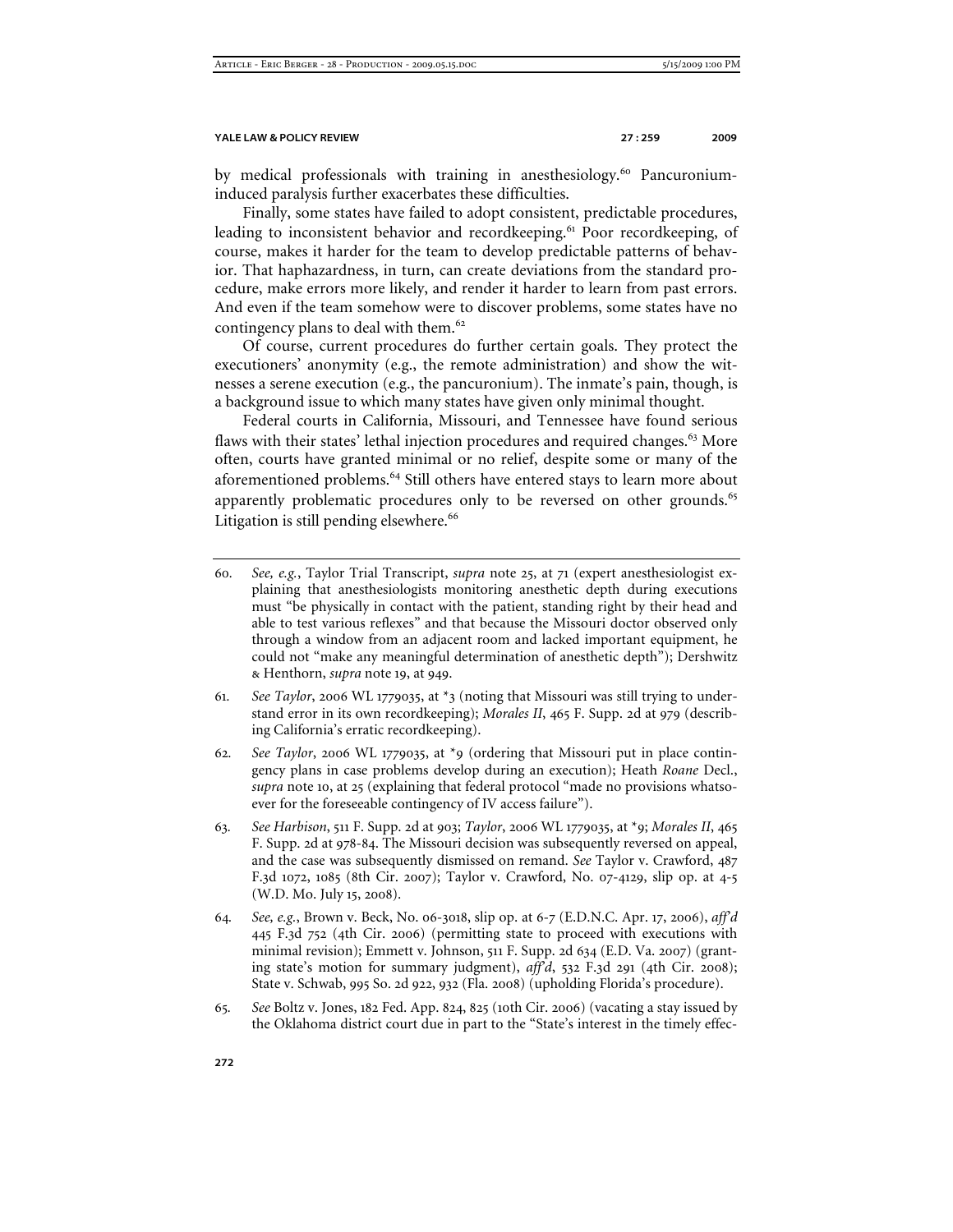#### *B. The Supreme Court's Fractured Decision in* Baze v. Rees

The outcomes of these pending cases will depend in part on how courts interpret the United States Supreme Court's 2008 decision in *Baze v. Rees*. <sup>67</sup> *Baze* was the Supreme Court's first case directly addressing the constitutionality of a state's lethal injection procedure. The Court had already held in *Nelson v. Campbell* and *Hill v. McDonough* that death row inmates could bring an action under 42 U.S.C. § 1983 to challenge a state's execution procedures and that such actions were not subject to habeas corpus's more rigorous procedural gatekeeping requirements.<sup>68</sup> But *Baze* was the Court's first foray into the Eighth Amendment legal standard governing lethal injection cases.

*Baze* considered the constitutionality of Kentucky's version of the threedrug protocol. Litigation in Kentucky had not revealed systemic problems of the sort discovered in Missouri, California, and Tennessee. Kentucky, in fact, had conducted only one execution by lethal injection, so the record was sparse.<sup>69</sup> Moreover, the plaintiff received incomplete discovery, so there was no

- 66*. See, e.g.*, Jones v. Bradshaw, No. 07-3766 (6th Cir. Jan. 30, 2009) (order remanding case back to Ohio district court for discovery); Plaintiffs' Surreply, Roane v. Gonzales, No. 05-2337 (D.D.C. Aug. 15, 2008) (arguing that court should resolve case on merits after full discovery); Motion for Summary Judgment, Dickens v. Napolitano, No. 07-1770 (D. Ariz. Jan. 9, 2009).
- 67. 128 S. Ct. 1520 (2008).
- 68. Under the Anti-Terrorism and Effective Death Penalty Act (AEDPA), "second or successive" habeas petitions must be dismissed, except in narrow circumstances. *See* 28 U.S.C. § 2244(b). Prior to the Supreme Court's decisions in *Hill* and *Nelson*, some lower courts had dismissed lethal injection claims by treating them as "successive" habeas petitions, even though they had been filed as § 1983 actions. *See, e.g.*, Hill v. Crosby, 437 F.3d 1084, 1085 (11th Cir. 2006) ("It is clear to us that the district court lacked jurisdiction to consider appellant's [lethal injection] claim because it is the functional equivalent of a successive habeas petition and he failed to obtain leave of this court to file it."), *rev'd sub nom.* Hill v. McDonough, 547 U.S. 573 (2006). The Supreme Court made clear in *Hill* that because a lethal injection claim does "not challenge the lethal injection sentence as a general matter but seeks instead only to enjoin the respondents from executing [plaintiff] in the manner they currently intend," it can be brought under 42 U.S.C. § 1983 and is therefore exempt from AEDPA's stringent gatekeeping provisions. *Hill*, 547 U.S. at 580 (internal quotation marks omitted); *see also* Nelson v. Campbell, 541 U.S. 637, 647 (2004).
- 69. *Baze*, 128 S. Ct. at 1528.

tuation of its final criminal judgments"); McNair v. Allen, 06-695, 2007 WL 4463489, at \*3 (M.D. Ala. Dec. 14, 2007) (noting "substantial but disputed evidence" that Alabama's protocol contains "constitutional deficiencies in the monitoring of the procedure, the training of certain participants, and the use of potentially unconstitutionally painful drugs" and staying the execution), *rev'd*, 515 F.3d 1168, 1172 (11th Cir. 2008) (vacating the stay on statute of limitations grounds).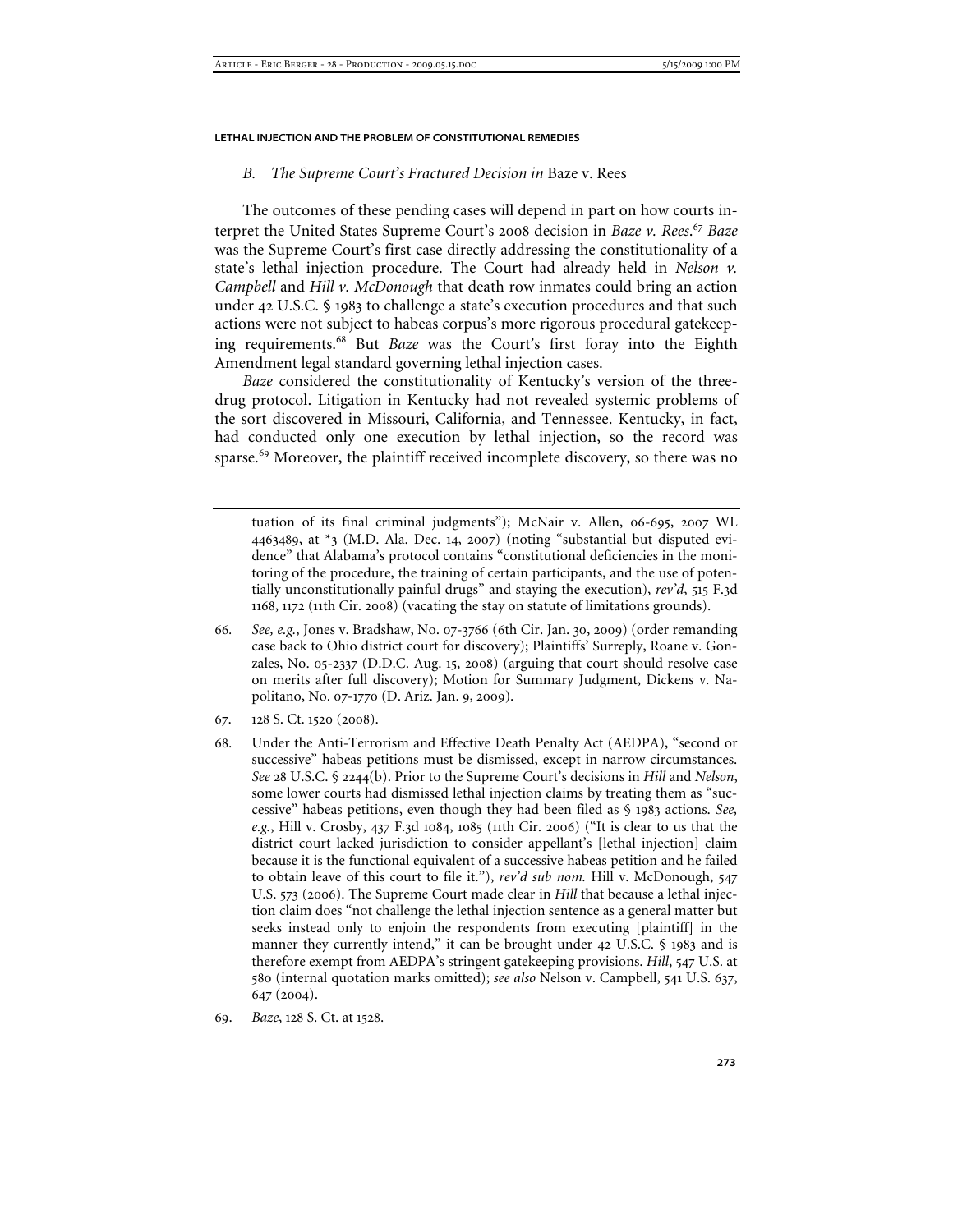evidence that Kentucky had ever had any problems with its procedure.<sup>70</sup> There was no smoking gun—no equivalent of Missouri's dyslexic doctor or Florida's writhing inmate—and, in fact, little evidence at all. The limited record did indicate that Kentucky takes precautionary measures absent in other states, such as using a phlebotomist to insert the catheters, thus decreasing the risk of infiltration.<sup>71</sup> Kentucky also requires wardens to remain in the execution chamber with the prisoner to watch for IV problems, including infiltration.<sup>72</sup> Additionally, it requires its team to participate in at least ten practice sessions a year.<sup>73</sup> In short, in comparison to other states, the Kentucky record was decidedly clean.<sup>74</sup>

The Supreme Court's decision upholding the procedure was extremely fractured; seven different Justices wrote opinions, and no single opinion garnered more than three votes. Chief Justice Roberts wrote the plurality opinion, which was joined by Justices Kennedy and Alito. In upholding the Kentucky procedure, the plurality tried to clarify the Eighth Amendment standard for method-of-execution claims. It required the plaintiff to establish both (1) that the current lethal injection procedure poses "a substantial risk of serious harm"75 and (2) that the state has refused to adopt a "feasible, readily implemented" alternative "significantly" reducing that risk.<sup>76</sup> The plurality, thus, agreed with petitioners that the availability of a safer procedure was constitutionally relevant but emphasized that "a condemned prisoner cannot suc-

- 72*. Baze*, 128 S. Ct. at 1534.
- 73*. Id.*
- 74*. See id.* at 1542 (Stevens, J., concurring) (noting that the question of whether the three-drug protocol can be practiced in other states could be answered differently in a state with a "more complete record"); *id.* at 1566 (Breyer, J., concurring) (indicating that the record in Kentucky provided "too little reason" to believe that additional safeguards were necessary); *id.* at 1567 (Ginsburg, J., dissenting) (favoring remand for additional factfinding).
- 75*. Id*. at 1531 (plurality opinion) (quoting Farmer v. Brennan, 511 U.S. 825, 842  $(1994)$ .
- 76*. Id.* at 1532.

<sup>70</sup>. For example, the plaintiffs' attorneys were unable to depose the executioners. *See*  Reply Brief for Petitioners at 16, *Baze* (No. 07-5439). Despite this limited record, the plaintiff represented in his petition for certiorari that the record was, in fact, uniquely complete in comparison to other lethal injection cases. *See* Petition for Writ of Certiorari at 24, *Baze* (No. 07-5439) ("[T]his case presents the most succinct and complete record for this Court to address the important legal issues raised by challenges [to lethal injection.]").

<sup>71</sup>*. Baze*, 128 S. Ct. at 1533-34. A phlebotomist is an individual trained to draw blood and insert catheters into veins. At oral argument, the State contended that this phlebotomist "is probably literally the best qualified human being in the Commonwealth of Kentucky to place the IV line." Transcript of Oral Argument at 28, *Baze* (No. 07-5439).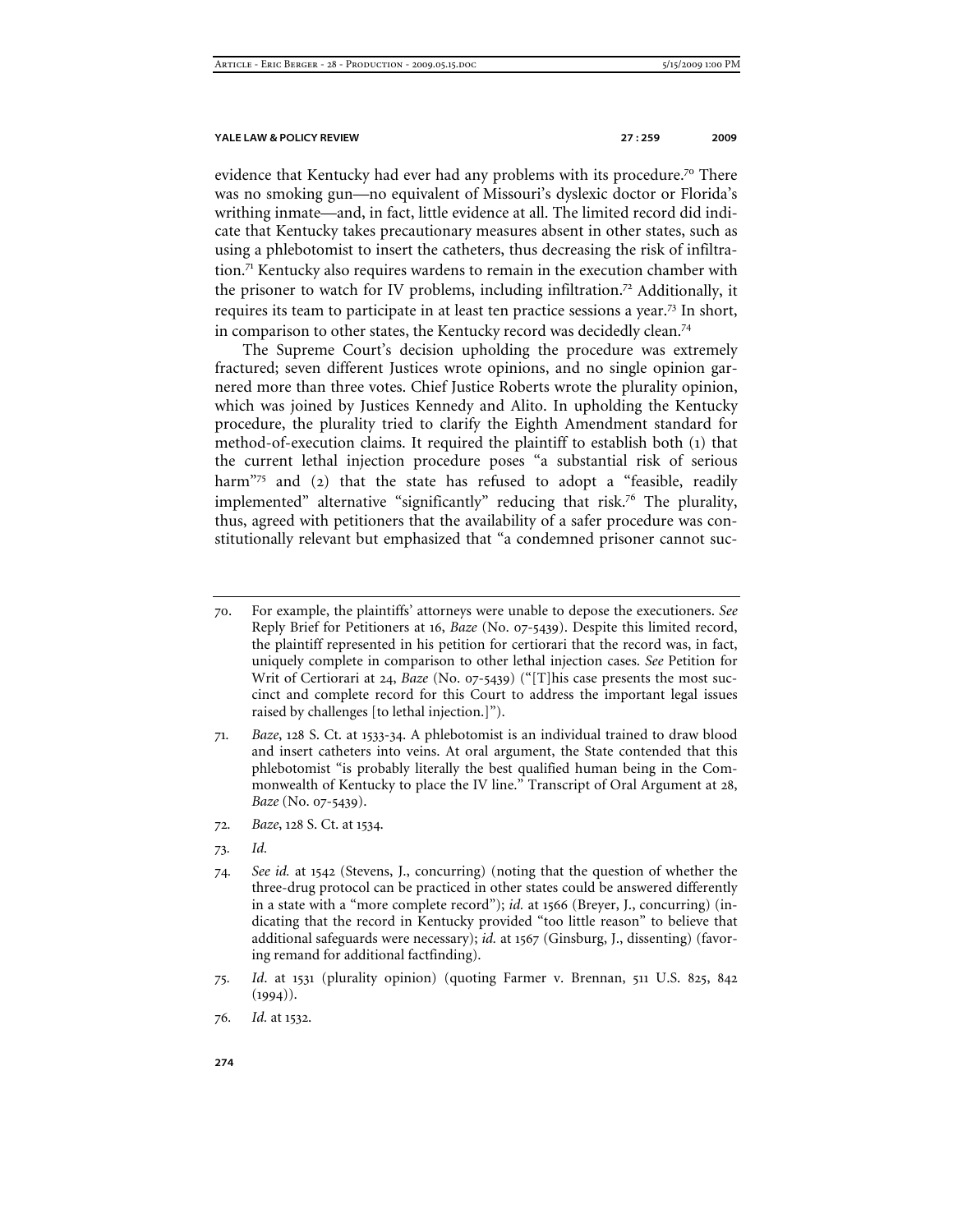#### **LETHAL INJECTION AND THE PROBLEM OF CONSTITUTIONAL REMEDIES**

cessfully challenge a State's method of execution merely by showing a slightly or marginally safer alternative."<sup>77</sup> Instead:

the alternative procedure must be feasible, readily implemented, and in fact significantly reduce a substantial risk of severe pain. If a State refuses to adopt such an alternative in the face of these documented advantages, without a legitimate penological justification for adhering to its current method of execution, then a State's refusal to change its method can be viewed as "cruel and unusual" under the Eighth Amendment<sup>78</sup>

An inmate challenging a method of execution, then, must demonstrate both the shortcomings of the state's existing procedures and the relative merits of an alternative.

The Kentucky plaintiffs failed to make either showing. Whereas plaintiffs in other states had uncovered problems that greatly heightened the risk that thiopental delivery would be compromised, the plaintiffs in Kentucky presented no such evidence. Indeed, they were not even permitted to depose the execution personnel, a denial of discovery that made it difficult to gather evidence about the true nature of the Kentucky procedure.<sup>79</sup> Instead of evidence about how the procedure was carried out in practice, the Kentucky record included mostly details about the written protocol, which demonstrated that Kentucky had adopted particular safeguards to ensure successful thiopental delivery. The three-Justice plurality, therefore, rejected petitioners' argument that they might not receive an adequate dose of thiopental.<sup>80</sup>

Nor did the Kentucky plaintiffs convince the Court that the use of pancuronium bromide to paralyze the inmates was itself problematic. Even though pancuronium makes it almost impossible to tell whether an inmate has been properly anesthetized (particularly given that laypeople often monitor anesthetic depth), the plurality concluded that the pancuronium prevented involuntary physical movements, and that the state "has an interest in preserving the dignity of the procedure, especially where convulsions or seizures could be misperceived as signs of consciousness or distress."<sup>81</sup>

<sup>77</sup>*. Id.* at 1531.

<sup>78</sup>*. Id.* at 1532.

<sup>79</sup>. Reply Brief for Petitioner at 16 n.2, *Baze* (No. 07-5439) (arguing that trial court's denial of depositions was "inexplicable").

<sup>80</sup>*. Baze*, 128 S. Ct. at 1533-34 (plurality opinion).

<sup>81</sup>*. Id.* at 1535. The plurality also argued that Kentucky's continued use of the threedrug protocol could not be seen as posing an "'objectively intolerable risk' when no other State has adopted the one-drug method." *Id.* at 1535; *see also id.* at 1532 (noting that "it is difficult to regard a practice as 'objectively intolerable' when it is in fact widely tolerated"). It is not clear why a widespread practice should be considered presumptively valid, since a method of execution can cause excruciating pain but still be widespread. To be sure, a widespread practice might not be "unusual," but the Eighth Amendment surely does not permit excruciating execution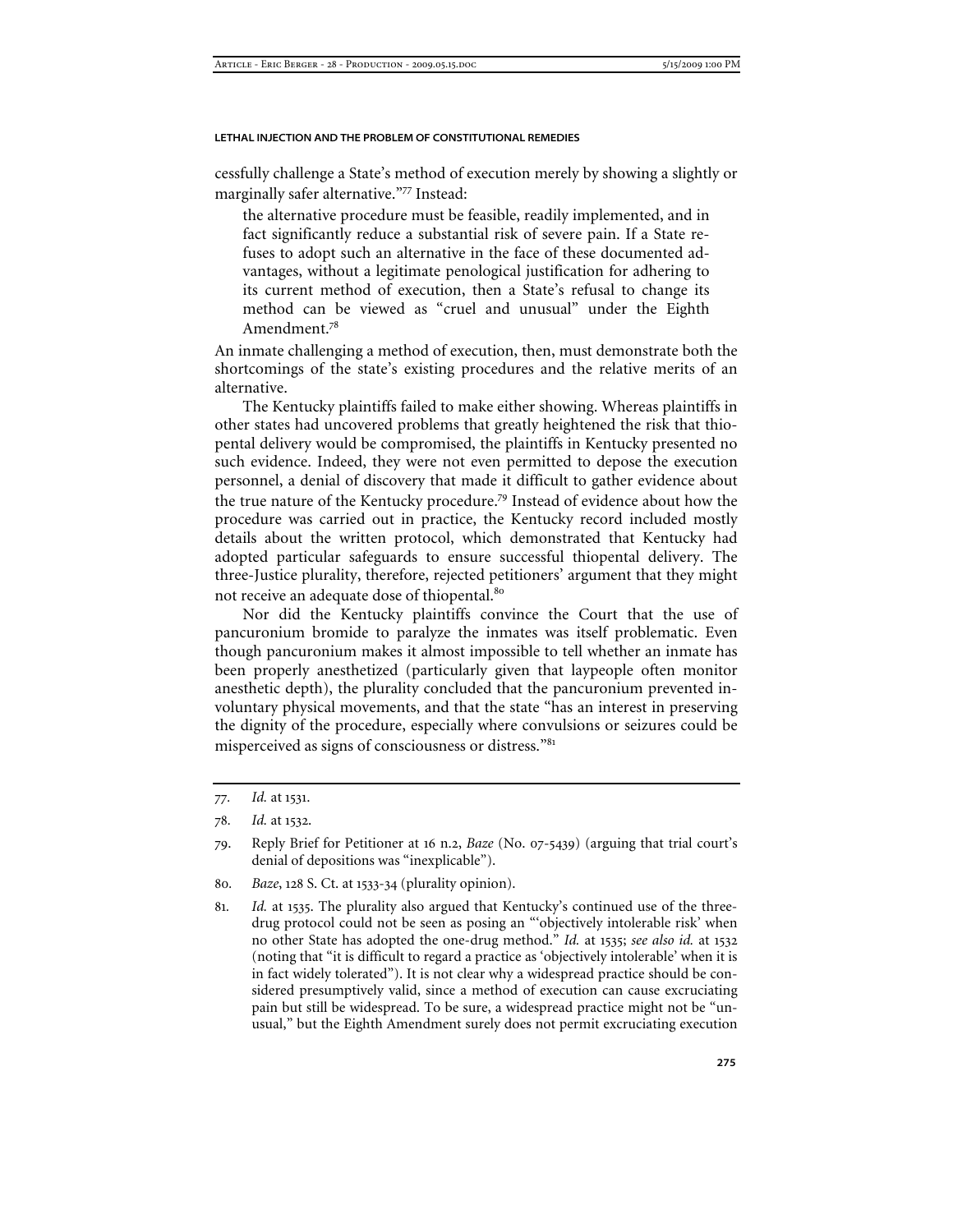Significantly, the Kentucky plaintiffs also had failed to present to the trial court evidence about an alternative protocol. This failure left the Supreme Court "without any findings on the effectiveness of petitioners' barbiturateonly protocol."<sup>82</sup> Given the plurality's explicitly comparative approach—that is, given that the lethal injection plaintiff must demonstrate the existence of a "feasible, readily implemented" alternative procedure that "in fact significantly reduce[s] a substantial risk of severe pain"<sup>83</sup>—the absence of findings demonstrating the superiority of the one-drug protocol or another alternative necessarily doomed the Kentucky plaintiffs.

As for future plaintiffs in different states with different evidence, *Baze*  leaves the door open for lethal injection challenges alleging that a state has refused to change its method of execution notwithstanding a feasible, readily implemented, significantly safer alternative procedure.<sup>84</sup> The Justices, however, disagreed about just how open the door remains. Chief Justice Roberts wrote that an inmate "must show that the risk [of severe pain] is substantial when compared to the known and available alternatives. A State with a lethal injection protocol *substantially similar* to the protocol we uphold today would not create a risk that meets this standard."<sup>85</sup> One question in future cases, then, will be whether a given state's procedure is "substantially similar" to Kentucky's.<sup>86</sup>

- 82*. Baze*, 128 S. Ct. at 1534 (plurality opinion). The plurality also noted that Tennessee had rejected a proposal to adopt a one-drug protocol, thus demonstrating that the "comparative efficacy of a one-drug method of execution is not so well established." *Id.* at 1535. Whether misinformed or disingenuous, this argument misses the mark, because a single Tennessee bureaucrat rejected the recommendation of a one-drug protocol presented by a committee charged with re-evaluating the State's lethal injection policy. *See infra* notes 265-270 and accompanying text.
- 83*. Baze*, 128 S. Ct. at 1532.
- 84*. Id.*
- 85*. Id.* at 1537 (emphasis added).
- 86. Another reading of the plurality's "substantially similar" language is that it refers only to the standard needed to obtain a stay. *See id.* at 1537 (explaining that "[a] stay of execution may not be granted on grounds such as those asserted here unless the condemned prisoner establishes that the State's lethal injection protocol creates a demonstrated risk of severe pain" and, adding two sentences later, that a "substantially similar" protocol would not meet this standard). Under this reading, a court only need inquire whether a given state's procedure is "substantially similar" to Kentucky's if the inmate plaintiff would need a stay of execution for his litigation to continue.

procedures so long as they are widespread. Reliance on the fact that a procedure is "widely tolerated" then unduly tempts courts to ignore the major political process failures that have caused flawed procedures to become widespread in the first place. *See infra* Part III.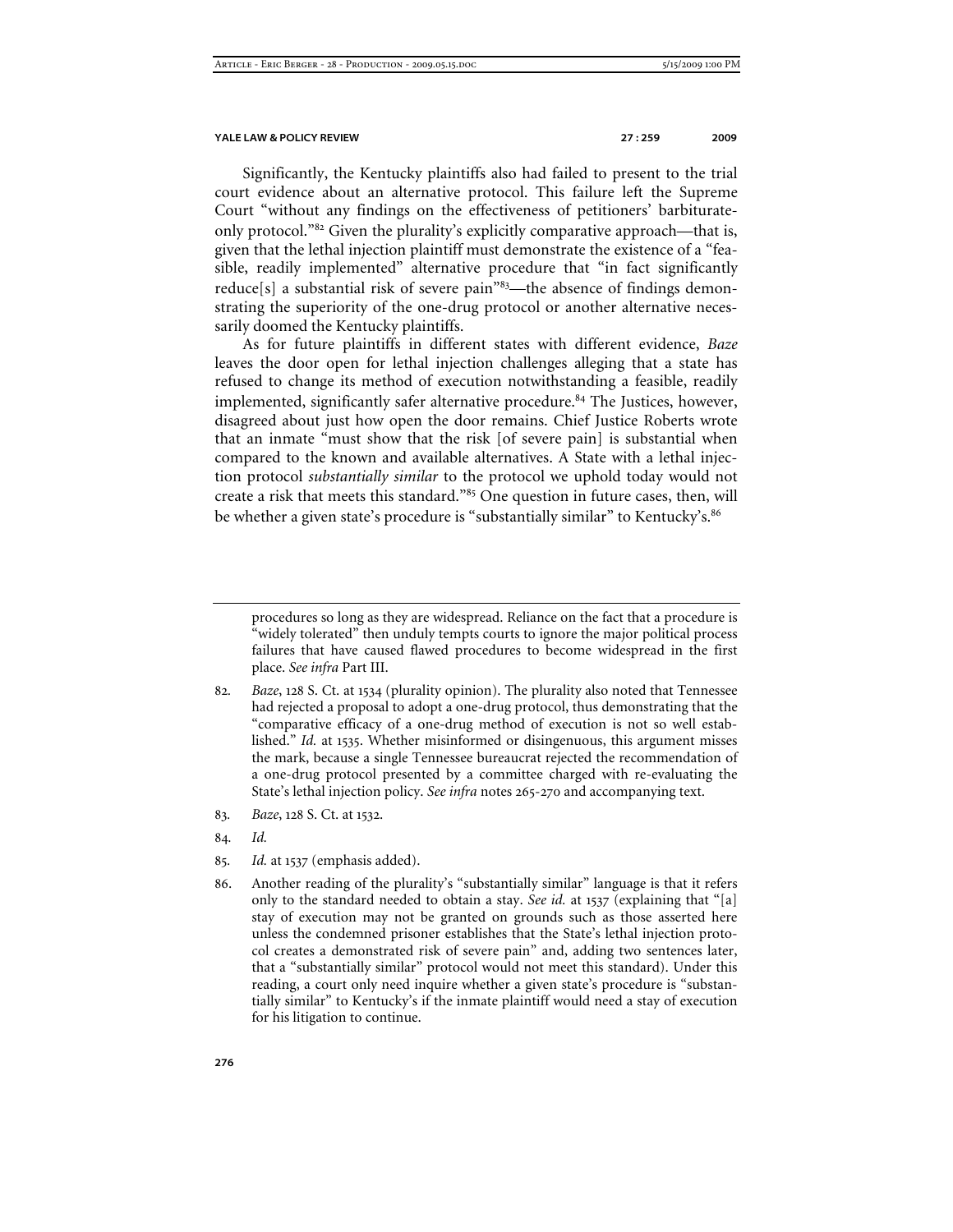The plurality suggests that *Baze* resolves many challenges.<sup>87</sup> But it is virtually impossible to know before discovery whether another state's procedures are "substantially similar" to Kentucky's. It is true that at least thirty states use the same three drugs Kentucky does.<sup>88</sup> Two execution procedures, though, can hardly be deemed "substantially similar" merely because they use the same drugs.<sup>89</sup> As litigation has demonstrated, the procedure's safety hinges on *how* the drugs are administered. And while a state's written protocol can lend some insight into that state's practices, some states do not follow their own written protocols. Kentucky's procedure was easy to uphold, because there was minimal evidence about how Kentucky's procedures actually worked. "Only one Kentucky prisoner . . . has been executed since the Commonwealth adopted lethal injection," and there were "no reported problems" at that execution.<sup>90</sup> By way of contrast, serious problems have been documented in other states.

Given that the safety of a method of execution depends not just on the four corners of the written protocol but on the details of administration, a state's procedure could not be deemed "substantially similar" to Kentucky's without discovery into that state's actual practices—the training and qualifications of its execution team, the suitability of the equipment, the architecture of the execution facilities, and so on. In other words, the "substantially similar" inquiry is necessarily a question of fact and, like all questions of fact, cannot be answered without fact-finding. Indeed, given states' efforts to conceal the details of their procedure, discovery in lethal injection cases often requires particularly attentive judicial supervision.<sup>91</sup>

Whether *Baze* will, in fact, be interpreted this way is less certain. Justice Alito's concurrence emphasized that the plurality had erected a high hurdle for these claims and contended that Justices Stevens and Thomas were incorrect in

- 88*. Id.* at 1527 n.1.
- 89*. See* Emmett v. Johnson, 532 F.3d 291, 311 (4th Cir. 2008) (Gregory, J., dissenting) ("Merely using identical drugs, but in varying amounts and at varying times in the procedure, hardly yields 'largely identical' lethal injection protocols.").
- 90*. Baze*, 128 S. Ct. at 1528 (plurality opinion).
- 91*. See, e.g.*, Morales v. Tilton, 465 F. Supp. 2d 972, 982 (N.D. Cal. 2006) (noting that California had not fulfilled its discovery obligations despite court orders to do so); Oken v. Sizer, 321 F. Supp. 2d 658, 663 (D. Md. 2004) (noting that the State's refusal to disclose execution protocol denied plaintiff a "minimal hearing"); Denno, *Quandary*, *supra* note 28, at 95 (explaining that "states never have been forthcoming about how they perform lethal injections" and adding that some states recently have retreated into "greater secrecy").

<sup>87</sup>*. See id.* at 1537 (plurality opinion) (arguing that the plurality decision "resolves more challenges than [Justice Stevens] acknowledges"); *id.* at 1542 (Alito, J., concurring).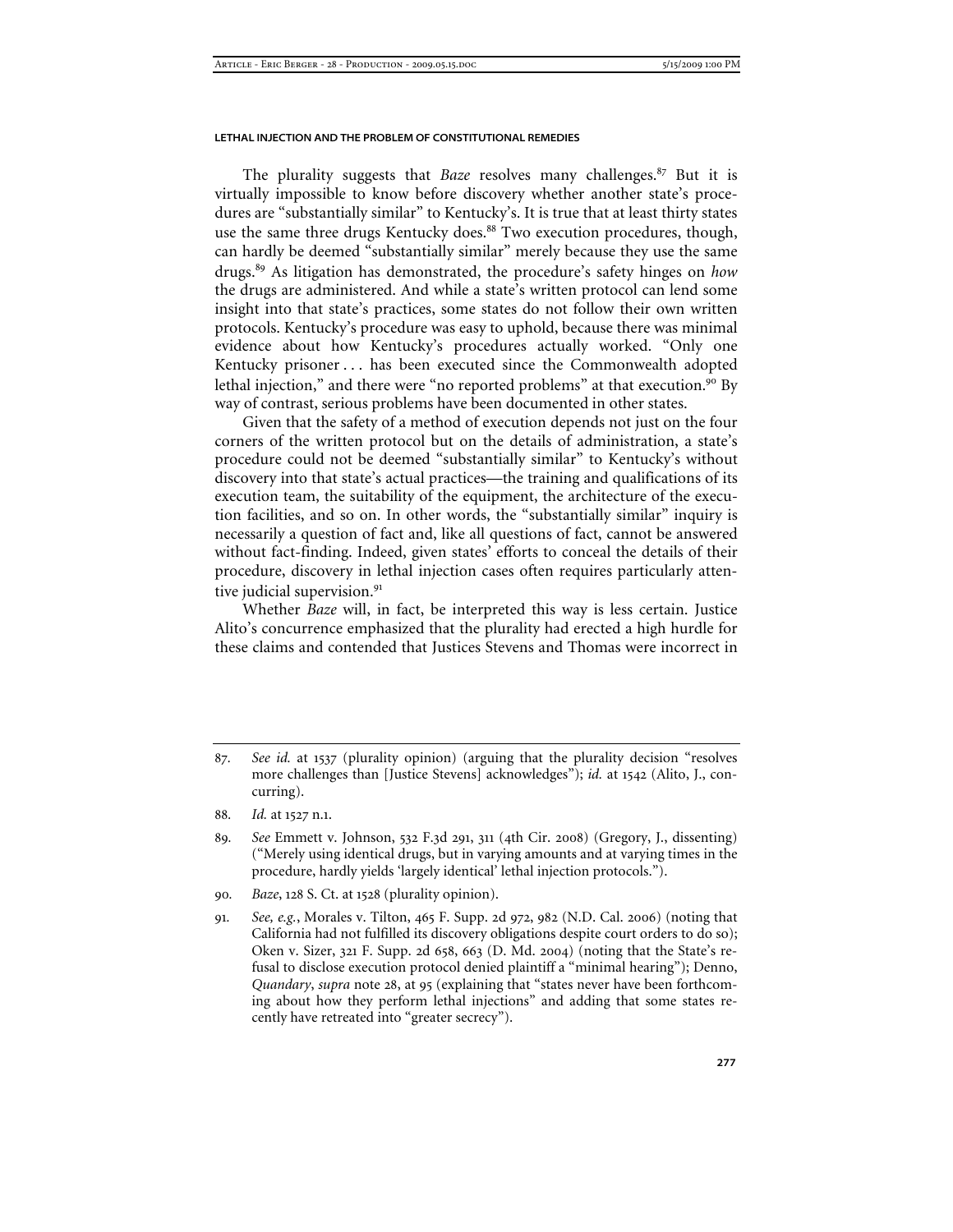perceiving that the decision would lead to substantial litigation.<sup>92</sup> Emphasizing that the opinion must be read so as to avoid "litigation gridlock" and "a grave danger of extended delay,"<sup>93</sup> Justice Alito would have set an especially low bar for finding another state's procedure "substantially similar" to Kentucky's. Justice Stevens's concurrence disagreed, arguing that "[t]he question whether a similar three-drug protocol may be used in other States remains open, and may well be answered differently in a future case on the basis of a more complete record."94 Justice Thomas, joined by Justice Scalia,<sup>95</sup> agreed with Justice Stevens that more litigation was certain to follow,<sup>96</sup> but, relying on his interpretation of the original understanding of the Eighth Amendment, would have found a constitutional violation only if the method of execution "is deliberately designed to inflict pain."<sup>97</sup>

The three remaining Justices—Souter, Ginsburg, and Breyer—all agreed on yet another Eighth Amendment standard: "whether the method creates an untoward, readily avoidable risk of inflicting severe and unnecessary suffering."<sup>98</sup> This standard would consider three interrelated factors—the degree of

- 92*. Baze*, 128 S. Ct. at 1538 (Alito, J., concurring). Of course, it is notable that the Chief Justice did not feel compelled to incorporate Justice Alito's concerns into the plurality opinion.
- 93*. Id.* at 1542 (Alito, J., concurring).
- 94*. Id.* at 1542 (Stevens, J., concurring). Justice Stevens's concurrence received significant attention, because even though he voted to uphold the Kentucky procedure, he also announced his conclusion that "the death penalty represents the 'pointless and needless extinction of life with only marginal contributions to any discernible social or public purposes.'" *Id.* at 1551 (Stevens, J., concurring) (quoting Furman v. Georgia, 408 U.S. 238, 312 (1972) (White, J., concurring)).
- 95. Justice Scalia, joined by Justice Thomas, also wrote his own dissent objecting to Justice Stevens's views about the death penalty more generally. *See id.* at 1552-56 (Scalia, J., concurring).
- 96*. Id.* at 1563 (Thomas, J., concurring) (describing the plurality standard as "unworkable").
- 97*. Id.* at 1556 (Thomas, J., concurring). Because of the attention to "evolving standards of decency," history informs Eighth Amendment doctrine less than it does other constitutional areas. *See* Atkins v. Virginia, 536 U.S. 304, 311-12 (2002) (stating that the Eighth Amendment "must draw its meaning from the evolving standards of decency that mark the progress of a maturing society") (quoting Trop v. Dulles, 356 U.S. 86, 101 (1958)). Consequently, a method of execution that was once acceptable might be unconstitutional today, either because new evidence demonstrates that it creates a previously unknown unacceptable risk of excruciating pain or because new values reject that kind of punishment as inhumane. Justice Thomas's reliance on history, while consistent with interpretation of other constitutional provisions, *see, e.g.*, District of Columbia v. Heller, 128 S. Ct. 2783 (2008), is therefore mostly anomalous in Eighth Amendment jurisprudence.
- 98*. Baze*, 128 S. Ct. at 1563 (Breyer, J., concurring); *see also id.* at 1572 (Ginsburg, J., dissenting).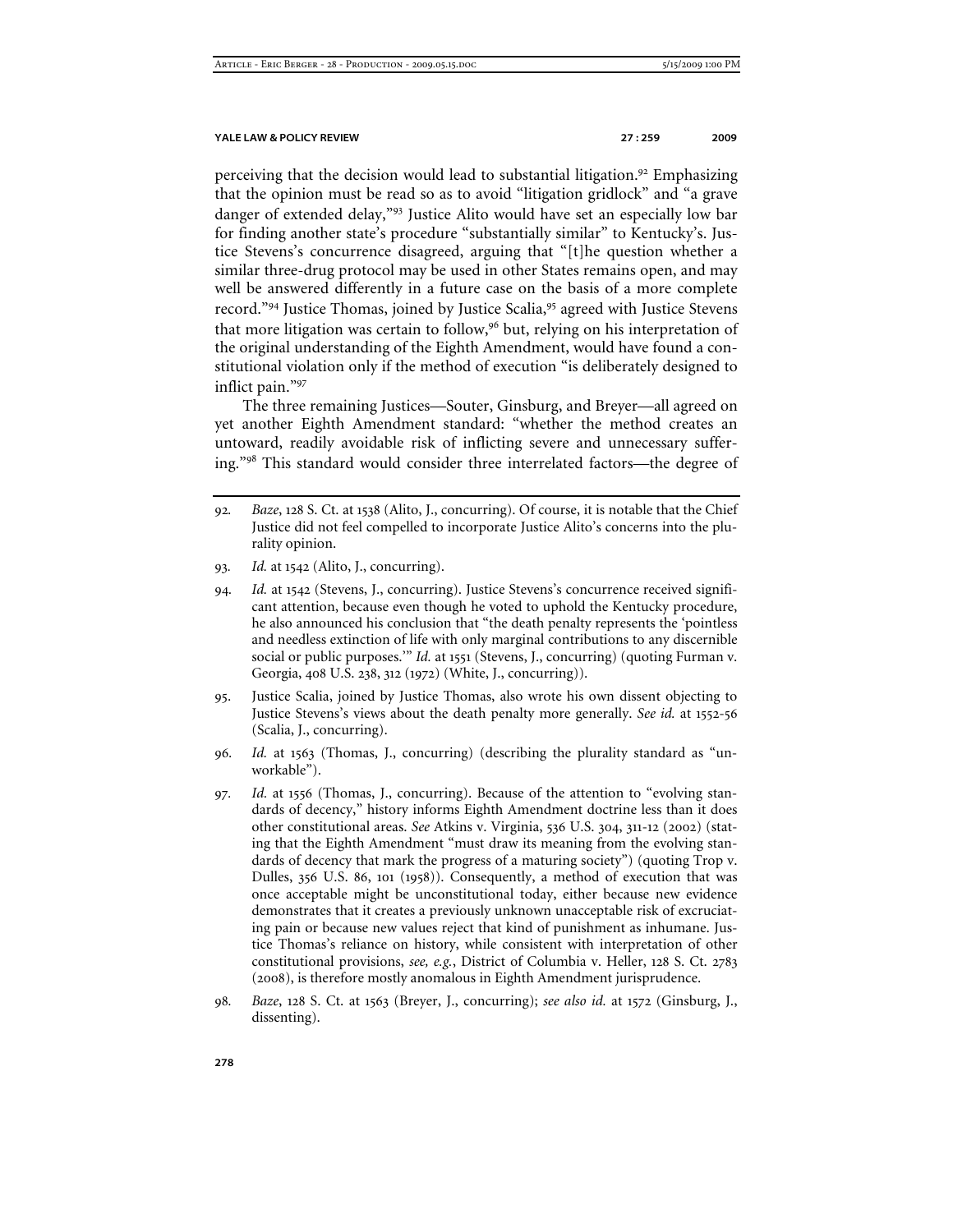risk, magnitude of pain, and availability of alternatives. "[A] strong showing on one reduces the importance of the others."<sup>99</sup> However, whereas Justice Breyer could not find "sufficient evidence that Kentucky's execution method poses" an unconstitutional risk of severe pain,<sup>100</sup> Justice Ginsburg, joined by Justice Souter, would have vacated and remanded for further fact-finding.<sup>101</sup>

Because *Baze* relied on an incomplete record and resulted in seven different opinions, it is difficult to know what the law is.<sup>102</sup> It is true that "[w]hen a fragmented Court decides a case and no single rationale explaining the result enjoys the assent of five Justices, 'the holding of the Court may be viewed as that position taken by those Members who concurred in the judgments on the narrowest grounds.'"<sup>103</sup> Even to the extent, though, that the three-Justice plurality's opinion may be viewed as the holding, it offers incomplete clarification. For instance, the plurality, citing a prison health case, stated that to amount to an Eighth Amendment violation, "the conditions presenting the risk [of pain] must be '*sure or very likely* to cause serious illness and needless suffering,' and give rise to 'sufficiently *imminent* dangers.'"<sup>104</sup> This articulation appears to set an extremely high standard for a violation. Taken in isolation, this sentence implies that an execution procedure that more likely than not caused excruciating pain would not violate the Eighth Amendment unless pain were "very likely." Although courts have never quantified Eighth Amendment risk, this passage

- 100*. Id.* at 1563-64 (Breyer, J., concurring).
- 101*. Id.* at 1567 (Ginsburg, J., dissenting).
- 102. It is also difficult to know why the Court granted certiorari at all. One explanation is that the Court took Mr. Baze's attorneys at their word when they claimed to have a complete record and granted certiorari before examining the record carefully. *See supra* note 70. Another theory is that *Baze* was an unfriendly grant, in which four pro-death penalty Justices deliberately selected a case with an undeveloped record, because such a case would make it easier to uphold the procedure and articulate a stricter legal standard. This theory is further bolstered by the fact that when the Court granted certiorari in *Baze*, it also had before it a petition for certiorari from the Eighth Circuit in *Taylor*. Notwithstanding the Eighth Circuit's reversal of the district court and Mr. Baze's claims to the contrary, *Taylor* unquestionably presented more evidence suggesting an Eighth Amendment violation. *See supra* notes 37-50 and accompanying text.
- 103. Marks v. United States, 430 U.S. 188, 193 (1977) (quoting Gregg v. Georgia, 428 U.S. 153, 169 n.15 (1976)).
- 104*. Baze*, 128 S. Ct. at 1531 (plurality opinion) (quoting Helling v. McKinney, 509 U.S. 25, 33 (1993)). *Baze*'s reliance on *Helling* is surprising, because courts typically treat method-of-execution and prison conditions challenges as separate doctrinal lines.

<sup>99</sup>*. Id.* at 1568 (Ginsburg, J., dissenting); *see also id.* at 1563 (Breyer, J., concurring). By way of contrast, the plurality appears to have put particular weight on the degree of risk. *See id.* at 1532 (plurality opinion) ("[T]he proffered alternatives must effectively address a 'substantial risk of serious harm'" (quoting Farmer v. Brennan, 511 U.S. 825, 842 (1994))).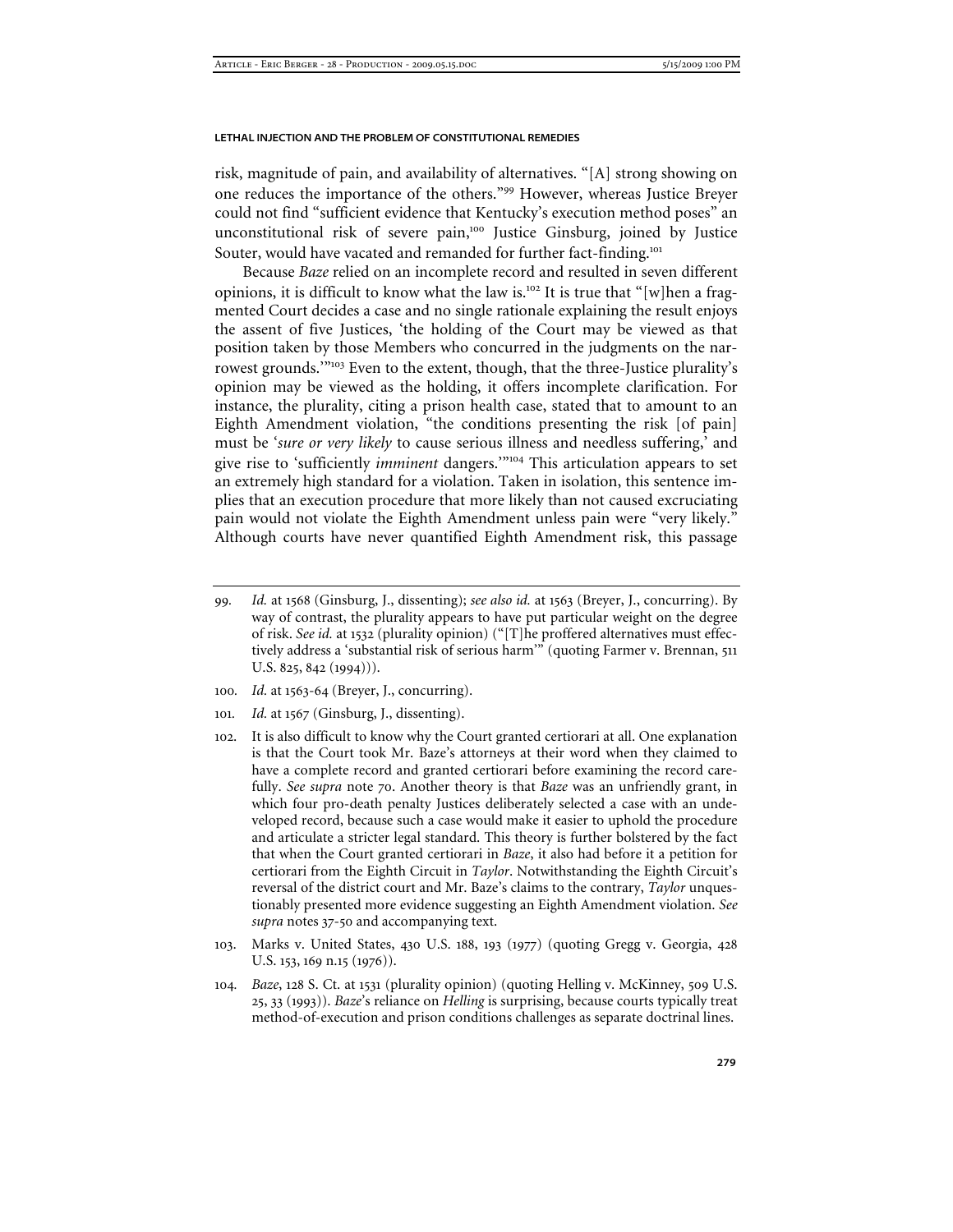would seem to say that 95% chance of pain would amount to a constitutional violation, but 51% chance of pain would not.

Yet it is almost impossible to believe that five Justices on the Court would consciously approve a procedure they know causes excruciating pain more than half the time. Indeed, *Helling v. McKinney*, the case upon with the plurality relied to offer such a suggestion, held that a prisoner states a viable cause of action under the Eighth Amendment by alleging exposure to health risks (such as secondary smoke) that very well may never result in illness or pain.<sup>105</sup> *Helling*, then, does not seem to stand for the proposition that conditions need to be "sure or very likely" to cause suffering to trigger an Eighth Amendment violation. Moreover, the plurality's further discussion suggests that it was *not* thinking in these terms, for, later on, it announced that a state violates the Eighth Amendment if it refuses to adopt an alternative procedure that "significantly reduce[s] a substantial risk of severe pain."<sup>106</sup> Phrased this way, the standard seems to focus less on the original procedure's degree of risk and more on whether the alternative would significantly reduce that risk, so long as that initial risk is itself "substantial." But "substantial" is a mushy word, so this language might well allow the finding of a violation for a state that refuses to switch from a procedure creating, for example, a 20% risk of pain to a procedure that would lower that risk of pain to 1%. <sup>107</sup> In short, this muddle does little to provide guidance to lower courts.

#### II. Remedial Anxieties and Lethal Injection

#### *A. How Remedy Constrains the Right*

Generally speaking, courts before and after *Baze* have been reluctant to engage with lethal injection issues. In rejecting these claims, judges often employ the kind of rhetoric commonly used to criticize the imposition of constitutional remedies, sounding in themes of judicial restraint, federalism, and separation of powers. Many lower courts never reach the remedial issue as a formal matter, because they decline to find a violation at all. But although courts are imprecise about exactly how and why remedial concerns should limit the Eighth Amendment right, the problem of what remedy to impose nonetheless significantly

<sup>105</sup>*. Helling*, 509 U.S. at 33. It is also worth noting that prison health cases require a finding of deliberate indifference not required in method-of-execution challenges. *Compare id.* at 33 (requiring deliberate indifference in a prison health challenge), *with Baze*, 128 S. Ct. at 1525-38 (not requiring a finding of deliberate indifference).

<sup>106</sup>*. Baze*, 128 S. Ct. at 1532 (internal quotation marks omitted).

<sup>107</sup>. Of course, it is impossible to quantify precisely the risk of pain in these cases, but such a discussion helps identify ambiguities and inconsistencies in the plurality's approach.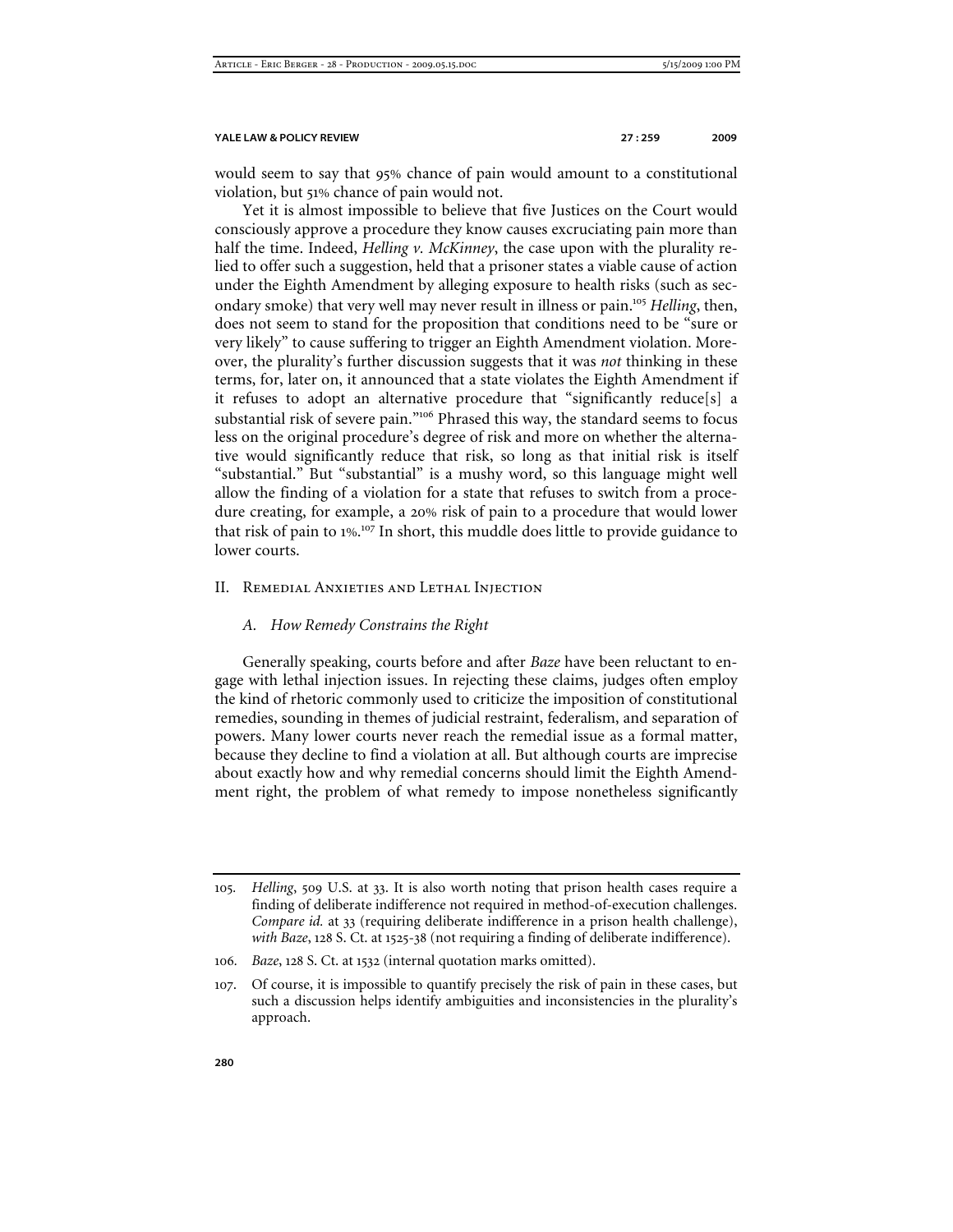colors these courts' rulings.<sup>108</sup> Courts, thus, move the focus from the rightholder—the plaintiff whose rights have been allegedly violated—to the defendant against whom the remedy would be imposed.<sup>109</sup>

It is worth noting that some attention to potential alternatives is justifiable. After all, the Eight Amendment's prohibition on "cruel and unusual punishment<sup>"110</sup> implicitly asks if the practice at issue creates a significant risk of pain compared to available alternatives.<sup>111</sup> An Eighth Amendment standard premised on unnecessary risk of pain must consider, then, whether a different method could plausibly remove that risk. If not, the risk might be necessary.

That being said, painless methods of execution  $do$  exist,<sup>112</sup> so the remedial inquiry should rarely be dispositive in cases in which the plaintiff has demonstrated a real risk of pain.<sup>113</sup> Courts, however, typically have not thought through precisely what role the remedial inquiry plays in the larger Eighth Amendment analysis. To the contrary, many courts have failed to explore in detail the relative merits of different methods of execution. Instead, they have often sidestepped that important question to assert the danger of any judicially imposed remedy, regardless of the details.<sup>114</sup>

It is odd to think that the possibility of *any* judicially imposed remedy should dispositively militate against finding an Eighth Amendment violation. As a formal matter, the primary focus at the rights stage should be (and prior to *Baze* often was) whether the execution procedure subjects the inmate to a significant or unnecessary risk of excruciating pain.<sup>115</sup> Courts' remedial inquiry,

- 109*. See* Susan Poser, *Termination of Desegregation Decrees and the Elusive Meaning of Unitary Status*, 81 Neb. L. Rev. 283, 323-24 (2002) (arguing that the remedial question changes depending on whether the court focuses on the plaintiff's rights or steps the defendant has taken to comply with its legal duty).
- 110. U.S. CONST. amend. VIII.
- 111*. See, e.g.*, Timothy K. Kuhner, *The Foreign Source Doctrine: Expanding the Role of Foreign and International Law in Interpreting the Constitution*, 75 U. Cin. L. Rev. 1389, 1412 (2007) ("'Cruel and unusual' is a comparative phrase" begging the question "'cruel and unusual compared to what?'").
- 112*. See infra* Subsection IV.A.1.
- 113. The exception might be a case in which the plaintiff has refused to proffer an alternative. *See infra* note 123 and accompanying text.
- 114*. See infra* Section IV.A (arguing that courts have incorrectly assumed that any remedy would necessarily be onerous, intrusive, and therefore inappropriate); Subsections II.A.1, II.A.2 (arguing that courts have used remedial concerns to avoid engaging with the details of the challenged procedures, even when confronted with evidence of the procedures' dangers).
- 115*. See, e.g.*, Cooper v. Rimmer, 379 F.3d 1029, 1033 (9th Cir. 2004) (holding that the Eighth Amendment protects against "an unnecessary risk of unconstitutional pain and suffering"); Morales v. Tilton, 465 F. Supp. 2d 972, 973 (N.D. Cal. 2006)

<sup>108</sup>. Of course, remedies are not the only factor driving courts' behavior here, but they are significant and overlooked in the scholarship.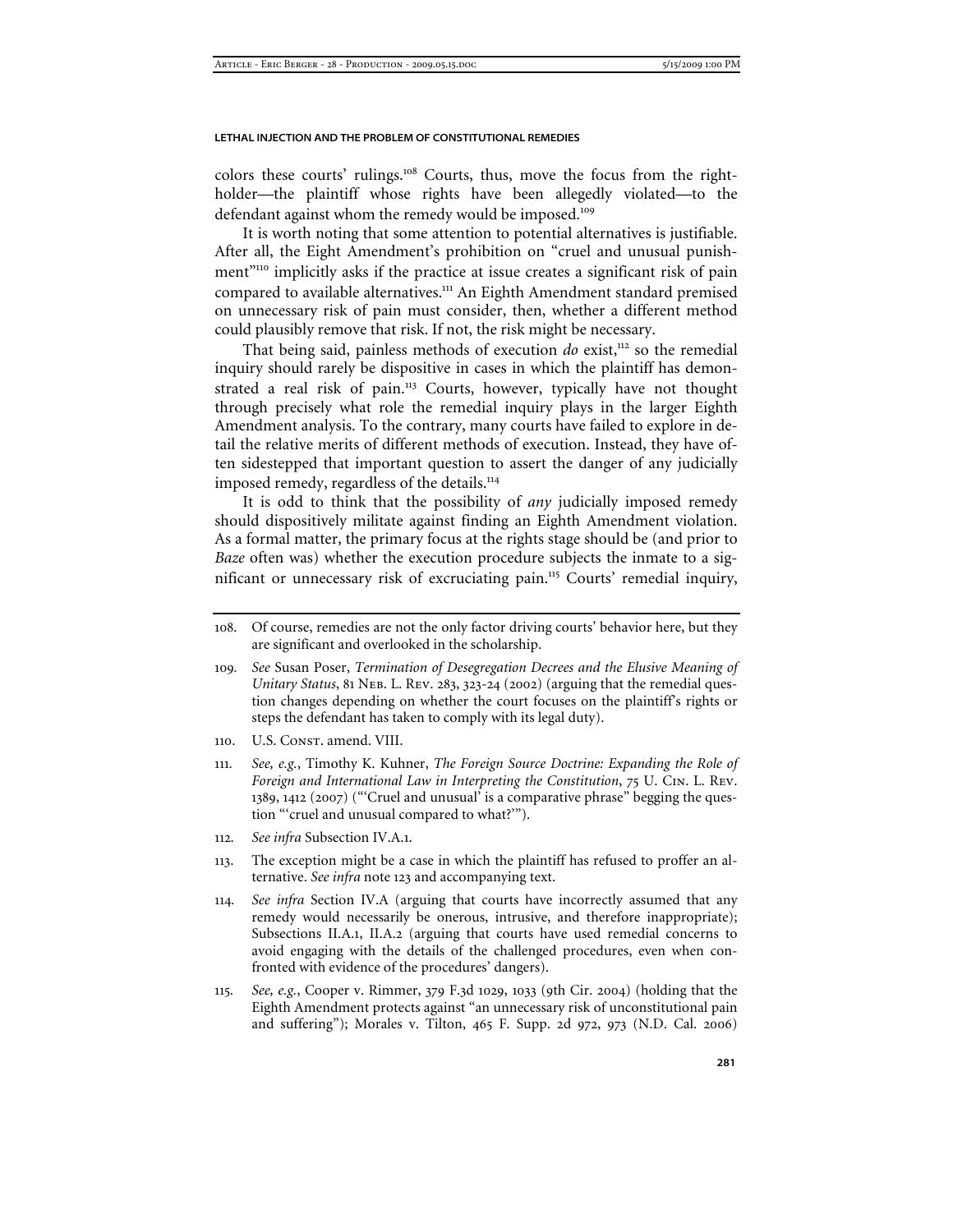then, has changed the very nature of the right, distracting attention away from the question of whether the existing method of execution is potentially painful.<sup>116</sup>

In a seminal article, Professor Levinson explains how undesirable remedial consequences can prompt courts to limit or extinguish rights to avoid those consequences.<sup>117</sup> Constitutional rights, Levinson explains, "are inevitably shaped by, and incorporate, remedial concerns."<sup>118</sup> Rights are dependent on remedies not just for their real world application, but for their scope and "very existence."<sup>119</sup> Thus, as Professor Gewirtz explains, "[t]he prospect of actualizing

(same); Evans v. Saar, 412 F. Supp. 2d 519, 524 (D. Md. 2006) (same); Fernando J. Gaitan, Jr., *Challenges Facing Society in the Implementation of the Death Penalty*, 35 FORDHAM URB. L.J. 763, 784 (2008) ("The person who we must be concerned about in Eighth Amendment jurisprudence is the condemned."). This focus on the right possessor's pain also makes sense given that the Eighth Amendment in the method-of-execution context is almost always thought to confer an individual right, rather than a structural protection. *Cf.* AKHIL REED AMAR, THE BILL OF RIGHTS 104-08 (1998) (suggesting that a jury right might not be an individual right but rather a structural provision).

- 116. It is true that constitutional inquiries sometimes balance state interests against the asserted right. In the Fourth Amendment context, for instance, courts seek to balance the right of privacy against the need for law enforcement and safety. *See, e.g.*, Terry v. Ohio, 392 U.S. 1, 30 (1968) (allowing an exception to the exclusionary rule for a revolver found during a reasonable search of the suspect). Such constitutional balancing, though, may only encroach so far on a constitutional right's core. *See, e.g.*, District of Columbia v. Heller, 128 S. Ct. 2783, 2821 (2008) (explaining that even though constitutional rights are not absolute, the Second Amendment "surely elevates above all other interests the right of law-abiding, responsible citizens to use arms in defense of hearth and home"). In the Eighth Amendment method-of-execution context, that core protects the inmate against excruciating pain and should be protected in the absence of overwhelming contrary interests.
- 117. Daryl J. Levinson, *Rights Essentialism and Remedial Equilibration*, 99 Colum. L. Rev. 857, 885 (1999) (arguing that "the threat of undesirable remedial consequences [can] motivat[e] courts to construct the right in such a way as to avoid those consequences").
- 118*. Id.* at 873. *But see* Richard H. Fallon, Jr., *Judicially Manageable Standards and Constitutional Meaning*, 119 Harv. L. Rev. 1274, 1314-17 (2006) (arguing that Levinson's "pragmatic" model is "unduly reductionist" and that the "pragmatist must deny the possibility of right answers to constitutional questions").
- 119. Levinson, *supra* note 117, at 858. Levinson calls this phenomenon "remedial equilibration." *Id.* at 884-85. He explains that remedial equilibration usually involves the redefinition of rights and remedies "in an iterated process" in which a series of cases gradually hash out the appropriate remedy for the violation of a constitutional right. *Id.* at 874. In this way, the right itself is redefined. *Id.* at 873- 74. Lethal injection challenges typically do not spawn this kind of a series of cases, but, at a more basic level, Levinson's insights still highlight the extent to which courts shape the content of a constitutional right in response to remedial anxieties.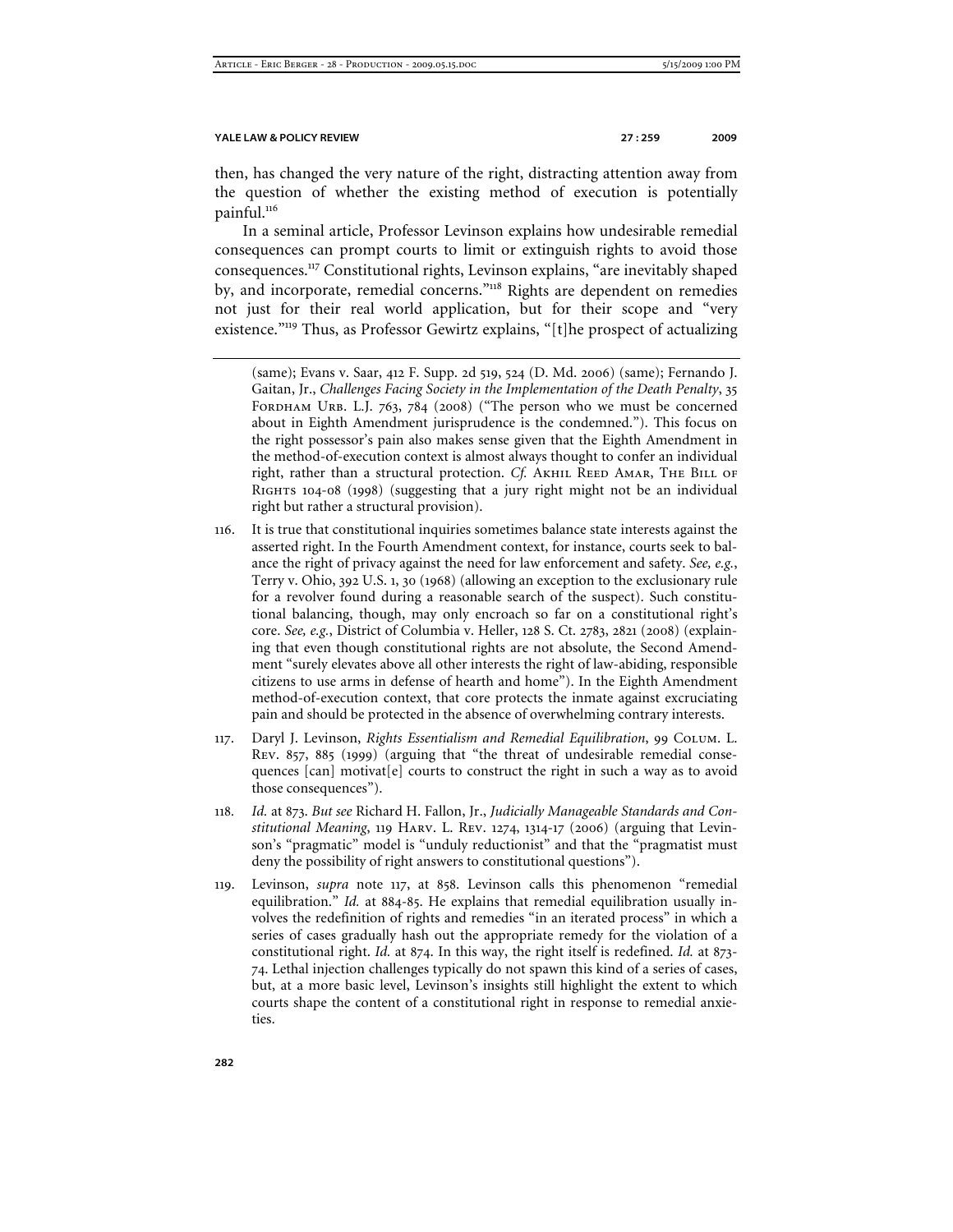rights through a remedy—the recognition that rights are for actual people in an actual world—makes it inevitable that thoughts of remedy will affect thoughts of right, that judges' minds will shuttle back and forth between right and remedy."<sup>120</sup> In other words, remedial concerns shape constitutional rights even if courts, as a formal matter, are not reaching the remedial inquiry and are making false assumptions about the remedial issues.

### 1. Remedial Concerns in *Baze*

In articulating a stringent Eighth Amendment standard, the Supreme Court in *Baze* relied heavily on arguments about the remedy. The second prong of the plurality's standard required the plaintiff to show the existence of a "feasible, readily implemented" remedy that would "significantly reduce a substantial risk of severe pain."<sup>121</sup> The right, in other words, explicitly incorporates a remedial inquiry.

Given that the Eighth Amendment's words "cruel" and "unusual" seem to invite this kind of comparative examination,<sup>122</sup> the plurality's mention of alternative methods is unsurprising and appropriate.<sup>123</sup> What is more noteworthy, however, is how the Chief Justice addressed the remedial issues. Given the gaps in the record and particular safeguards adopted by Kentucky, the plurality easily concluded that "the risks identified by petitioners are [not] so substantial or imminent as to amount to an Eighth Amendment violation."<sup>124</sup> Having found that the plaintiff failed to satisfy the first "substantial risk" prong of the standard, the plurality could have ended the case or merely articulated the second prong—the showing of a significantly better alternative. But not only did the plurality require this second prong, it explained at length why a rigorous remedial showing was essential. Specifically, the plurality argued that the finding of "an Eighth Amendment violation" without the showing of a significantly better alternative procedure "would threaten to transform courts into boards of inquiry charged with determining 'best practices' for executions, with each rul-

- 122*. See supra* notes 110-111 and accompanying text.
- 123. In addition to implementing the Eighth Amendment's comparative inquiry, the plurality's requirement that the plaintiff proffer an alternative method also guards against disingenuous plaintiffs who challenge the current method with every intention of challenging any replacement method, no matter how safe. It is appropriate for courts to guard against such disingenuous litigation. However, to the extent these concerns seem to drive the plurality's approach, the plurality seems not to trust lower courts' abilities to distinguish between genuine actions challenging dangerous procedures from disingenuous ones challenging safe procedures. *See infra* notes 195-196 and accompanying text.
- 124*. Baze*, 128 S. Ct. at 1534 (plurality opinion).

<sup>120</sup>. Paul Gewirtz, *Remedies and Resistance*, 92 Yale L.J. 585, 679 (1983).

<sup>121</sup>*. Baze v. Rees*, 128 S. Ct. 1520, 1532 (2008) (plurality opinion); *see supra* notes 75-78 and accompanying text (summarizing the plurality's two-prong standard).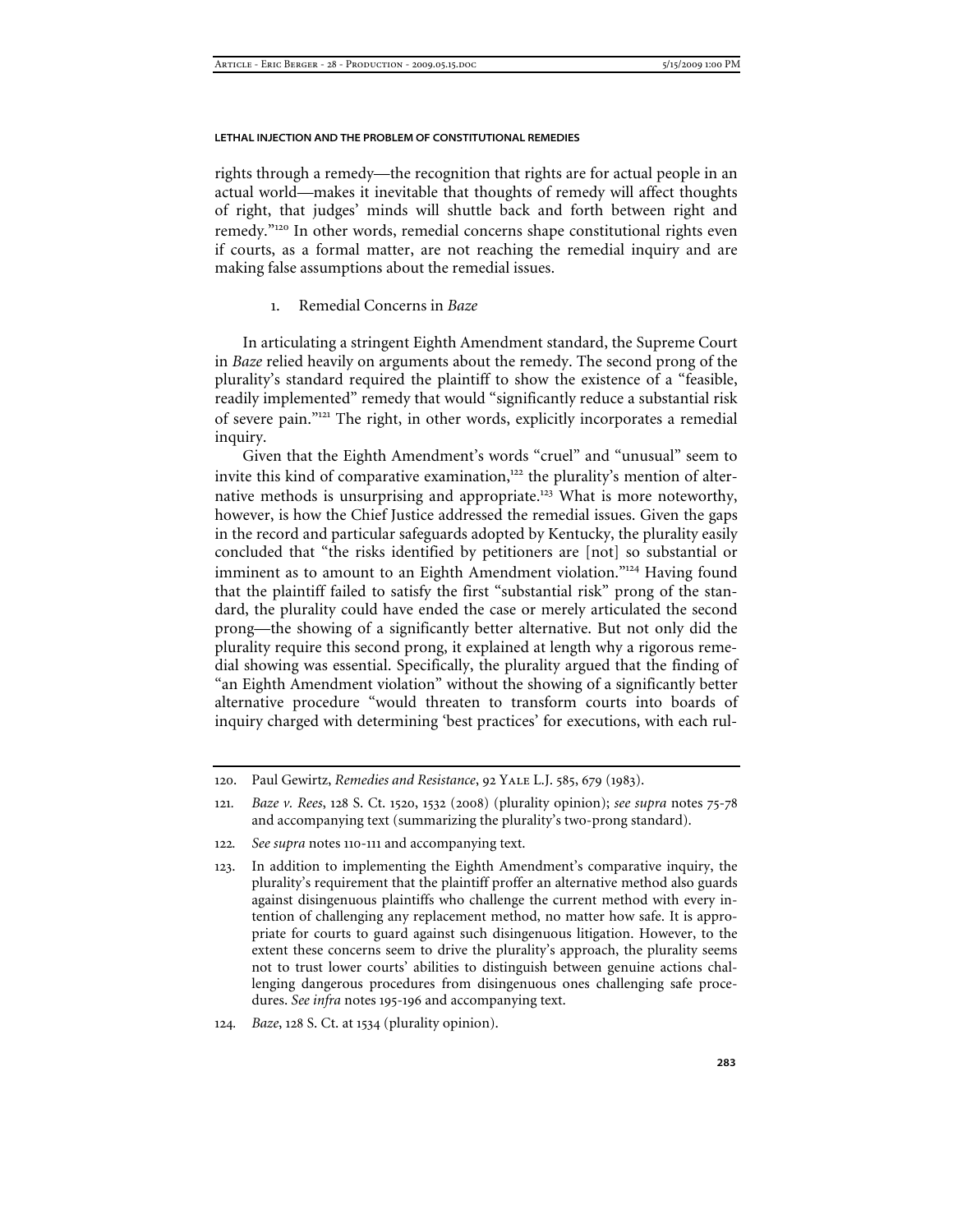ing supplanted by another round of litigation touting a new and improved methodology."<sup>125</sup>

The plurality thus tied the Eighth Amendment standard to remedial issues in different ways. First, the plurality insisted that the plaintiff must proffer an alternative method of execution that is more than "slightly or marginally safer" than the current method.<sup>126</sup> It then rejected the Kentucky plaintiffs' suit, because their affirmative case lacked that remedial presentation.<sup>127</sup> Regardless of the safety of the Kentucky procedure, then, the plaintiffs would have lost for failing to present a remedial showing that, prior to *Baze*, had not been clearly required. The plaintiffs, however, had suggested alternative approaches in the proceedings below and had extensively developed the one-drug protocol's advantages in their Supreme Court brief.<sup>128</sup> The plurality ignored the one-drug proposal, finding that it had not been adequately developed in the lower courts.<sup>129</sup> It is understandable that the plurality did not want to adopt a remedy on which there were only limited trial court findings, but it then proceeded to denigrate that same remedy's viability.<sup>130</sup> It thus made it harder for future plaintiffs to propose that remedy. In other words, the plurality used the absence of trial court factual findings on the plaintiff's proposed remedy to dismiss the claim on the merits. It then sought to discredit that same remedial proposal, despite the inadequacy of the record below and extensive expert testimony in other cases that its advantages are significant.<sup>131</sup>

Second, the plurality warned that finding for plaintiff would force courts to issue a remedy requiring that the state replace its old method with the safest method available—that is, with the "best practice."<sup>132</sup> In other words, the plural-

126*. Id.*

<sup>125</sup>*. Id.* at 1531.

<sup>127</sup>*. Id.* at 1534.

<sup>128</sup>*. See* Petitioners' Brief at 51-57, *Baze* 128 S. Ct. 1520 (No. 07-5439) (explaining the merits of the one-drug protocol).

<sup>129</sup>*. Baze*, 128 S. Ct. at 1534-35 & n.4.

<sup>130</sup>*. See id.* at 1535-36 (raising concerns about one-drug alternative); *id.* at 1538 (concluding with the observation that the one-drug alternative "has problems of its own"). *But see infra* Subsection IV.A.1 (explaining why the one-drug protocol remains viable after *Baze*).

<sup>131</sup>*. See infra* note 286 and accompanying text. The point is not that the plurality should have drawn different conclusions about the one-drug protocol, but that it should not have suggested that it had "problems of its own," given the absence of "any findings" about it. *See Baze*, 128 S. Ct. at 1534, 1538. A more appropriate disposition would have been either to dispose of the case without the lengthy remedial inquiry or to remand for further factfinding, especially given that the plaintiff prior to *Baze* did not know that the Eighth Amendment standard required a remedial showing as part of the affirmative case. *See id.* at 1572 (Ginsburg, J., dissenting) ("I would therefore remand.").

<sup>132</sup>*. Baze*, 128 S. Ct. at 1531 (plurality opinion).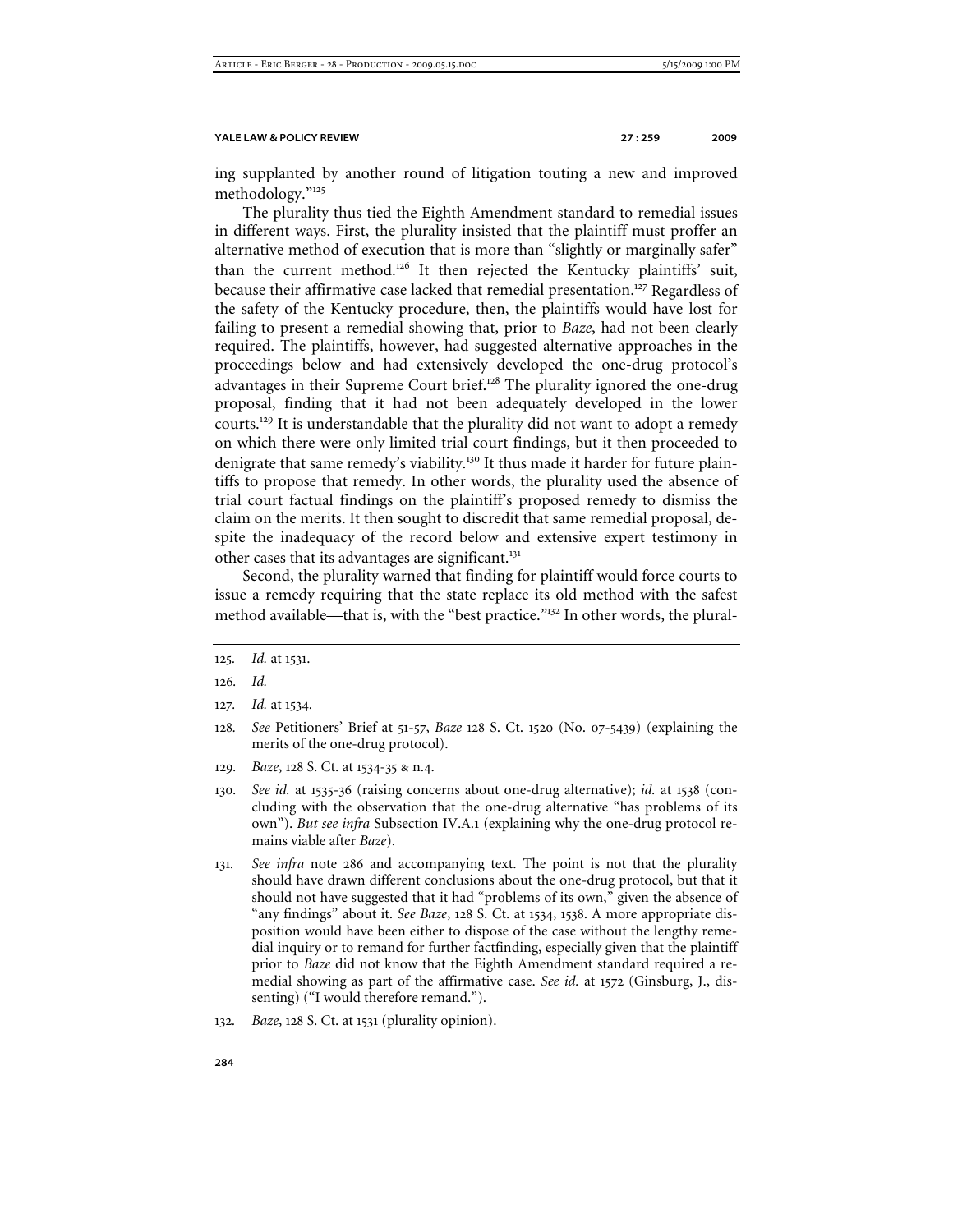ity feared that whenever a court struck down a lethal injection procedure, it would have had to "intrude on the role of state legislatures in implementing" the safest possible replacement procedure.<sup>133</sup> To drive home the point, the Chief Justice cited *Bell v. Wolfish*, in which the Court reversed a structural injunction in a prison conditions case, thus reiterating that the "wide range of 'judgment calls' that meet constitutional and statutory requirements are confided to officials outside of the Judicial Branch of Government."<sup>134</sup> The plurality, therefore, emphasized that executive and legislative officials, not judges, should design states' lethal injection procedures. Allowing lower courts to require the state to adopt the "best practice" (and then allowing them to do so repeatedly, as the "best practice" changed) would shift too much authority from the political branches to the judiciary.

Here the plurality once again contracted the Eighth Amendment right by drawing false assumptions about remedial issues. Contrary to the plurality's arguments, the finding that a lethal injection procedure created a significant or unnecessary risk of pain would not require the state to institute the "best practice." Of course, the "best practice" alternative would be one remedial option, but a court could also require that the state merely find a better, rather than the best, practice.<sup>135</sup> The district court recognized this possibility in *Morales* when it offered the state two remedial options.<sup>136</sup> The court did not care which remedy was best because both would have significantly reduced the risks posed by the status quo and almost certainly resulted in painless executions. Thus, even if a court decided that the risks of the three-drug protocol amounted to a constitutional violation, that court, even before *Baze*, need not have required the "best practice." For example, if another alternative would significantly reduce the risk of pain (but not by as much as the best practice), a court may well be justified in requiring that other alternative, particularly if it were comparatively inexpensive, unintrusive, and easy to implement. Similarly, courts could issue a negative injunction allowing a state to craft its own remedy.<sup>137</sup> In fact, contrary to the plurality's representations, the petitioners never argued that they were entitled to a "best practice" remedy.<sup>138</sup> Instead, they merely contended that the one-drug alternative was readily available and significantly preferable to the three-drug approach.<sup>139</sup>

- 135*. See infra* Section IV.A.
- 136*. See* Morales v. Hickman, 415 F. Supp. 2d 1037, 1047-48 (N.D. Cal. 2006).
- 137*. See infra* Subsection IV.A.2.
- 138*. See generally* Petitioners' Brief at 51-59, *Baze* (No. 07-5439) (arguing that the adoption of "available alternatives" could reasonably prevent the risk of pain).
- 139*. See* Reply Brief for Petitioners at 19, *Baze* (No. 07-5439) (contending that a properly administered single dose of a barbiturate is "both lethal and far less dangerous than the three-drug" protocol).

<sup>133</sup>*. Id.*

<sup>134</sup>*. Id.* at 1531-32 (quoting Bell v. Wolfish, 441 U.S. 520, 562 (1979)).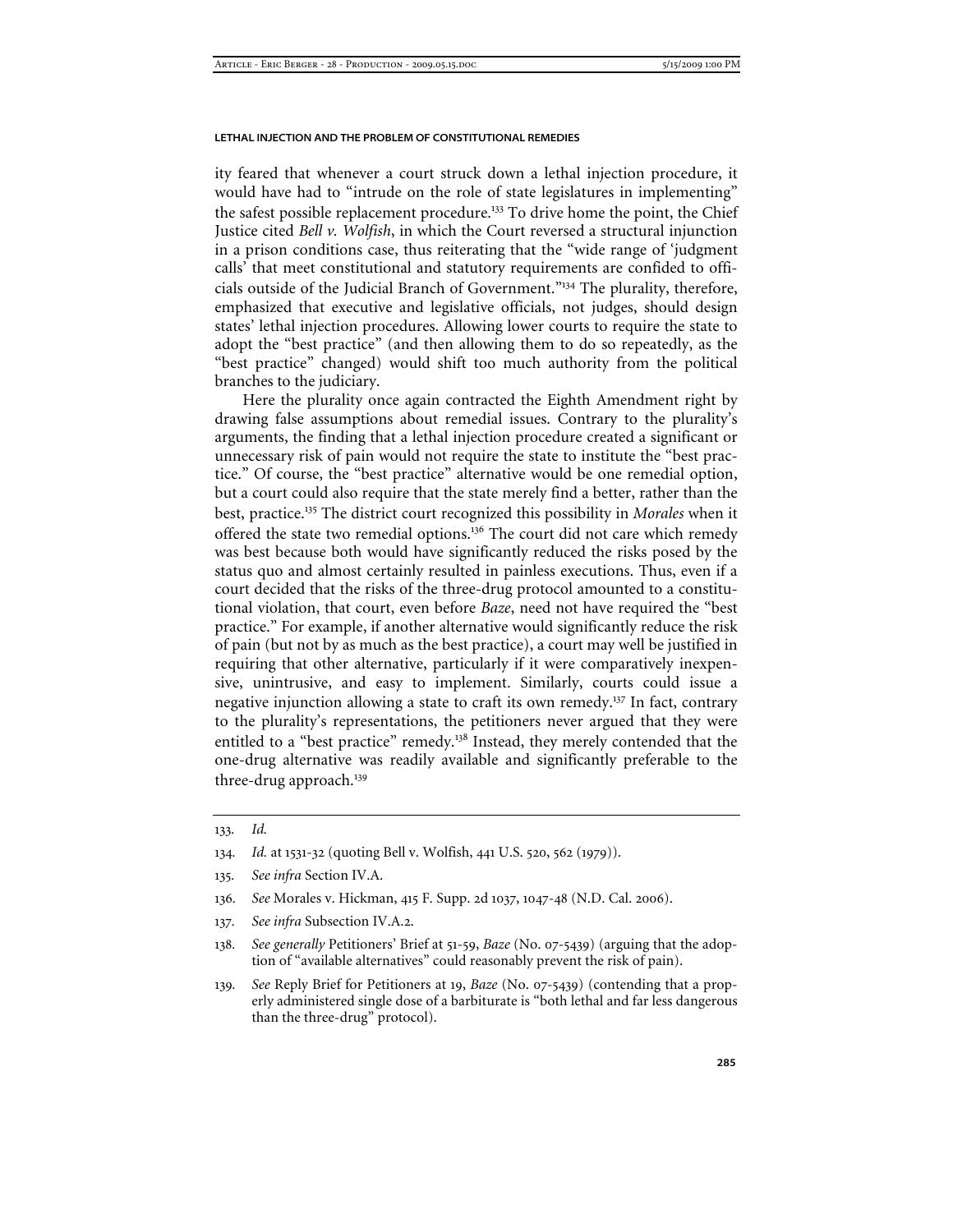Relatedly, the three-Justice plurality also emphasized that the "best practices" remedy would "embroil the courts in ongoing scientific controversies beyond their expertise," thus "substantially intrud[ing] on the role of state legislatures in implementing their execution procedures."<sup>140</sup> These contentions are misplaced because the political branches have demonstrated no scientific understanding that courts lack and because many state legislatures have played virtually no role in designing execution procedures.<sup>141</sup> It is worth emphasizing here that these arguments suggest that courts lack the institutional competence to consider a remedy at all. Concluding that it would be "substantially" intrusive for courts to entertain such remedial issues, the plurality then reasoned backwards that the Eighth Amendment standards proposed by the petitioner and dissent were improper and that a narrower legal standard was preferable.<sup>142</sup> In reality, neither the petitioner's nor the dissent's standards would have "substantially intrude $[d]$  on the role of state legislatures"<sup>143</sup> or required courts to impose a "best practice."<sup>144</sup>

What is perhaps most striking about the plurality's approach is that this articulation of a difficult legal standard was unnecessary to the resolution of *Baze*  itself. *Baze* was an easy case on the merits. Nevertheless, driven by its concern that courts in other cases not become "best-practices" boards of inquiry, the plurality chose not merely to affirm the lower court on the case's limited record but also to articulate a legal standard that raised the bar for future lethal injection plaintiffs. By going further than it needed to in deciding this case, the plurality highlighted the extent to which it was uncomfortable with any court intruding on states' prerogatives to design their own procedures.

Remedial Concerns in Other Lethal Injection Cases

Lower courts addressing these issues pre-*Baze* also allow a distorted view of the remedial issues to shape their approaches to the cases. This approach is most justifiable when a court actually finds serious problems with a procedure and therefore engages in a direct discussion of potential remedies. After all, courts imposing remedies on states ought to consider the impact those remedies will have and whether they might create new problems. The Northern District of California explored remedial issues in two different opinions in the

- 143*. Baze*, 128 S. Ct. at 1531 (plurality opinion).
- 144*. See id*. at 1569 (Ginsburg, J., dissenting) (agreeing with the plurality that proof of a slightly safer alternative is insufficient and arguing that the standard should ask whether "readily available measures can materially" reduce the risk of pain); *infra*  Part IV.

<sup>140</sup>*. Baze*, 128 S. Ct. at 1531 (plurality opinion).

<sup>141</sup>*. See infra* Section IV.B.

<sup>142</sup>*. See Baze*, 128 S. Ct. at 1531-32 (plurality opinion) ("Accordingly, we reject petitioners' proposed 'unnecessary risk' standard, as well as the dissent's 'untoward' risk variation."); *supra* Section I.B (discussing the *Baze* plurality's standard).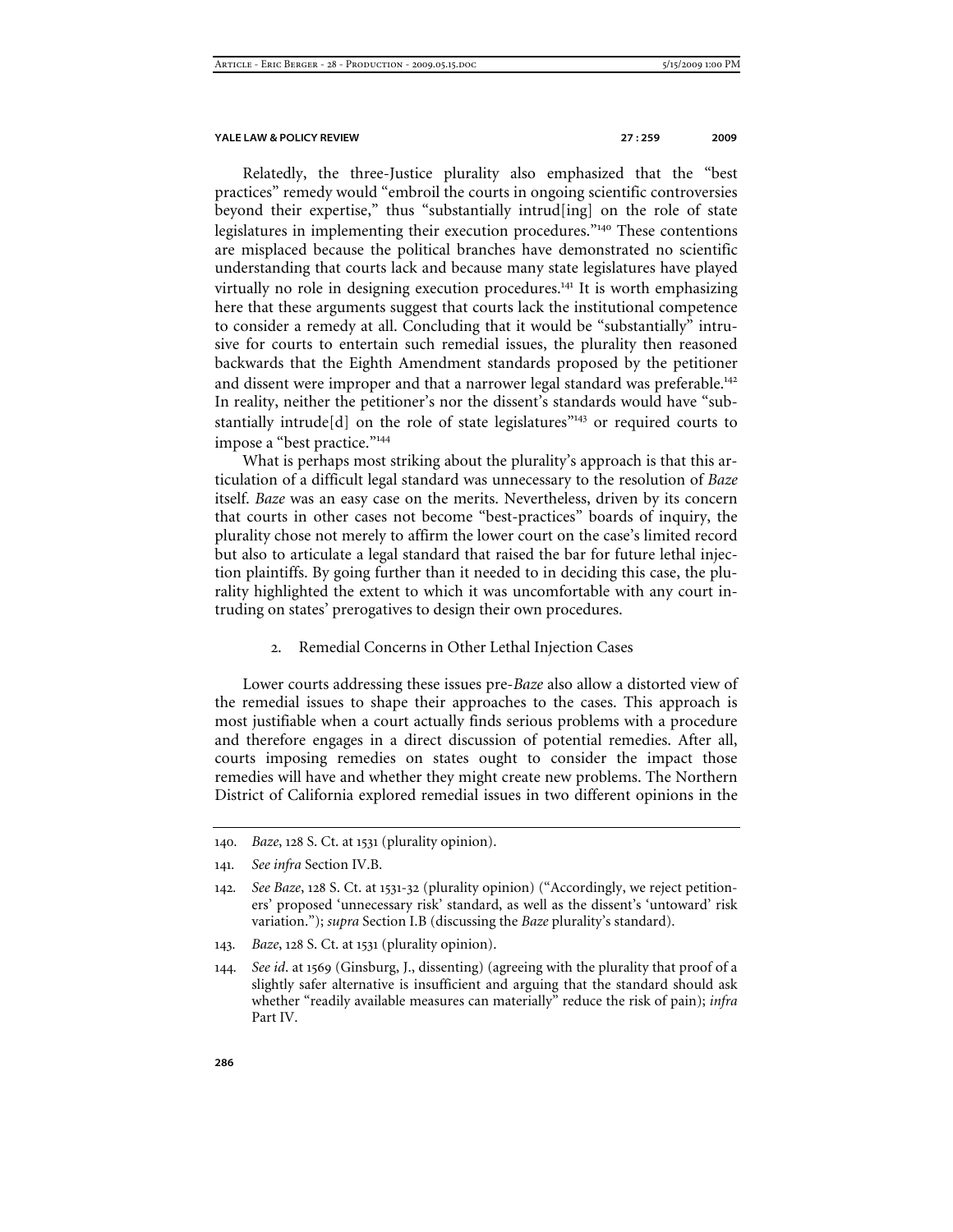#### **LETHAL INJECTION AND THE PROBLEM OF CONSTITUTIONAL REMEDIES**

*Morales* case. Both times it warned against judicial encroachment and indicated that the dangers of the procedure could be addressed without placing an undue burden on the state. In his first order, Judge Fogel permitted California to proceed with its execution of Michael Morales provided that it either execute him with a dose of a single barbiturate or agree to allow a trained medical professional in anesthesiology to monitor the inmate's consciousness before the delivery of the pancuronium and potassium chloride.<sup>145</sup> California chose the latter option and secured the participation of two anesthesiologists.<sup>146</sup>

Even as he required the state to change its practices, Judge Fogel took great pains to find a solution that would "place a substantially lesser burden on the State's strong interest in proceeding" with the execution.<sup>147</sup> Indeed, the district court explained that "under the doctrines of comity and separation of powers, the particulars of California's lethal-injection protocol are and should remain the province of the State's executive branch."<sup>148</sup> *Morales* is often cited as one of the few successful lethal injection challenges, but in fact, the court went to significant lengths to let the state carry out its sentence. It both declined to stay the execution and deliberately "fashioned a remedy that was intended to permit Defendants to proceed with Plaintiff's execution as scheduled."<sup>149</sup>

When the issue returned to him, Judge Fogel once again found serious problems with California's procedure.<sup>150</sup> But instead of formally finding a violation and imposing a remedy, he "respectfully suggest[ed] that Defendants conduct a thorough review of the lethal-injection protocol."<sup>151</sup> He continued:

Because California's next execution is unlikely to occur until the latter part of this year, the State presently is in a particularly good position to address these issues and put them to rest . . . . [U]nder the doctrines of comity and separation of powers, the particulars of California's lethalinjection protocol are and should remain the province of the State's executive branch. A proactive approach by Defendants would go a long

- 145. Morales v. Hickman, 415 F. Supp. 2d 1037, 1047 (N.D. Cal. 2006).
- 146. The anesthesiologists subsequently balked when they realized what was being asked of them, and the State was unable to carry out its execution. Morales v. Tilton, 465 F. Supp. 2d 972, 976-77 (N.D. Cal. 2006).
- 147*. Morales I*, 415 F. Supp. 2d at 1047.
- 148*. Id.* at 1046.
- 149*. Morales II*, 465 F. Supp. 2d at 975 (discussing *Morales I*); *see also* Taylor v. Crawford, No. 05-4173, slip op. at 1 (W.D. Mo. July 25, 2006) (explaining that an injunction against the State "was never intended to unreasonably delay Missouri's execution of death row inmates").
- 150*. See Morales II*, 465 F. Supp. 2d at 982 (explaining that the Court was "prepared to issue formal findings of fact and conclusions of law with respect to the deficiencies in the administration of California's current lethal-injection protocol that have been brought to light in this case" but not doing so yet).
- 151*. Id.* at 975 (quoting *Morales I*, 415 F. Supp. 2d at 1046).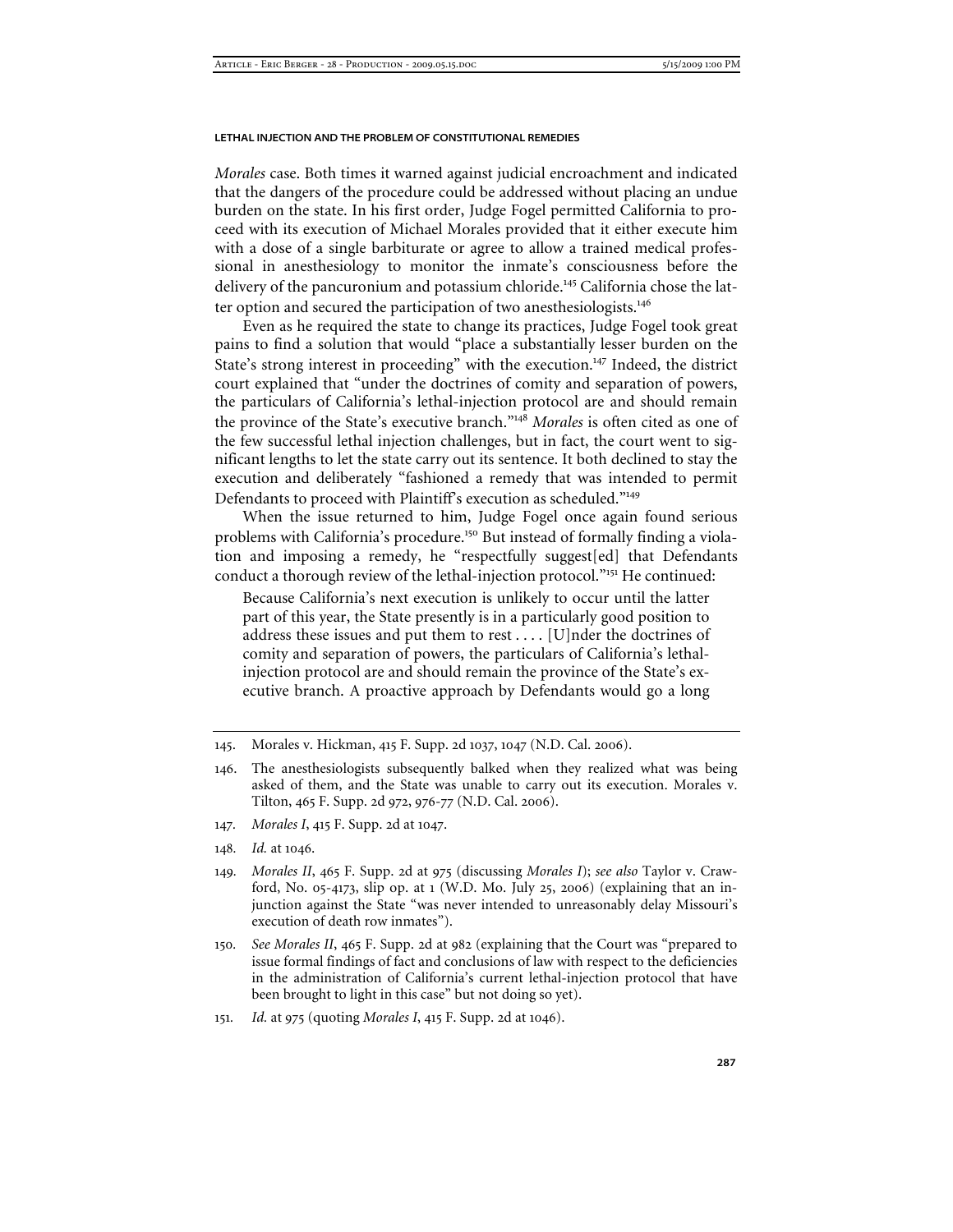way toward maintaining judicial and public confidence in the integrity and effectiveness of the protocol.<sup>152</sup>

So powerful was the court's sense of judicial restraint that it allowed the state to proceed with executions on its own schedule. Indeed, Judge Fogel assured the state that "despite its critical assessment of Defendants' performance to date, this Court has no intention of interfering with or delaying California's implementation of a constitutional execution protocol. California's voters and legislature repeatedly have expressed their support for capital punishment. This case thus presents an important opportunity for executive leadership."<sup>153</sup> Writing about his ruling later, Judge Fogel reiterated, "[n]owhere in the Memorandum did I order, nor have I ever ordered, that the state take any specific remedial measure."<sup>154</sup>

At least Judge Fogel's approach acknowledged the California procedure's flaws.<sup>155</sup> By contrast, other courts relying on similar remedial concerns have not only failed to find fault with their states' procedures but also articulated legal standards higher than necessary to resolve the given case. In rejecting a plaintiff's lethal injection claim, in *Emmett v. Johnson*, the Eastern District of Virginia, for example, stated that "it is not the office of a federal court to dictate to the Commonwealth of Virginia the precise methodology it should employ in carrying out a lawful death sentence."<sup>156</sup> Accordingly, it was up to the Virginia General Assembly—not a court—to determine "[w]hether or not the procedure used should conform to prevailing medical standards of care, or whether there is a more humane execution procedure."<sup>157</sup>

One might think that to determine whether a constitutional violation has occurred, one should look at the facts and legal standard, while concerns about "dictating" a methodology to state government figure more heavily at the remedial stage. But the court used this deferential language to reject the plaintiff's claim on the merits, as though merely considering the procedure's constitutionality was just too meddlesome.<sup>158</sup> Indeed, the court argued that the plaintiff had offered an "expansive interpretation" of the Eighth Amendment by arguing that the execution team's training and qualifications were inadequate.<sup>159</sup> The

- 155*. Morales II*, 465 F. Supp. 2d at 978-81.
- 156. Emmett v. Johnson, 511 F. Supp. 2d 634, 639 (E.D. Va. 2007), *aff'd*, 532 F.3d 291 (4th Cir. 2008).
- 157*. Id.*
- 158*. Cf.* Younger v. Harris, 401 U.S. 37, 41 (1971) (citing comity concerns and declining to interfere in state judicial proceedings).
- 159*. Emmett*, 511 F. Supp. 2d at 641.

<sup>152</sup>*. Id.* at 975-76 (quoting *Morales I*, 415 F. Supp. 2d at 1046-47).

<sup>153</sup>*. Id.* at 981-82.

<sup>154</sup>. Jeremy Fogel, *In the Eye of the Storm: A Judge's Experience in Lethal-Injection Litigation*, 35 Fordham Urb. L.J. 735, 747 (2008).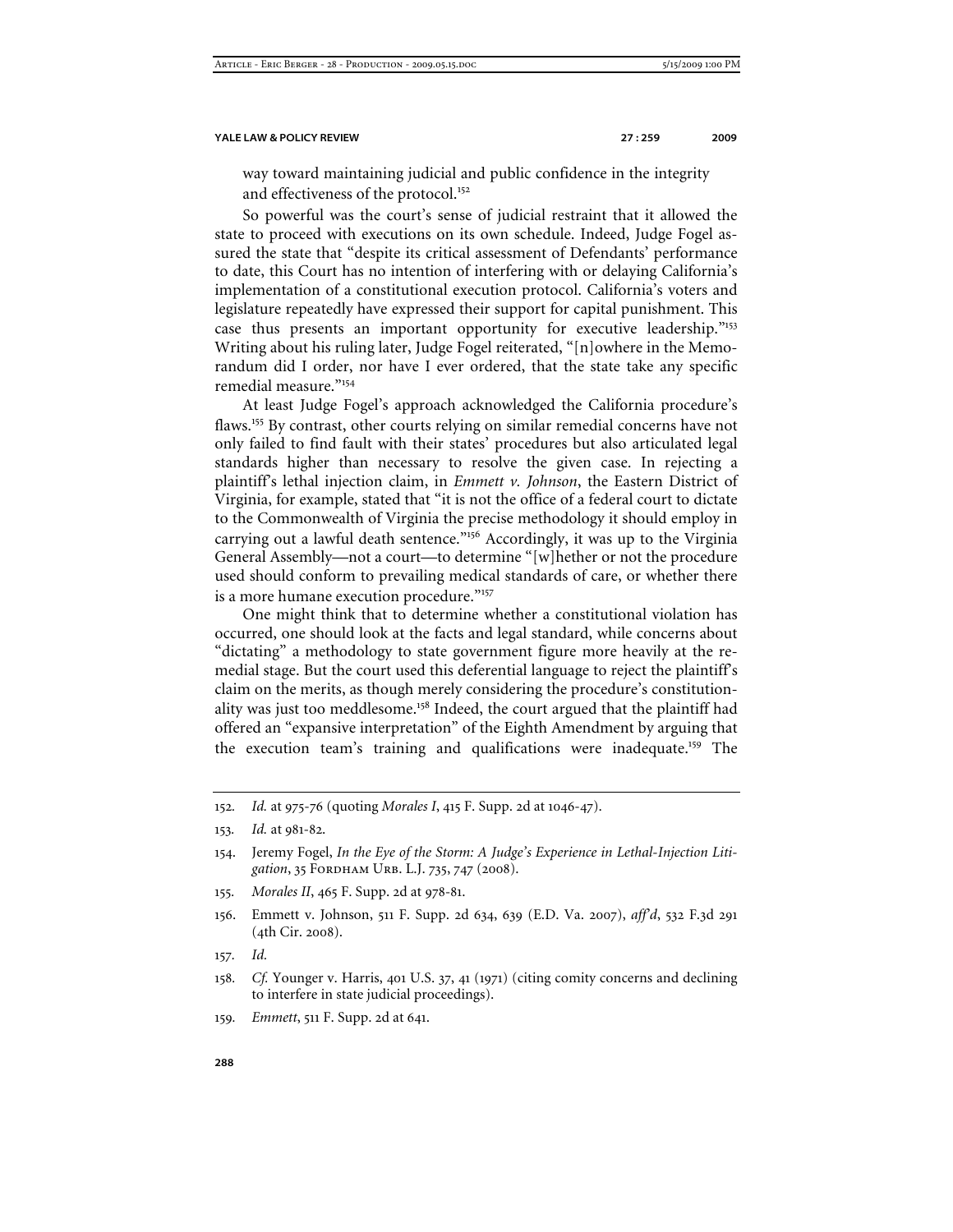plaintiff, of course, had good reason to link the safety of the procedure to the competence of the execution team members, but, from the court's perspective, a ruling for the plaintiff would require the state to hire professionals with medical training, and this remedy was just too much to ask of Virginia.<sup>160</sup>

The outcome in this case may well be correct; the *Emmett* plaintiffs arguably failed to present enough evidence for a court to find a violation. Nevertheless, the court's articulated concerns reflected less about the evidence presented and more about its own remedial anxieties. In emphasizing these concerns, the court, much like the Supreme Court in *Baze*, created an onerous Eighth Amendment standard that was unnecessary for the resolution of the instant case  $161$ 

Remedial concerns have also prompted some courts to backtrack on rulings finding serious constitutional problems. In North Carolina, a federal district court identified serious problems with the lethal injection procedure and conditioned the next execution on a qualified medical professional's monitoring of anesthetic depth.<sup>162</sup> The state responded instead by proposing a revised protocol using a bispectral index (BIS) monitor, a machine that some anesthesiologists use to help monitor a patient's anesthetic depth.<sup>163</sup> The plaintiff presented extensive, virtually unrebutted evidence that, although a BIS monitor may be helpful in assessing the effectiveness of anesthesia, it is not suitable as the sole indicator of level of consciousness.<sup>164</sup> The district court, however, did not stand by its initial order. In "clarify[ying]" its ruling, the court did not alter its original findings that the state's procedure was flawed but instead emphasized that the inclusion of an anesthesiologist to monitor an aesthetic depth was just too burdensome.<sup>165</sup> A BIS monitor, the court decided, cured the procedure's flaws. In other words, the court decided that the remedy it had initially imposed asked too much of the state, even though it had not analyzed whether procuring

- 164. Brown v. Beck, 445 F.3d 752, 754-55 (4th Cir. 2006) (Michael, J., dissenting) (recounting extensive evidence that the use of a BIS monitor in isolation is inappropriate and that the State had offered "scant evidence" to rebut plaintiff's compelling proffer).
- 165*. See* Brown v. Beck, No. 06-3018, slip op. at 4-5 (E.D.N.C. Apr. 17, 2006) (accusing plaintiff of trying to "force a conflict of medical ethics" and accepting the State's proposed remedy instead of the court's initial order).

<sup>160</sup>*. See id.* (arguing that the Eighth Amendment does not require that the execution team consist of medical professionals).

<sup>161</sup>*. Id.* at 642 (explaining that it would be too intrusive to require the States to observe "medical norms").

<sup>162</sup>*. See* Brown v. Beck, No. 06-3018, 2006 WL 3914717, at \*8 (E.D.N.C. Apr. 7, 2006) (permitting execution to proceed "on the condition that there are present and accessible to Plaintiff throughout the execution personnel with sufficient medical training to ensure Plaintiff is in all respects unconscious *prior to* and *at the time of* the administration" of the lethal drugs).

<sup>163</sup>*. See, e.g.*, David E. Longnecker et al., Anesthesiology 85 (2007).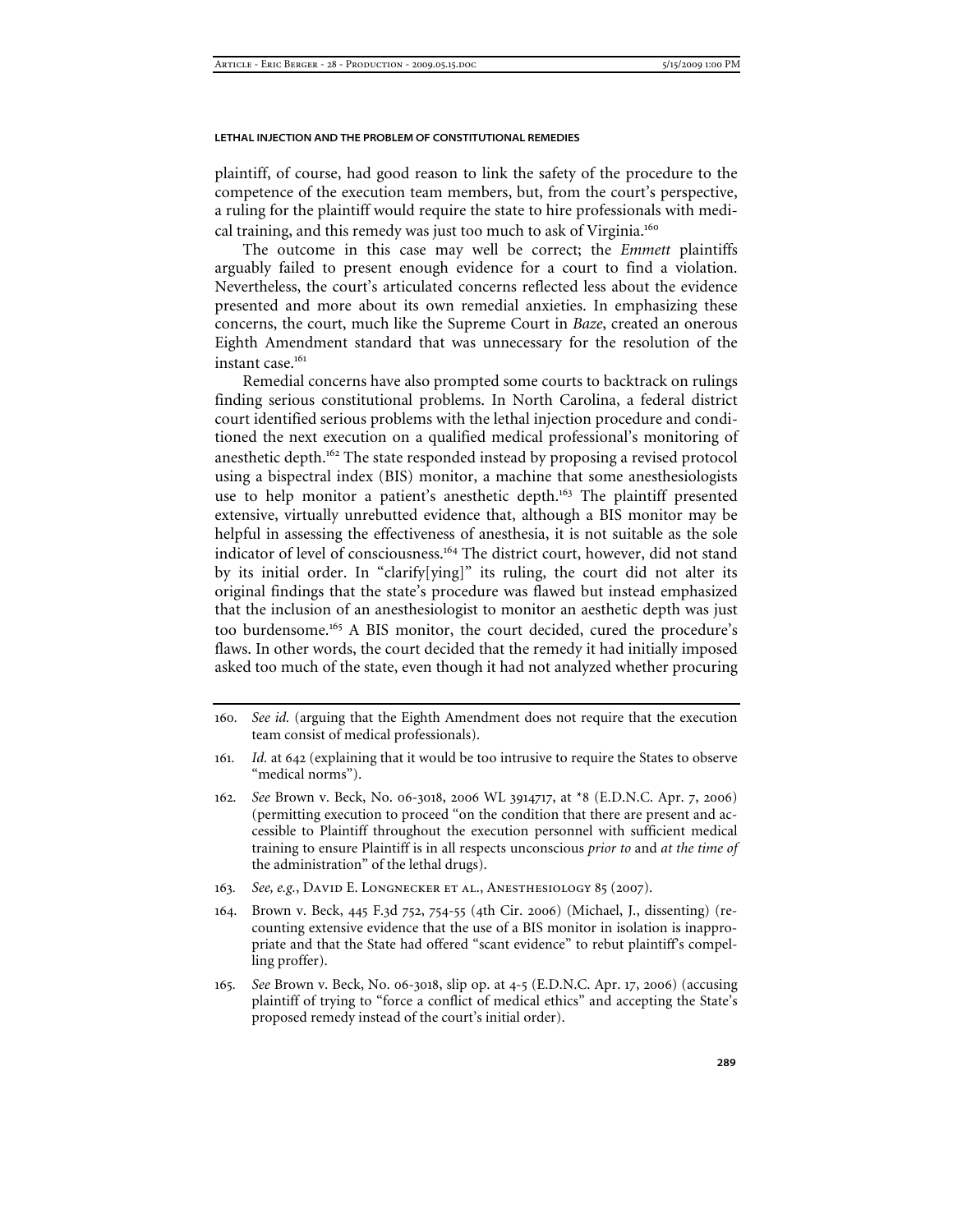the services of an anesthesiologist would, in fact, be difficult. Instead, it accepted a manifestly inferior remedy that, on its own, did not correct the dangers the court itself had identified.

Even though federalism concerns are heightened when federal courts review state procedures, such remedial anxieties are not limited to federal courts reviewing state execution procedures. Like the North Carolina district court in *Beck*, a Florida state court issued a remedy against the state only to change its mind. The lower court initially expressed concern that Florida's revised lethal injection procedure did not "adequately address the events that took place during the Diaz execution."<sup>166</sup> The court ordered the state to revise its lethal injection procedures in numerous ways, such as improving training, including contingency plans, and periodically reviewing DOC procedures.<sup>167</sup> When Florida objected and submitted a protocol with only superficial revisions, the court backed down and approved it.<sup>168</sup> Indeed, the court backtracked on its initial factual assertions and denied that the Diaz execution had been botched, notwithstanding its previous ruling that the state had not adequately addressed the problems that had arisen during that execution.<sup>169</sup> As in *Beck*, the court did not explain why the state's minor revisions obviated the need for the remedy the court had initially ordered. Yet, by accepting the state's suggested remedy and abandoning its own initial order, the court effectively limited the value of the Eighth Amendment right.

In affirming, the Florida Supreme Court emphasized the burden any court ordered remedy would impose. Rejecting the plaintiff's argument that Florida's training of personnel was inadequate, the court stated that its "role is not to micromanage the executive branch in fulfilling its own duties relating to executions."<sup>170</sup> Lest the court be tempted to supplant the political branches' judgment with its own, it adopted a "presumption of deference" that "the methodology and the chemicals to be used are matters best left to the Department of Corrections."<sup>171</sup> In other words, remedial concerns were so powerful that the court presumptively deferred to the DOC without any evidence about the execution protocol itself. Such language indicated to future courts that judicial involvement in this area is presumptively illegitimate and that even future claims with more compelling evidence of serious risks and viable alternatives should be similarly dismissed.

Federal appellate courts also sometimes focus on remedial issues. After holding Missouri's procedure unconstitutional, the district court in *Taylor*  required that the state employ an anesthesiologist to monitor the inmate's anes-

171*. Id.* at 352 (quoting Sims v. State, 754 So. 2d 657, 670 (Fla. 2000)).

<sup>166</sup>*. See* Florida v. Lightbourne, No. 81-170, slip op. at 3 (Fla. Cir. Ct. July 31, 2007).

<sup>167</sup>*. Id.* at 3-4.

<sup>168</sup>*. See id.* at 5 (denying relief).

<sup>169</sup>*. Id.* at 3.

<sup>170</sup>. Lightborne v. McCollum, 969 So. 2d 326, 351 (Fla. 2007).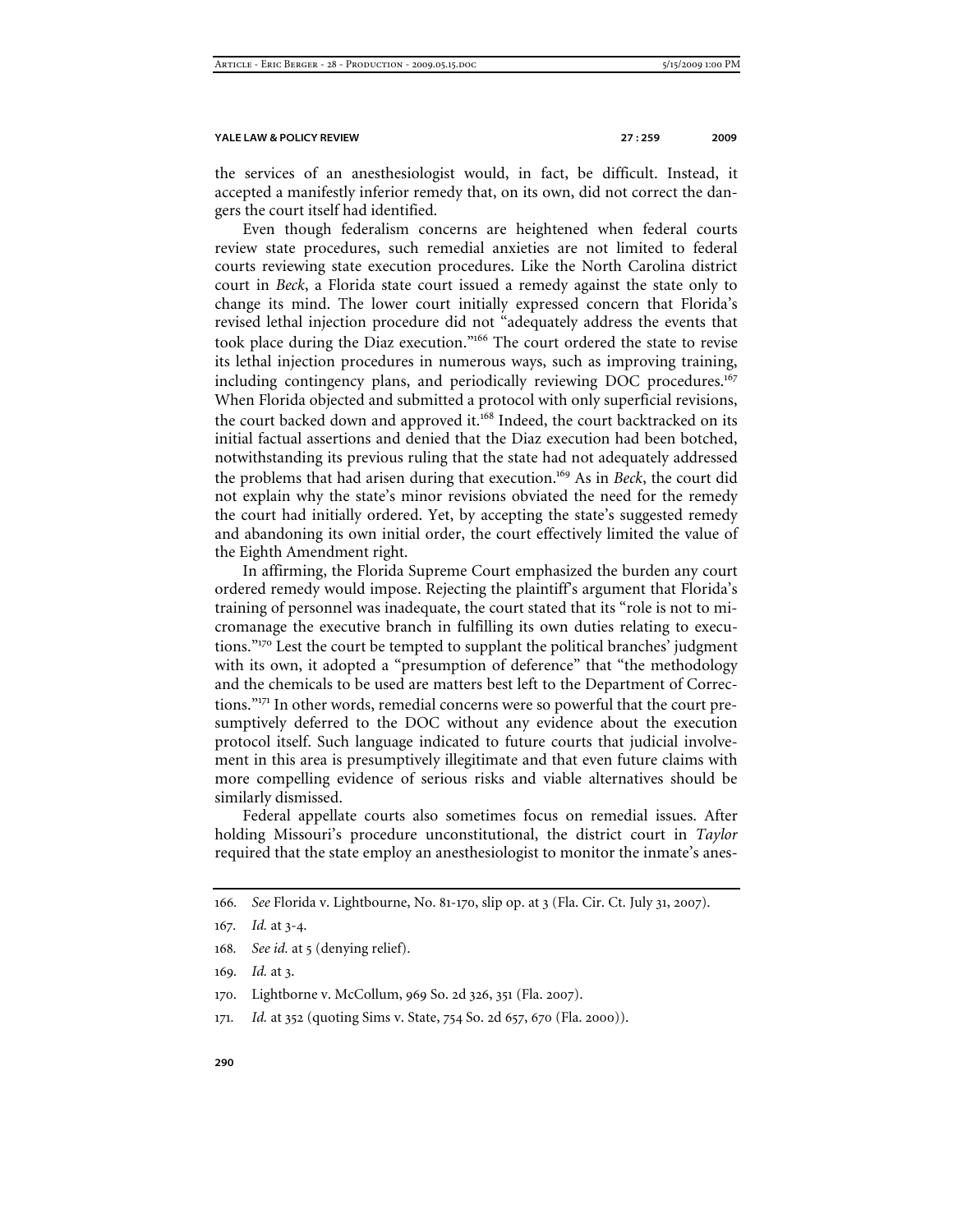thetic depth.<sup>172</sup> The theory was that an anesthesiologist would know if an inmate has been sufficiently anesthetized before the administration of the pancuronium and potassium, thus protecting him from errors that might occur during the procedure.<sup>173</sup> In imposing this remedy, the district court was *not* claiming that the Eighth Amendment always required the participation of an anesthesiologist. Instead, it reasoned that the state's haphazard approach to lethal injection created a significant risk of excruciating pain and that the inclusion of a trained professional was a reasonable requirement to protect the inmate from pain, especially given the misadventures of Dr. Doerhoff and the other unqualified, untrained team members. The remedy arose not directly from the Eighth Amendment but from the court's remedial discretion, which was triggered by particular facts giving rise to the constitutional violation.

The Eighth Circuit reversed, emphasizing the state's "broad discretion" to design execution procedures.<sup>174</sup> Executions, the Eighth Circuit reminded the district court, are not medical procedures, and "no State can carry out an execution in the same manner that a hospital monitors an operation."<sup>175</sup> Thus, the Eighth Circuit explained, the requirement that Missouri use an anesthesiologist during its executions went far beyond what the Constitution required.<sup>176</sup>

In emphasizing that the Constitution did not require the remedy imposed by the district court, the Eighth Circuit was stating a correct proposition of constitutional law, but it was also ignoring the applicable standard of review and the district court's reasoning. In the Eighth Circuit and elsewhere, remedies imposed by trial courts are reviewed for an abuse of discretion,<sup>177</sup> a standard of review the court of appeals did not mention once. In opting not to cite or follow the applicable standard of review, the Eighth Circuit not only indicated its determination to reverse the district court but also missed the point. Remedies imposed to correct constitutional violations are rarely constitutionally required in the abstract. To the contrary, trial courts exercise discretion to fashion

- 173*. Id.* at \*7-8.
- 174. Taylor v. Crawford, 487 F.3d 1072, 1084-85 (8th Cir. 2007) (citing McKenzie v. Day, 57 F.3d 1461, 1469 (9th Cir. 1995)) (internal quotation marks omitted).
- 175*. Id.* at 1084 (citation omitted) (internal quotation marks omitted).
- 176*. Id.*; *see also* Workman v. Bredesen, 486 F.3d 896, 910 (6th Cir. 2007) (stating that the Constitution does not require the State to hire an anesthesiologist for each execution); *McKenzie*, 57 F.3d at 1469 ("[W]e are aware of no authority for the proposition that the prisoner is entitled, for example, to have a lethal injection administered by a physician."); Hamilton v. Jones, 472 F.3d 814, 816 (10th Cir. 2007) (same).
- 177. Swann v. Charlotte-Mecklenburg Bd. of Educ., 402 U.S. 1, 15 (1971); Smith v. Ark. Dep't of Corr. 103 F.3d 637, 644 (8th Cir. 1996).

<sup>172</sup>. Taylor v. Crawford, No. 05-4173, 2006 WL 1779035, at \*8 (W.D. Mo. June 26, 2006).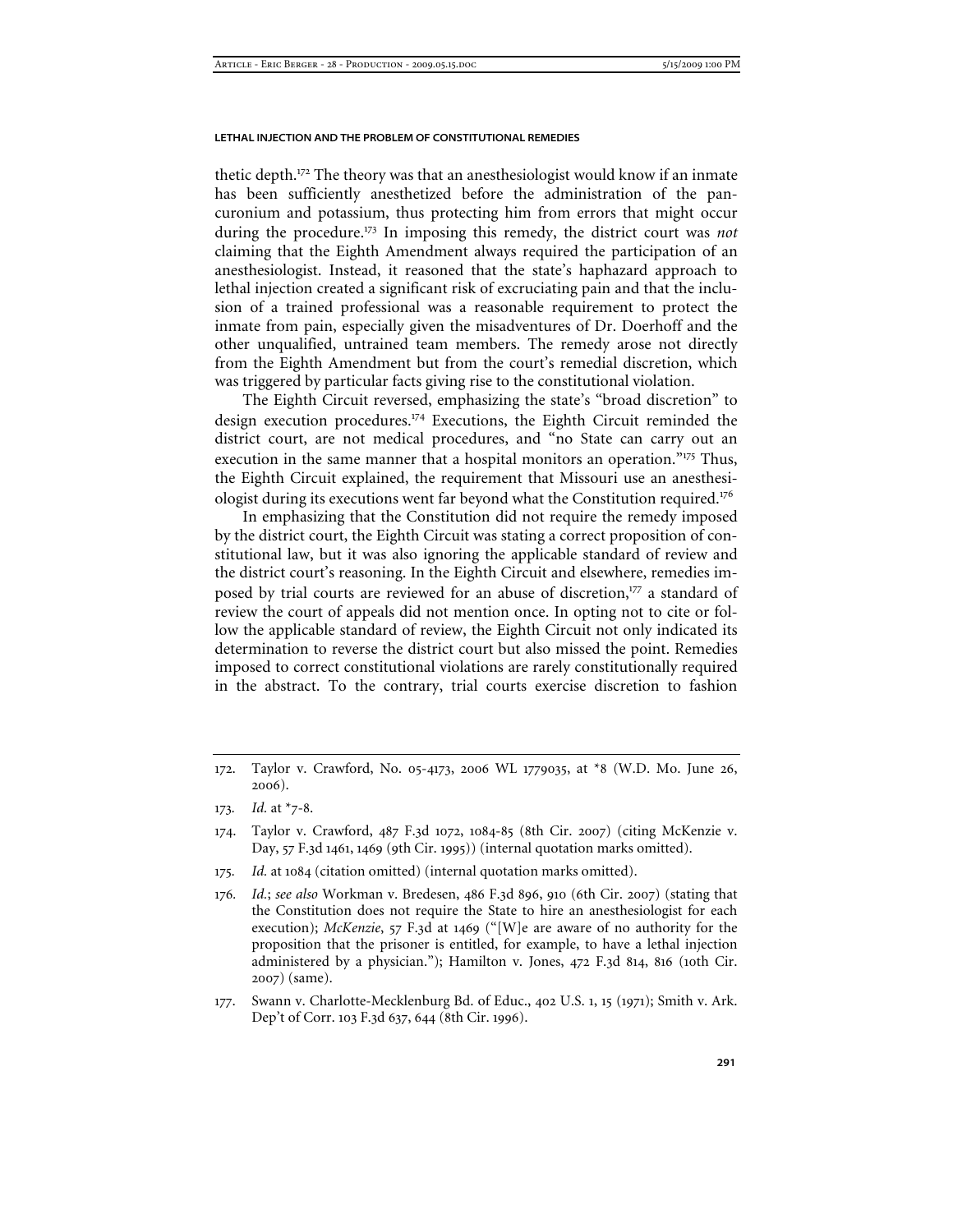#### **YALE LAW & POLICY REVIEW 27 : 259 2009**

remedies based on the nature of the violation.<sup>178</sup> In other words, the anesthesiologist requirement might be inappropriate in a different state with different facts, but the district court determined that it made sense in Missouri. The Eighth Circuit ignored this argument, focusing instead on the correct but legally irrelevant proposition that the district court's chosen remedy was not constitutionally required.

Interestingly, the Eighth Circuit transitioned from its rejection of the remedy to its *factual* conclusion that "Mr. Taylor has not adduced evidence at any stage of this litigation that carries his burden of proving a constitutional violation."<sup>179</sup> In reaching this conclusion, the Eighth Circuit nowhere explained why it found the district court's factual conclusions unconvincing and *again* evaded the standard of review.<sup>180</sup> Indeed, after perfunctorily citing in its introduction the "clear error" standard for a district court's factual findings after a bench trial, the Eighth Circuit did not refer to it again. Instead, it leapt from its discussion of the district court's *remedy* immediately to its single-paragraph announcement that the district court's *factual findings* were wrong and that there was therefore no Eighth Amendment violation. This cursory discussion, however, ignored the district court's actual findings, particularly its extensive analysis of the dangers posed by Dr. Doerhoff and his unqualified execution team. The court of appeals, thus, reversed the lower court by glossing over the very facts that had given rise to a violation.<sup>181</sup>

This is questionable legal analysis, but it is also instructive, because it illustrates the extent to which remedial concerns inform courts' rulings on the constitutional right. In this regard, the Eighth Circuit's approach is hardly unusual. The Eighth Circuit felt that the remedy imposed by the district court was too burdensome on the state, and its discussion of the remedy necessarily colored its view of the right itself.<sup>182</sup> Its leap from remedy to right may have been inart-

- 179*. Taylor*, 487 F.3d at 1085.
- 180*. See, e.g.*, Robinson v. GEICO Gen. Ins. Co., 447 F.3d 1096, 1101 (8th Cir. 2006) (articulating a clear error standard of review of the trial court's factual findings).
- 181. The court focused instead on the written protocol's vague assurance of a qualified team, even though the State never indicated it was adding qualified personnel to the team the lower court had already deemed unqualified. *See Taylor*, 487 F.3d at 1082-85 (arguing that the "written protocol" does not present unconstitutional risk of pain but ignoring facts about Missouri's execution team).
- 182*. Cf.* Rutherford v. McDonough, 466 F.3d 970, 974 (11th Cir. 2006) ("[F]ederal courts considering equitable relief must be 'sensitive to the State's strong interest in enforcing its criminal judgments without undue interference from the federal courts . . . .'" (quoting Hill v. McDonough, 547 U.S. 573, 584 (2006))).

<sup>178</sup>*. See, e.g.*, Hutto v. Finney, 437 U.S. 678, 686-87 (1978) (emphasizing that the district court has "ample authority" to fashion remedies based on the "severity" of established violations); *Swann*, 402 U.S. at 15 ("Once a right and a violation have been shown, the scope of a district court's equitable powers to remedy past wrongs is broad, for breadth and flexibility are inherent in equitable remedies.").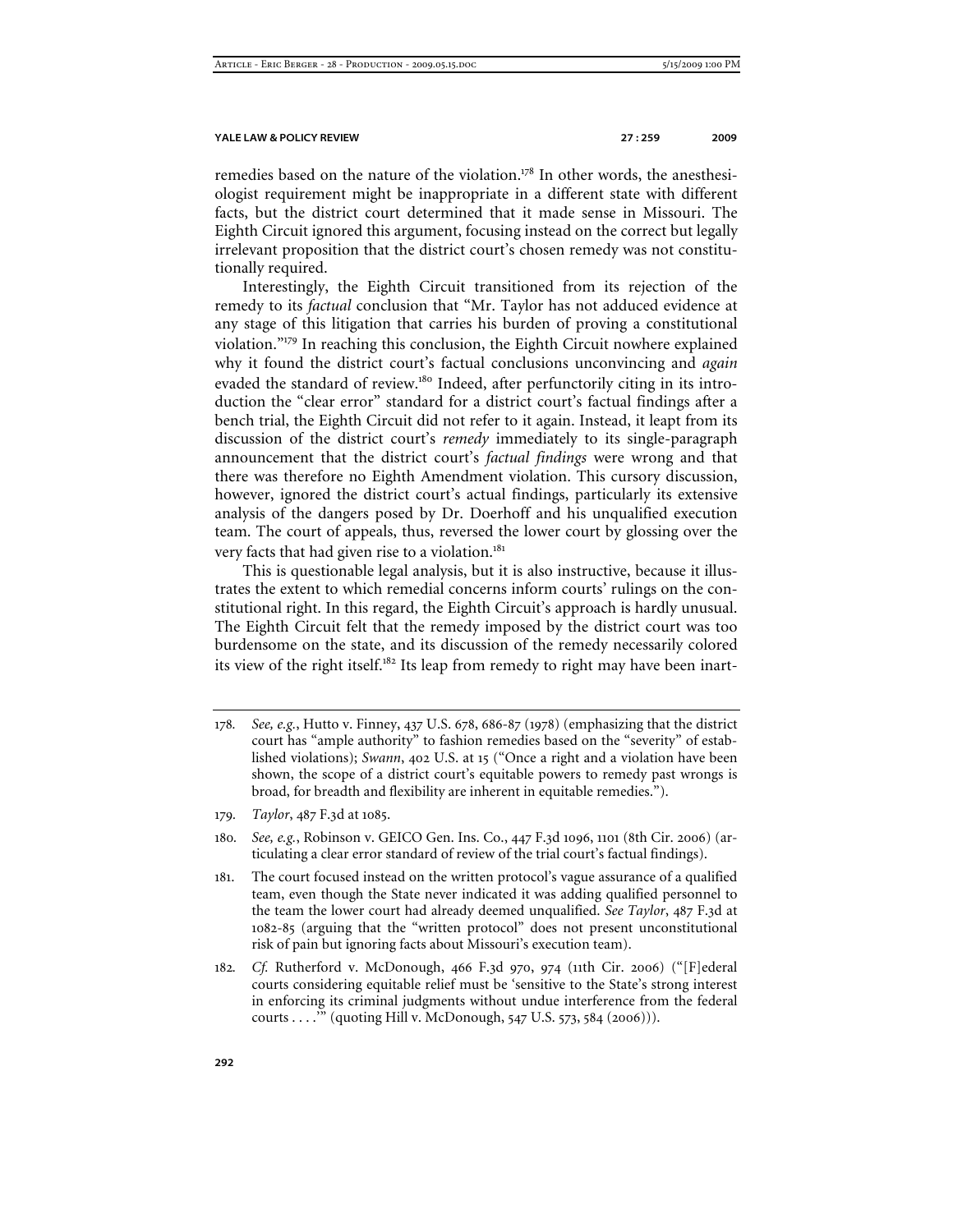#### **LETHAL INJECTION AND THE PROBLEM OF CONSTITUTIONAL REMEDIES**

ful, but its conflation of the two was nothing extraordinary, sharply limiting the value of the Eighth Amendment in practice, without actually claiming to eviscerate the right. In short, "the threat of undesirable remedial consequences motivate[d] [the] court[] to construct the right in such a way as to avoid those consequences."<sup>183</sup>

### 3. Concerns About Delay

Closely related to remedies is the problem of delay. Sometimes § 1983 actions challenging the method of execution force a stay delaying the date of execution while the court hears the case.<sup>184</sup> Courts are usually extremely sensitive to this concern. Telling the state to wait to carry out its sentence seems almost as invasive as ordering it to reform its institutional practices. Similarly, just as a court draws on its equitable powers in crafting a remedy, so too do equitable concerns guide its decision of whether or not to issue a stay delaying an execution.<sup>185</sup> Predictably, then, just as courts are reluctant to exercise their equitable powers to impose a remedy telling states what to do, they are also cautious about issuing any order interfering with the expeditious execution of a death sentence.<sup>186</sup>

Courts, though, are not precise about exactly what—the lawsuit itself, the contemplated remedy, or something else—would trigger the delay. Some suggest that merely permitting the litigation to go forward is itself a form of relief.<sup>187</sup> These courts assume that the litigation's sole or primary goal is to prolong the inmate's life—particularly when the suit has been filed relatively soon before a scheduled execution—and they dismiss the case accordingly.<sup>188</sup> This

- 187*. See, e.g.*, Thompson v. Wainwright, 714 F.2d 1495, 1506 (11th Cir. 1983) ("Each delay, for its span, is a commutation of a death sentence to one of imprisonment.").
- 188*. See, e.g.*, Berry v. Epps, 506 F.3d 402, 404 (5th Cir. 2007) ("Our precedent requires the dismissal of 'eleventh hour' dilatory claims . . . ."); Grayson v. Allen, 491 F.3d

<sup>183</sup>. Levinson, *supra* note 117, at 885.

<sup>184</sup>*. See, e.g.*, Taylor v. Crawford, No. 06-1397 (8th Cir. Feb. 1, 2006) (en banc) (granting Taylor's rehearing petition and application for stay); Morales v. Tilton, 465 F. Supp. 2d 972, 974-78 (N.D. Cal. 2006) (recounting the case's history including execution stay).

<sup>185</sup>*. See* Nelson v. Campbell, 541 U.S. 637, 649 (2004) ("A stay is an equitable remedy, and '[e]quity must take into consideration the State's strong interest in proceeding with its judgment and . . . attempt[s] at manipulation.'" (quoting Gomez v. United States Dist. Court for N. Dist. of Cal., 503 U.S. 653, 654 (1992))).

<sup>186</sup>*. See, e.g.*, Baze v. Rees, 128 S. Ct. 1520, 1531 (2008) (plurality opinion) (arguing that the finding of a violation would require endless rounds of litigation "touting a new and improved methodology"); McNair v. Allen, 515 F.3d 1168, 1172 (11th Cir. 2008) (expressing concern over federal court involvement in state-administered executions); Jones v. Allen, 483 F. Supp. 2d 1142, 1150 (M.D. Ala. 2007) (states have a "significant interest in meting out a sentence of death in a timely fashion" (quoting Nelson v. Campbell, 541 U.S. 637, 644 (2004))).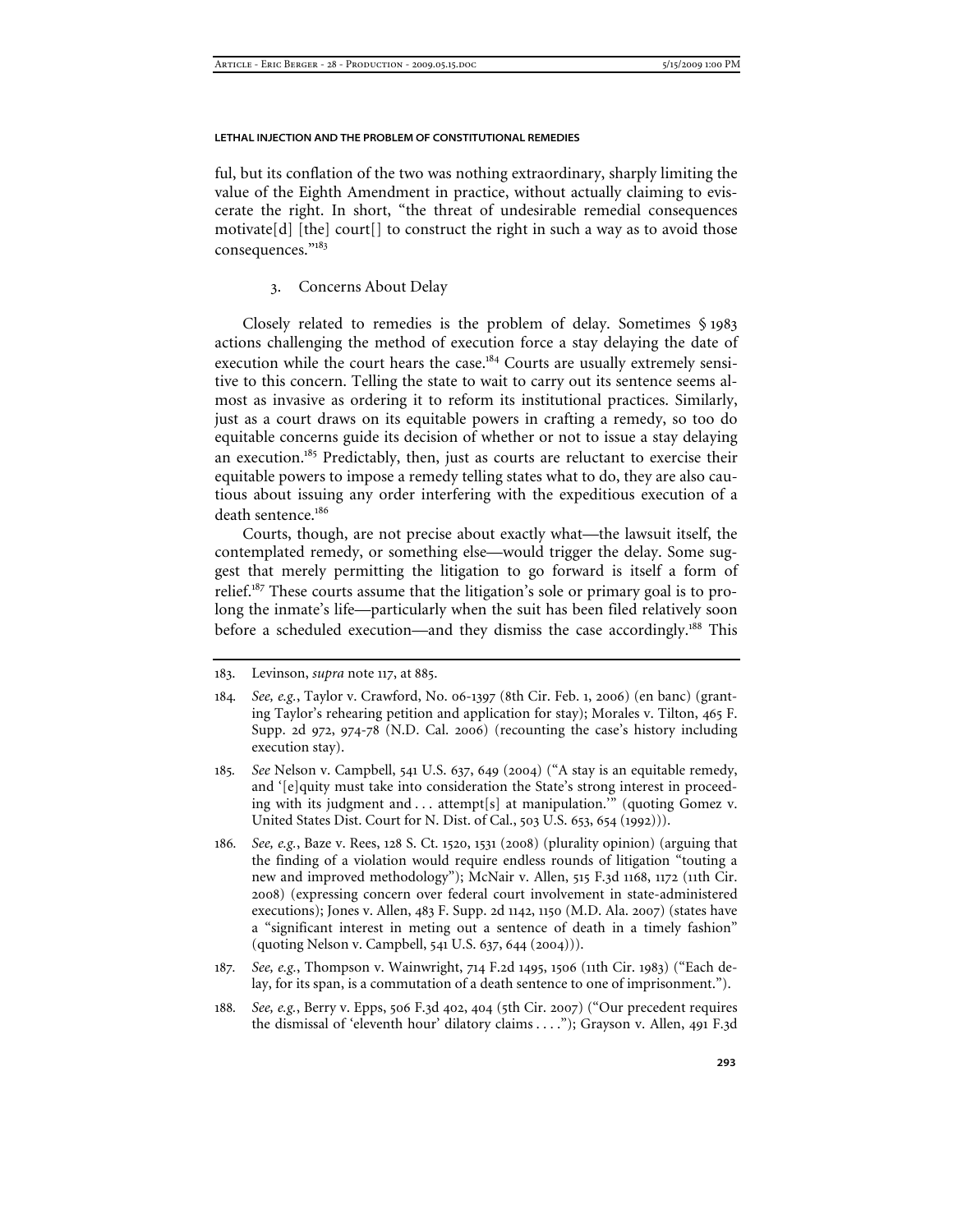dismissal can effectively make it impossible for inmates to protect themselves against dangerous execution methods. It is true that these suits can cause delay, but death row inmates cannot realistically challenge their method of execution far in advance. Indeed, when inmates have tried to do so, the state has argued persuasively that such early challenges should be dismissed as unripe, because the state may change its own protocol before the plaintiff's execution date.<sup>189</sup> Plaintiffs thus confront a catch-22: early claims can be dismissed as unripe, later claims as dilatory.

Delay does impose costs on states, both financial (resulting primarily from renewed litigation) and political (resulting from the inability to execute a lawfully-imposed sentence). Given these costs, it is understandable that courts weigh delay when determining whether to grant relief, especially when inmates file claims just weeks or even hours before their scheduled executions. Nevertheless, courts often assume that these claims are disingenuous and treat them as though their sole or primary purpose is to delay. While this assumption may sometimes be correct, some courts seem to assume this motive before they look closely at the evidence. As a result, courts sometimes over-emphasize the significance of delay, treating it like a decisive factor rather than one cost to be

1318, 1326 (11th Cir. 2007) ("If Grayson truly had intended to challenge Alabama's lethal injection protocol, he would not have deliberately waited to file suit until a decision on the merits would be impossible without entry of a stay or an expedited litigation schedule."); Harris v. Johnson, 376 F.3d 414, 418 (5th Cir. 2004) ("By waiting as long as he did, Harris leaves little doubt that the real purpose behind his claim is to seek a delay of his execution . . . .").

 There is some truth to the view that such litigation is sometimes a delaying tactic, but many lethal injection claims are brought by lawyers who are genuinely concerned about the protocols and appalled that the States have taken so few measures to understand or improve their methods. Indeed, the fact that several law firms have chosen to enter these cases in recent years lends credence to this position; law firms have little interest in expending valuable pro bono resources by pursuing delay for the sake of delay.

189*. See* Alley v. Little, 452 F.3d 621, 625 (6th Cir. 2006) (Martin, J., dissenting) ("Had [plaintiff] attempted to challenge his method of execution before the method had been chosen, or before he had even been presented with the choice under the State's procedure, his challenge would clearly have faced issues of ripeness."); Worthington v. State, 166 S.W.3d 566, 583 n.3 (Mo. 2005) (finding that, because "it is unknown what method, if any, of lethal injection may be utilized by the State . . . [when] execution date and method are set, it is premature for this Court to consider whether a particular method of lethal injection violates the Eighth Amendment"); Gallo v. State, 239 S.W.3d 757, 780 (Tex. Crim. App. 2007) (holding that a lethal-injection challenge was not "ripe," because there was no execution date and the "method in which lethal injection is currently administered is not determinative of the way it will be administered at the moment of appellant's execution");  $cf.$  Fed. R. Civ. P.  $11(b)(3)$  (requiring that factual contentions have likely evidentiary support); Defs' 11/8/2006 Motion To Strike, United States v. Higgs (D. Md. 2006) (No. 98-0520) (U.S. government arguing that plaintiff's method-of-execution challenge was unripe because execution was not imminent).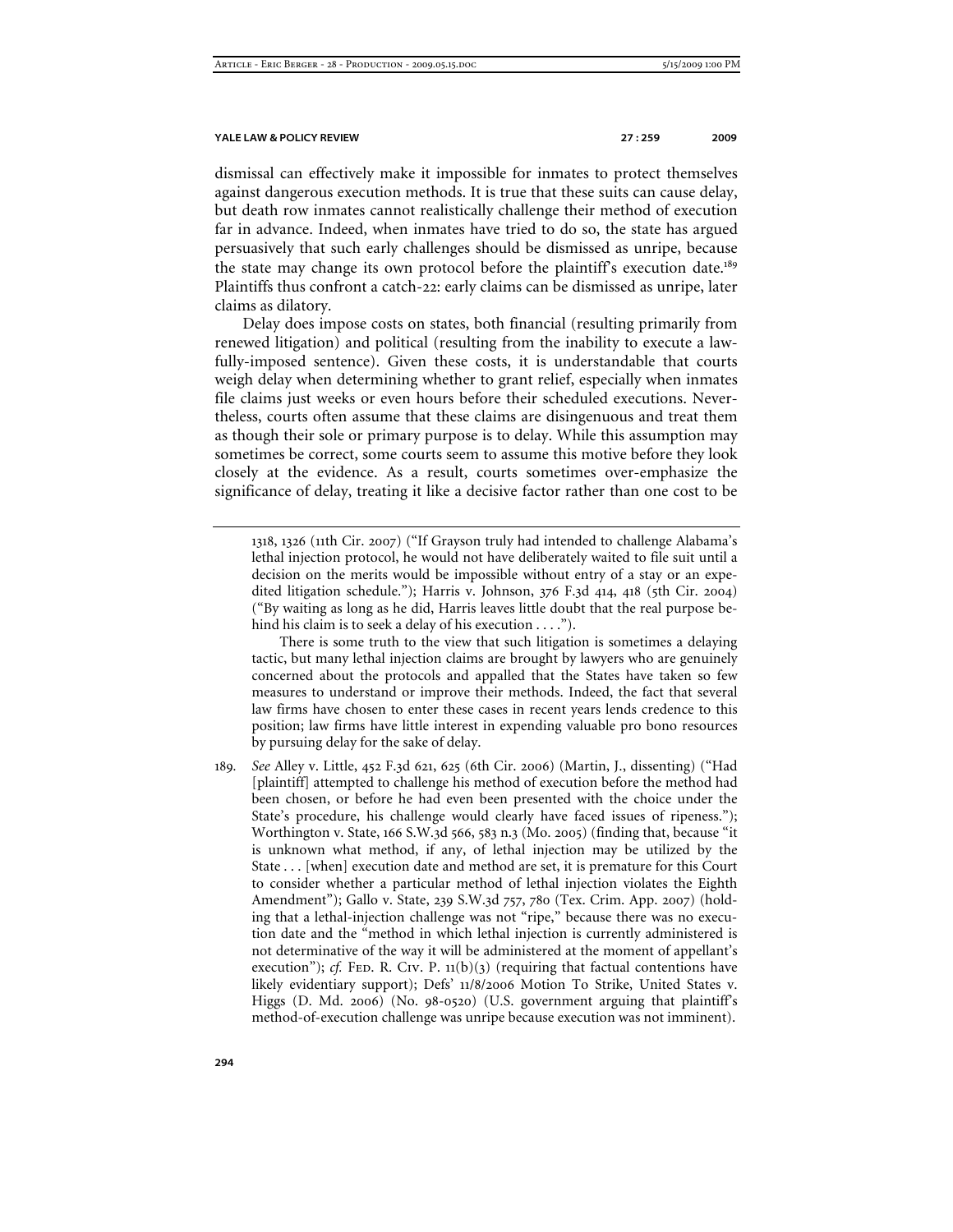weighed equitably.<sup>190</sup> To the extent that delay sometimes obstructs a court from ever considering the merits of a constitutional claim, this outcome is troubling: it is odd to think that such equitable concerns should necessarily trump constitutional ones. However, when courts dismiss lethal injection claims because of the delay they create without examining the extent of or reason for the delay or the potential merits of the action, they subordinate the Eighth Amendment right to non-constitutional equities. In so doing, courts dismiss potentially meritorious claims with barely a glance at the relevant facts and law.<sup>191</sup>

Similarly, courts' instinct to blame the plaintiff for any delay ignores the extent to which fault often lies with the state.<sup>192</sup> As Justice Stevens pointed out, "[s]tates wishing to decrease the risk that future litigation will delay executions . . . would do well to reconsider their continued use of pancuronium bromide."<sup>193</sup> Stevens's advice stems from the fact that, without the paralytic, it would be much easier to determine during an execution whether inmates were suffering pain. Pancuronium makes it probable that problems during an execution will go undetected. Without it, states could win these cases much more quickly by pointing to apparently peaceful executions as indication of unproblematic procedures.

Indeed, as Judge Fogel summarized, were states' main objective to resume executions, "their unwillingness to see the situation for what it is and to be proactive is self-defeating."<sup>194</sup> Basic protocol changes would have avoided much litigation. The one-drug protocol, for example, is painless and therefore comparatively immune from a colorable Eighth Amendment challenge and its ac-

- 191. It is true that equitable concerns frequently guide courts' approaches to cases (constitutional or otherwise), so it is understandable and appropriate that concerns about delay would be part of courts' calculus and would even be decisive in the case of some last-minute actions. It is harder to understand, though, why an equitable factor like delay should receive so much weight that constitutional claims are treated sometimes as presumptively bogus, even in cases where the suit was not filed at the last minute or could not have been filed earlier, such as when an inmate challenges a recently adopted or revised execution procedure. *See*  Lightbourne v. McCollum, 969 So. 2d 326, 328 n.2, 352 (Fla. 2007) (adopting the presumption that lethal injection claims are invalid in a case with no outstanding death warrant challenging Florida's procedure after the State implemented changes to its execution protocol following the botched Diaz execution).
- 192*. See, e.g.*, Cooey v. Taft, No. 2:04-cv-1156, 2007 WL 2607583, at \*4 (S.D. Ohio Sept. 5, 2007) ("Any argument that the granting of an injunction would harm the State's interest in fulfilling the judgment . . . in a timely manner is somewhat disingenuous, considering that but for the State's interlocutory appeal, many if not all of the underlying issues would in all likelihood have been resolved by now.").
- 193. Baze v. Rees, 128 S. Ct. 1520, 1546 (2008) (Stevens, J., concurring).
- 194*. See* Morales v. Tilton, 465 F. Supp. 2d 972, 982 n.13 (N.D. Cal. 2006).

<sup>190</sup>*. See, e.g.*, *Berry*, 506 F.3d at 404 (requiring dismissal for "eleventh hour" claim regardless of the merits or reasons for delay).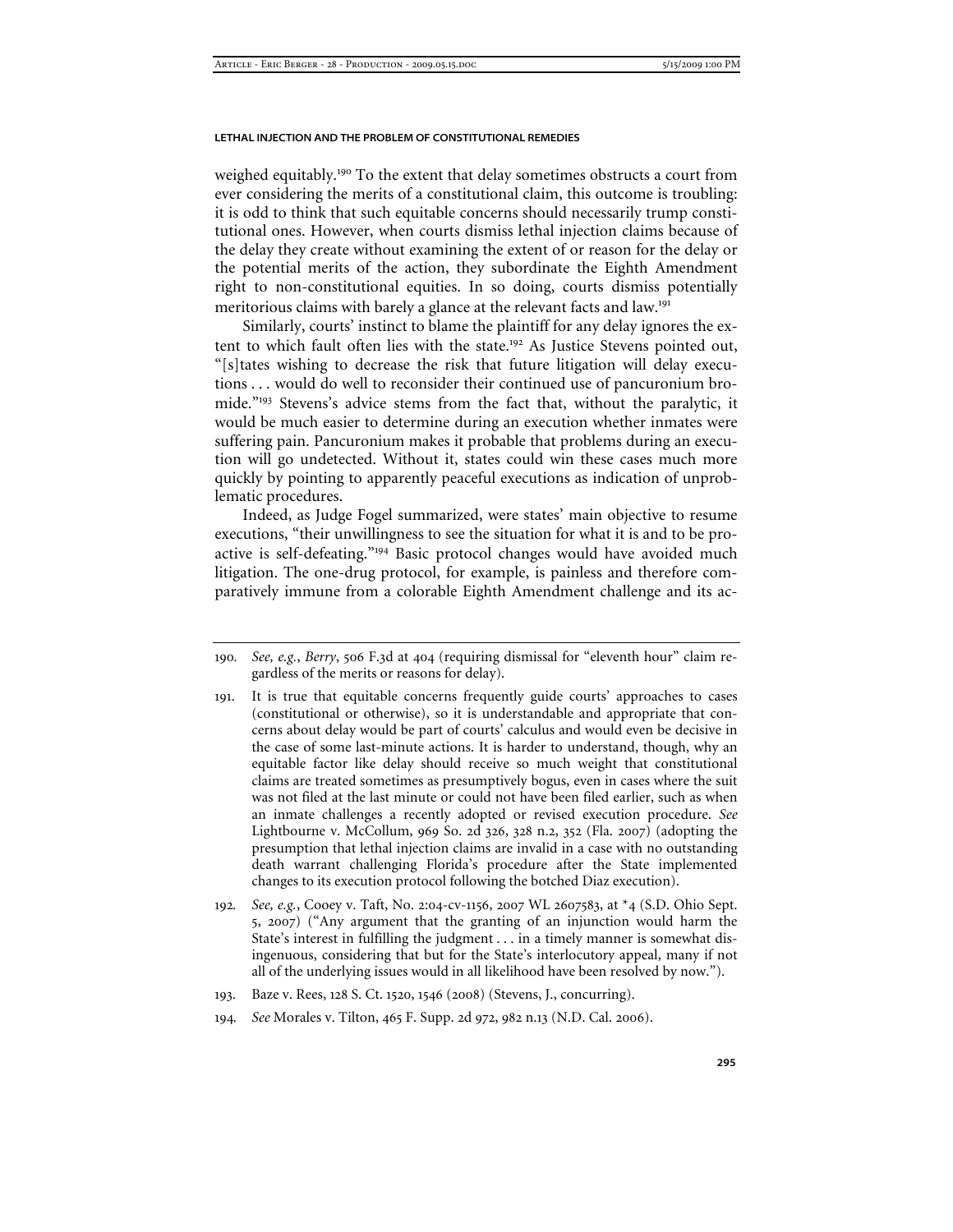companying delays.<sup>195</sup> Death row inmates could, of course, challenge even this procedure, but such suits would probably be dismissed quickly. A bogus challenge to a painless procedure would take much less time than a serious challenge to the far more complicated and dangerous three-drug procedure.<sup>196</sup> Many courts, however, seem to fear that, were they to intervene, they would be blamed for stopping executions.<sup>197</sup> They therefore treat any delay as an unacceptable interference in state affairs, akin to constitutional remedies stipulating the specific allocation of state resources. In so doing, they implicitly limit the practical value of the underlying constitutional right.

## *B. The Structural Injunction's Shadow over Lethal Injection*

To make sense of why remedial concerns have so influenced courts in these cases, it is helpful to situate them in the broader context of public law litigation. Many judges today are acutely sensitive to accusations that courts tread too heavily on the democratic branches. This sensitivity is, in part, a result of a backlash against what has been seen as excessive judicial intervention in structural reform litigation and also a reflection of more restrained judicial values generally.

The structural reform suit is "one in which a judge, confronting a state bureaucracy over values of constitutional dimension, undertakes to restructure the organization to eliminate a threat to those values posed by the present institutional arrangements."<sup>198</sup> Structural reform litigation, then, often seeks to revamp the practices of large state bureaucracies. School desegregation and prison conditions actions are archetypal structural reform cases.<sup>199</sup>

Lethal injection cases are not structural reform suits, and most courts do not say that they are. (Most courts do not reach the remedial stage of lethal injection litigation, so they are also not terribly precise about exactly how remedial concerns affect their decision-making.) There are, nevertheless, features of lethal injection actions that bring to mind courts' concerns in more

<sup>195</sup>. Even skeptics of the one-drug protocol do not allege that it causes pain. *See, e.g.*, *Baze*, 128 S. Ct. at 1541 (Alito, J., concurring) (raising concerns about the one-drug protocol, but not that it causes pain); *infra* notes 313-314 and accompanying text.

<sup>196</sup>*. See infra* Subsection IV.A.1 (discussing the one-drug alternative).

<sup>197</sup>*. See* McNair v. Allen, 515 F.3d 1168, 1172 (11th Cir. 2008) ("The Supreme Court has repeatedly admonished courts regarding their obligation to guard against litigation brought solely for the purpose of delay."); Emmett v. Johnson, 489 F. Supp. 2d 543, 551-52 (E.D. Va. 2007) ("To unsettle these expectations [in timely disposition of sentences] is to inflict a profound injury to the powerful and legitimate interest in punishing the guilty . . . . " (quoting Calderon v. Thompson, 523 U.S. 538, 556 (1998)) (internal quotations and citations omitted)).

<sup>198</sup>. Owen M. Fiss, *Foreword: The Forms of Justice*, 93 Harv. L. Rev. 1, 2 (1979).

<sup>199</sup>*. See* John C. Jeffries, Jr. et al., Civil Rights Actions: Enforcing the Constitution 849-51 (2d ed. 2007).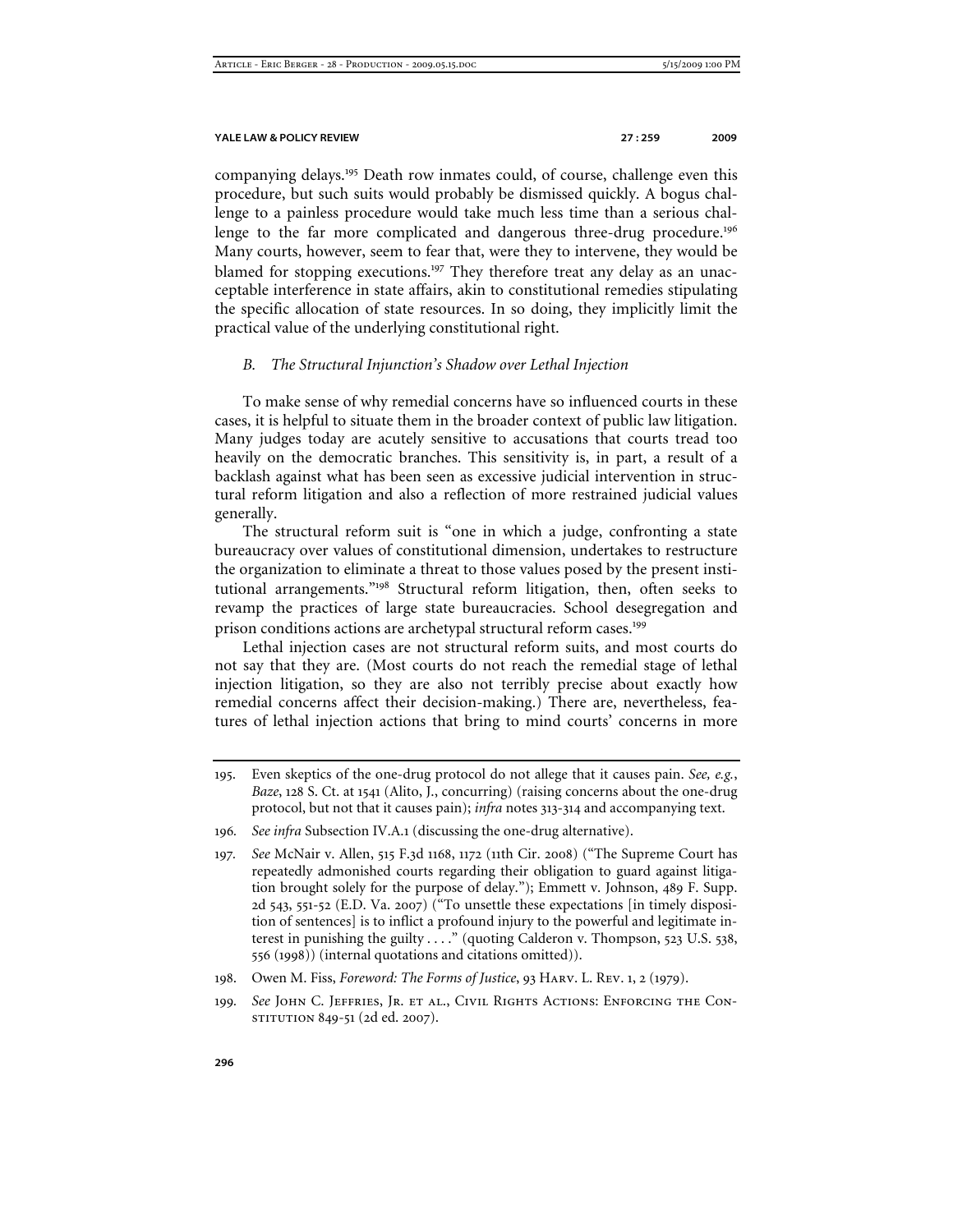### **LETHAL INJECTION AND THE PROBLEM OF CONSTITUTIONAL REMEDIES**

sweeping structural reform actions. For example, executions take place in prisons, a context in which courts usually are especially deferential because institutional security should be left to prison officials, not unknowledgeable judges.<sup>200</sup> Additionally, the scientific and medical angle of lethal injection is far outside judges' expertise.<sup>201</sup> Although structural reform cases do not necessarily implicate scientific issues, they frequently do involve complicated policy determinations that, like scientific inquiries, are deemed beyond judicial expertise.<sup>202</sup> There is also the aforementioned concern that the litigation will delay executions, thus interfering with the state's substantive and democratic decision to have the death penalty. Furthermore, like much structural reform litigation, many lethal injection actions have multiple plaintiffs since all death row inmates in a state are affected by the litigation.<sup>203</sup> Some inmates have sought to intervene in ongoing lethal injection cases, $204$  while others have even banded together to file a class action.<sup>205</sup>

- 200*. See, e.g.*, Rhodes v. Chapman, 452 U.S. 337, 362 (1981) ("[C]ourts have been especially deferential to prison authorities in the adoption and execution of policies and practices that in their judgment are needed to preserve internal order and discipline and to maintain institutional security.") (internal quotation marks omitted); Bell v. Wolfish, 441 U.S. 520, 547 (1979) (same); Procunier v. Martinez, 416 U.S. 396, 404-05 (1974) ("[F]ederal courts have adopted a broad hands-off attitude towards problems of prison administration .... [T]he problems of prisons in America are complex and intractable, and, more to the point, they are not readily susceptible of resolution by decree. Most require expertise, comprehensive planning, and the commitment of resources, all of which are peculiarly within the province of the legislative and executive branches of government.").
- 201*. See* Baze v. Rees, 128 S. Ct. 1520, 1531 (2008) (plurality opinion) (dismissing a judicial approach that would "embroil the courts in ongoing scientific controversies beyond their expertise"); *cf.* Balt. Gas & Elec. Co. v. Natural Res. Def. Council, Inc., 462 U.S. 87, 103 (1983) (explaining that in examining an agency determination "at the frontiers of science . . . a reviewing court must generally be at its most deferential").
- 202*. See* William A. Fletcher, *The Discretionary Constitution: Institutional Remedies and Judicial Legitimacy*, 91 Yale L.J. 635, 641 (1982).
- 203*. See, e.g.*, *Baze*, 128 S.Ct. at 1520; Walker v. Epps, No. 07-176, 2008 WL 2095704 (N.D. Miss. May 16, 2008); Cooey v. Strickland, No. 2:04-cv-1156, 2008 WL 471536 (S.D. Ohio Feb. 15, 2008); Bowling v. Haas, No. 07-cv-07, 2007 WL 403875 (E.D. Ky. Jan. 31, 2007); Anderson v. Evans, No. 05-0825, 2006 WL 83093 (W.D. Okla. Jan. 11, 2006); Complaint, Roane v. Gonzales, No. 05-2337 (D.D.C. Dec. 6, 2005).
- 204*. See, e.g.*, Clemons v. Crawford, No. 07-4129, slip op. at 1 (W.D. Mo. Sept. 4, 2007) (granting motion to intervene).
- 205*. See* Jackson v. Danberg, 240 F.R.D. 145, 147-49 (D. Del. 2007) (granting plaintiffs' motion to be certified as a class action for their lethal injection suit); *see also* 2 Dan B. Dobbs, The Law of Remedies: Damages, Equity, Restitution 350 (2d ed. 1993) (describing structural reform cases as tending to involve more parties).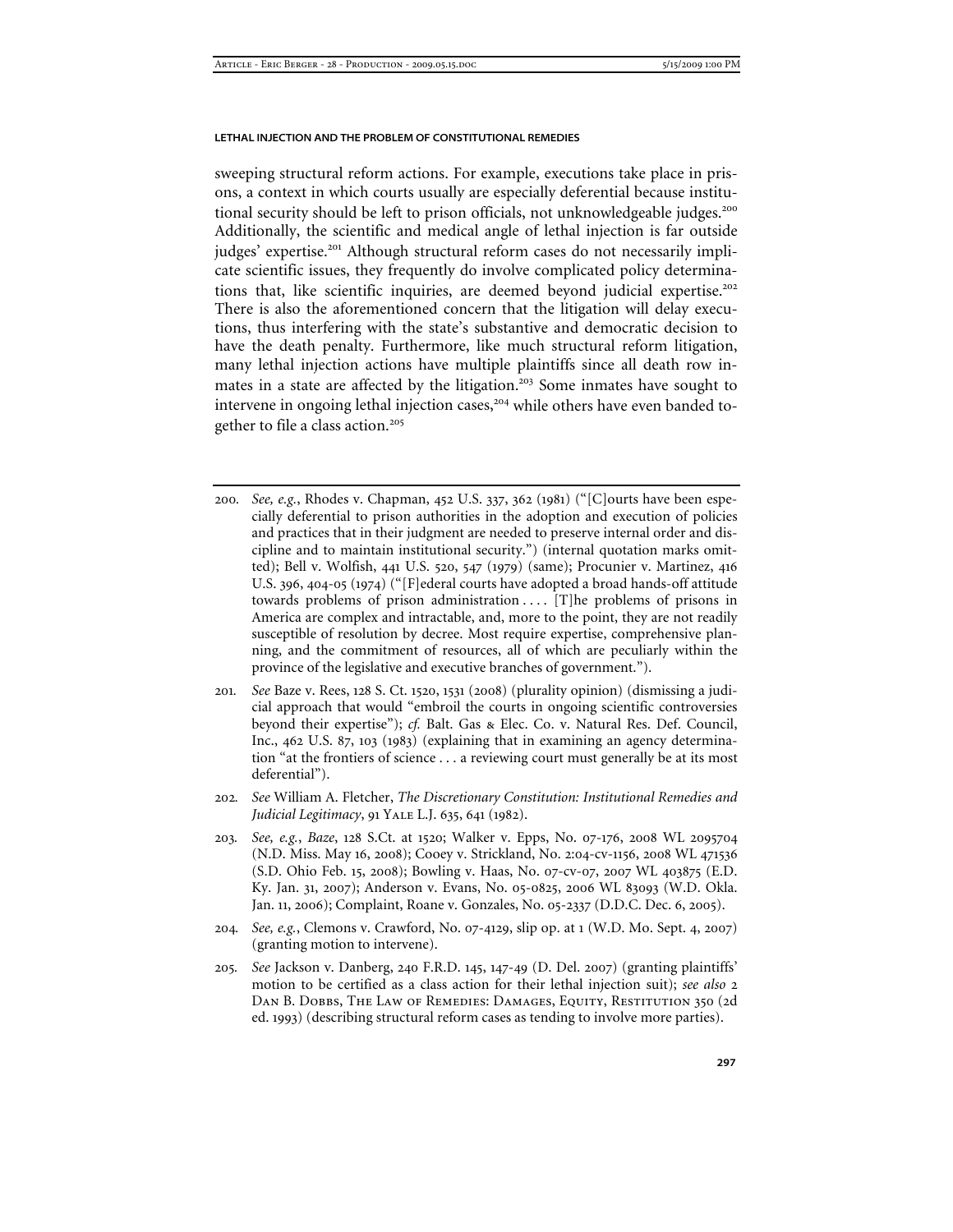Finally, and most importantly, lethal injection litigation, like structural injunction suits, seeks to reform the way a state carries out its duties and thus intrudes on the state's policy-making prerogative.<sup>206</sup> These cases implicate personnel, training, drugs, architecture, drug administration apparatuses, monitoring, recordkeeping, and contingency plans. Given lethal injection's complicated design, some courts finding problems have retained jurisdiction to ensure compliance, a tactic commonly employed by courts in structural reform actions.<sup>207</sup> To this extent, lethal injection suits implicate structural concerns, seeking to revise the very structures and processes by which the state carries out the death penalty. Thus, even though courts rarely suggest that lethal injection actions are a form of structural reform litigation, the judiciary's general reluctance to impose structural injunctions in recent decades likely plays into its similar remedial anxieties in lethal injection cases. Indeed, as concerns about judicial involvement in public affairs have increased, there has been an increased tendency to regard with suspicion *any* constitutional remedy against the state.<sup>208</sup>

This increased suspicion grows out of the large scope of many structural reform cases. The typical structural injunction case seeks to remedy alleged constitutional violations by reforming the everyday workings of large public institutions such as schools, prisons, or mental health hospitals.<sup>209</sup> As then-Professor Fletcher explains, this litigation tends to be sprawling with many parties, and the finding of a constitutional violation is usually only a prelude to a prolonged, complicated process of devising an order directing the state to reform its institutions.<sup>210</sup> Sometimes these remedial decrees are extremely detailed and stipulate, for example, the precise staffing ratios or types and quantities of food to be served in a prison.<sup>211</sup> It is then easy to see why judicial involvement would at-

<sup>206</sup>*. See* 2 Dobbs, *supra* note 205, at 349 (describing structural injunction cases as civil rights cases in which the plaintiffs attempt to halt wrongful practices by reforming social institutions).

<sup>207</sup>*. See* Taylor v. Crawford, No. 05-4173, 2006 WL 1779035, at \*9 (W.D. Mo. June 26, 2006) ("The Court will retain jurisdiction over the State's implementation of the lethal injection protocol for the next six executions or until the Court is satisfied that the protocol is being administered in a consistent fashion."); Morales v. Tilton, 465 F. Supp. 2d 972, 984 (N.D. Cal. 2006) (ordering California to advise the court within thirty days how long it will take to review and revise execution protocol); *see also* 2 DOBBS, *supra* note 205, at 350 (noting that structural injunctions often involve ongoing judicial administration).

<sup>208</sup>*. See* Poser, *supra* note 109, at 298 ("[T]hose who contend that courts should not be involved in institutional reform litigation, whether for capacity or legitimacy reasons, focus on the remedial phase of the litigation, as this is where judicial involvement strays from its traditional role.").

<sup>209</sup>. Fletcher, *supra* note 202, at 636.

<sup>210</sup>*. Id.* at 638.

<sup>211</sup>*. Id.* at 639.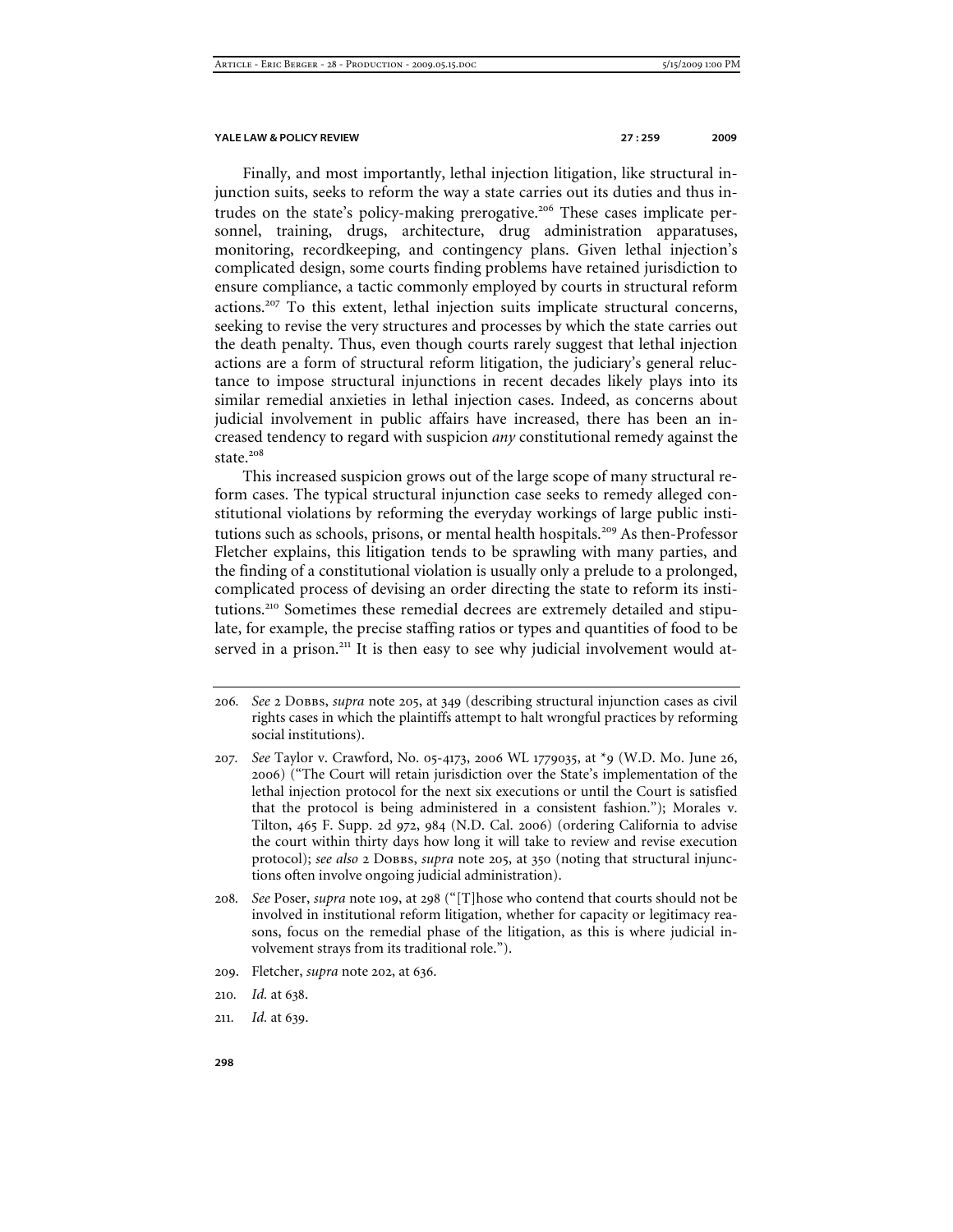tract criticism; such decrees intrude greatly into the daily operations of a public institution and judges have little to guide them beyond their own intuition with respect to such operations. This role moves the judge "far beyond the normal competence and authority of a judicial officer, into an arena where legal aspirations, bureaucratic possibilities, and political constraints converge, and where ordinary legal rules frequently are inapplicable."<sup>212</sup>

Unsurprisingly, then, by the late 1970s, many scholars, politicians, and judges began openly questioning whether decrees of this nature were within the scope of legitimate judicial power.<sup>213</sup> Considered especially problematic was judicial intervention in "polycentric" problems, which are "complex problem[s] with a number of subsidiary problem centers, each of which is related to the others, such that the solution to each depends on the solution to all the others."<sup>214</sup> Polycentric problems often involve non-legal elements with consequences that extend far beyond the litigation and reach thousands of people. For example, litigation challenging the constitutionality of state prison conditions presumably seeks a judicial order requiring improvements to the prison system. But improvements cost money, and additional money spent on prisons necessarily siphons off money that might otherwise be spent elsewhere.<sup>215</sup> Such judicial involvement is problematic in part because judges' remedial decrees usually are guided by their sense of how to remedy the constitutional wrong, not by other non-legal problems that might arise from the imposition of a particular remedy.<sup>216</sup> Even if sensitive to these concerns, a judge is unlikely to account for all of the different interests and expenses. That task is better left to the political branches, which, after all, manage the budget not just for prisons but for all social institutions.

There are, thus, good reasons for courts to exercise restraint issuing institutional decrees, and judges have become increasingly skeptical about the merits of structural reform litigation.<sup>217</sup> In practice, this awareness has meant not only an increased reluctance to impose structural reform injunctions but also often a limitation of the right itself. If a court focuses on the plaintiffs' rights, the remedial question becomes whether the defendant has taken the necessary steps to cure the constitutional violation. But "if the court focuses more on the remedial

- 214. Fletcher, *supra* note 202, at 645 (internal quotation marks omitted).
- 215*. Id.* at 646; *see also* Mishkin, *supra* note 213, at 965 ("An institutional remedy inevitably involves allocation of state resources, at times in major amounts.").
- 216. Fletcher, *supra* note 202, at 647.
- 217. John C. Jeffries Jr. & George A. Rutherglen, *Structural Reform Revisited*, 95 Cal. L. Rev. 1387, 1410 (2007).

<sup>212</sup>*. Id.* at 640-41.

<sup>213</sup>*. See, e.g.*, Paul J. Mishkin, *Federal Courts as State Reformers*, 35 Wash. & Lee L. Rev. 949, 973 (1978) (calling for "heightened judicial sensitivity" to the implications of the "proliferation and regularization of broad institutional relief" issued by courts).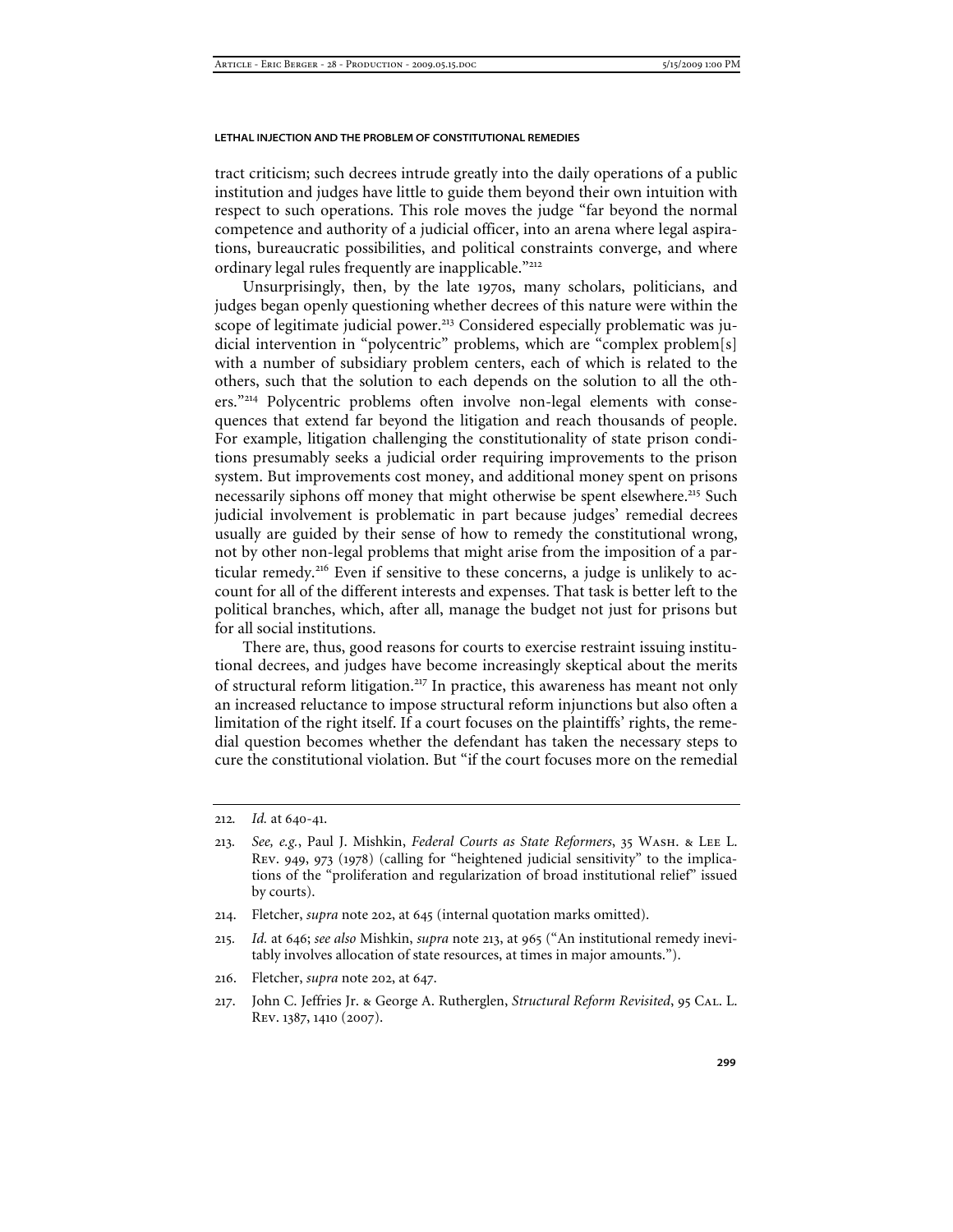issue, it will conceive of a remedy in terms of the duty and then consider it implemented when the defendants can demonstrate implementation, or at least a good faith effort to implement it as far as possible."<sup>218</sup> The remedy, then, has become "part of the definition of the right."<sup>219</sup> Indeed, the more courts focus on remedial difficulties, the more likely it is that the underlying right will be constrained so that a finding of a violation will become less likely.

Of course, remedy can constrain right in numerous ways, and, in structural reform litigation, there was often an iterative process in which a series of judicial decisions fleshed out what a constitutional principle required of state actors.<sup>220</sup> As we have seen, lethal injection cases have usually proceeded along a different track: remedial concerns limit the scope of the right in the first instance so that judges never find violations. This limitation is significant because when courts refer generally to remedial concerns in declining to find a constitutional violation, they are not being precise about exactly why there is no violation. Remedy, then, constrains the right by muddying courts' analyses, inviting judges to point vaguely to remedial obstacles rather than to particular facts that might or might not create a significant risk of pain.<sup>221</sup>

One should not overstate the importance of structural reform litigation's history on lethal injection suits. Although some commentators conclude that structural reform litigation is "something that is over and done with,"222 the more accepted view is that structural reform injunction these days is not so much dead as different—narrower and less intrusive.<sup>223</sup> To be sure, some courts have noted the similarities between lethal injection suits and structural reform suits,<sup>224</sup> but for most courts, the backlash against structural reform injunctions provides not a direct analogy but a culture in which they approach public law litigation. Courts these days are hesitant to reach remedial questions, particu-

- 221*. See supra* Section II.A.
- 222. Ross Sandler & David Schoenbrod, Democracy by Decree 10 (2003) (citing scholars holding this view).
- 223*. See* Myriam Gilles, *An Autopsy of the Structural Reform Injunction: Oops . . . It's Still Moving!*, 58 U. Miami L. Rev. 143 (2003) (arguing that despite the decline of structural reform litigation, lawsuits seeking judicial decrees governing the admissions criteria of state-run educational institutions resemble such litigation); Margo Schlanger, *Civil Rights Injunctions over Time: A Case Study of Jail and Prison Court Orders*, 81 N.Y.U. L. Rev. 550, 602-04 (2006) (arguing that reports of the death of the structural reform injunction are greatly exaggerated).
- 224*. See, e.g.*, Baze v. Rees, 128 S. Ct. 1520, 1531-32 (2008) (citing Bell v. Wolfish, 441 U.S. 520, 562 (1979)); *supra* Section II.A (discussing court decisions expressing reluctance to interfere with State execution procedures).

<sup>218</sup>. Poser, *supra* note 109, at 323-24.

<sup>219</sup>. Levinson, *supra* note 117, at 881.

<sup>220</sup>*. See id.* at 874-84 (discussing school desegregation, prison conditions, and apportionment cases).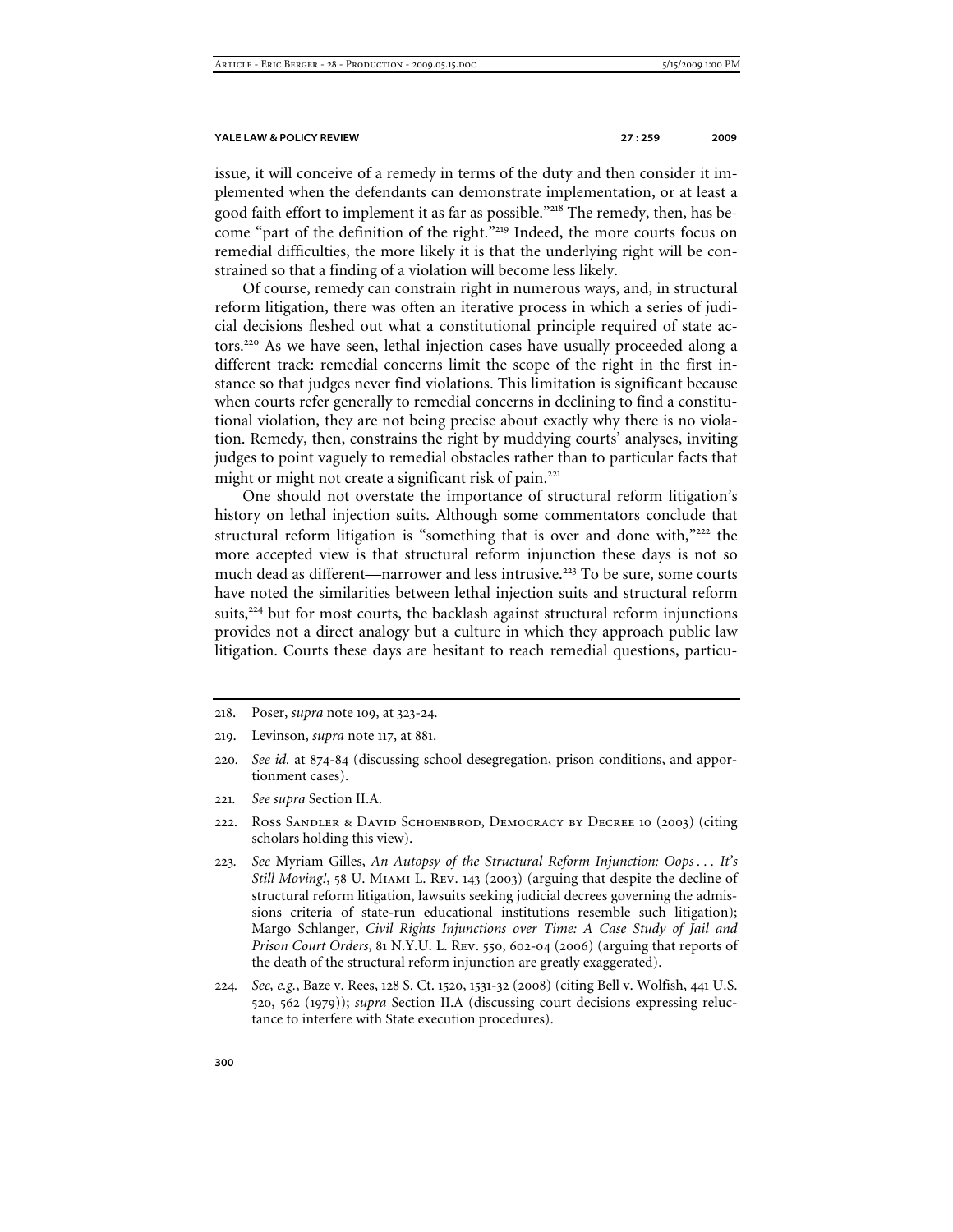## **LETHAL INJECTION AND THE PROBLEM OF CONSTITUTIONAL REMEDIES**

larly in politically charged cases, such as those involving the death penalty.<sup>225</sup> As we shall see, however, to the extent these factors have dissuaded judicial involvement, courts have misunderstood these cases and the remedial issues they present.

# III. Political Process Failures and the Need for Judicial Intervention

If states took more care in designing their lethal injection procedures, courts' inclination to defer to the political branches would have a great deal more merit. But many states have given little to no consideration to the method by which they carry out their most solemn duty.<sup>226</sup> To the contrary, many states have haphazardly slapped together a procedure, blindly following other states, who themselves failed to give real thought to it in the first place. While these and related shortcomings do not themselves amount to an Eighth Amendment violation, they collectively result in a political process failure undeserving of judicial deference.<sup>227</sup>

- 225. To some extent, this reluctance may be because some courts have not internalized the extent to which structural reform injunctions today can be "less intrusive . . . . [t]ypically avoid[ing] the 'kitchen sink' approach to institutional reform in favor of orders that identify goals the defendants are expected to achieve . . . ." Jeffries & Rutherglen, *supra* note 217, at 1411-12; *see also* Charles F. Sabel & William H. Simon, *Destabilization Rights: How Public Law Litigation Succeeds*, 117 Harv. L. Rev. 1016, 1019 (2004) (arguing that a new experimental injunction "combines more flexible and provisional norms with procedures for ongoing stakeholder participation and measured accountability").
- 226. The following discussion summarizes common ways in which State governments have enacted lethal injection procedures; it does not argue that each State's behavior conforms exactly to the general approaches summarized here.
- 227. By "political process failure," I refer collectively to a series of legislative, executive, and administrative failings, including democratically elected legislative and executive officials' failure to participate in the design of the procedure; delegation by those elected officials to unelected DOC officials; further delegation by unelected DOC officials to unelected, unqualified, and untrained execution team members; a failure by both elected and unelected officials to consult experts; a lack of oversight by both elected and unelected officials; a lack of transparency, including a refusal to share the details of the procedure with either litigants or the general public; harm to a "discrete and insular" minority group lacking political power; and a refusal to reconsider the protocol and subject it to normal administrative procedures, even as serious problems have come to light. I am, in other words, using the term "political process failure" in a broader way than it is used when referring to voting rights and other election-related issues.

 It is also worth noting that while my discussion of "political process failures" exceeds the precise terms of footnote four of *Carolene Products*, *see* United States v. Carolene Prods. Co., 304 U.S. 144, 153 n.4 (1938), some lethal injection procedures arguably would receive heightened scrutiny under any of footnote four's theories. First, the procedures trigger a specific provision of the Bill of Rights (the Eighth Amendment). Second, while some of the legislative and administrative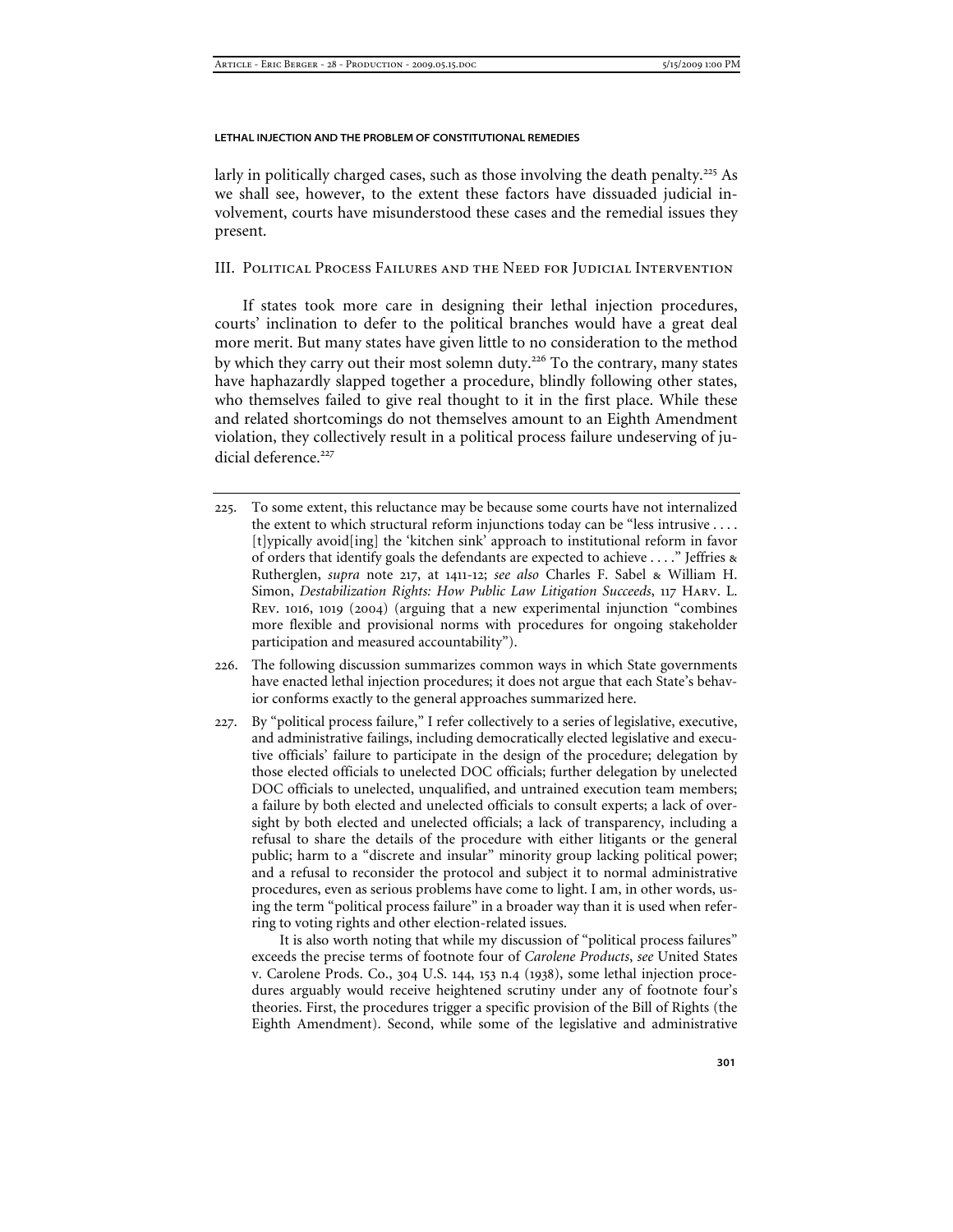The basic narrative of the development of lethal injection in the United States is now well known. In 1977 Oklahoma became the first state to adopt lethal injection. State legislators consulted with Jay Chapman, the chief medical examiner for Oklahoma. Even though Chapman's "first response was that [he] was an expert in dead bodies but not an expert in getting them that way," he quickly changed course and declared, "[t]o hell with them: let's do this thing."<sup>228</sup> Chapman and two legislators then quickly drafted the statute, which focused on the types of drugs to use, not the details of administration. The resulting protocol did not require execution teams to include trained personnel. Nor was it ever scientifically studied.<sup>229</sup> Chapman today expresses shock that lethal injection is not performed by doctors but by individuals with little understanding of the dangers posed by the drugs.<sup>230</sup> As he now puts it, "it never occurred to me when we set this up that we'd have complete idiots administering the drugs."<sup>231</sup>

The Oklahoma legislature passed the bill, and it was then copied—first by Texas and then by other states.<sup>232</sup> From 1977 to 2002, thirty-seven state legislatures adopted Oklahoma's brand of lethal injection, but they did so without conducting their own evaluation of the procedure's risks. Instead, they delegated the procedure to unelected officials who mimicked Oklahoma's choices without actually examining the advantages and disadvantages of the procedure.<sup>233</sup> As Dr. Zimmers and Dr. Koniaris argue, "no research whatsoeverclinical, veterinary, medical literature search, or other—was ever performed" at

failings I discuss are likely not fully encompassed by the footnote's concern with legislation restricting political processes, the States' deliberate lack of transparency does render it unlikely that usual political processes could be expected to identify, much less fix, the problems. Third, the procedures uniquely burden a "discrete and insular" minority (death row inmates) that would be unlikely to protect itself through normal political processes. *See id.*

- 228. Denno, *Quandary*, *supra* note 28, at 66 (quoting E-mail from A. Jay Chapman, Forensic Pathologist, Santa Rosa, Cal., to Deborah W. Denno, Professor of Law, Fordham Law Sch. (Jan. 18, 2006)); William J. Wiseman, Jr., *Confessions of a Former Legislator*, CHRISTIAN CENTURY, June 20-27, 2001, at 7.
- 229. Denno, *Paradox*, *supra* note 28, at 90-120; Denno, *Quandary*, *supra* note 28, at 70. Of course, the protocol could not be *tested* on humans, but States could have studied the dangers associated with each of the drugs.
- 230*. See* Human Rights Watch, So Long as They Die: Lethal Injections in the UNITED STATES 33 (2006).
- 231. Harbison v. Little, 511 F. Supp. 2d 872, 875 (M.D. Tenn. 2007) (quoting E-mail from A. Jay Chapman, Forensic Pathologist, Santa Rosa, Cal. to Deborah W. Denno, Professor of Law, Fordham Law Sch. (Jan. 18, 2006)).
- 232. Denno, *Quandary*, *supra* note 28, at 78.

<sup>233</sup>*. Id.* at 79.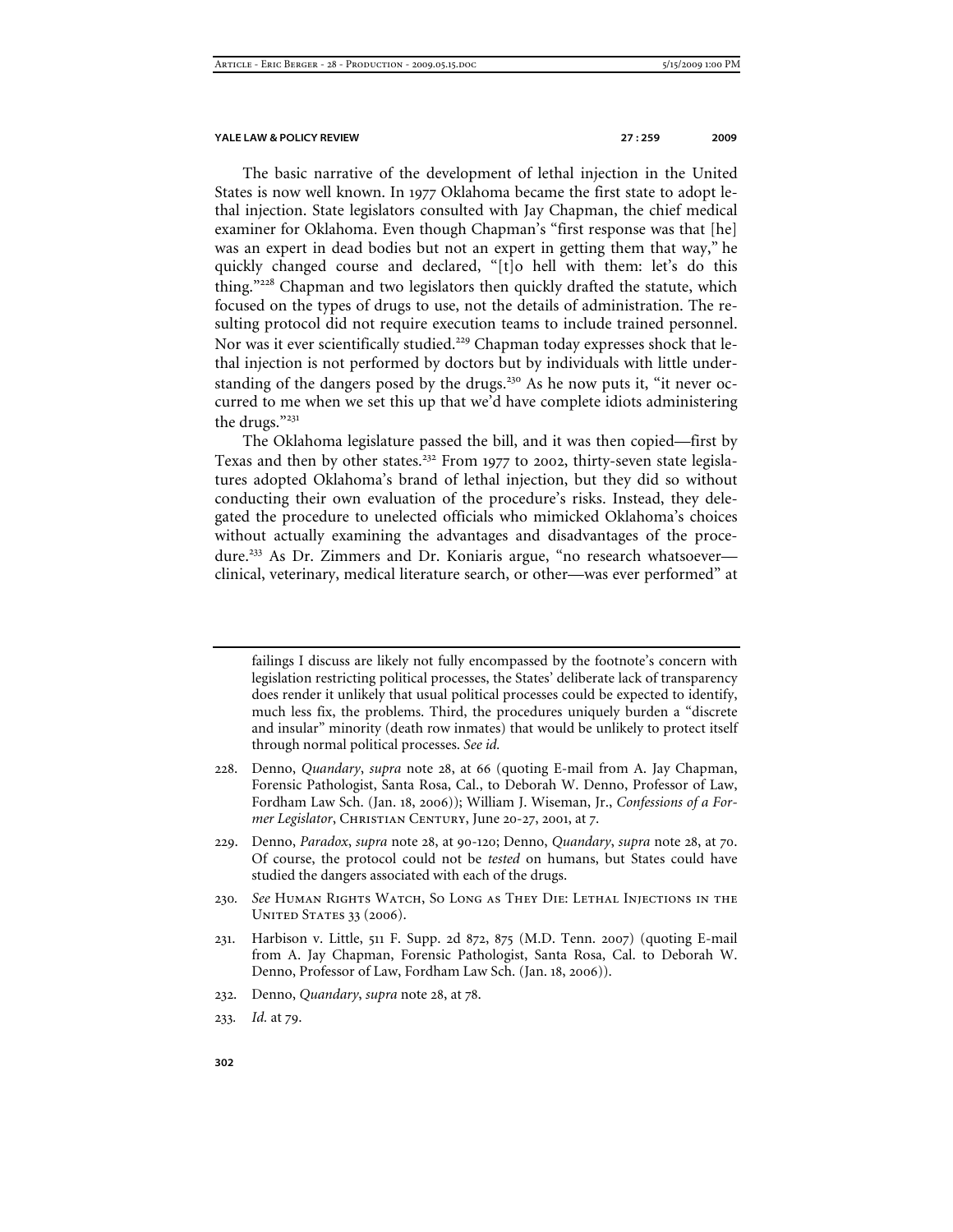### **LETHAL INJECTION AND THE PROBLEM OF CONSTITUTIONAL REMEDIES**

any level of government when states adopted lethal injection.<sup>234</sup> As one trial court summarized, "there is scant evidence that ensuing States' adoption of lethal injection was supported by any additional medical or scientific studies . . . . Rather ... the various States simply fell in line relying solely on Oklahoma's protocol . . . . "235

Some states' statutes reflect this haphazard adoption, failing even to state accurately the actual drugs used. Several state statutes, for instance, refer only to a barbiturate and paralytic, leaving out reference to potassium chloride, even though the protocol in practice does include potassium.<sup>236</sup> Other state statutes vaguely authorize the use of lethal drugs without specifying which ones.<sup>237</sup> South Dakota recently rewrote its statute along these lines to make it vaguer so as to give its corrections department more flexibility.<sup>238</sup> When the legislature deliberately makes a statute vaguer in order to punt authority entirely to unelected prison officials, who themselves are unqualified and not inclined to seek expert advice,<sup>239</sup> courts should not defer to that same legislature merely because it has been democratically elected. In such instances, *Baze*'s warning that a judicially imposed remedy "would substantially intrude on the role of state legislatures in implementing their execution procedures"<sup>240</sup> rings hollow.

- 234. Teresa A. Zimmers & Leonidas G. Koniaris, *Peer-Reviewed Studies Identifying Problems in the Design and Implementation of Lethal Injection for Execution*, 35 FORDHAM URB. L.J. 919, 921 (2008).
- 235. Baze v. Rees, No. 04-CI-01094, slip op. at 2 (Ky. Cir. Ct. July 8, 2005), *aff'd*, 217 S.W.3d 207 (Ky. 2006), *aff'd,* 128 S. Ct. 1520 (2008); *see also* Denno, *Quandary*, *supra* note 28, at 78-79 (providing a history of the development and spread of lethal injection in the United States).
- 236. See, e.g., ARK. CODE Ann.  $\S$  5-4-617(a)(1) (2006) ("The punishment of death is to be administered by a continuous intravenous injection of a lethal quantity of an ultra-short-acting barbiturate in combination with a chemical paralytic agent until the defendant's death is pronounced."); IDAHO CODE ANN.  $\S$  19-2716 (2008) (same); MD. CODE ANN., [CORR. SERVS.] § 3-905 (West 2008) (same); MISS. CODE ANN. § 99-19-51 (2007) (same); MONT. CODE. ANN. § 46-19-103 (2007) (same); N.M. Stat. § 31-14-11 (2008) (same); N.C. Gen. Stat. § 15-187 (2007) (same); Okla. Stat. tit. 22, § 1014(A) (2003) (same); Denno, *Quandary*, *supra* note 28, at 94 & n.306.
- 237*. See, e.g.*, Ariz. Rev. Stat. Ann. § 13-704 (2009) ("The penalty of death shall be inflicted by an intravenous injection of a substance or substances in a lethal quantity sufficient to cause death, under the supervision of the state department of corrections."); DEL. CODE ANN. tit. 11,  $\frac{6}{9}$  4209(f) (2008) (proscribing similar guidelines); GA. CODE ANN. § 17-10-38 (2008) (proscribing similar guidelines); TEX. CODE CRIM. PROC. ANN. art. 43.14 (Vernon 2009) (proscribing similar guidelines).
- 238*. See* S.D. Codified Laws § 23A-27A-32 (2006) (amended 2007); Denno, *Quandary*, *supra* note 28, at 94 & nn.304 & 307 (discussing South Dakota's revised statute).
- 239*. See infra* notes 270-272 and accompanying text.
- 240. Baze v. Rees, 128 S. Ct. 1520, 1531 (2008) (plurality opinion).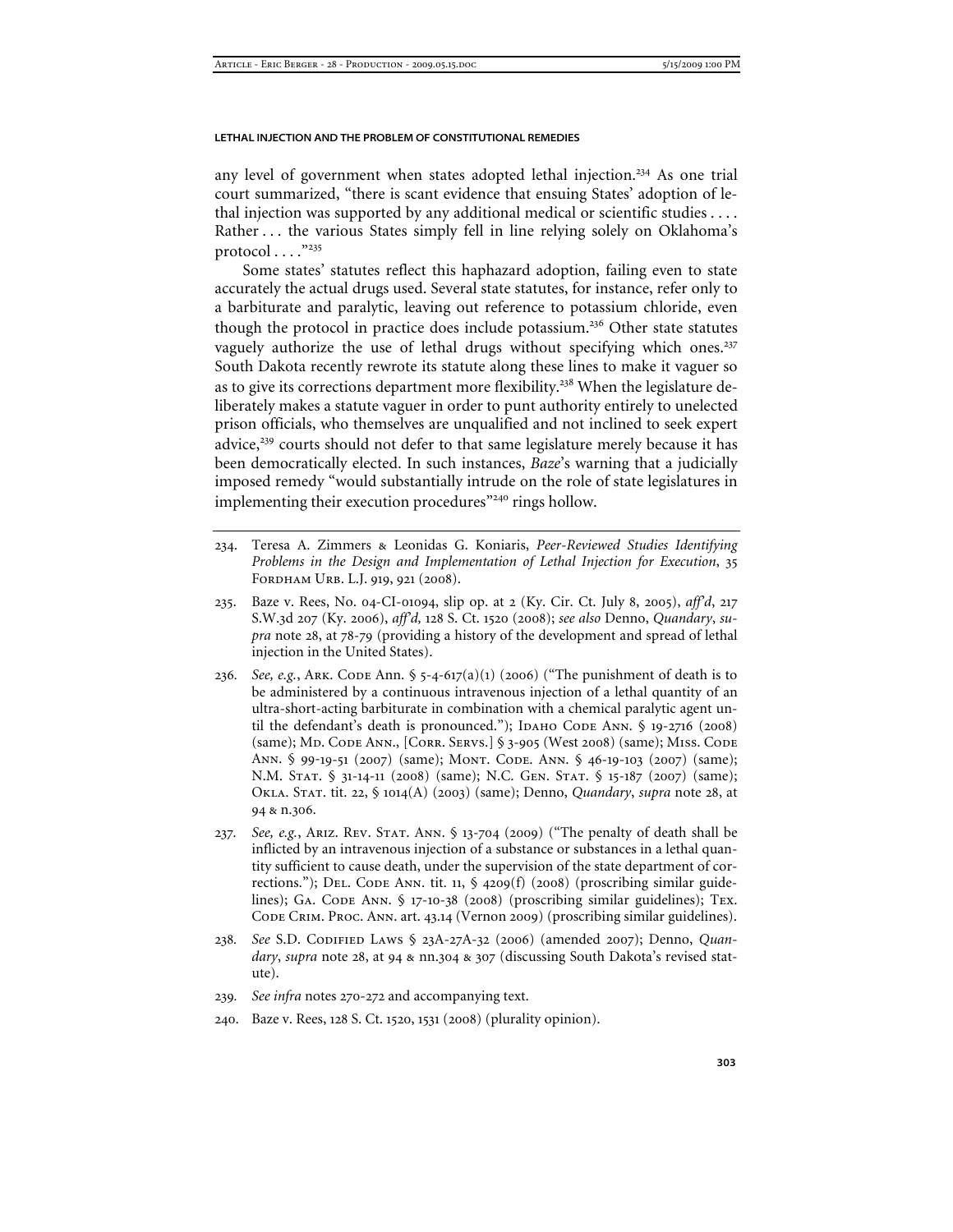Many states' refusal to disclose the details of their own procedures compounds the problem. As recently as October 2007, only six lethal injection states provided what Professor Denno termed "complete" public protocols,<sup>241</sup> and even those protocols did not give details about important information such as the qualifications and training of the execution team members. This lack of transparency makes it nearly impossible for the public to understand a lethal injection procedure's risks, thereby insulating it from democratic revision.<sup>242</sup>

Relatedly, states also routinely resist discovery in an effort to divulge as little information about the method by which they plan to execute the plaintiff.<sup>243</sup> Courts are often complicit, reluctant to impose discovery burdens on states and sensitive to concerns about the executioners' anonymity.<sup>244</sup> While executioner anonymity is certainly a legitimate state interest, it is not a sound reason for denying plaintiffs' discovery requests, since sensitive material can be redacted and subject to protective orders forbidding the public disclosure of information that might reveal an executioner's identity.<sup>245</sup>

When details do come to light, the record often highlights the failed processes and delegations by which the protocol was adopted and retained. In some states, neither elected politicians nor DOC officials played a role in designing

- 241. Denno, *Quandary*, *supra* note 28, at 95. The States Denno cites are Colorado, Connecticut, Georgia, New Mexico, Oregon, and Washington. *Id.*
- 242*. Id.* at 96; *see also* Adam Liptak, *After Flawed Executions, States Resort to Secrecy*, N.Y. Times, July 30, 2007, at A9 ("In the wake of several botched executions around the nation, often performed by poorly trained workers, you might think that we would want to know more, not less, about the government employees charged with delivering death on behalf of the state.").
- 243*. See supra* notes 79-80, 91 and accompanying text.
- 244*. See, e.g.*, Moeller v. Weber, No. 04-4200, 2008 WL 1957842 (D.S.D. May 2, 2008) (denying in part plaintiff's motion to compel discovery); Timberlake v. Donahue, No. 06-1859, 2007 WL 141950, at \*3 (S.D. Ind. Jan. 16, 2007) (ordering that execution team members testify in a manner to preserve anonymity, and that "plaintiff will endeavor to eliminate or reduce the desired need for any such testimony"); Moore v. Rees, No. 06-22, 2007 WL 1035013, at \*10 (E.D. Ky. Mar. 30, 2007) (granting plaintiff's motion to depose the execution team, but noting defendant's "strong interest in preserving the safety, and hence anonymity" of the team members); Taylor v. Crawford, No. 05-4173, 2006 WL 1236660, at \*3 (W.D. Mo. May 5, 2006) (denying plaintiff's motion to reconsider denial of discovery request for depositions and limit access to only six of sixty-six past execution records); Hill v. McDonough, No. 06-032, 2006 WL 2556938, at \*2 n.5 (N.D. Fla. Sept. 1, 2006) (suggesting that because Florida State Court had already ruled on a lethal injection challenge in 2000, plaintiff was not entitled to discovery about the procedure as it existed in 2006).
- 245*. See* Fed. R. Civ. P. 26(c) (stating that court may issue protective orders); *see also Moeller*, 2008 WL 1957842, at \*4 (allowing State to submit sensitive materials for *in*  camera review); Taylor v. Crawford, No. 05-4173 (W.D. Mo. Oct. 31, 2005) (granting protective order).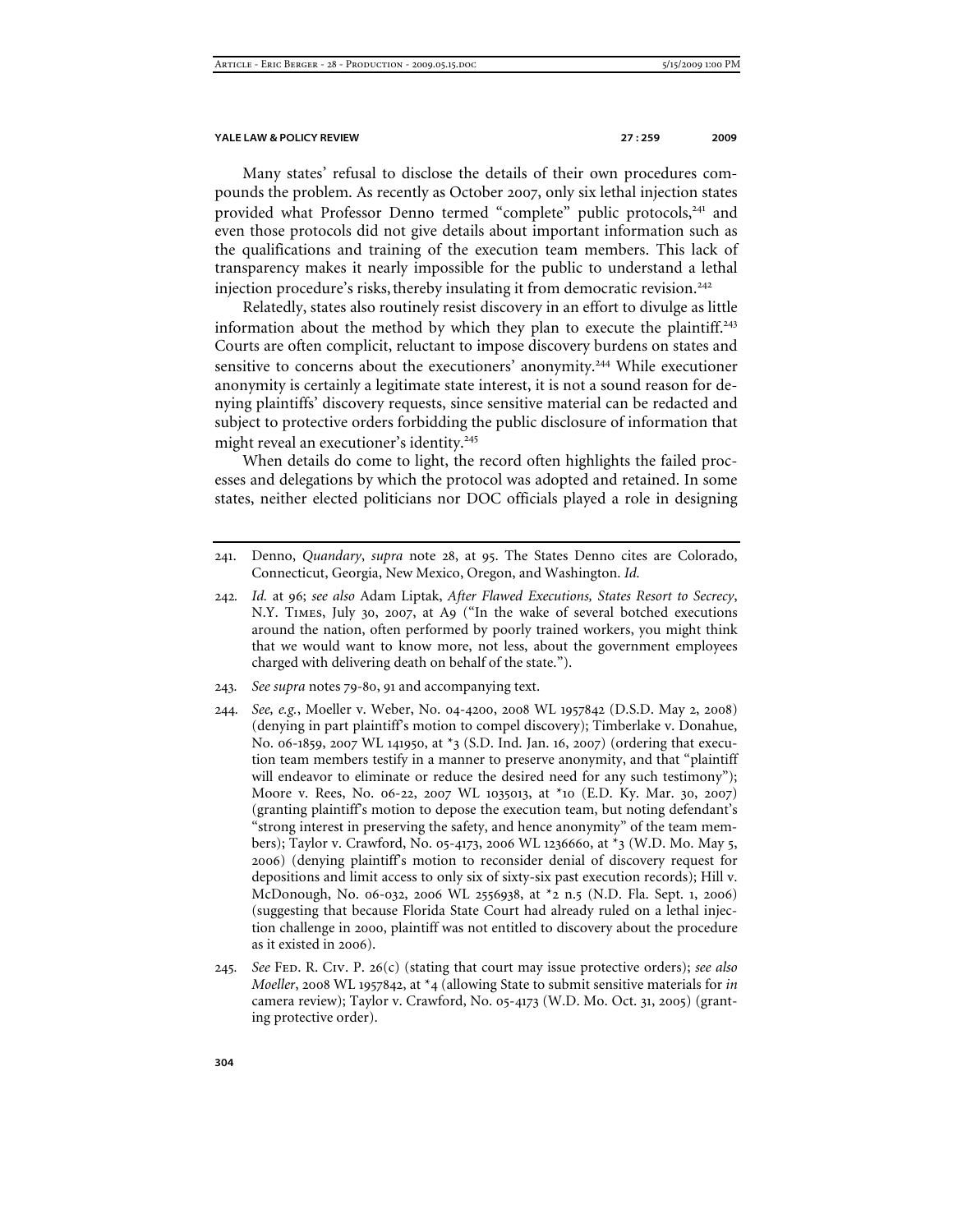the procedure, and yet often those same officials fought vigorously to retain the status quo. In Missouri, for example, Dr. Doerhoff boasted that he was responsible for the entire procedure because the DOC director "has no background" in either medicine or corrections and was therefore "totally dependent on me advising him what could and should and will be done."<sup>246</sup> Furthermore, because Missouri had no written protocol, there were "no checks and balances or oversight" on Doerhoff's capricious judgment.<sup>247</sup> Doerhoff, an independent contractor, thus had complete discretion to change the procedure "at a moment's notice."<sup>248</sup> This discretion included the authority to lower the thiopental doses, even though his dyslexia rendered him unable to calculate dosages accurately.<sup>249</sup> The Missouri legislature then delegated the matter to the DOC director, who in turn delegated it to Dr. Doerhoff. At no step along the way did Missouri inquire whether it was delegating the issue to someone with the requisite expertise.

Despite these serious problems and the accompanying lack of accountability, Missouri fought vigorously to retain its existing lethal injection procedure and never took the initiative to improve it. Even after Judge Gaitan required Missouri to submit a revised protocol, the new protocol was conceived not by DOC officials, execution team members, or medical experts, but by legal counsel.<sup>250</sup> This approach reflects Missouri's concern with secrecy over safety. By turning over the new protocol to lawyers, Missouri did not consult experts in a meaningful way, but it could claim that the details regarding the new procedure's adoption were subject to attorney-client privilege.<sup>251</sup>

Predictably, although the new product did include some improvements (at least it was in writing), it did not remove the fundamental flaws that had prompted the court to find a violation in the first place.<sup>252</sup> Most bafflingly, Missouri refused to cut ties with Doerhoff, despite his admitted dyslexia, his unapologetic *sua sponte* changes to the procedure, and a public reprimand for failing to disclose more than twenty malpractice suits against him.<sup>253</sup> Instead, the state actually argued that it should be permitted to keep Doerhoff, reiterating its

247*. Taylor*, 2006 WL 1779035, at \*4, \*7.

- 249*. See id.* at \*5 (citing Doe Deposition, *supra* note 39); *supra* Section I.A.
- 250. Defendants' 9/11/2007 Responses to Plaintiffs' Interrogatories, Clemons v. Crawford, No. 07-4129 (W.D. Mo. May 1, 2008).
- 251*. Id.*
- 252*. See* Taylor v. Crawford, No. 05-4173, slip op. at 2 (W.D. Mo. Sept. 12, 2006) (noting that Eighth Amendment standards can be met in various ways but that State's revised protocols "fall short of those standards").
- 253*. See* Missouri Proposed Execution Protocol 1 (July 14, 2006) (discussing execution team members and not renouncing Doerhoff); Kohler, *supra* note 42.

<sup>246</sup>. Doe Deposition, *supra* note 39, at 63-64. DOC officials confirmed that they "depended on [Doerhoff] heavily." Taylor Trial Transcript, *supra* note 25, 367-68.

<sup>248</sup>*. Id.* at \*7.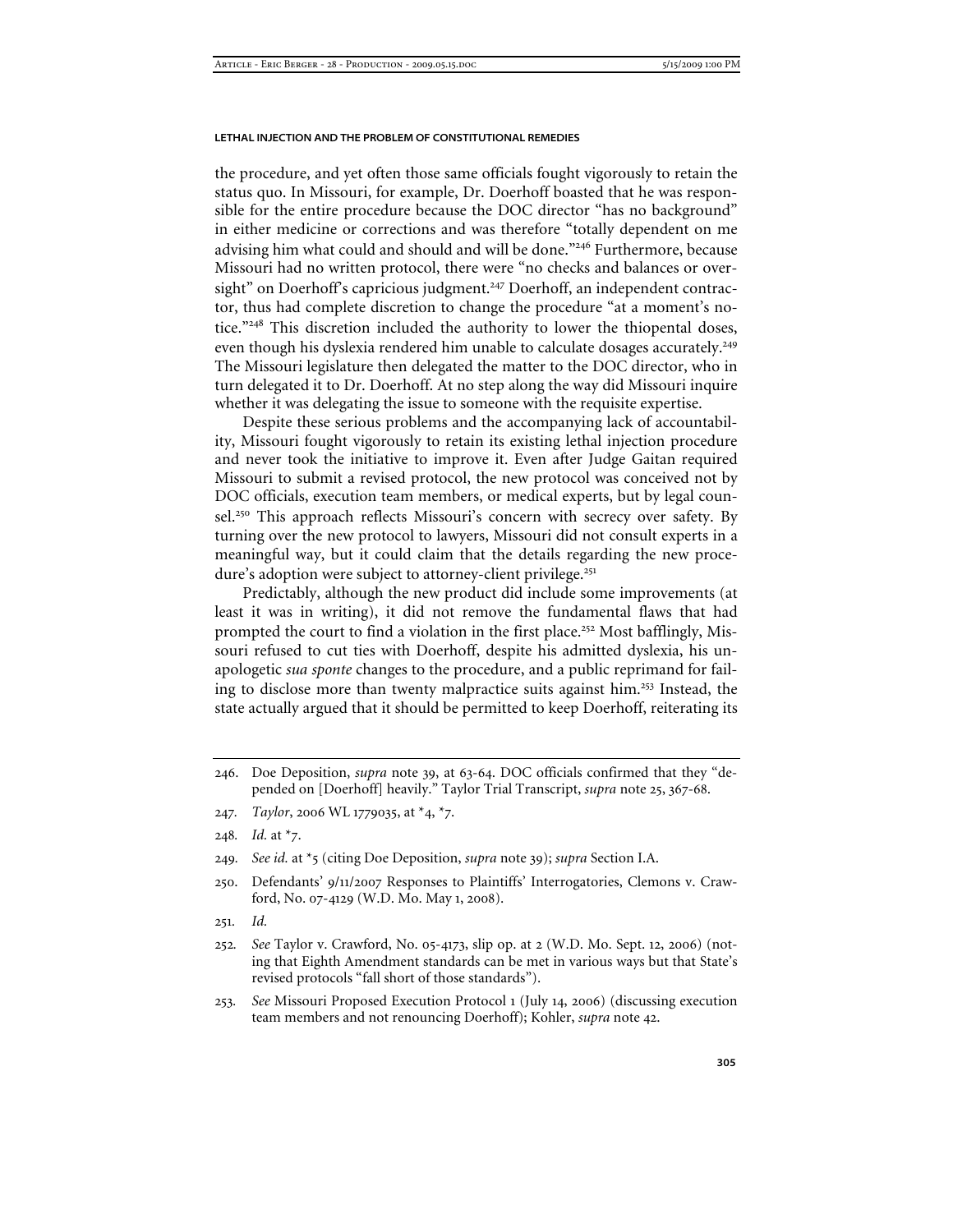full "confidence" in his "capabilities."<sup>254</sup> When the DOC finally relented months later and announced that it would comply with the court's ruling barring Doerhoff's participation, it made no effort to find qualified people to take his place, even though the record made clear that nobody else on the Missouri execution team knew "anything about" the procedure.<sup>255</sup> It would be a perverse theory of democracy that would afford the state deference under these circumstances.

California has a similar record, only ostensibly addressing problems that have come to light.<sup>256</sup> After the state failed to set an intravenous line properly during one execution, it assured the district court that it had learned its "lesson" and that that error "will never occur again."<sup>257</sup> As the court later pointed out, though, California "did not take steps sufficient to ensure that a similar or worse problem would not occur," choosing instead to "tweak" its procedure rather than engage in substantive revisions.<sup>258</sup> The result was that "the questions" [about the procedure's safety] have become even more substantial."<sup>259</sup> The California execution team's obdurate attitudes are perhaps best summed up by one team member's reaction after an apparently botched execution: "shit does happen, so."<sup>260</sup> And yet its "tweaks" provided the illusion of real revision, thereby helping to protect the procedure from democratic review.

Indeed, even legitimate efforts to improve the procedure were made in secrecy without democratic deliberation. Following the court's rulings, the California DOC began erecting a new execution chamber to correct some of its procedure's problems. (California uses its old lethal gas chamber for lethal injection, creating unique architectural difficulties, such as IV bags placed too

255*. See* Taylor v. Crawford, No. 05-4173, slip op. at 2 (W.D. Mo. Sept. 12, 2006) (barring Doerhoff); Letter from G. Anders to M. Gans, Clerk of Court, U.S. Court of Appeals for the Eighth Circuit (April 24, 2008) (discussing the State's removal of Doerhoff without finding new personnel with medical qualifications); Doe Deposition, *supra* note 39, at 22.

 Despite Judge Gaitan's ruling barring Dr. Doerhoff from participation in Missouri executions, Doerhoff has continued to participate in federal and Arizona executions. *See* Michael Kiefer, *Doctor Banned from Executions in Mo. Now in Az.*, Ariz. Republic, July 24, 2008, *available at* http://www.azcentral.com/ arizonarepublic/news/articles/2008/07/24/20080724deathpenaltydoc0724.html; Henry Weinstein, *Doctor Barred by State Helps in U.S. Executions*, L.A. Times, Nov. 16, 2007, at A17 [hereinafter Weinstein, *Doctor Barred*].

- 256*. See supra* Section I.A.
- 257. Morales v. Tilton, 465 F. Supp. 2d 972, 979 (2006).
- 258*. Id.* at 977-79.
- 259*. Id.* at 980.
- 260*. Id.* at 979 n.8.

<sup>254</sup>*. See* Taylor Trial Transcript, *supra* note 25, at 353, 356, 360, 387-89 (testimony of DOC officials); Brief of Petioner-Appellant at 45, Taylor v. Crawford, 487 F.3d 1072 (8th Cir. 2007) (No. 06-1397).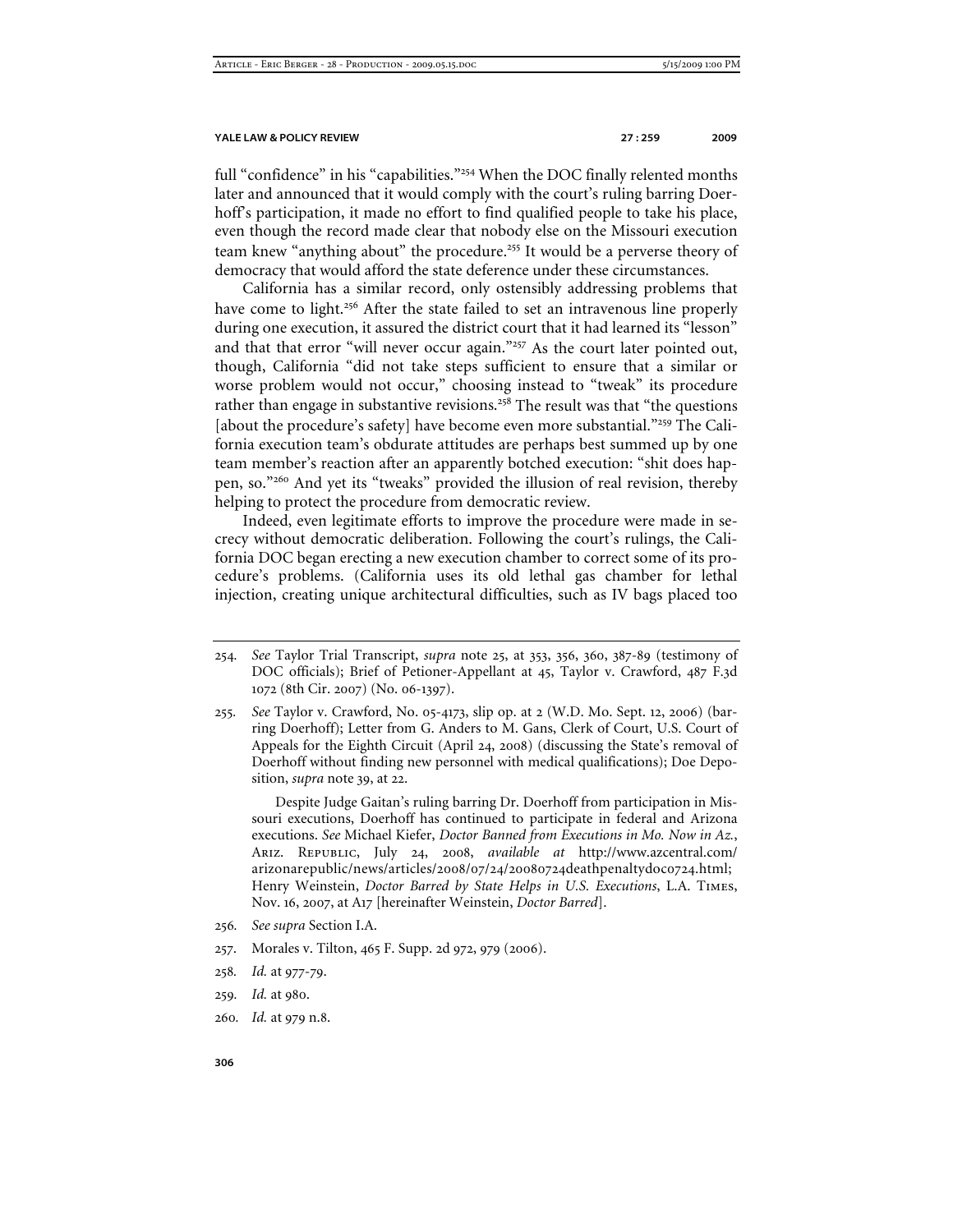high on walls for the execution team to verify whether the equipment is properly working.<sup>261</sup>) But the DOC never informed the state legislature of these plans and expenses. When the legislature found out, it complained that it had not been informed, halting work on the new facility.<sup>262</sup> Even if the DOC deserves some commendation for seeking to build an improved facility, its decision to keep secret its plans and bypass the California legislature further demonstrates that these procedures escape the usual democratic processes. In fact, it was not even clear that the newly designed facility would cure the problems identified by the district court.<sup>263</sup> Judge Fogel, for his part, sought to address the transparency problem by placing responsibility with Governor Schwarzenegger, who promptly insisted on reviewing the protocol in secrecy.<sup>264</sup>

Even when states agree to review their entire approach to executions, those efforts have often been cynical. In Tennessee, for instance, Governor Bredesen revoked apparently-problematic lethal injection protocols so that the Commissioner of Corrections could examine Tennessee's three-drug procedure. Commissioner Little appointed a Protocol Committee, which consulted with two anesthesiologists, including Dr. Mark Dershwitz, a lethal injection expert who has testified as the states' expert in several cases around the country.<sup>265</sup> The Protocol Committee later presented a report summarizing the relative merits of different approaches and stressing the one-drug protocol's simplicity and reduced chance of error.<sup>266</sup> Emphasizing physician unanimity on the one-drug protocol's appropriateness and the three-drug protocol's dangers, the committee recommended that Tennessee switch to the one-chemical protocol.<sup>267</sup>

Commissioner Little rejected this proposal "within a day or two," concluding that he did not want "Tennessee to be at the forefront of making the change

- 264*. See* Denno, *Quandary*, *supra* note 28, at 122. Judge Fogel denied the Governor's efforts to keep deliberations about the protocol secret. *Id.*
- 265*. See* Harbison v. Little, 511 F. Supp. 2d 872, 875 (M.D. Tenn. 2007) (recounting the creation of the committee).
- 266*. Id.* at 876 (citing the Protocol Committee's report).
- 267*. Id.* at 876-78.

<sup>261</sup>*. Id.* at 980.

<sup>262</sup>*. See* Henry Weinstein, *New Execution Protocol Proposed*, L.A. Times, May 16, 2007, at B1.

<sup>263</sup>*. See, e.g.*, *Testimony Before the California State Senate Public Safety Committee* 5 (statement of Professor Ty Alper) (May 8, 2007) ("Despite the fact that a great deal of money has already been spent on the new construction, it is also not at all clear whether the new execution chamber even satisfies Judge Fogel's concerns about the execution facilities, because the design plans for the partiallyconstructed chamber have not been made public.").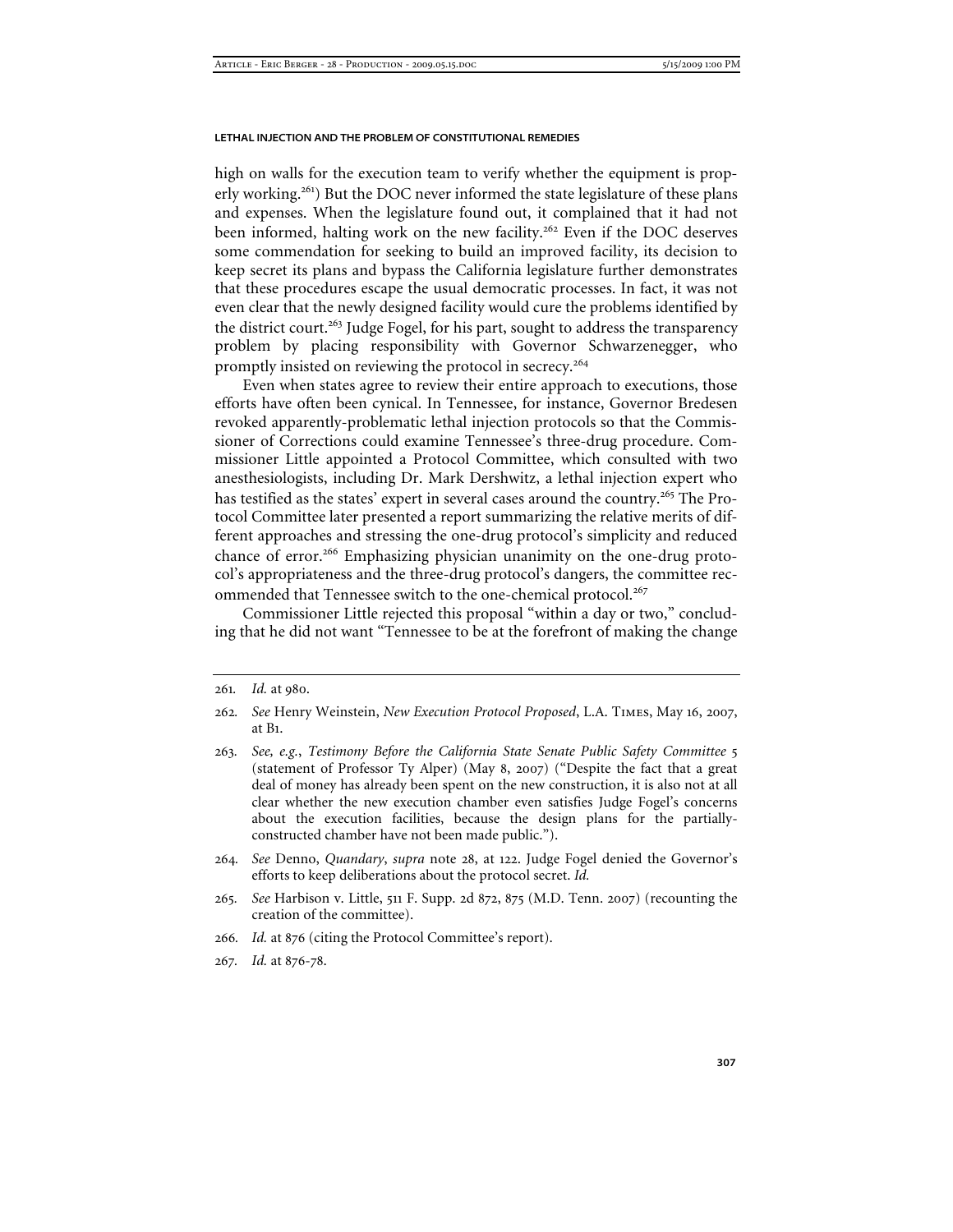from the three-drug protocol to the one drug protocol."<sup>268</sup> If Tennessee's threedrug protocol were declared unconstitutional, it could then consider making the change. Commissioner Little, an unelected state official, thus rejected the proposal of a committee that had closely studied the relative merits of the different options. In so doing, he even chose not to add a step that would monitor the inmate's consciousness, even though the committee had stressed that the three-drug protocol would likely require such a measure.<sup>269</sup>

The Tennessee story is a perfect example of why courts should intervene. An unelected state official summarily vetoed the recommendations of a committee that had consulted experts and given careful thought to the matter. Moreover, he did so without consulting his own experts or offering any alternative theory of the evidence. Under such circumstances, none of the usual reasons for deferring to the political branches apply.<sup>270</sup> Delegation to unelected officials is not necessarily inappropriate—legislatures delegate authority to administrative agencies all the time—but typically delegation promises some degree of agency expertise.<sup>271</sup> Where unelected officials lack such expertise and fail to consult experts themselves, the delegation itself becomes problematic.<sup>272</sup>

269*. Id.* at 877, 886.

270. Even given the deference afforded to the policy determinations of administrative agencies, courts will engage in a "hard look" to ensure that such decisions were based on proper considerations. *See* Motor Vehicle Mfrs. Ass'n v. State Farm Mut. Auto. Ins. Co., 463 U.S. 29, 43 (1983) ("Normally, an agency rule would be arbitrary and capricious if the agency . . . failed to consider an important aspect of the problem . . . ."); Citizens To Preserve Overton Park, Inc. v. Volpe, 401 U.S. 402, 416 (1971) (holding that court must make a "searching and careful" inquiry to ensure that an agency "decision was based on a consideration of the relevant factors").

- 271*. See, e.g.*, Hampton v. Mow Sun Wong, 426 U.S. 88, 115 (1976) (stating that an administrative agency "has an obligation to perform its responsibilities with some degree of expertise"); Stephen G. Breyer, Breaking the Vicious Circle: Toward EFFECTIVE RISK REGULATION 61 (1993) (explaining that expertise is a virtue of bureaucracy and that agencies therefore typically should "understand th[e] subject matter at least well enough to communicate with substantive experts, to identify the better experts, and to determine which insights of the underlying discipline can be transformed into workable administrative practices . . . ."); Reuel E. Schiller, *The Era of Deference: Courts, Expertise, and the Emergence of New Deal Administrative Law*, 106 Mich. L. Rev. 399, 419-21 (2007) (explaining the central role of agency expertise in defining the deferential judicial role in administrative law).
- 272*. See* Baze v. Rees, 128 S. Ct. 1520, 1545 (2008) (Stevens, J., concurring) (arguing that DOC officials do not deserve deference when they lack expertise and fail to seek expert assistance).

<sup>268</sup>*. Id.* at 879-80 (quoting Commissioner Little). Little initially denied that the Protocol Committee had recommended a one-drug protocol, but he ultimately admitted that it had. *Id.*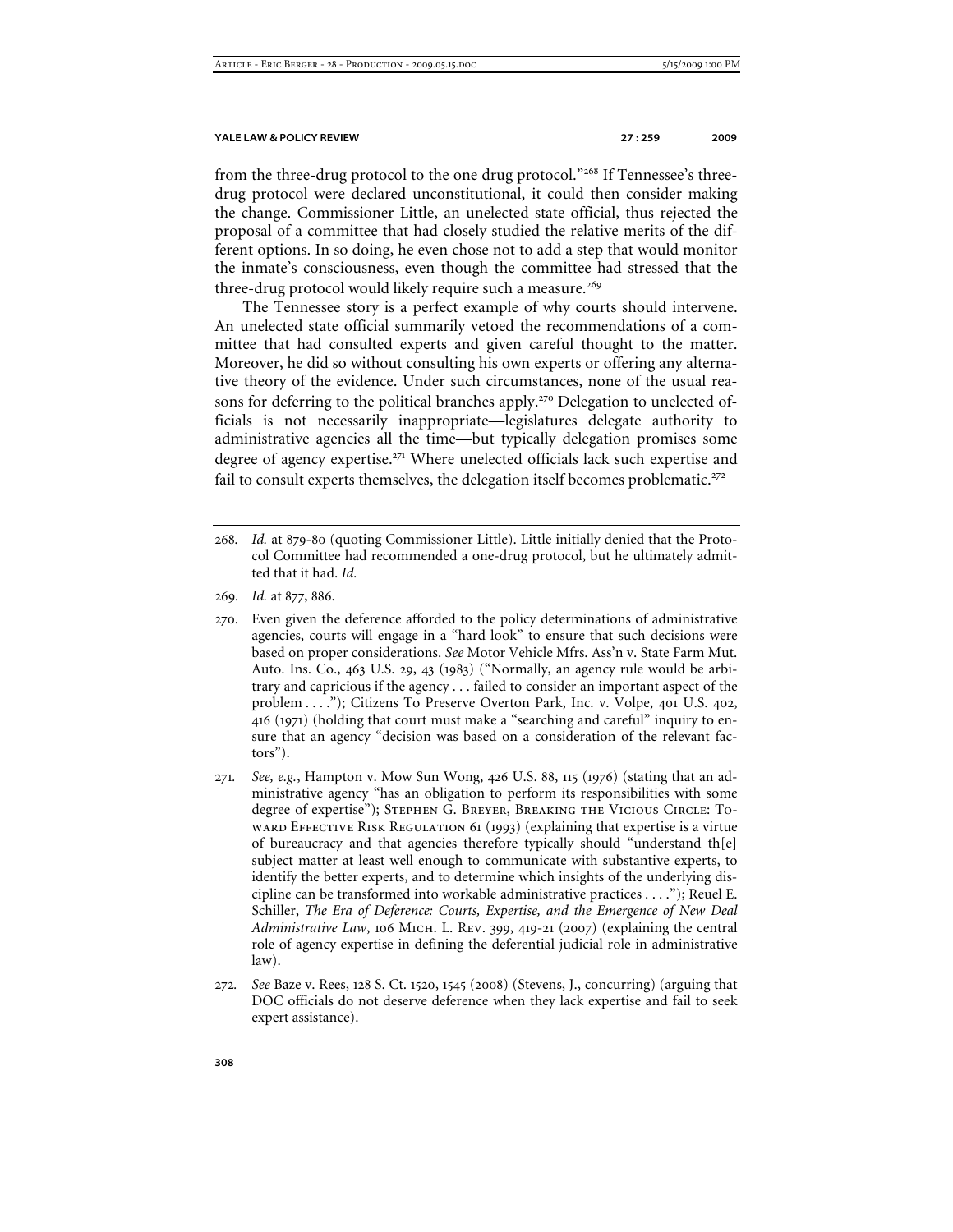Even when states are ordered to reform flawed procedures, they sometimes adopt half-measures that purport to fix real problems but in fact do no such thing and, thus, compound the lack of transparency. As noted above, one trial court found that North Carolina needed to revise its protocol to provide an anesthesiologist to monitor the inmate.<sup>273</sup> The state responded by buying a BIS monitor.<sup>274</sup> The state's action created the impression that it was addressing the problem, but anesthesiologists agree that BIS monitors should only be used in conjunction with, not instead of, other methods.<sup>275</sup> Indeed, the BIS monitor is only useful if it is interpreted by a medical professional with training in anesthesia, which North Carolina did not employ.<sup>276</sup> By purchasing a BIS monitor, then, North Carolina only appeared to address the trial court's concern that the inmate may be insufficiently anesthetized. As Professor Denno argues, its objective was to approve a new protocol quickly as opposed to addressing the old procedure's real problems.<sup>277</sup> Yet, the illusion was convincing enough that the Fourth Circuit, without comment, let the execution proceed.<sup>278</sup> Moreover, this illusion furthered the political process failure by creating the false impression that the state was carefully adjusting its procedure to mitigate dangers coming to light.

Even a state's use of pancuronium to paralyze inmates contributes to the political process failure, as it creates the appearance of serenity, even where there is a torturous death.<sup>279</sup> As a result, legislators and other state officials are far less likely to recognize problems that need to be corrected. Similarly, witnesses at executions usually report that the inmate died serenely.<sup>280</sup> Pan-

- 274*. See supra* notes 163-164 and accompanying text.
- 275*. See* Third Affidavit of Dr. Heath at 4, *Brown v. Beck*, No. 5:06-CT-3018 (E.D.N.C. Apr. 7, 2006) [hereinafter Third Heath Affidavit] ("It is virtually universally accepted and understood by all anesthesiologists that the BIS monitor and other brain function monitors cannot be used as the sole method for assessing anesthetic depth."); Robert Steinbrook, *New Technology, Old Dilemma—Monitoring EEG Activity During Executions*, 354 New Eng. J. Med. 2525, 2526 (2006).
- 276. Third Heath Affidavit, *supra* note 275, at 3.
- 277. Denno, *Quandary*, *supra* note 28, at 119.
- 278*. See* Brown v. Beck, 445 F.3d 752, 752 (4th Cir. 2006). Such half-hearted reforms are hardly limited to the States discussed in the text. *See, e.g.*, Denno, *Quandary*, *supra*  note 28, at 101 ("Florida's nonexistent turnaround time in creating a revised protocol implicates the State's lack of care and consideration of its execution process."); *id.* at 100 (explaining that Ohio did not adopt changes it promised following a botched execution).
- 279*. See, e.g.*, Beyea, *supra* note 22, at 603; Koniaris et al., *supra* note 22, at 1414.
- 280*. See, e.g.*, Adam Buckman, *Ted Koppel Saw a Man Executed and Thought . . . How Humane, How Painless, How Easy, How Simple . . . It Should Be Shown on TV*, N.Y. Post, June 10, 2001, at 113 ("[W]hen it was over, I was shocked and horrified that

<sup>273</sup>*. See* Brown v. Beck, No. 5:06-CT-3018, 2006 WL 3914717, at \*8 (E.D.N.C. Apr. 7, 2006).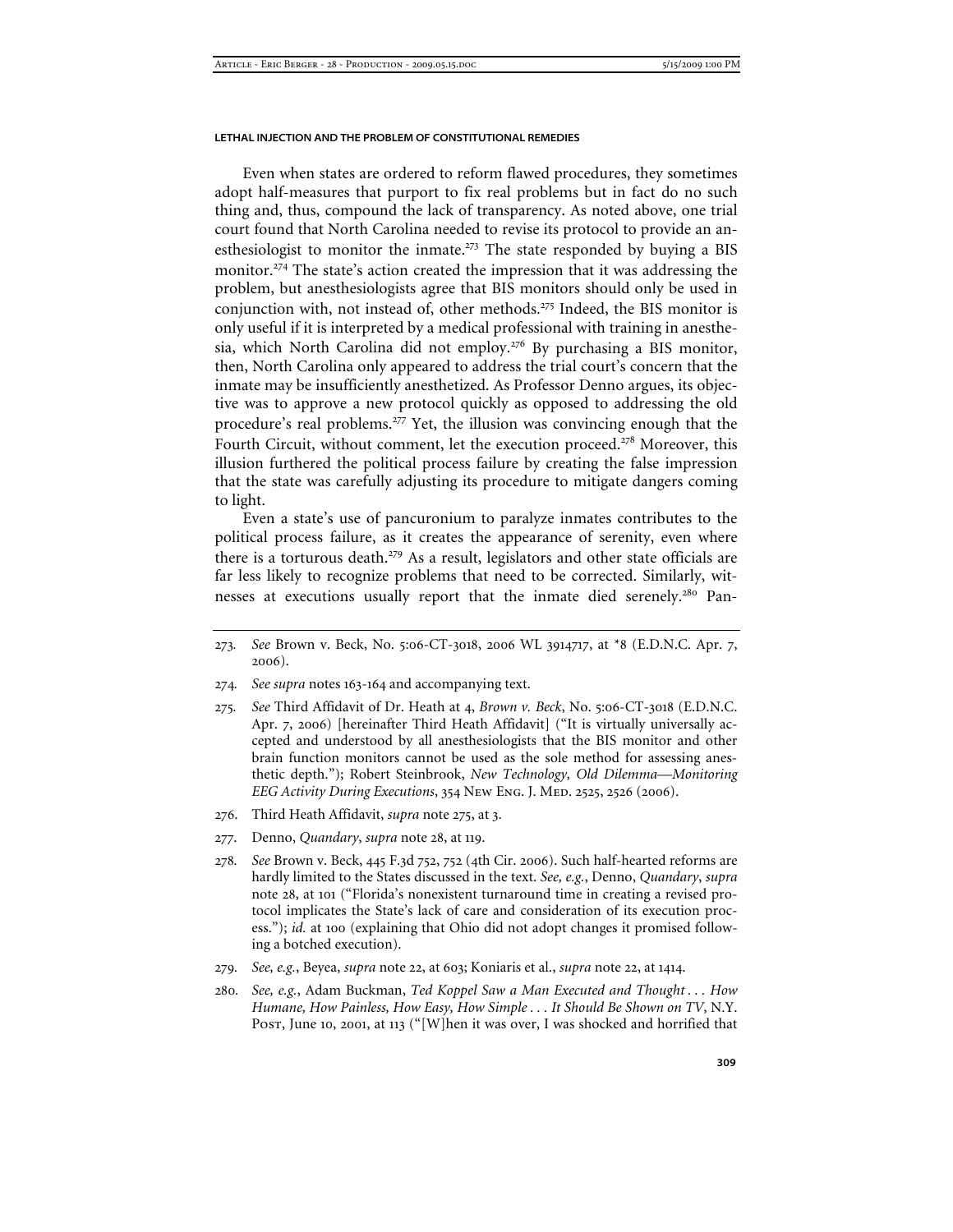curonium thus creates a false impression about the procedure's safety that is difficult to dispel. The resulting misconceptions make it less likely that a state legislature or even DOC would bother revising the procedure; why would government officials fix something that few people perceive is broken?<sup>281</sup>

From this perspective, pancuronium not only protects this particular method of lethal injection from attack but also helps preserve the death penalty itself. The general public pays little attention to lethal injection procedures, in part because they usually appear uneventful. One might surmise that if the procedure did not appear peaceful—if all inmates were to convulse and gasp as Diaz did—public support for the death penalty might suffer.<sup>282</sup> As with certain kinds of speech restrictions, judicial intervention here could be viewed more as correcting political process failures rather than substantive meddling.<sup>283</sup> Were the pancuronium to minimize the risk of pain or even hasten death, its inclusion in the protocol might be justifiable, but it does not.<sup>284</sup> As Justice Stevens argued, states' asserted interest in "preserving the dignity of the procedure" is "woefully inadequate" and "vastly outweighed by the risk that the inmate is actually experiencing excruciating pain that no one can detect."285

it had been so clinical and so smooth and so easy and that I was less affected by it than I feared I would be."); Dara Kam, *Victim's Parents Watch Killer Die*, PALM BEACH POST, July 2, 2008, at 1-A (describing an inmate "slip[] away tranquilly"); Brian Witte, *Triple Murderer in Maryland Executed After Supreme Court Rejects Last-Ditch Appeals*, Associated Press Wire, June 18, 2004 ("Witnesses described the procedure . . . as peaceful and uneventful.").

- 281. Misconceptions about the safety's procedure also need to be overcome by plaintiffs litigating these claims. Even the most fair-minded judges are skeptical that a seemingly peaceful death is potentially torturous. *See* Fogel, *supra* note 154, at 736 (recounting by the judge that, when he first was assigned a lethal injection case, his immediate reaction was "extremely skeptical").
- 282. Of course, it is impossible to say precisely how public attitudes towards the death penalty would change, but grotesque convulsions probably would affect at least some people's views.
- 283*. Cf.* Stephen Breyer, Active Liberty: Interpreting Our Democratic ConsTITUTION 3-16 (2006) (proposing that the judicial role is to interpret the Constitution to further "active liberty" and to intervene most readily during political process failures); John Hart Ely, Democracy and Distrust: A Theory of Ju-DICIAL REVIEW 111 (1980) ("Where the evil the state is seeking to avert is one that is thought to arise from the particular dangers of the message being conveyed . . . the hazards of political distortion and judicial acquiescence are at their peak.").
- 284*. See, e.g.*, *Baze v. Rees*, 128 S. Ct. 1520, 1543 (2008) (Stevens, J., concurring) (citing the *Baze* trial court).
- 285*. Id.* at 1544 (Stevens, J., concurring). In other words, the "dignity of the procedure" should not constitute a "legitimate penological justification," *see id.* at 1532 (plurality opinion), for refusing to adopt an alternative method in the face of documented advantages over the status quo.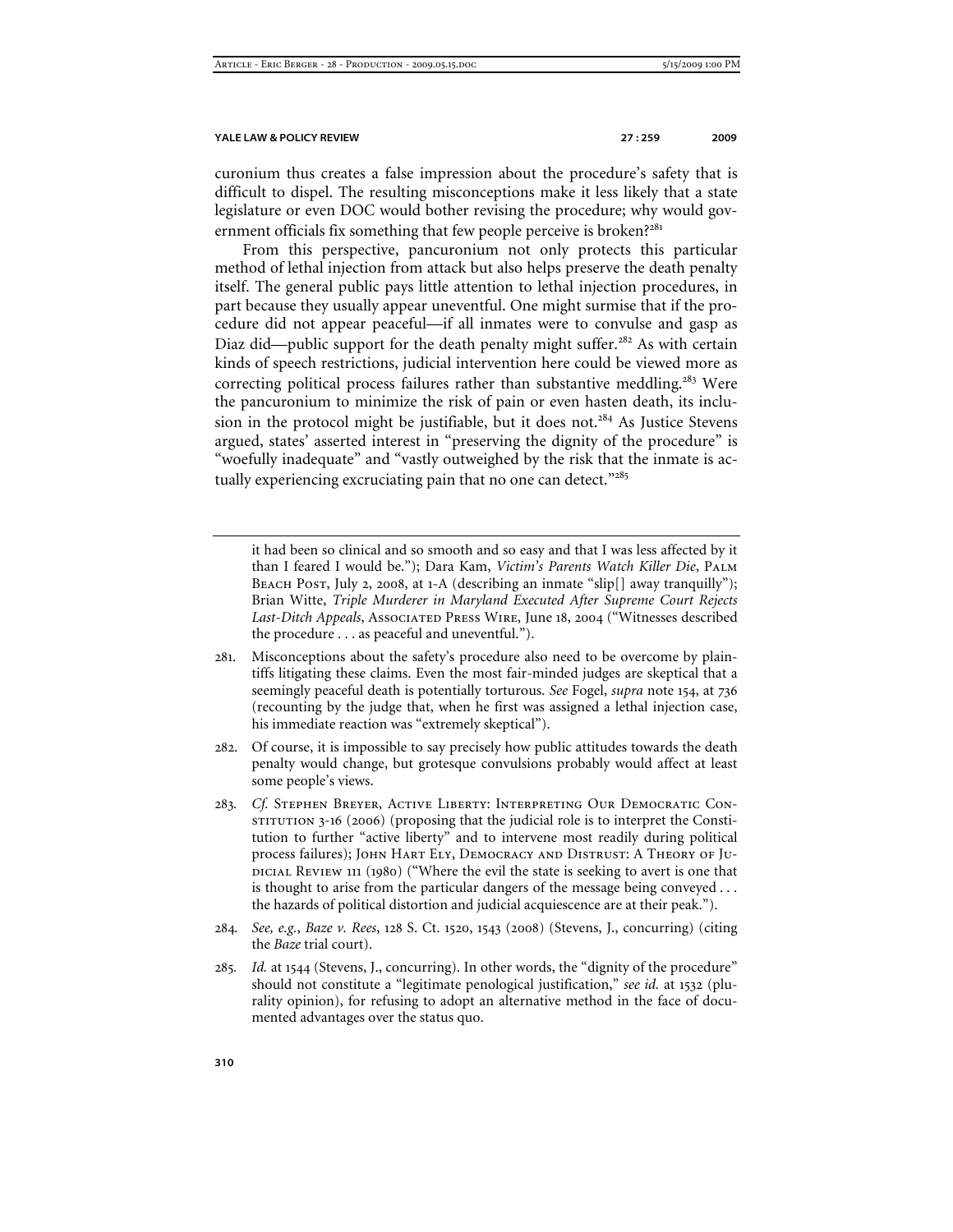Given experts' general agreement that the three-drug protocol as implemented in many states poses unnecessary risks of pain, the question must be asked why states cling so stubbornly the status quo.<sup>286</sup> It is impossible to answer this question with certainty, but I can speculate. Perhaps some state officials do not like being told what to do, and their reflexive impulse is to litigate rather than reform. Perhaps some want death row inmates to suffer a painful death and even believe there is a democratic mandate for that position.<sup>287</sup> More likely, perhaps officials fear that if they change their procedure, inmates will simply challenge the new method, resulting in endless rounds of litigation.<sup>288</sup> Along similar lines, in some states, officials may fear that a changed procedure would require time-consuming legislative revision.<sup>289</sup> Another possibility is that state officials, like most people, do not like giving too much thought to killing people. Some executioners, in fact, have admitted that their role in executions has taken a significant psychological toll.<sup>290</sup>

Whatever the reasons, some states have failed to engage carefully with the complicated procedure they put in place. This failure, of course, creates the risk that condemned inmates will die an excruciating death, but it also raises serious concerns about how government behaves when it acts outside public view. The collective abrogation of responsibility—elected officials' utter inattention to the protocol's design; the delegation to unelected, unqualified personnel; the lack of transparency and related preference for illusory fixes over real revisions; the refusal to seek expert advice—amounts to a serious political process failure meriting judicial attention. As Justice Stevens argued in his *Baze* concurrence, "[i]n the majority of States that use the three-drug protocol, the drugs were selected by unelected Department of Correction officials with no specialized medical

- 286*. See* Harbison v. Little, 511 F. Supp. 2d 872, 876 (M.D. Tenn. 2007) (noting that the State's expert, Dershwitz, recommended the one-drug protocol); Deposition of Dr. Mark Dershwitz at 52-53, 277-79, Jackson v. Danberg, 06-300 (D. Del. Sept. 10, 2007) (reporting from the State's expert that a one-drug protocol would impose less risk on the condemned than a three-drug protocol); *infra* Subsection IV.A.1. Dr. Dershwitz's opinions in favor of the one-drug protocol are especially significant because he has testified consistently as the *States'* expert.
- 287*. See, e.g.*, Robert Blecker, *But Did They Listen? The New Jersey Death Penalty Com*mission's Exercise in Abolitionism: A Reply, 5 RUTGERS J.L. & PUB. POL'Y 9, 25 (2007) (arguing that the retributive justification for the death penalty "inflicts justified pain upon a person who earlier inflicted unjustified pain").
- 288*. But see supra* notes 194-197 and accompanying text.
- 289. For instance, in some states, the use of a paralytic in combination with a barbiturate is prescribed by statute, so a change in procedure would require legislative action. *See, e.g.*, ARK. CODE ANN. § 5-4-617 (2009); MISS. CODE ANN. § 99-19-51 (2008); OKLA. STAT. ANN. tit. 22, § 1014 (West 2008).
- 290*. See, e.g.*, Morales v. Tilton, 465 F. Supp. 2d 972, 979 (N.D. Cal. 2006) (noting that one execution team member was diagnosed and disabled with post-traumatic stress disorder and found his experience on the execution team to be "the most stressful responsibility a prison employee ever could have").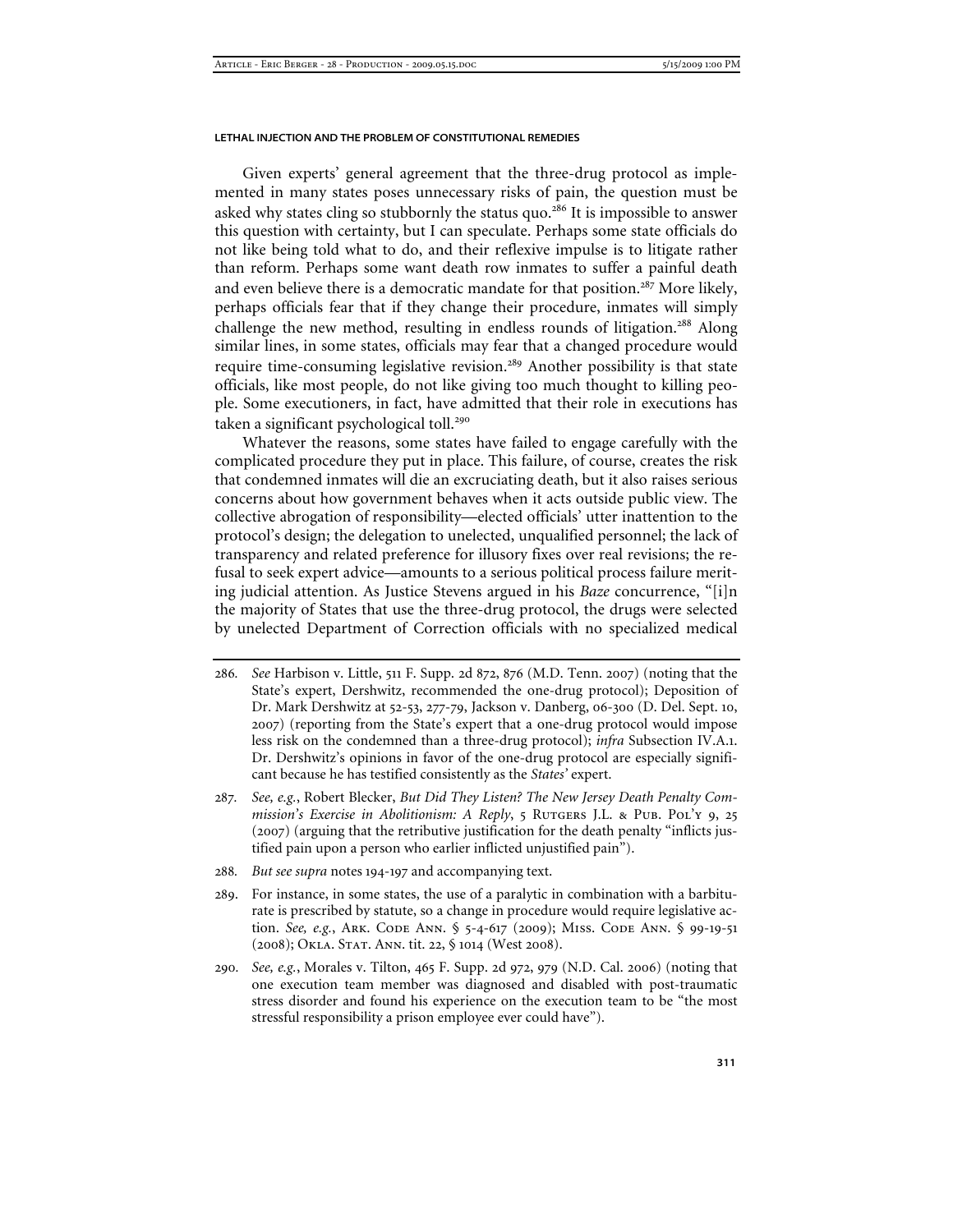knowledge and without the benefit of expert assistance or guidance. As such, their drug selections are not entitled to the kind of deference afforded legislative decisions."<sup>291</sup> Quite simply, the states' practices do not deserve judicial deference where, as here, "they are the product of 'administrative convenience' and a 'stereotyped reaction' to an issue, rather than a careful analysis of relevant considerations favoring or disfavoring a conclusion."<sup>292</sup>

Despite all these problems, courts both explicitly and implicitly treat these procedures as the province of the political branches and immune from judicial meddling. This approach is misguided, because some states consistently have proven unwilling and unable to engage with the details of their own procedures. As Professor Chayes explained, although public law litigation can be intrusive in that it commands affirmative action of political officers, it ordinarily merely adjusts the manner in which policy is carried forward. In this regard, its target is generally administrative rather than legislative, focusing on areas where usual political processes have failed.<sup>293</sup> Such failure, Chayes observes, is more likely where the victims are prisoners or inmates of mental institutions, literally disenfranchised persons with no access to normal legislative processes.<sup>294</sup> Death row inmates, whatever one thinks of them, have no access "to the levers of power in the system"<sup>295</sup> and yet bear the entire burden of the political process failures that have resulted in a broken process.

Indeed, death row inmates' lack of political power helps explain the political process failure here. In part because inmates lack power, states have designed their procedures with primary attention to other interests, such as execu-

<sup>291</sup>. Baze v. Rees, 128 S. Ct. 1520, 1545 (2008) (Stevens, J., concurring).

<sup>292</sup>*. Id*.

<sup>293</sup>. Abram Chayes, *The Role of the Judge in Public Law Litigation*, 89 Harv. L. Rev. 1281, 1315 (1976).

<sup>294</sup>*. Id.*; *see also* United States v. Carolene Prods. Co., 304 U.S. 144, 153 n.4 (1938) (suggesting that laws burdening "discrete and insular minorities" require a higher level of judicial scrutiny); Fiss, *supra* note 198, at 6 (discussing *Carolene Products*  footnote 4 and arguing that judicial involvement is particularly appropriate when there is legislative failure such as the victimization of a discrete and insular minority).

<sup>295</sup>. Chayes, *supra* note 293, at 1315; *see also* Erwin Chemerinsky, *The Constitution in Authoritarian Institutions*, 32 Suffolk U. L. Rev. 441, 459 (1999) ("Those in the military, in prisons, and in schools are classic discrete and insular minorities, who have little political power."); Donald A. Dripps, *Criminal Procedure, Footnote Four, and the Theory of Public Choice; Or, Why Don't Legislatures Give a Damn About the Rights of the Accused?*, 44 Syracuse L. Rev. 1079 (1993) (offering a public choice critique of why legislatures fail to attend to the rights of those in the criminal justice system); James E. Robertson, *Psychological Injury and the Prison Litigation Reform Act: A "Not Exactly," Equal Protection Analysis*, 37 Harv. J. on Legis. 105, 157 (2000) (arguing that prisoners as a class should be treated as a "discrete and insular minority").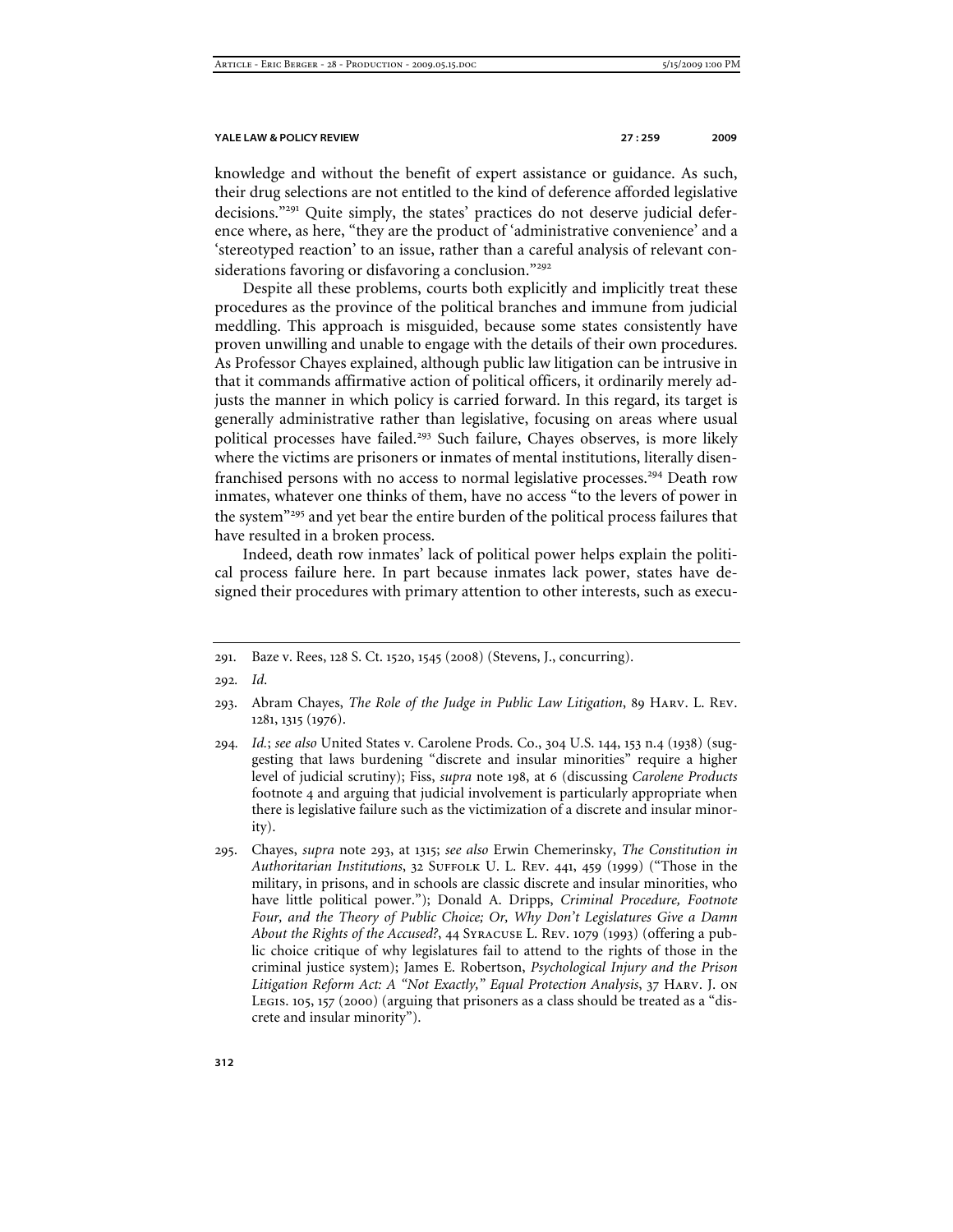tioner anonymity and the witnesses' experience.<sup>296</sup> These are legitimate interests, but, unlike the inmate's interest in a painless execution, they are not constitutional interests. Of course, courts often consider non-constitutional interests in striking the proper balance for a constitutional rule,<sup>297</sup> but where the right-holder (in this case, the condemned) lacks access "to the levers of power" and where the state practice threatening the constitutional right is the result of serious political process failures, courts should not automatically defer to nonconstitutional interests over constitutional ones. Excessive judicial deference is even more troubling here, because modest revisions could yield much safer protocols.<sup>298</sup> In other words, where the right-holder seeks changes that would place a minor burden on the state and yet yield significant protection to the constitutional right, non-constitutional interests should not trump constitutional ones absent extraordinary circumstances not present here.

Given many lethal injection states' failings, there is a lack of an effective alternative to judicial intervention.<sup>299</sup> Writing about *Taylor v. Crawford*, Judge Gaitan explained that he knew he would need to intervene when he realized that the state, contrary to his initial assumptions, had taken no reasonable measures in designing the procedure.<sup>300</sup> Interrelated institutional concerns such as federalism, separation of powers, and judicial competence are certainly important and legitimate, but not when judges invoke them to avoid confronting constitutional problems that will otherwise be ignored because the state actors have abdicated their responsibilities, concealed the details of the relevant policy, and applied that policy to a population lacking political power.<sup>301</sup> Again, in the normal operation of divided government, norms of judicial restraint serve as crucial checks on judicial power, but, when taken too far, they inhibit judges from redressing violations of constitutional norms even when the political

- 297*. See supra* note 116 and accompanying text.
- 298*. See infra* Part IV.
- 299*. See* Jeffries & Rutherglen, *supra* note 217, at 1422 (arguing that constitutional remedies are most justified by the "absence of effective alternatives").
- 300. Judge Gaitan explained he had assumed "first, that the state of Missouri had a written execution protocol; second, that it had been subjected to due diligence before implementation; third, that this protocol was approved by either the legislative and/or executive (Department of Corrections) branches of the Missouri government; and fourth, that trained medical personnel implemented it properly and consistently. None of these assumptions proved to be true." Gaitan, *supra* note 115, at 765.
- 301*. See, e.g.*, Lawrence G. Sager, *Fair Measure: The Legal Status of Underenforced Constitutional Norms*, 91 Harv. L. Rev. 1212, 1217-18 (1978) (arguing that federal courts are sometimes overly concerned with institutional concerns such as federalism and separation of powers and therefore are inhibited from redressing constitutional violations). *But see* Levinson, *supra* note 117, at 924 (arguing that, under Sager's theory, all constitutional rights are under-enforced).

<sup>296</sup>*. See supra* text accompanying note 62.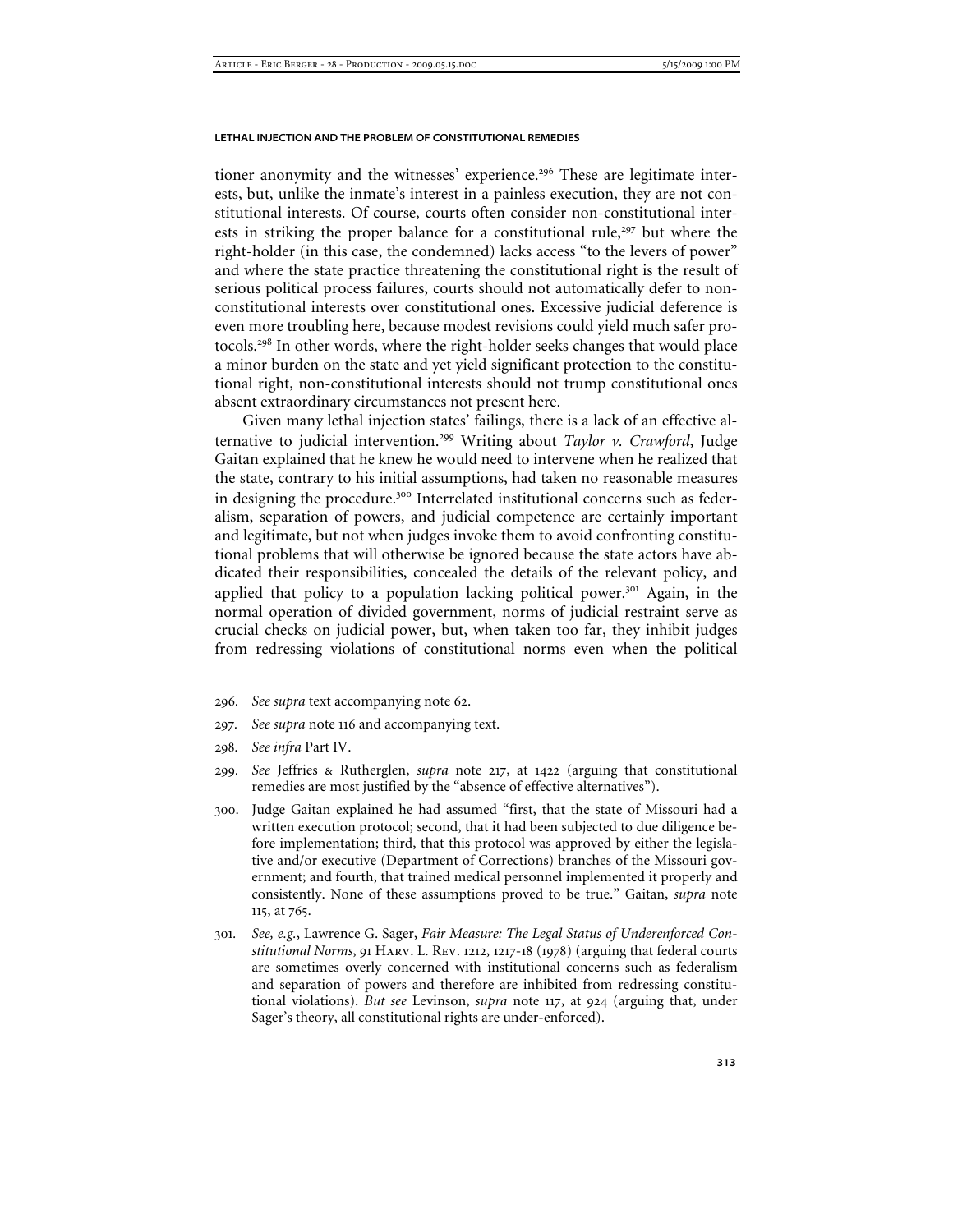process cannot be trusted to do so. Of course, the political process failures recounted here do not amount to a constitutional violation, but they do belie arguments that courts should defer to the political branches in these cases.<sup>302</sup>

Finally, it is worth emphasizing that courts' deference to the political branches is particularly problematic in the Eighth Amendment context, because the Eighth Amendment's legal standard explicitly incorporates other states' practices.<sup>303</sup> Judicial deference to the political branches in an Eighth Amendment case, then, actually encourages those political process failures to perpetuate elsewhere. Confronted with a decision about whether to revise its execution procedure, a state is likely to copy the common practice rather than to study the relative merits of the options. Consequently, courts' unwillingness to confront the shoddy legislative and administrative procedures by which lethal injection has been adopted greatly compounds the political process problem, because it becomes more likely that other states will merely mimic a procedure that, although carelessly adopted, has already received court approval.<sup>304</sup>

IV. The Modesty of Lethal Injection Remedies

The failed political processes of many states, then, give good reason for judicial intervention. This Part explores the related issue of why that intervention would be modest and not overly intrusive. Section A discusses particular remedies that courts could impose. In light of these available remedies, Section B argues that courts' general reluctance to reach the remedial stage in lethal injection actions is misplaced, because these remedies are modest and respectful of the states. Judicial deference is, therefore, inappropriate—not just because of

- 302*. See* Fletcher, *supra* note 202, at 694 ("The only legitimate basis for a federal judge to take over the political function in devising or choosing a remedy in an institutional suit is the demonstrated unwillingness or incapacity of the political body.").
- 303*. See* Baze v. Rees, 128 S. Ct. 1520, 1532 (2008) (noting "that it is difficult to regard a practice as 'objectively intolerable' when it is in fact widely tolerated").
- 304. One could argue that the prevalence of a given procedure should instead cut in favor of additional judicial deference, especially given the Eighth Amendment's incorporation of common practices. *See id*. But even if headcounting retains an important place in Eighth Amendment jurisprudence, it should not substitute for review of a method's safety. To allow a mere headcount of states to confirm the constitutionality of a painful practice would effectively deny plaintiffs the benefit of new evidence, suggesting that methods once thought safe are now understood to cause pain. To this extent, "evolving standards of decency," *see* Estelle v. Gamble, 429 U.S. 97, 102 (1976) (citation omitted), must include more than the day's most common practice. *Compare* Roper v. Simmons, 543 U.S. 551, 563 (2005) ("'[T]he Constitution contemplates that in the end our own judgment will be brought to bear on the question of the acceptability of the death penalty under the Eighth Amendment.'" (quoting Atkins v. Virginia, 536 U.S. 304, 312 (2002))), *with*  Penry v. Lynaugh, 492 U.S. 302, 331 (1989) ("The clearest and most reliable objective evidence of contemporary values is the legislation enacted by the country's legislatures.").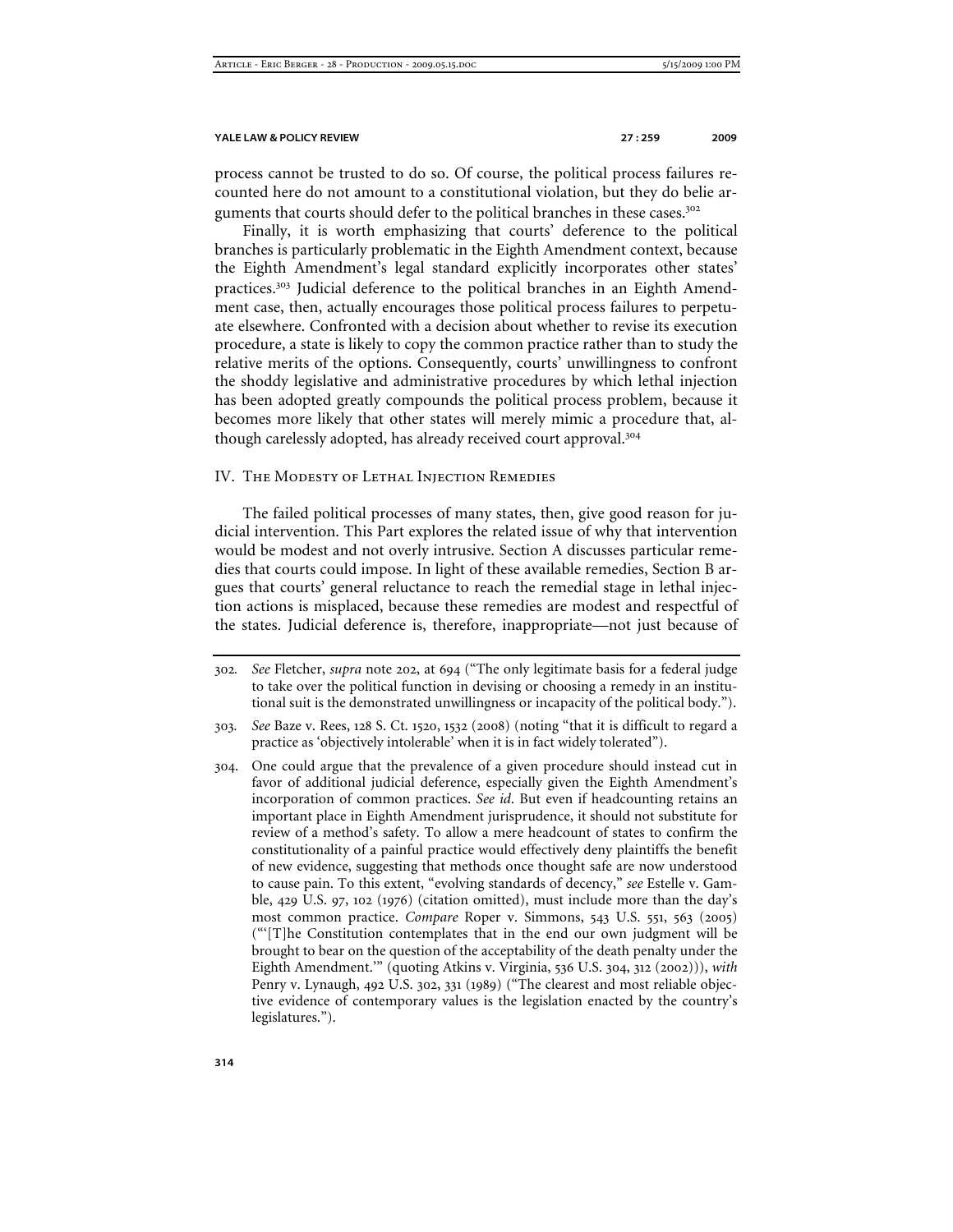the aforementioned political process failures, but also because of the relative modesty of the potential remedies.

## *A. Remedial Options*

Should a court find that a lethal injection procedure runs afoul of the Eighth Amendment, it would have a substantial number of remedial possibilities from which to choose. For the judge in this position, these options are, of course, worth examining. But because courts determine the scope of the right in light of potential remedies, judges should also think about the remedial options at the outset of the case. It is, therefore, worth emphasizing that the remedial alternatives discussed here would not require wholesale revisions of existing procedures but rather modest adjustments, which would allow states to keep much of their existing processes in place.

# 1. Affirmative Injunctions

Affirmative injunctions order the offending government or official to take specific action to correct the violation. They are, therefore, generally seen as more intrusive than negative injunctions, which instead forbid the actor from continuing the unconstitutional practice. Whereas the negative injunction leaves it to government officials to decide how to correct the violation, affirmative injunctions dictate precise measures the officials must take.<sup>305</sup>

Affirmative injunctions, though, have their advantages and have been used recently by some courts finding Eight Amendment violations.<sup>306</sup> In states where officials have purported to correct flawed procedures by adopting inadequate, superficial revisions, an affirmative injunction may actually better serve the state's interest, because it provides concrete requirements and potentially expedites the creation of a constitutional procedure with which the state can resume executions.

There are two especially feasible lethal injection affirmative injunctions: (1) the one-drug protocol and (2) anesthesiologist monitoring. The one-drug protocol would replace the current three-drug procedure with a single, massive dose of a barbiturate like pentobarbital. (Experts agree that pentobarbital is a

<sup>305</sup>*. See* Fletcher, *supra* note 202, at 649-54 (discussing affirmative and negative injunctions).

<sup>306</sup>. Though affirmative injunctions have been historically disfavored, the distinction between negative and affirmative injunctions has less practical importance today, given courts' willingness to grant affirmative decrees where some injunctive relief is warranted. *Id*. at 649-50; *see also* Sabel & Simon, *supra* note 225, at 1067-73 (describing new "experimentalist tendency" in courts' approach to public law remedies). Additionally, to the extent that *Baze* requires the plaintiff to proffer an alternative, *see Baze*, 128 S. Ct. at 1532, the plurality contemplates that a court finding a violation could affirmatively order that that alternative be implemented.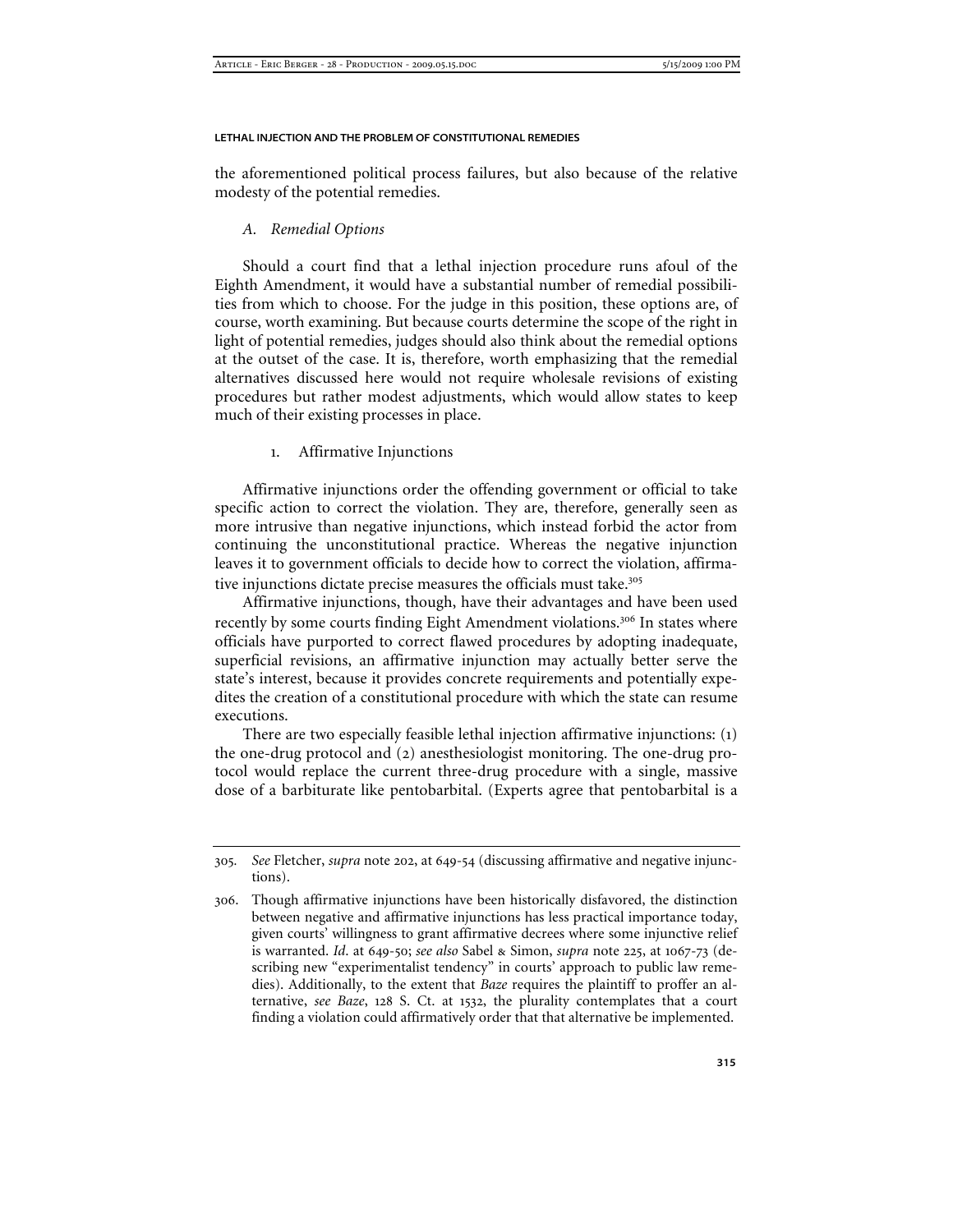better suited barbiturate for lethal injection than thiopental.<sup>307</sup>) The major advantage of a one-drug procedure is that it would eliminate the possibility of excruciating pain.<sup>308</sup> Whereas the barbiturate in the three-drug procedure theoretically anesthetizes the inmate so that he will not suffer pain from the other drugs, in a one-drug protocol, the barbiturate is the only drug. Even if something goes wrong, the inmate will not experience pain, because barbiturates do not cause pain. Of course, even a one-drug procedure would need to be properly administered, but the procedure would be much easier to administer and the consequences of maladministration far less severe. In short, the one-drug procedure significantly reduces both the chance of error and the pain suffered in the event of error without requiring many other changes from the state.

Some courts have already recognized the one-drug protocol's advantages. The district court in *Morales* offered it as one of two possible remedies from which California could choose.<sup>309</sup> In *Harbison*, the trial court faulted Tennessee for not taking more seriously its own committee's recommendation of a onedrug procedure.<sup>310</sup> And, most recently, an Ohio state court found that Ohio's three-drug procedure failed to comply with the state's statutory requirement that lethal injection be completed "quickly and painlessly" and ordered that the state's "protocol employ the use . . . of a single, anesthetic drug."<sup>311</sup>

A switch to the one-drug procedure would also not unduly burden states. States would have to make minor adjustments to accommodate the one-drug approach, but in so doing, they would greatly simplify executions. Such a

- 307*. See, e.g.*, Hankins v. Quarterman, No. 4:04-cv-875-Y, 2007 WL 959040, at \*20 (N.D. Tex. 2007) (citing expert testimony that a long-acting pentobarbital is the preferred barbiturate in veterinary euthanasia); Morales v. Tilton, 465 F. Supp. 2d 972, 983 (N.D. Cal. 2006) (citing pentobarbital as the preferable drug for the onedrug protocol); Amy L. Mottor, Note*,* Morales *and* Taylor*: The Future of Lethal Injection*, 6 APPALACHIAN J.L. 287, 307 (2007) (discussing the advantages of pentobarbital); Susi Vassallo, *Thiopental in Lethal Injection*, 35 FORDHAM URB. L.J. 957, 960-67 (2008) (discussing the disadvantages of thiopental).
- 308*. See, e.g.*, Harbison v. Little, 511 F. Supp. 2d 872, 879 n.4 (M.D. Tenn. 2007) ("No medical testimony supports the proposition that the one-drug protocol causes *any* suffering . . . ."); *Morales II*, 465 F. Supp. 2d at 983 ("[R]emoval of [pancurium bromide and potassium chloride] from the lethal-injection protocol, with the execution accomplished solely by an anesthetic, such as sodium pentobarbital, would eliminate any constitutional concerns, subject only to the implementation of adequate, verifiable procedures to ensure that the inmate actually receives a fatal dose."); Dershwitz & Henthorn, *supra* note 19, at 956 (anesthesiologists arguing that a large dose of barbiturate poses "no risk whatsoever" of pain).
- 309*. See* Morales v. Hickman, 415 F. Supp. 2d 1037, 1047 (N.D. Cal. 2006) (giving the State the option of using "only sodium thiopental or another barbiturate or combination of barbiturates in Plaintiff's execution").
- 310*. See Harbison*, 511 F. Supp. 2d at 896; *see also supra* notes 265-269 and accompanying text.
- 311. Ohio v. Rivera, No. 04-65940, slip op. at 9 (Lorain County Ct. June 10, 2008).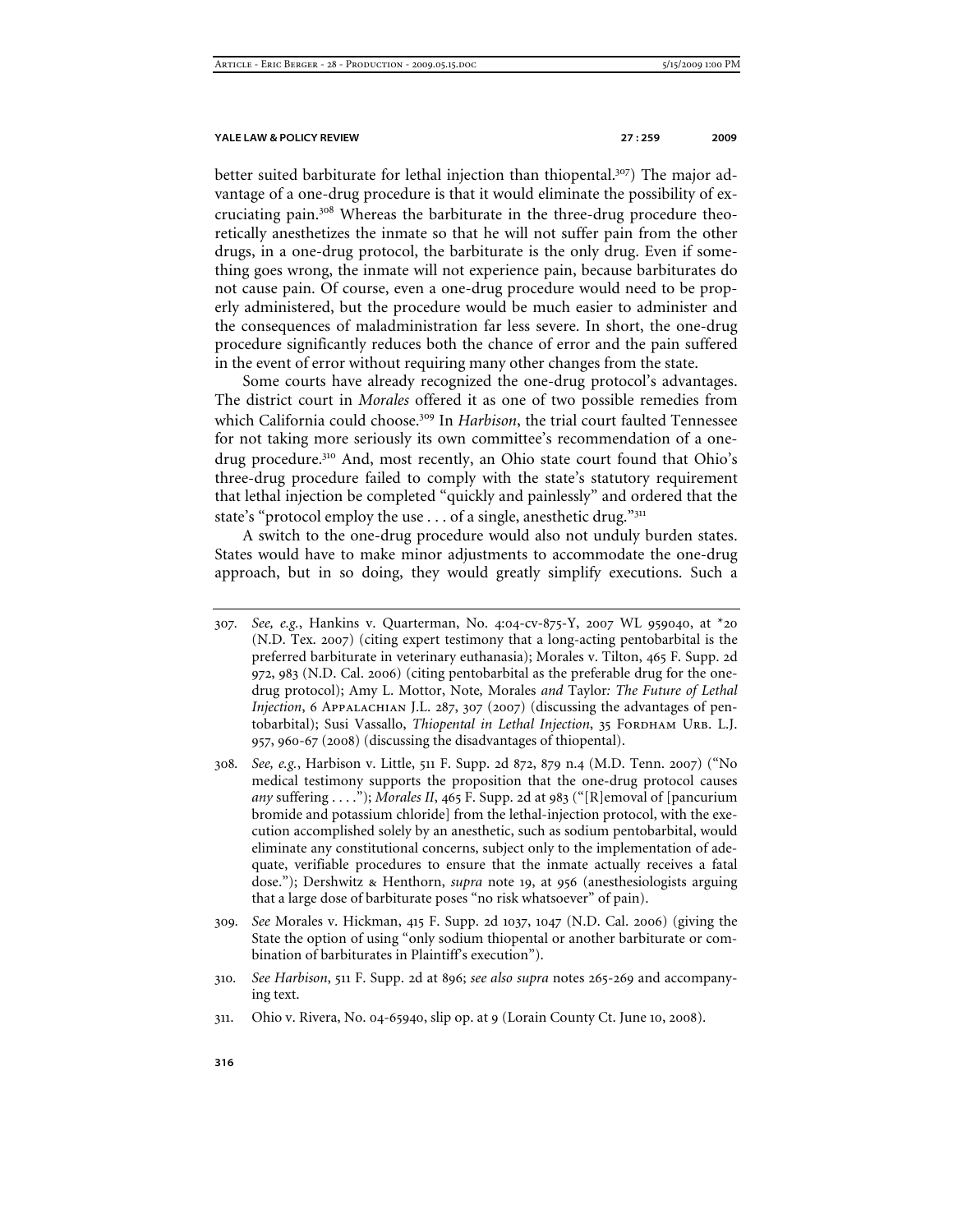change would result in a safer, more easily administered procedure that would probably require less training and practice. Moreover, most states would not need to change their execution facilities or basic drug delivery systems.<sup>312</sup>

Notwithstanding these obvious advantages, *Baze* does somewhat complicate the matter. Although no Justice questioned the central point that the onedrug procedure is painless, some justices did raise concerns about it. Justice Alito pointed to one commentator suggesting that it is difficult to kill someone using a barbiturate and that a small percentage of such attempts resulted in "problems with completion."<sup>313</sup> Three separate opinions also noted that a muscle relaxant or paralytic is often used for lawfully assisted euthanasia in the Netherlands, thereby suggesting that the inclusion of pancuronium was defensible and possibly even desirable.<sup>314</sup>

These concerns do not foreclose the one-drug procedure so much as indicate that trial court factual findings would be needed before it could be judicially imposed. Given that the *Baze* record contained minimal evidence about the relative merits of the one-drug approach,<sup>315</sup> the Justices' comments on it were dicta. Moreover, Justice Alito's concern that a single barbiturate had failed to kill a tiny percentage of euthanasia patients in the Netherlands is scant reason to reject this alternative.<sup>316</sup> When euthanasia patients fail to die from the administration of a single barbiturate, it is because the drug has been improperly administered; properly administered, a large enough dose of a barbiturate will be fatal.<sup>317</sup> In effect, Justice Alito is merely pointing out that a one-drug protocol could be improperly administered. He fails to explain, however, that the threedrug protocol can also be maladministered and with far graver consequences. He also fails to point out that by removing the second and third drugs, the state would be simplifying the procedure and minimizing the risk of problems of any sort. Similarly, he does not note that the largest thiopental dose used in the Netherlands is often only two grams, and that it is therefore not surprising that

- 313. Baze v. Rees, 128 S. Ct. 1520, 1541 (2008) (Alito, J., concurring).
- 314*. Id.* at 1535 (plurality opinion); *id.* at 1541 (Alito, J., concurring); *id.* at 1566 (Breyer, J., concurring).
- 315*. See id.* at 1534 (explaining that one-drug protocol was not proposed to state courts below).
- 316*. See id.* at 1541 (Alito, J., concurring) (noting that 5 out of 535 patients woke up).
- 317*. See, e.g.*, *Harbison*, 511 F. Supp. 2d at 879 n.4 ("No medical testimony supports the proposition that the one-drug protocol causes any suffering or that it prolongs the pronouncement of death."); Morales v. Tilton, 465 F. Supp. 2d 972, 983 (N.D. Cal. 2006) (noting that execution by anesthetic like pentobarbital need only ensure that the inmate "actually receives a fatal dose").

<sup>312</sup>. By way of contrast, even though carbon monoxide poisoning would probably be another painless alternative, *see* Gaitan, *supra* note 115, in most states it likely would require a new airtight facility and therefore probably would be more intrusive and expensive.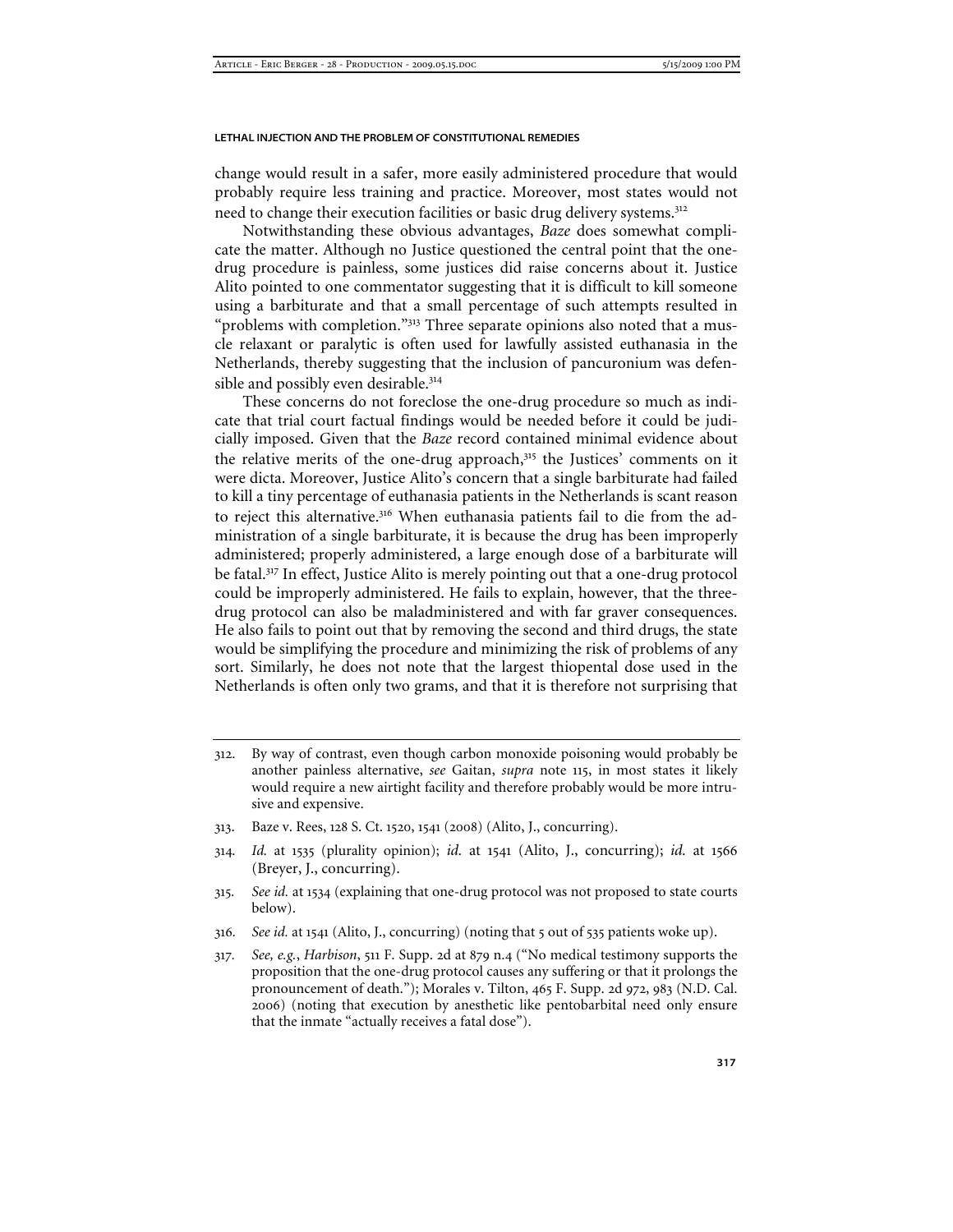#### **YALE LAW & POLICY REVIEW 27 : 259 2009**

such use was not always lethal.<sup>318</sup> Finally, Justice Alito also fails to explain that were an inmate to survive an initial dose of a barbiturate, the contingency plan would simply be to administer another dose.<sup>319</sup> The possibility that a painless drug would need to be re-administered in a small fraction of cases is hardly a sound reason not to use that method to replace an approach that creates a real risk of excruciating pain.

The Justices' discussion of the one-drug procedure also glosses over some important distinctions. In particular, the comparison to euthanasia in the Netherlands is inapposite, because it is a different kind of procedure from lethal injection. Crucially, doctors take part in euthanasia in the Netherlands.<sup>320</sup> It is, therefore, far more likely in the Netherlands that any pain masked by the pancuronium would be detected.<sup>321</sup> By way of contrast, laypersons frequently administer American lethal injection procedures, and they are incapable of making such detections. Moreover, even where doctors are present during executions, they usually watch from an adjacent room and would not be able to detect pain from that distance. Additionally, Dutch euthanasia does not include the use of potassium chloride, which is the three-drug protocol's painful chemical. The use of pancuronium in the Netherlands, therefore, poses far less danger of masking excruciating pain.

Of course, for a court to impose a one-drug protocol as a remedy, significant evidence of that procedure's advantages and disadvantages would need to be developed at trial, and it is possible that problems will become more apparent. But assuming that current experts' preference for the one-drug protocol continues to appear well-founded, this alternative offers courts an affirmative injunction that greatly reduces the risk of pain and simultaneously makes the state's job easier.

<sup>318</sup>. Dershwitz & Henthorn, *supra* note 19, at 954.

<sup>319</sup>*. Cf.* Louisiana *ex rel*. Francis v. Resweber, 329 U.S. 459, 464 (1947) (holding that it is not cruel and unusual punishment to attempt to execute a person after the first execution attempt failed); Alper, *supra* note 29, at 836 (explaining the second-dose contingency plan in animal euthanasia).

<sup>320</sup>*. See* Agnes van der Heide et al., *End-of-Life Practices in the Netherlands Under the Euthanasia Act*, 356 New Eng. J. Med. 1957, 1958 (2007) ("In the Netherlands, euthanasia is defined as death resulting from medication that is administered by a physician with the explicit intention of hastening death at the explicit request of the patient."). Assisted suicide, in which patients self-administer fatal drugs prescribed by a physician, also exists in the Netherlands but is far less common. *Id.* at 1958-61.

<sup>321</sup>. Justice Alito also neglects to mention that the same expert he cites to argue that American doctors lack experience killing people with an overdose of a barbiturate states in the same article that the use of a paralytic like pancuronium is "completely inappropriate" in executions. *Compare Baze*, 128 S. Ct. at 1541 (Alito, J., concurring) (discussing views of Dr. Truog), *with* Gawande at al., *supra* note 25, at 448 (Dr. Truog discussing, *inter alia*, dangers of pancuronium in lethal injection).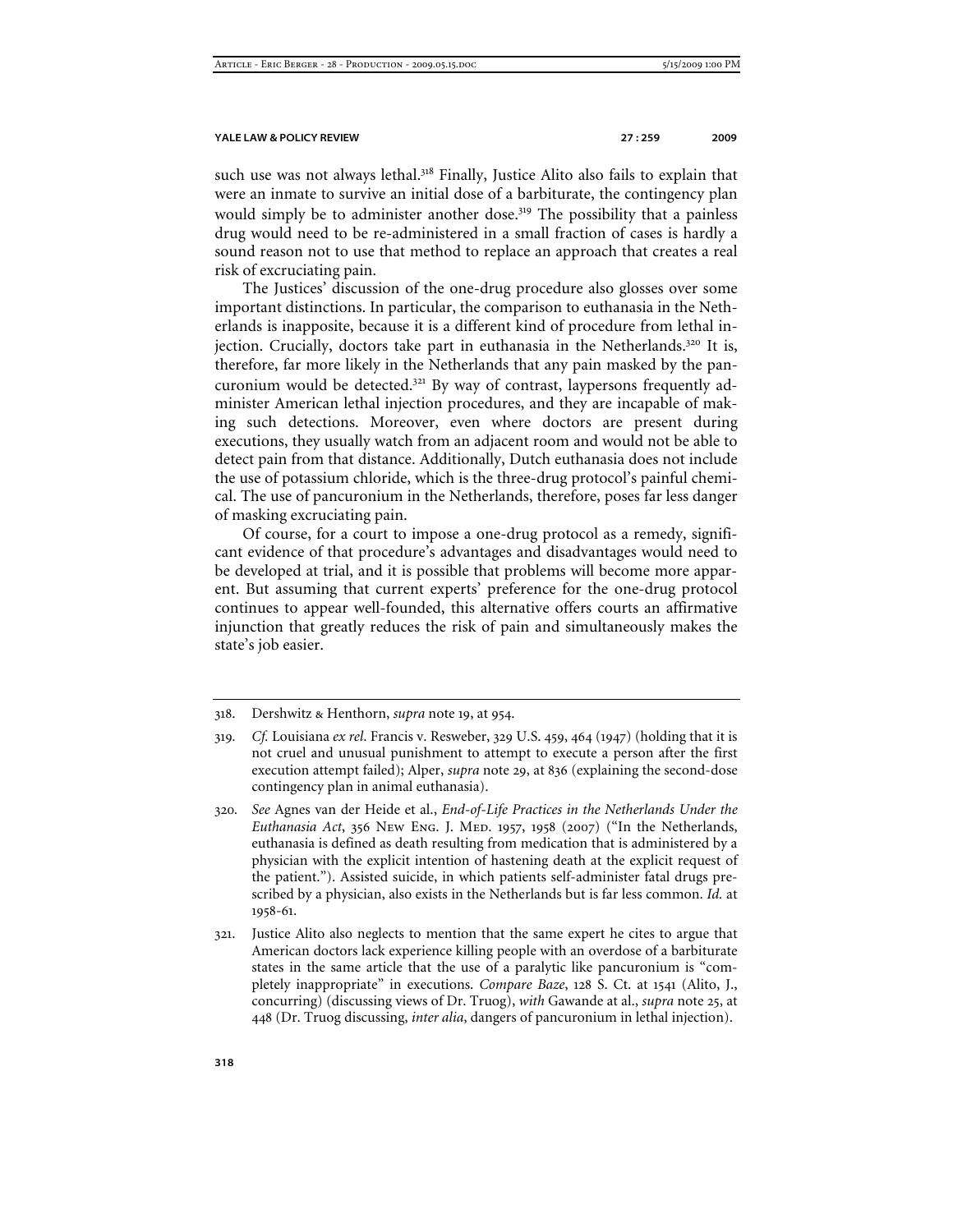#### **LETHAL INJECTION AND THE PROBLEM OF CONSTITUTIONAL REMEDIES**

Courts could also order an anesthesiologist to monitor the inmate's anesthetic depth. This monitoring was what Judge Gaitan initially ordered in Missouri and one of the two options Judge Fogel presented to California.<sup>322</sup> The major advantage of this remedy is that in one step it protects the inmate from other errors that might occur.<sup>323</sup> We know that the three-drug protocol is painless if the inmate is properly anesthetized but excruciating if he is not. Various problems discussed above can result in insufficient anesthesia. But if an anesthesiologist monitors the inmate's anesthetic depth, then any such problem can be detected and corrected before the pancuronium and potassium chloride are injected. The requirement that an anesthesiologist monitor anesthetic depth, therefore, obviates the need for more intrusive instructions regarding the various steps of the procedure.

There are, however, some complications. Due to medical ethics, it may not be easy for some states to find an anesthesiologist or nurse anesthetist willing to play such a substantial role in execution procedures.<sup>324</sup> In fact, the American Medical Association (AMA), the Society of Correctional Physicians, and the American Nurses Association have all adopted statements that doctors or nurses should not participate in executions.<sup>325</sup> The sentiments reflected by these associations, unsurprisingly, make it difficult for states to find willing anesthesiologists. California ran into this problem when the two anesthesiologists who had agreed to participate in the Morales execution balked after discovering the significant role they had been assigned.<sup>326</sup> Along similar lines, following Judge Gaitan's ruling, Missouri insisted (just days after sending out cold-call letters to some Missouri anesthesiologists) that it "is unable to comply with the Court's

<sup>322</sup>*. See* Morales v. Hickman, 415 F. Supp. 2d 1037, 1047-48 (N.D. Cal. 2006); Taylor v. Crawford, No. 05-4173, 2006 WL 1779035, at \*8-9 (W.D. Mo. June 26, 2006), *certifying questions to* 457 F.3d 902 (8th Cir. 2006), *rev'd,* 487 F. 3d 1072 (8th Cir. 2007), *cert. denied*, 128 S. Ct. 2047 (2008).

<sup>323</sup>. This advantage assumes that the anesthesiologist is competent and actually monitors the inmate's anesthetic depth, and that he would delay the administration of the second and third chemicals if the inmate were insufficiently anesthetized by the thiopental.

<sup>324</sup>. Most experts agree that a nurse anesthetist would possess the training necessary to monitor the inmate's anesthetic depth. *See, e.g.*, Heath Declaration at 15, *Walker v. Epps*, No. 07-176 (N.D. Miss. Oct. 22, 2007) (anesthesiologist explaining that anesthesia can be administered by anesthesiologists and Certified Registered Nurse Anesthetists). For ease of presentation, this Article refers to them collectively as "anesthesiologists."

<sup>325.</sup> Gawande, *supra* note 52, at 136; *see, e.g.*, Council on Ethical and Judicial Affairs, Am. Med. Ass'n, Code of Med. Ethics: Current Opinions with An-NOTATIONS § 2.06 (2005) [hereinafter AMA CODE OF MED. ETHICS].

<sup>326</sup>. Morales v. Tilton, 465 F. Supp. 2d 972, 976 (N.D. Cal. 2006).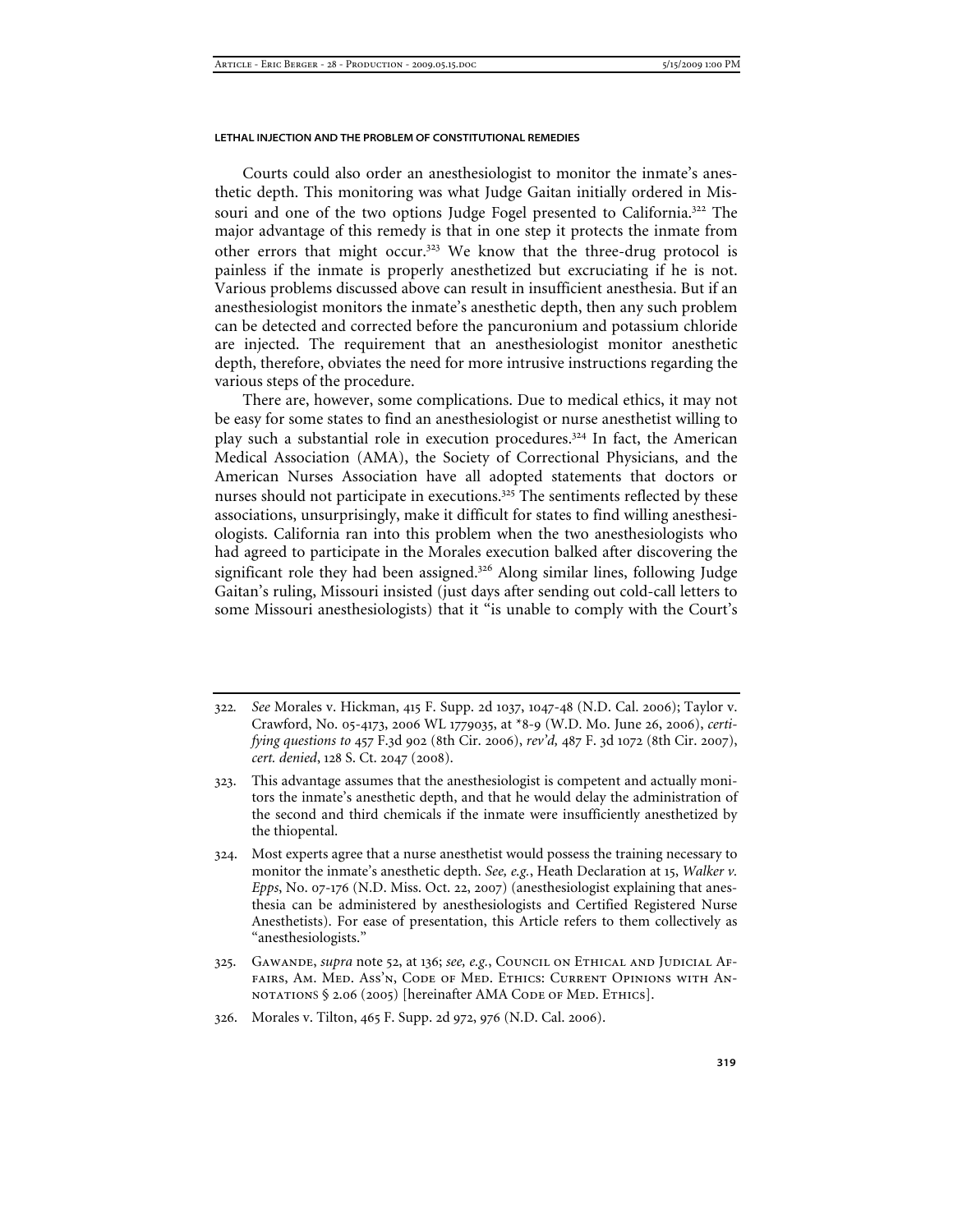direction to obtain and use a board certified anesthesiologist in its execution process."<sup>327</sup>

While the restraint imposed by medical ethics is a substantial concern, it is not an insurmountable one. Although many doctors will not take part in executions, such ethics rules are typically not legally binding.<sup>328</sup> Doctors, therefore, can depart from certain ethical guidelines without risking their licenses or other disciplinary measures.<sup>329</sup> As the AMA Council on Ethical and Judicial Affairs itself puts it, "ethical obligations typically exceed legal duties. In some cases, the law mandates unethical conduct."330

From the AMA's perspective, capital punishment law does mandate unethical conduct. Notwithstanding ethical concerns, many states want a medical presence during executions. Thirty-five of the thirty-eight death penalty states allow physician participation in executions, seventeen require it, and only two (Kentucky and Illinois) explicitly forbid it.<sup>331</sup> To protect participating physicians from license challenges for violating ethics codes, states usually promise anonymity and provide legal immunity for such challenges.<sup>332</sup> In fact, in at least one state with a law permitting physician participation in executions, the state medical board upheld against a challenge the license of a physician known to have participated in executions precisely because state law permitted that participation.<sup>333</sup> Similarly, in North Carolina, a state court ruled that the North Carolina Medical Board cannot punish physicians for participating in execu-

- 329*. See, e.g.*, Gawande, *supra* note 52, at 132. Moreover, while the former president of the American Society of Anesthesiologists advised anesthesiologists to "steer clear" of executions, his words are, by his own account, advice only and lack any binding effect. *See* Dr. Orin F. Guidry, President, American Society of Anesthesiologists, Observations Regarding Lethal Injection (June 30, 2006), http://www.asahq.org/news/asanews063006.htm.
- 330*.* AMA Code of Med. Ethics, *supra* note 325, § 1.02.
- 331. Gawande, *supra* note 52, at 151; *see also* Neil Farber et al., *Physicians' Attitudes About Involvement in Lethal Injection for Capital Punishment*, 160 Archives of Internal Med. 2912, 2913 (2000) (noting that states involve physicians in various ways such as providing technical advice, ordering drugs, supervising drug administration, and pronouncing death); Christopher J. Levy*, Conflict of Duty: Capital*  Punishment Regulations and AMA Medical Ethics, 26 J. LEGAL MED. 261, 264  $(2005).$
- 332. Gawande, *supra* note 52, at 136. Although the identities of some doctors like Doerhoff are sometimes discovered anyway, *see* Kohler, *supra* note 42, no doctor has yet lost a license for participation in an execution, *see* GAWANDE, *supra* note 52, at 137.
- 333*. See* Gawande, *supra* note 52, at 142.

<sup>327</sup>. Defendants' 7/14/2006 Submission at 4, *Taylor* (No. 05-4173).

<sup>328</sup>*. See, e.g.*, AMA Code of Med. Ethics, *supra* note 325, at xv ("The following Principles adopted by the American Medical Association are not laws, but standards of conduct which define the essentials of honorable behavior for the physician.").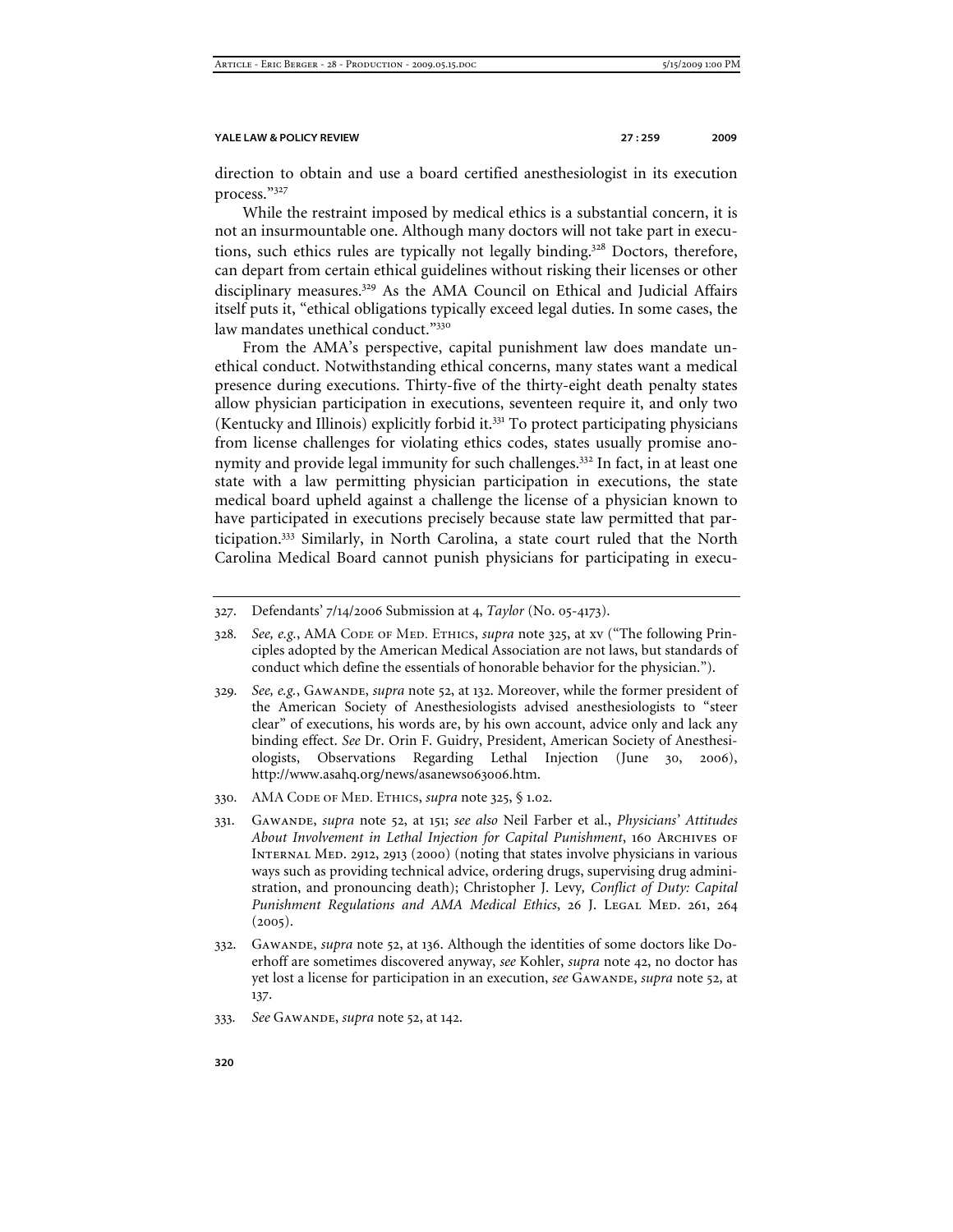#### **LETHAL INJECTION AND THE PROBLEM OF CONSTITUTIONAL REMEDIES**

tions.<sup>334</sup> This ruling makes sense. Even if state statutory law incorporates medical ethics' rules regarding "professional conduct,"<sup>335</sup> a more specific statutory provision allowing physician participation in executions must trump more general ethical rules.<sup>336</sup>

Indeed, many doctors do not see medical ethics as a bar to their involvement in executions. Studies demonstrate that 25% of physicians would personally perform five or more steps of a lethal injection procedure, and 19% would be willing to administer the lethal drugs themselves.<sup>337</sup> One anesthesiologist stated at a panel of the American Society of Anesthesiologists that he considered it an ethical duty to assist with lethal injection because prisoners "are suffering

- 334*. See* N.C. Dep't of Corr. v. N.C. Med. Board, No. 07-3574, slip op. at 4-5 (N.C. Super. Ct. Div. Sept. 21, 2007) (holding that the medical board improperly sought to discipline a doctor for conduct "specifically authorized and required by law").
- 335. Many state codes vaguely prohibit doctors' "unprofessional conduct." *See, e.g.*, ALA. CODE  $\S$  34-24-360(2) (2007) (stipulating that credential to practice in health care may be revoked for "unprofessional conduct"); ARK. CODE ANN. § 17-95-409 (2007) (same); DEL. CODE ANN. tit. 24 § 1731 (2008) (same); NEB. REV. STAT. § 38-178(23) (2005) (same).
- 336*. See, e.g.*, Jett v. Dallas Indep. Sch. Dist., 491 U.S. 701, 738-39 (1989) (Scalia, J., concurring) (citing "rudimentary" principle of statutory construction that "the specific governs the general"); William N. Eskridge, Jr., *The New Textualism*, 37 UCLA L. Rev. 621, 663 (1990) (describing Scalia's argument in *Jett* as mainstream statutory interpretation).

 It is also possible that a doctor's national certifying board, such as the American Board of Anesthesiology (ABA), could seek to suspend certification for a doctor who participated in executions. Whereas state licensing is required for a doctor to practice medicine in a particular state, board certification is a voluntary process and is awarded to doctors by a national board in an individual specialty. *See* American Board of Medical Specialties, *Board Certification Editorial Background* 4-5 (Sept. 4, 2007), *available at* http://www.abms.org/news\_and\_events/ media\_newsroom/pdf/abms\_editorialbackground.pdf). However, not all hospitals require board certification for anesthesiologists wishing to practice at that institution, Outcome Assessment in Advanced Practice Nursing 246 (Ruth M. Kleinpell, ed. 2001). Additionally, because the ABA's disciplinary procedures commence with a referral from a state medical board, see The American Board of Anesthesiology, Inc., Booklet of Information §§ 5.02, 5.06 (2008), *available at* http://www.theaba.org/pdf/BOI-2008.pdf, cases like *North Carolina Medical Board* make it unlikely that the ABA would sanction a doctor whom the State medical board has not already disciplined. It is therefore doubtful that the hypothetical threat of suspended certification would make it much more difficult for a state to find an anesthesiologist to participate.

337. Neil J. Farber et al., *Physicians' Willingness To Participate in the Process of Lethal Injection for Capital Punishment*, 135(10) ANNALS INTERN MED. 884, 884-88 (2001); *see also* Denno, *Paradox*, *supra* note 28, at 115 (explaining that physicians do participate in executions).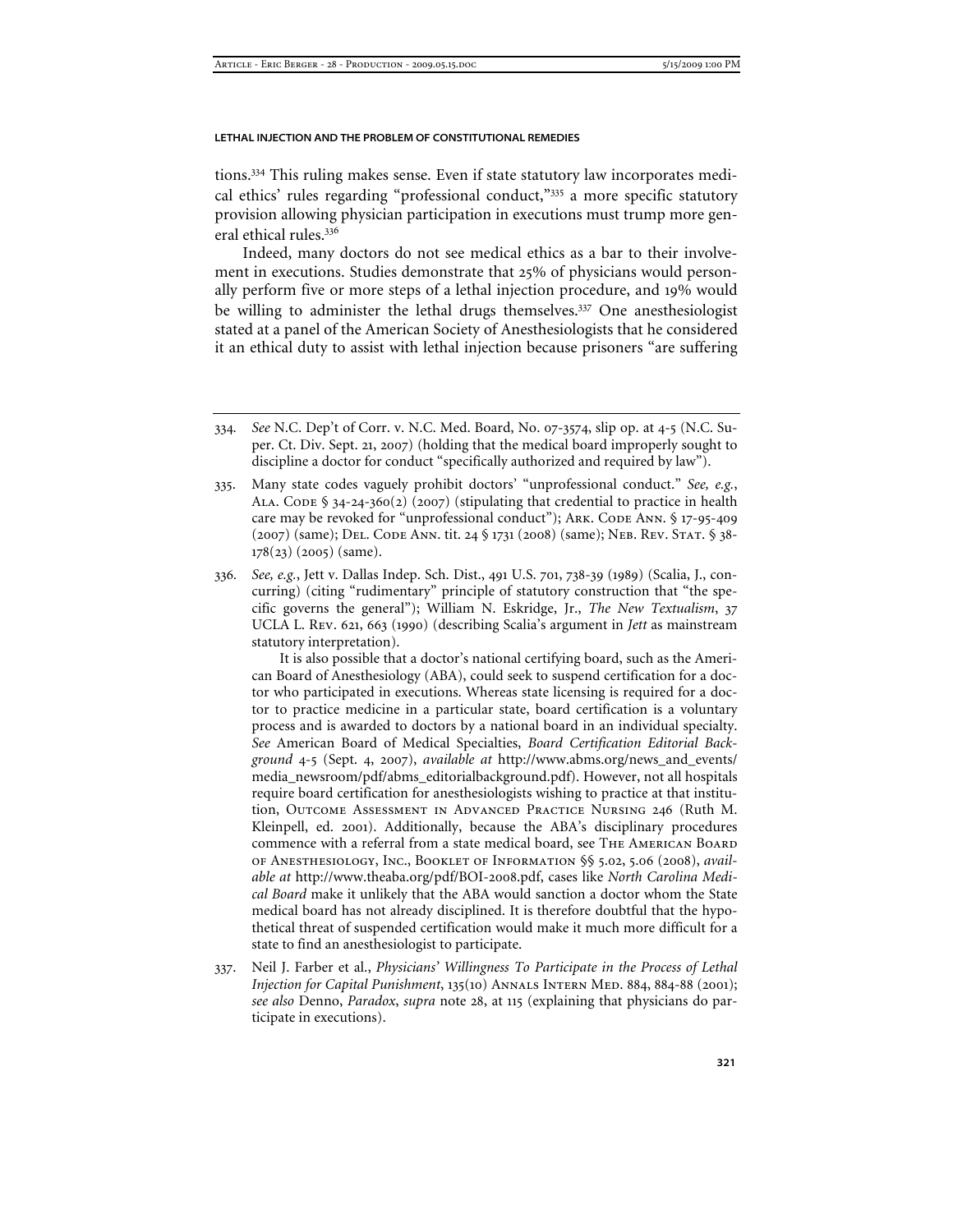#### **YALE LAW & POLICY REVIEW 27 : 259 2009**

and I have the ability to help them."<sup>338</sup> Nurses appear even more willing to participate.<sup>339</sup> One state nursing board even permitted a nurse in that state to participate in executions so long as he did not actually push the plunger delivering the drugs.<sup>340</sup>

It is, therefore, unsurprising that Missouri recently belied its earlier representations that it was impossible to find an anesthesiologist to take part in its lethal injection procedure and represented that it *has* found one.<sup>341</sup> Assuming that this anesthesiologist is competent and will in fact monitor the inmate's anesthetic depth and intervene if necessary,<sup>342</sup> this development is significant, effectively setting a new standard of care for lethal injection. Moreover, other states could solicit this same doctor's assistance for their own procedures.<sup>343</sup> Of course, this remedy would not be available in Kentucky and Illinois, which forbid physician participation, but those states are in the significant minority.<sup>344</sup> Where available, this remedy is simple and un-intrusive. It permits a state to keep the same procedure but for the addition of one safeguard.<sup>345</sup> And, in the grand scheme of things, it also would not be terribly expensive.<sup>346</sup>

- 338*. Clinical Forum: Medicalizing Executions Places Anesthesiologists on Slippery Slope*, ASA Daily News 2006, Oct. 15, 2006, *available at* http://www.asadailynews.com/ Sunday.html.
- 339*. See, e.g.*, Brown v. Beck, 445 F.3d 752, 755 (4th Cir. 2006) (noting the participation of a nurse in North Carolina's procedure); Morales v. Tilton, 465 F. Supp. 2d 972, 979 (N.D. Cal. 2006) (noting the same in California); Evans v. Saar, 412 F. Supp. 2d 519, 525 (D. Md. 2006) (noting the same in Maryland); Taylor v. Crawford, No. 05-4173, 2006 WL 1779035, at \*1-3 (W.D. Mo. June 26, 2006) (noting the same in Missouri).
- 340. Gawande, *supra* note 52, at 147.
- 341*. See* Defendants' Reply to Plaintiffs' Memorandum in Opposition to Defendants' Motion for Reconsideration of the Order Compelling Discovery at 3, Clemons v. Crawford No. 07-4129 (W.D. Mo. May 1, 2008).
- 342. The state's filing announcing the development was vague on the details. *See id.*
- 343. It is not uncommon for personnel participating in one state's execution procedure to join another state's team. Dr. Doerhoff, for example, participated on the federal and Arizona lethal injection teams even after Judge Gaitan had barred his participation in Missouri. *See* Kiefer, *supra* note 255; Weinstein, *Doctors Barred*, *supra* note 255.
- 344*. See, e.g.*, 725 Ill. Comp. Stat. 5/119-5(d-5) (West 2008) ("The Department of Corrections shall not request, require, or allow a health care practitioner licensed in Illinois, including but not limited to physicians and nurses, regardless of employment, to participate in an execution."); Ky. Rev. STAT. ANN.  $\S$  431.220(3) (West 2008).
- 345. Of course, states with multiple, serious problems with their procedures should correct them, but the addition of an anesthesiologist would not require as close judicial scrutiny of each of those steps.
- 346*. See infra* notes 368-373 and accompanying text.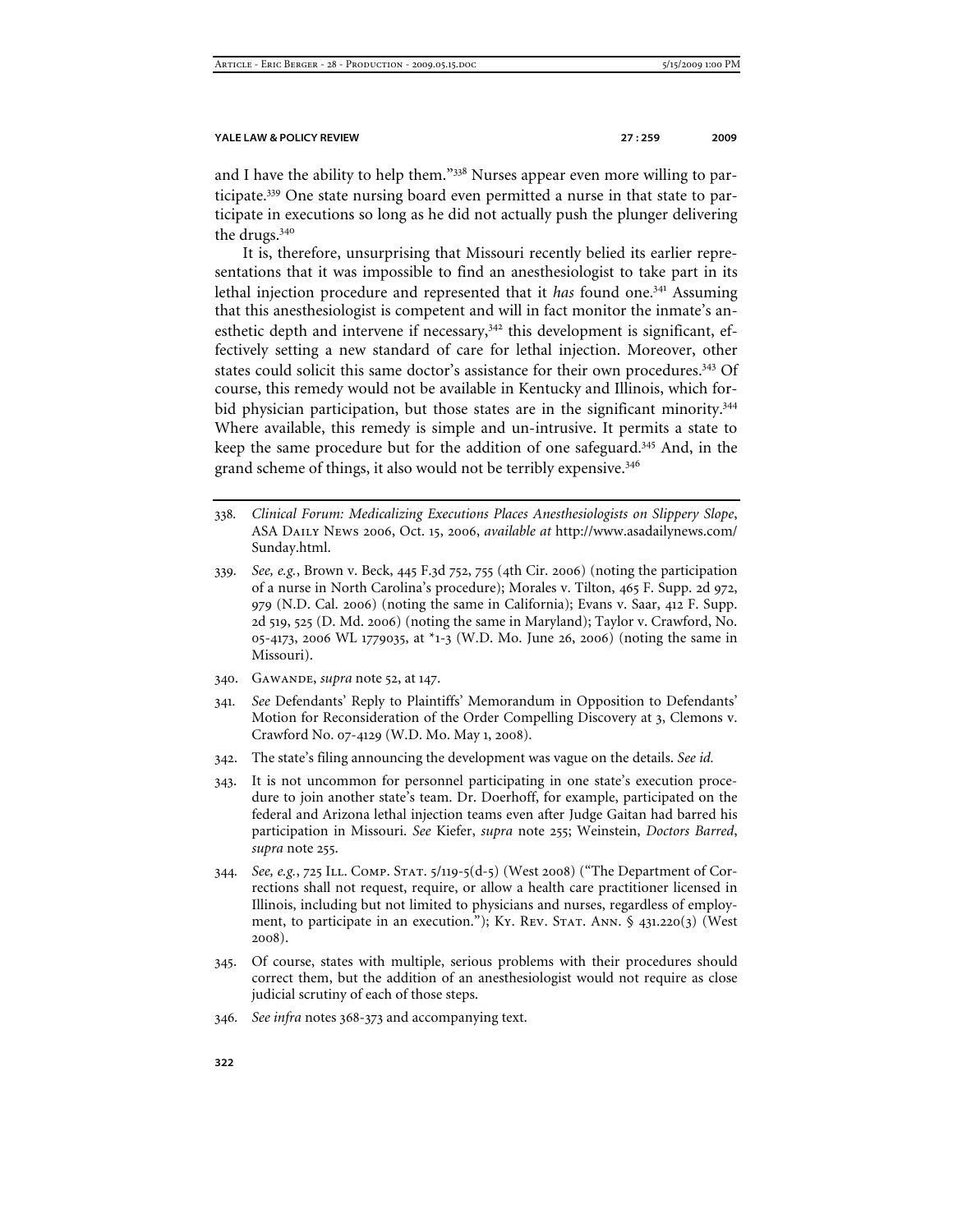## **LETHAL INJECTION AND THE PROBLEM OF CONSTITUTIONAL REMEDIES**

While there is much to be said in favor of this alternative, *Baze* again presents an obstacle. Even though ethical guidelines typically lack binding authority, the *Baze* plurality and Justice Alito's concurrence effectively treated them as mandatory.<sup>347</sup> The justices overstated the case. First, *Baze* considered the protocol in Kentucky, one of only two states that have barred physician participation. Its comments on this topic, then, should be considered dictum in the thirty-five jurisdictions that permit physician involvement. Second, while the majority of the medical establishment does oppose physician involvement in executions, some doctors obviously are willing to participate.<sup>348</sup> Third, as *North Carolina Medical Board* demonstrates, medical associations' ethical opinions cannot trump contrary state law, and states, with court assistance, also shield their execution team members' identities from the public.<sup>349</sup> In short, an anesthesiologist's participation is a feasible remedy that would cure most of the three-drug protocol's dangers with little intrusion into the state's affairs.<sup>350</sup>

2. Negative Injunctions

Even if there are good reasons to impose an affirmative injunction, courts are often reluctant to order a state to take a specific course of action.<sup>351</sup> By con-

- 347*. See* Baze v. Rees, 128 S. Ct. 1520, 1536 (2008) (plurality opinion) ("[T]he American Society of Anesthesiologists' own ethical guidelines prohibit anesthesiologists from participating in capital punishment.") (internal citations omitted); *see also id.* at 1539-40 (Alito, J., concurring) (arguing that other medical associations' guidelines prohibit or discourage participation in executions).
- 348*. See, e.g.*, Gawande, *supra* note 52, at 150 (describing views of a doctor who knew AMA position but felt doctors have an ethical obligation to ensure condemned inmates are without pain in their dying moments); David Waisel, *Physician Participation in Capital Punishment*, 82 Mayo Clinical Proc. 1073 (2007).
- 349*. See, e.g.*, Gawande, *supra* note 52, at 131 (noting that *Morales* district court agreed to help California maintain anesthesiologists' anonymity in response to ethical concerns). Whether the government should subvert the ethical principles of medical associations is, of course, another matter. *See id*. at 152 (arguing that society is worse off from such subversion); Jonathan I. Groner, *The Hippocratic Paradox: The Role of the Medical Profession in Capital Punishment in the United States*, 35 Fordham Urb. L.J. 883, 905 (2008) (arguing that the "individual physician harms his or her relationships with other patients by participating in an execution").
- 350. If a court were to order this remedy and the State were to demonstrate that, despite a good-faith effort, it had failed to find an anesthesiologist willing to participate, the court could always order an alternative remedy, such as a negative injunction or the one-drug protocol. Given Missouri's experience, though, it seems likely that a state making a good-faith effort would be able to find an anesthesiologist to participate.
- 351*. See generally* Amy Sinden, *In Defense of Absolutes: Combating the Politics of Power in Environmental Law*, 90 Iowa L. Rev. 1405, 1443-44 (2005) (noting law's general preference for negative injunctions prohibiting action over affirmative injunctions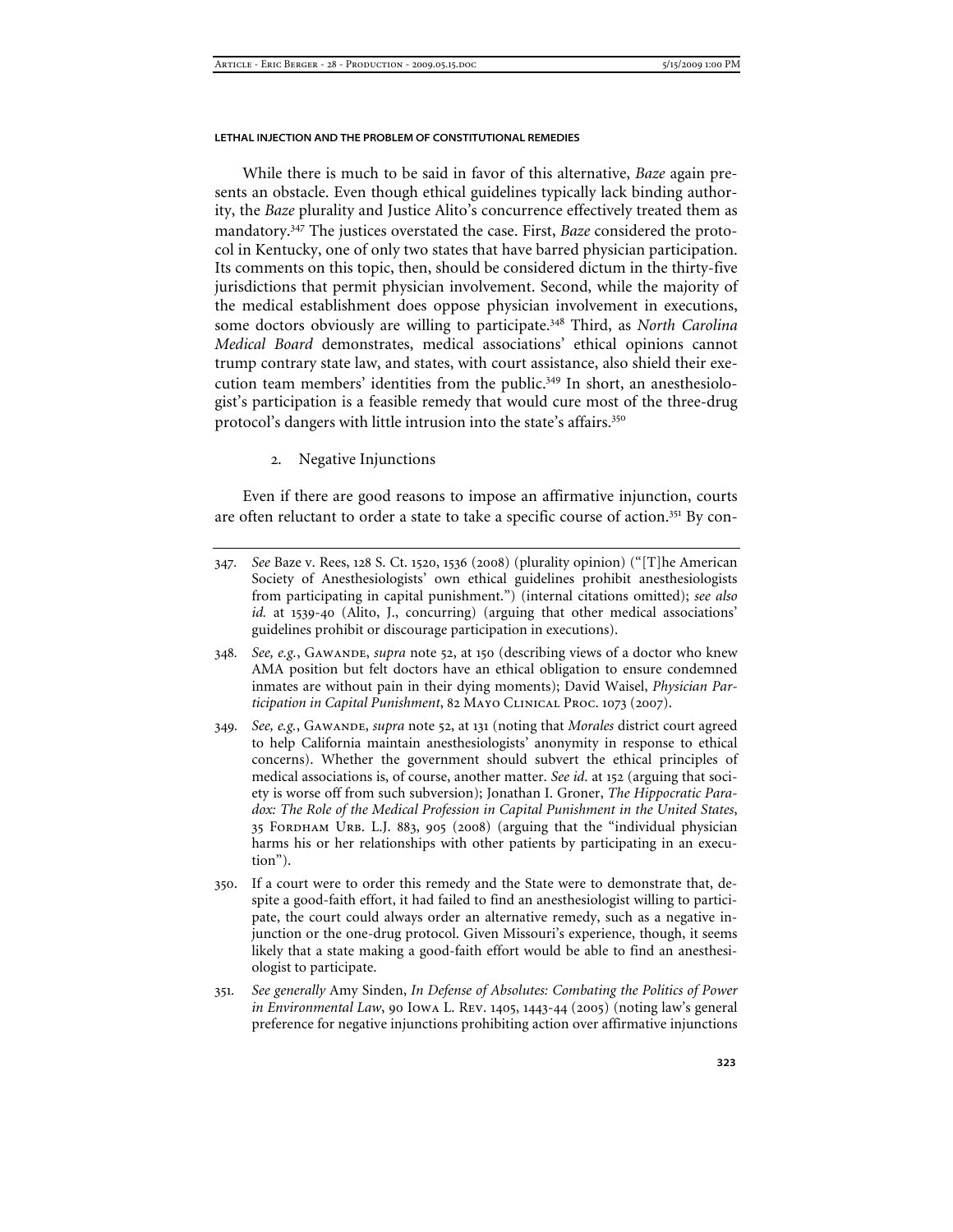trast, a negative injunction—ordering the state to cease executions until its procedure passes constitutional muster—is usually the preferred remedy, because it can force constitutional compliance while remaining respectful of the state. $352$ Such an order would theoretically assure the court of the constitutionally required outcome: either the state must bring its execution procedure into compliance with the Eighth Amendment or it must forgo executions. This option is the approach chosen by the district court in *Harbison*, in which the court barred Tennessee from executing the plaintiff under the existing protocol but left the door open for a future execution with a revised protocol.<sup>353</sup>

The negative injunction is an important option, particularly for judges who want to steer clear of dictating specific measures to the state. It is worth remembering, though, that the efficacy of the negative injunction is less certain in the lethal injection context, because state officials who failed to design a constitutional procedure the first time around may be unwilling or unable to do so even under court order. A negative injunction, then, might not give the state official the guidance needed to genuinely reform the state's procedure.<sup>354</sup> Although officials in states with problems typically have given little care to their procedures, there is no evidence that any intentionally have designed a dangerous procedure. To the contrary, the finer points of lethal injection fall far outside their core competence, and, burdened with other responsibilities, they do not give sufficient attention to the complicated procedure. A negative injunction might spur better behavior, but it also might merely prompt superficial or inadequate changes, as in California and Tennessee.<sup>355</sup> To this extent, a negative injunction should be monitored closely by courts, particularly in jurisdictions with especially poor track records.

- 353. Harbison v. Little, 511 F. Supp. 2d 872, 903 (2007).
- 354. This attitude might seem patronizing but is realistic given some states' refusal to seek expert assistance. *See supra* Section I.A; *supra* Part III.
- 355*. See supra* notes 261-270.

requiring particular action); Susan P. Sturm, *A Normative Theory of Public Law Remedies*, 79 Geo. L.J. 1355, 1406-08 (1991) (summarizing the competency criticisms of broad injunctive relief in public law litigation); Tracy A. Thomas, *Understanding Prophylactic Remedies Through the Looking Glass of* Bush v. Gore, 11 Wm. & Mary Bill Rts. J. 343, 380 (2002) ("Instead, [critics of structural reform injunctions] argue, federal courts are limited to issuing negative injunctions that simply prohibit conduct, [while] affirmative remedies should be the responsibility of the executive and legislative branches, which are more competent to make policy de $cision \dots$ ").

<sup>352</sup>*. See* Fletcher, *supra* note 202, at 649 ("The preferred form of injunction is to instruct the defendant not to do what it has been planning or to stop what it has been doing.").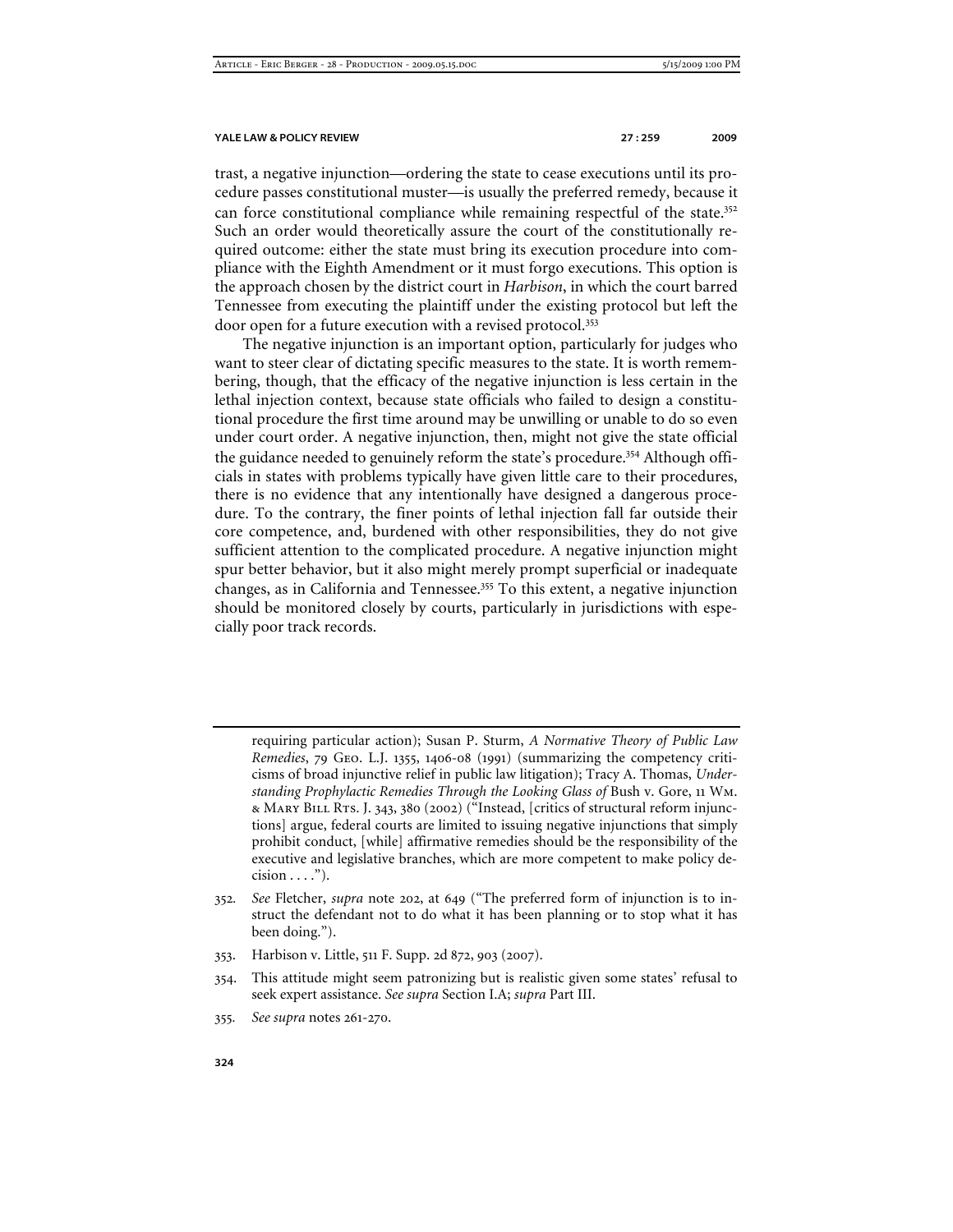# 3. Administrative Remedies

Yet another alternative is an administrative remedy through a state's Administrative Procedure Act (APA). To receive such a remedy, a plaintiff typically must demonstrate that the procedures used to adopt the lethal injection protocol were inadequate under state administrative law.<sup>356</sup> As a formal matter, this remedy is only available in certain states, though, because some states insulate their executions procedures or correctional facilities from otherwise generally applicable administrative law.<sup>357</sup>

Still, in those states where such claims are colorable, an administrative challenge provides an important avenue for death row inmates. It also can provide a theoretical framework for judges who recognize that the procedures are problematic but are reluctant to issue a § 1983 injunction.<sup>358</sup> Admittedly, most APA actions are filed separately from  $\S$  1983 attacks,<sup>359</sup> so few judges finding problems with state lethal injection protocols are in the position of selecting between an administrative remedy and an injunction. But even where courts are not formally presented with APA claims, judges can draw more generally on admin-

- 357. State statutes exempting DOCs from administrative law are vague enough to allow for conflicting interpretations. *See, e.g.*, Mo. Ann. STAT. § 536.010(6)(k) (West 2009) (exempting "statement concerning only inmates of an institution under the control of the department of corrections" from the definition of a "rule"); Tenn. CODE ANN.  $\S$  4-5-102(10)(G) (2009) (exempting "statements concerning inmates of a correctional facility"). But, some state courts have read these statutes to preclude APA challenges to lethal injection. *See, e.g.*, Jackson v. Danberg, No. 07M-09-141, 2008 WL 1850585 (Del. Super. Ct. Apr. 25, 2008) (holding that Delaware's lethal injection protocol is not subject to state APA); Hightower v. Donald, No. 2007-135682, slip op. at 4 (Ga. Super. Ct. July 16, 2007) ("[T]he promulgation of these protocols regarding lethal injection by the [Georgia] Department of Corrections are not subject to the requirements of the APA . . . ."); Middleton v. Mo. Dep't of Corrections, No. SC 89571, 2009 WL 454279, at \*1 (Mo. Feb. 24, 2009) (holding that an execution protocol is not a rule and is therefore not subject to the State APA); Abdur'Rahman v. Bredesen, 181 S.W.3d 292, 311 (Tenn. 2005) (interpreting Tennessee Uniform Administrative Procedure Act not to reach lethal injection).
- 358*. See generally* Morales v. Cal. Dep't of Corr. & Rehab., No. 06-1436, 2008 WL 4958279, at \*7 (Cal. App. Nov. 21, 2008) (declaring lethal injection procedure invalid under California administrative law); Evans v. Maryland, 914 A.2d 25 (Md. 2006) (declaring the same in Maryland).
- 359. These suits are typically filed separately because many state APA statutes require that APA suits be brought in state court, while many lethal injection challenges are brought in federal courts, which typically allow for more discovery. *See, e.g.*, Del. Code Ann. tit. 29 §§ 10102, 10141 (2009); Mo. Ann. Stat. § 536.110 (West 2009).

<sup>356</sup>*. See* Arnold Rochvarg, *How Administrative Law Halted the Death Penalty in Maryland*, 37 U. BALT. L.F. 119, 119, 124-25 (2007) (discussing the successful administrative law lethal injection challenge in Maryland).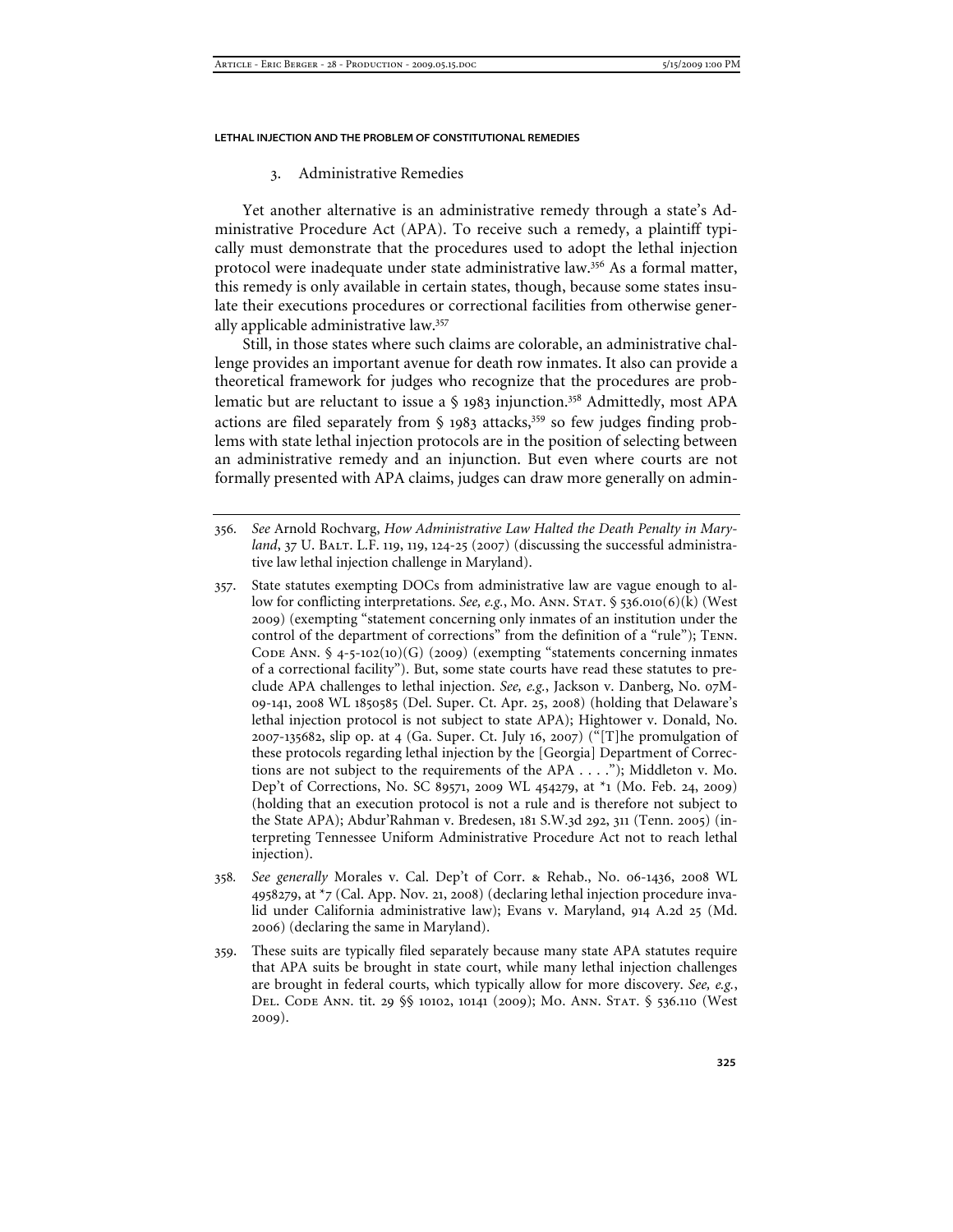istrative law principles in reviewing and remedying those procedures. The political process failures contributing to the problem invite a judicial order requiring, at a minimum, transparent procedures, greater political accountability, and delegation to competent personnel. Since administrative failings by themselves rarely amount to a constitutional violation, a judge confronted with a § 1983 action will also have to look at the substance of the procedure. But where the evidence suggests real problems, administrative considerations should play a role in helping the court identify a violation and craft a meaningful, workable remedy.

Courts, in fact, should be well situated to rely on administrative principles in crafting a remedy. Some judges may be more comfortable ruling on procedural rather than substantive issues involving science or medicine. Similarly, an administrative remedy—or even a § 1983 injunction suggesting improved administrative procedures—might feel less intrusive to the judge than a traditional negative or affirmative injunction addressing the execution procedure's details. Indeed, administrative law issues get to the heart of what is wrong with many states' lethal injection protocols. The protocols have been poorly conceived in secret by people who know little about the drugs and who have not sought help from experts. These are not admirable administrative processes, and, one would hope, improved governmental decision making would yield safer protocols.<sup>360</sup>

# *B. Remedial Modesty and the Case Against Judicial Deference*

This discussion should make clear that workable remedies are more modest and readily available than courts assume. For many judges, however, fashioning a remedy is a significant obstacle.<sup>361</sup> Courts' reluctance to engage with lethal injection remedies fall into three general categories of objections: concerns about intruding excessively on the political branches,<sup>362</sup> interrelated concerns about

- 361*. See supra* Section II.A.
- 362*. See, e.g.*, Baze v. Rees, 128 S. Ct. 1520, 1531 (2008) (plurality opinion) (warning that imposing a remedy "would substantially intrude on the role of state legislatures in implementing their execution procedures"); Morales v. Hickman, 415 F. Supp. 2d 1037, 1047 (N.D. Cal. 2006) ("[U]nder the doctrines of comity and separation of powers, the particulars of California's lethal-injection protocol are and should remain the province of the State's executive branch."); Lightbourne v. McCollum, 969 So. 2d 326, 351 (Fla. 2007) (stating that the judicial "role is not to micromanage the executive branch in fulfilling its own duties relating to executions").

<sup>360</sup>*. See, e.g.*, Herbert Wechsler*, Toward Neutral Principles of Constitutional Law*, 73 Harv. L. Rev. 1, 9-10 (1959) (arguing that an attention to process is the best guarantor that courts will decide cases based on "neutral principles" and reach good results). *But see* Jenny S. Martinez, *Process and Substance in the "War on Terror*,*"* 108 Colum. L. Rev. 1013, 1025 (2008) (arguing that too devoted an attachment to legal processes "often obscures value judgments about the underlying substantive policies").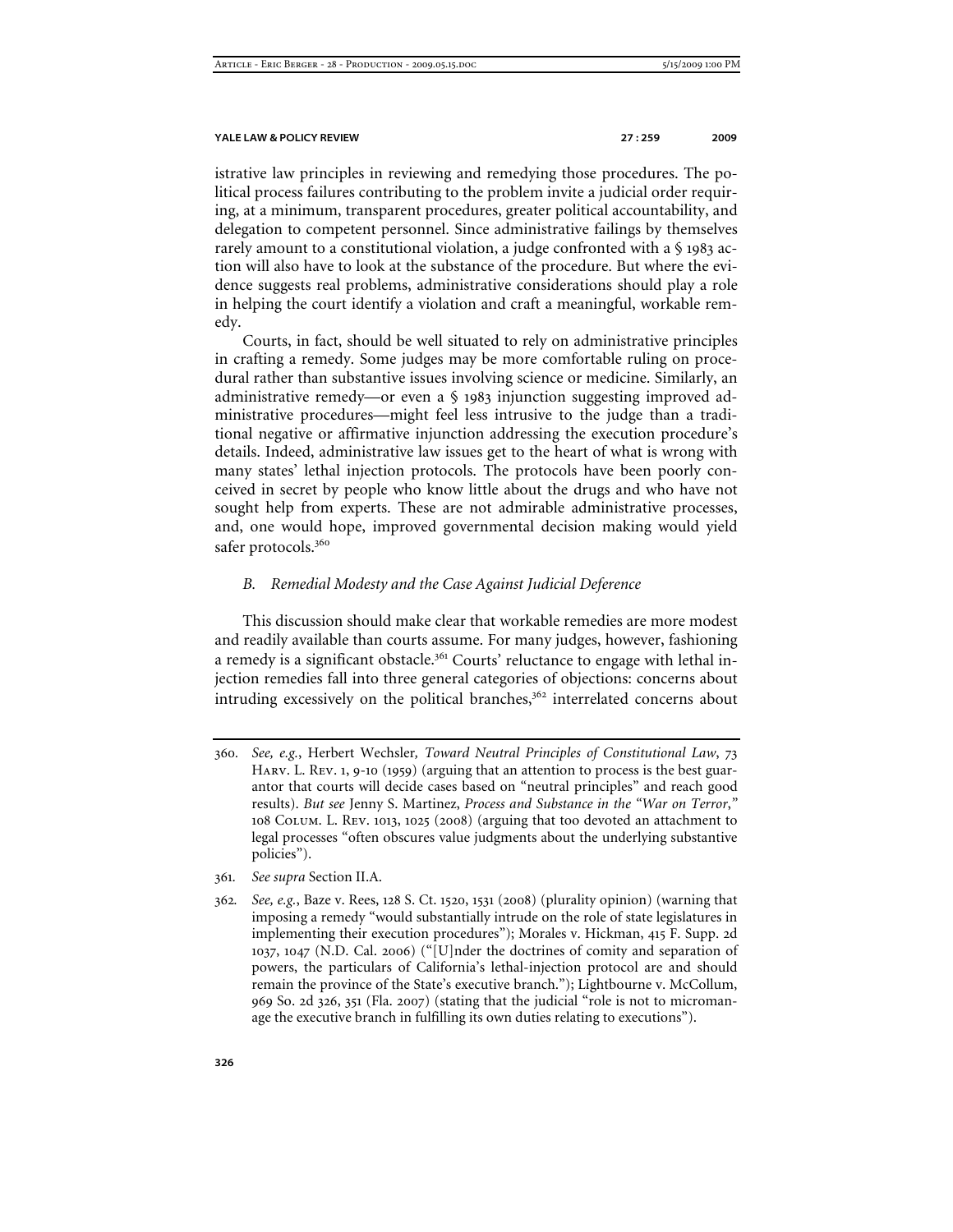the judiciary's own institutional capacity, $363$  and concerns about relying on street-level subordinates to carry out a judgment. These sources of remedial concerns are legitimate and common in public law litigation, but they should carry less weight in lethal injection cases than many other contexts.

1. Concerns About Intruding on the Political Branches

To the extent courts' refusal to reach the remedial stage suggests a discomfort with intruding on the political branches, they have not been sensitive to reasons why judicial intervention in lethal injection actions is more modest than judicially ordered relief in many other settings. By treating remedial concerns as high hurdles in these cases, courts implicitly exaggerate the extent to which a remedy would interfere with the internal operations of state institutions. For instance, contrary to some courts' deferential assumptions,<sup>364</sup> intrusion into lethal injection procedures would not interfere in more than a marginal way with day-to-day prison operations. Changes to the execution procedure certainly would not affect security.<sup>365</sup> Lethal injection is a discrete procedure involving only a few prison employees and one inmate at a time. It takes place in specially designated rooms removed from the rest of the prison population. Prison safety, then, would not be impacted by changing the drugs, or by requiring that a member of the execution team have particular medical training. Most members of the prison staff, in fact, have nothing to do with execution procedures.

Relatedly, a lethal injection injunction would not divert significant amounts of money from other government programs or even from within the prison. A negative injunction requiring only that the state cease executions until it has improved its procedure would allow the state to determine the most cost effective way to remedy its procedure. Even an affirmative injunction would

- 364*. See* Cal. First Amendment Coal. v. Calderon, 150 F.3d 976, 982-83 (9th Cir. 1998) (preparing to defer to state officials on security concerns involving viewing the lethal injection procedure absent substantial evidence that a prison regulation was an exaggerated response by prison officials); Abdur'Rahman v. Bredesen, 181 S.W.3d 292, 312 (Tenn. 2005) (noting deference owed to prison officials in a lethal injection case to enable them to manage their "tremendous responsibilities"); *cf.* Shaw v. Murphy, 532 U.S. 223, 229 (2001) (articulating a "unitary, deferential standard for reviewing prisoners' constitutional claims").
- 365*. See* Cal. First Amendment Coal. v. Woodford, 299 F.3d 868, 879-84 (9th Cir. 2002) (holding that a prison regulation barring public viewing of lethal injection execution procedures prior to actual administration of lethal injection was an exaggerated, unreasonable policy to protect safety and institutional security).

<sup>363</sup>*. See, e.g.*, *Baze*, 128 S. Ct. at 1531 (warning against "embroil[ing] the courts in ongoing scientific controversies beyond their expertise"); Emmett v. Johnson, 511 F. Supp. 2d 634, 639 (E.D. Va. 2007), *aff'd*, 532 F.3d 291 (4th Cir. 2008) ("[I]t is not the office of a federal court to dictate to the Commonwealth of Virginia the precise methodology it should employ in carrying out a lawful death sentence . . . .").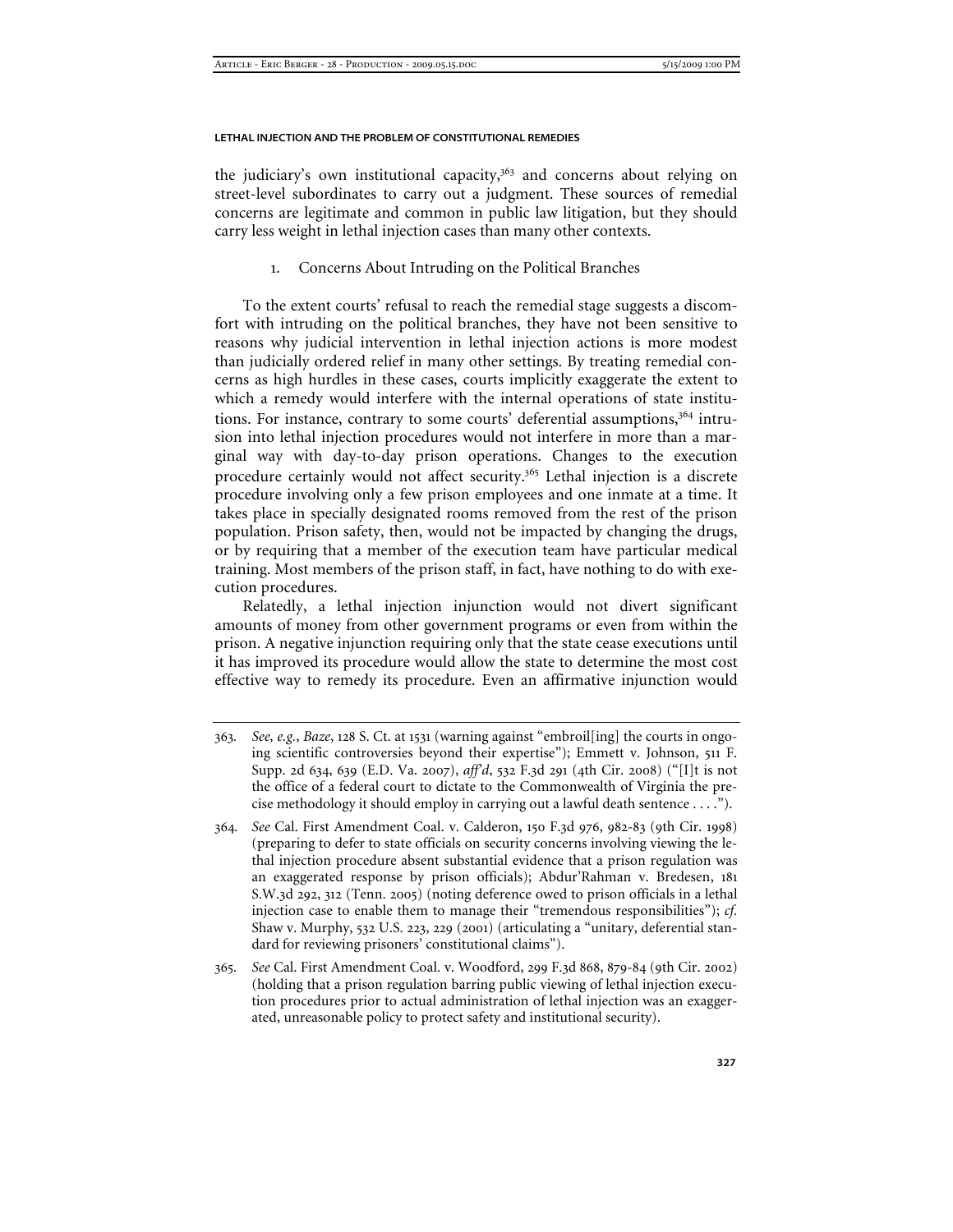likely impose only modest cost. For example, a switch to a one-drug protocol would not noticeably change the cost of lethal injection, as none of the drugs used or contemplated are expensive.<sup>366</sup> If anything, switching to a one-drug protocol would make things easier for the states, which would only have to buy one drug instead of three and would no longer have to worry about refrigerating the pancuronium.<sup>367</sup>

Even the inclusion of an anesthesiologist would not impose excessive costs on the state, especially when compared to costs imposed by structural injunctions. For example, in *Missouri v. Jenkins*, the total cost for the educational programs ordered by the district court as part of its effort to desegregate Kansas City schools exceeded \$220 million.<sup>368</sup> In *Pennhurst v. Halderman*, the Court noted that the plaintiffs' interpretation of the relevant statute would impose "massive" financial obligations on the states.<sup>369</sup> By contrast, Missouri's Dr. Doerhoff was paid only \$2,000 per execution,<sup>370</sup> and Georgia's execution team's total compensation (including doctors and other personnel) was \$18,000.<sup>371</sup> No state executes enough people for this cost to amount to a sizable annual sum; even in a state like Texas, which executes more people than any other state,  $372$ these costs would be a small fraction of what the death penalty already costs.<sup>373</sup>

- 366*. See, e.g.*, Gawande, *supra* note 52, at 134 (explaining that drugs used in lethal injection are "cheap and routinely available"); *About Implementing Human Euthanasia in NM Animal Shelters*, http://www.nmanimalcontrol.com/euthanasia/ HEPP/FAQ.html (last visited Mar. 9, 2008) (noting that average cost of pentobarbital to euthanize an animal would be \$1.27); Phyllis Coleman, *Man['s Best Friend] Does Not Live by Bread Alone: Imposing a Duty To Provide Veterinary Care,* 12 ANIMAL L. 7, 16, n.65 (2005) (discussing the low cost of pentobarbital).
- 367*. See* Harbison v. Little, 511 F. Supp. 2d 872, 876-77 (M.D. Tenn. 2007) (noting that the refrigeration of pancuronium is a "con" for retaining the three-drug protocol).
- 368. Missouri v. Jenkins, 515 U.S. 70, 76 (1995). *Jenkins* is admittedly a controversial case, but it provides a striking example of a remedy that asks a good deal of state and local government.
- 369. Pennhurst State Sch. & Hosp. v. Halderman, 451 U.S. 1, 17 (1981).
- 370*. See* Kohler, *supra* note 42.
- 371. Gawande, *supra* note 52, at 151.
- 372*. See* Adam Liptak, *At 60*% *of Total, Texas Is Bucking Execution Trend*, N.Y. Times, Dec. 26, 2007, at A1 (noting that executions have declined recently in states other than Texas and that, in 2007, Texas executed twenty-six people and no other state executed more than three).
- 373. Some scholars and state groups have tried to calculate the cost of the death penalty. Illinois State Comptroller statistics, for example, show capital cases costing an average of \$13.5 million per year, expenses "significantly disproportionate to the cost of processing homicide cases in which state's attorney does not certify the case for the death penalty." Thomas P. Sullivan, *Efforts To Improve the Illinois Capital Punishment System: Worth the Cost?*, 41 U. RICH. L. REV. 935, 964-65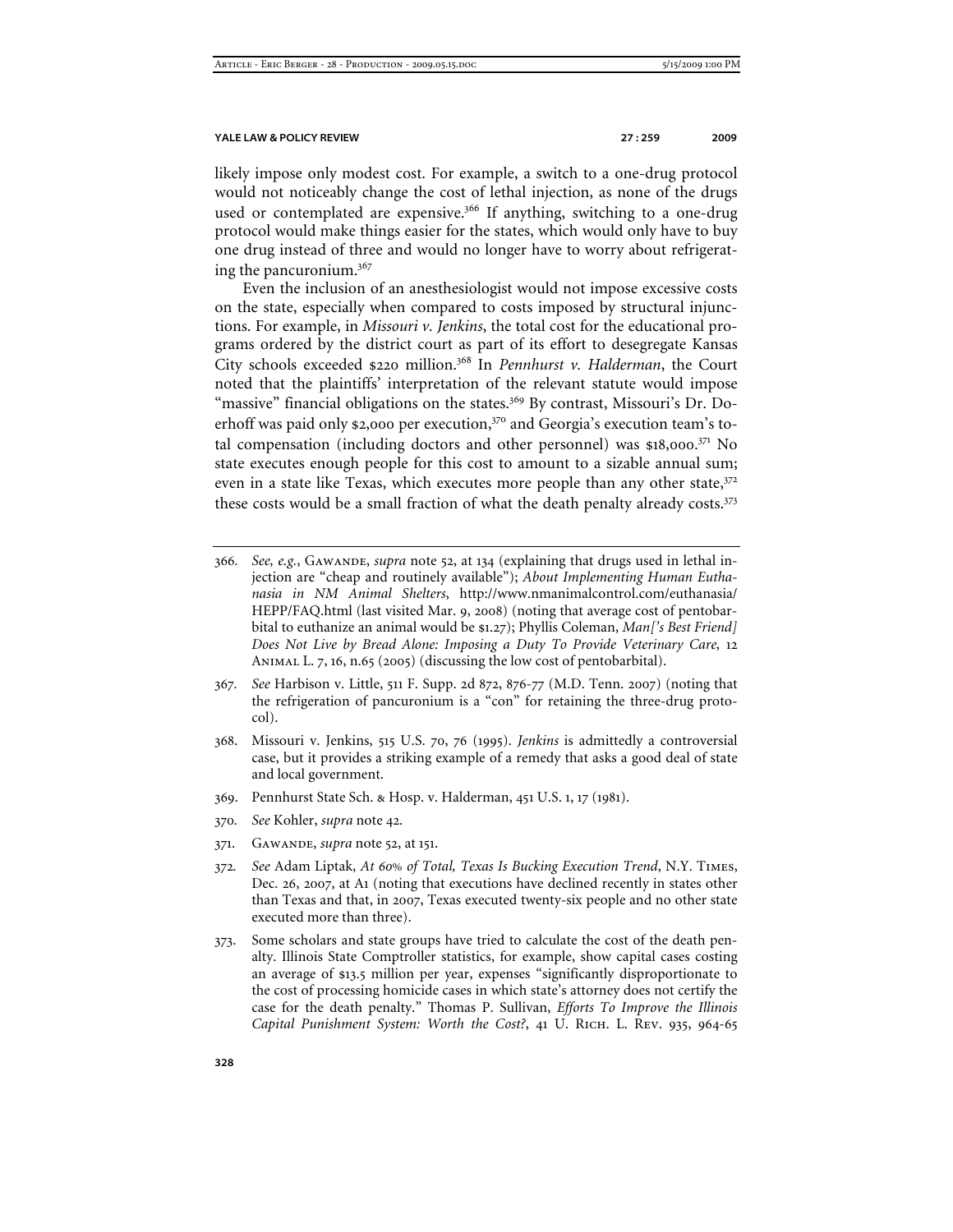In short, lethal injection is not a very polycentric problem, so an injunction would be unlikely to have far-reaching public consequences.

2. Concerns About the Judiciary's Shortcomings

Courts' reluctance to reach the remedial stage also stems from their related sense of the judiciary's own institutional shortcomings. This concern too carries less weight in lethal injection than other contexts, especially in light of states' own failures to engage with their procedures. In other areas, such as prison condition cases, prison officials can convincingly argue that they understand security concerns far better than judges, and that judicial deference is therefore warranted.<sup>374</sup> By way of contrast, many state officials do not understand the lethal injection procedure they administer and have not given the matter sufficient attention. Under such circumstances, government does not deserve the deference it enjoys when it has a genuine expertise over a subject matter.

By contrast, even though most judges also lack training in the relevant science, they will review extensive evidence on the issue. Doing so makes them better equipped to understand the dangers and potential remedies than most legislators or unelected, unqualified DOC officials.<sup>375</sup> Even taking the judiciary's

- 374*. See supra* note 200.
- 375*. Cf.* Daubert v. Merrell Dow Pharms., Inc., 509 U.S. 579, 597 (1993) (holding that the trial judge's role as a "gatekeep[er]" of expert testimony is to ensure that the claimed basis for scientific testimony is valid); Youngberg v. Romeo, 457 U.S. 307, 323 & n.30 (1982) (holding that an institution would be liable if a decision about an

<sup>(</sup>2007). A New Jersey Policy Perspectives report estimated that the death penalty since 1982 had cost the State \$253 million more than life sentences without parole would have. *See* Mary E. Forsberg, N.J. Policy Perspectives, Money for NOTHING? THE FINANCIAL COST OF NEW JERSEY'S DEATH PENALTY 18 (2005), *available at* http://www.njadp.org/forms/cost/MoneyforNothingNoveber18.html; *see also* Furman v. Georgia*,* 408 U.S. 238, 358 (1972) (Marshall, J., concurring) ("When all is said and done, there can be no doubt that it costs more to execute a man than to keep him in prison for life."); Philip J. Cook & Donna B. Slawson, *The Costs of Processing Murder Cases in North Carolina* 78 (1993), *available at*  http://fds.duke.edu/db?attachment-34-1667-view-301 ("The extra cost per execution of prosecuting a case capitally is more than \$2.16 million."); Glenn L. Pierce & Michael L. Radelet, *The Role and Consequences of the Death Penalty in American Politics*, 18 N.Y.U. Rev. L. & Soc. Change 711, 719 (1991) ("Each death sentence [in Florida] is estimated to cost approximately \$3.18 million, compared to a cost of life imprisonment (forty years) of approximately \$516,000."); John Roman et al., *The Cost of the Death Penalty in Maryland* (2008), *available at* http://www.urban.org/UploadedPDF/411625\_md\_death\_penalty.pdf (stating that Maryland spends on average \$1.9 million more on capital cases resulting in the death penalty); Rone Tempest, *Death Row Often Means a Long Life: California Condemns Many Murderers, but Few Are Ever Executed,* L.A. Times, Mar. 6, 2005, at B1 (stating that the death penalty costs California \$114 million a year above what it would cost to keep the same convicts incarcerated).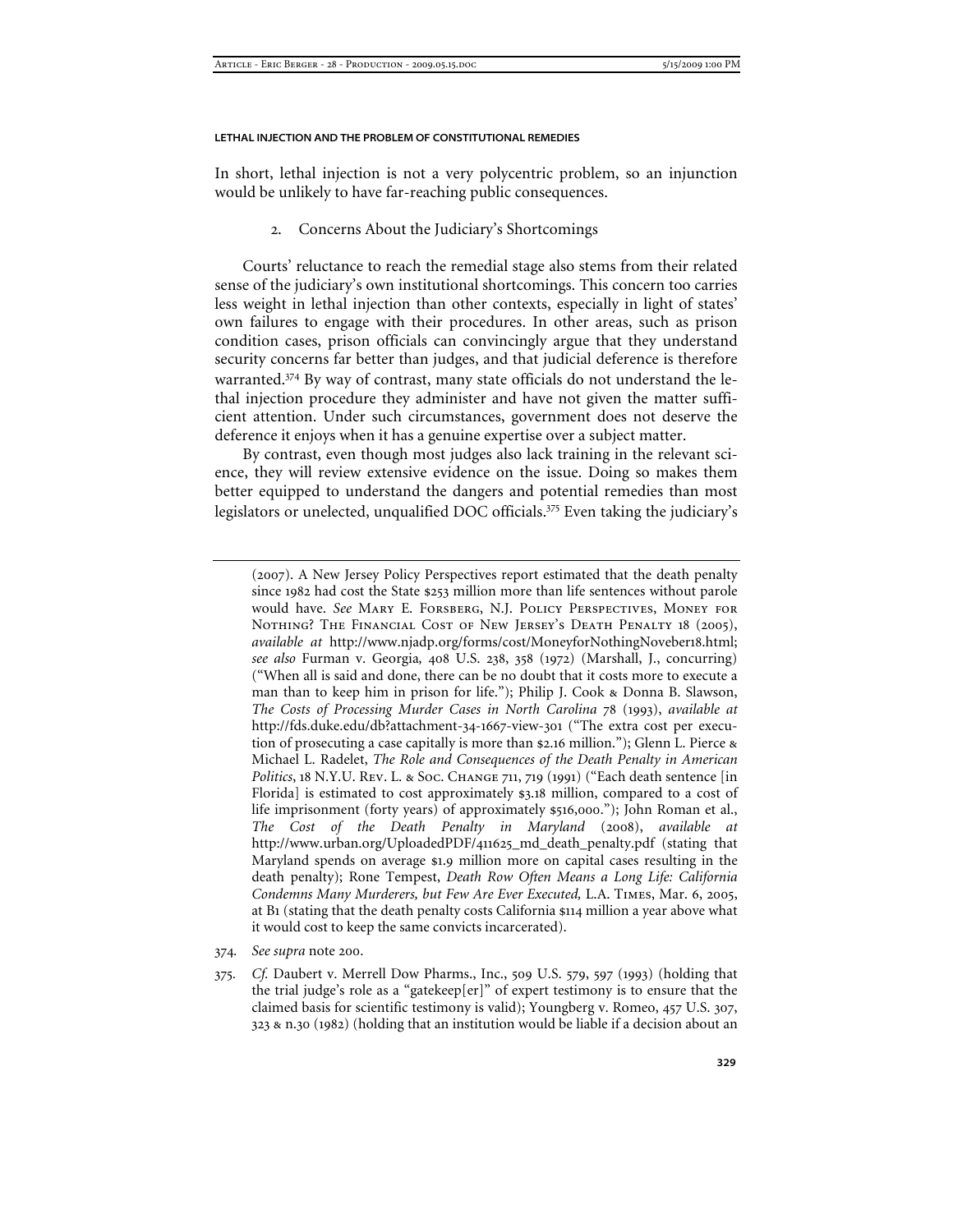institutional limitations into account, then, many judges are probably more likely to engage with the science of the issue than legislators, who are driven by political considerations and are more likely to delegate the procedure to agency officials.<sup>376</sup> Indeed, even if legislatures designed the procedures themselves, there would be little reason to defer to their scientific judgment. As one commentator argues:

[O]ne of the chief reasons for allowing legislatures to make findings of fact in disputed areas—that they are democratic, representative bodies—seems to have no applicability where issues of pure medical fact are concerned. Unlike those cases in which so-called social facts are involved, there is (or perhaps should be) no significant political element to the determination of medical fact. This is a fact-finding domain in which the interest in public participation and legislatures' relative institutional competency are at their lowest.<sup>377</sup>

Finally, it should be re-emphasized that the remedies contemplated in these cases are usually narrow. They do not require massive reforms from the state; they do not cost much; and they do not undermine the death penalty itself. Lethal injection plaintiffs can win a safer procedure, but they cannot escape execution—at least not through this litigation. In light of states' problems with their own procedures, courts are comparatively well situated to deal with these issues.

3. Concerns About Relying on Street-Level Bureaucrats

Another potential judicial concern may stem from the perceived hopelessness of relying on street-level bureaucrats to carry out a judicial decree, particularly in the prison setting. Street-level bureaucrats are generally regarded as lowlevel employees, such as prison guards, but, as Professor Lipsky famously observed, they often make the decisions that "add up to agency policy."378 Some commentators have emphasized the difficulties of achieving social and structural changes, including prison reform, through street-level bureaucrats.<sup>379</sup>

involuntarily committed ward's care was not "made by persons with degrees in medicine or nursing, or with appropriate training").

- 376*. See* Neal Devins, *Congressional Factfinding and the Scope of Judicial Review: A Preliminary Analysis*, 50 Duke L.J. 1169, 1182-87 (2001) (noting that the truthdiscovering value of legislative fact-finding is often undercut by a variety of political pressures); B. Jessie Hill, *The Constitutional Right To Make Medical Treatment Decisions: A Tale of Two Doctrines*, 86 Tex. L. Rev. 277, 337, 333-41 (2007) (stating that there is "little reason to believe that legislatures possess—or exercise superior institutional competency in the context of medical and scientific fact").
- 377. Hill, *supra* note 376, at 339.
- 378. Michael Lipsky, Street-Level Bureaucracy: Dilemmas of the Individual in Public Services 3 (1980).
- 379*. See* Seth F. Kreimer, *Exploring the Dark Matter of Judicial Review: A Constitutional Census of the 1990s*, 5 Wm. & Mary Bill Rts. J. 427, 506-07 (1997) ("In all bu-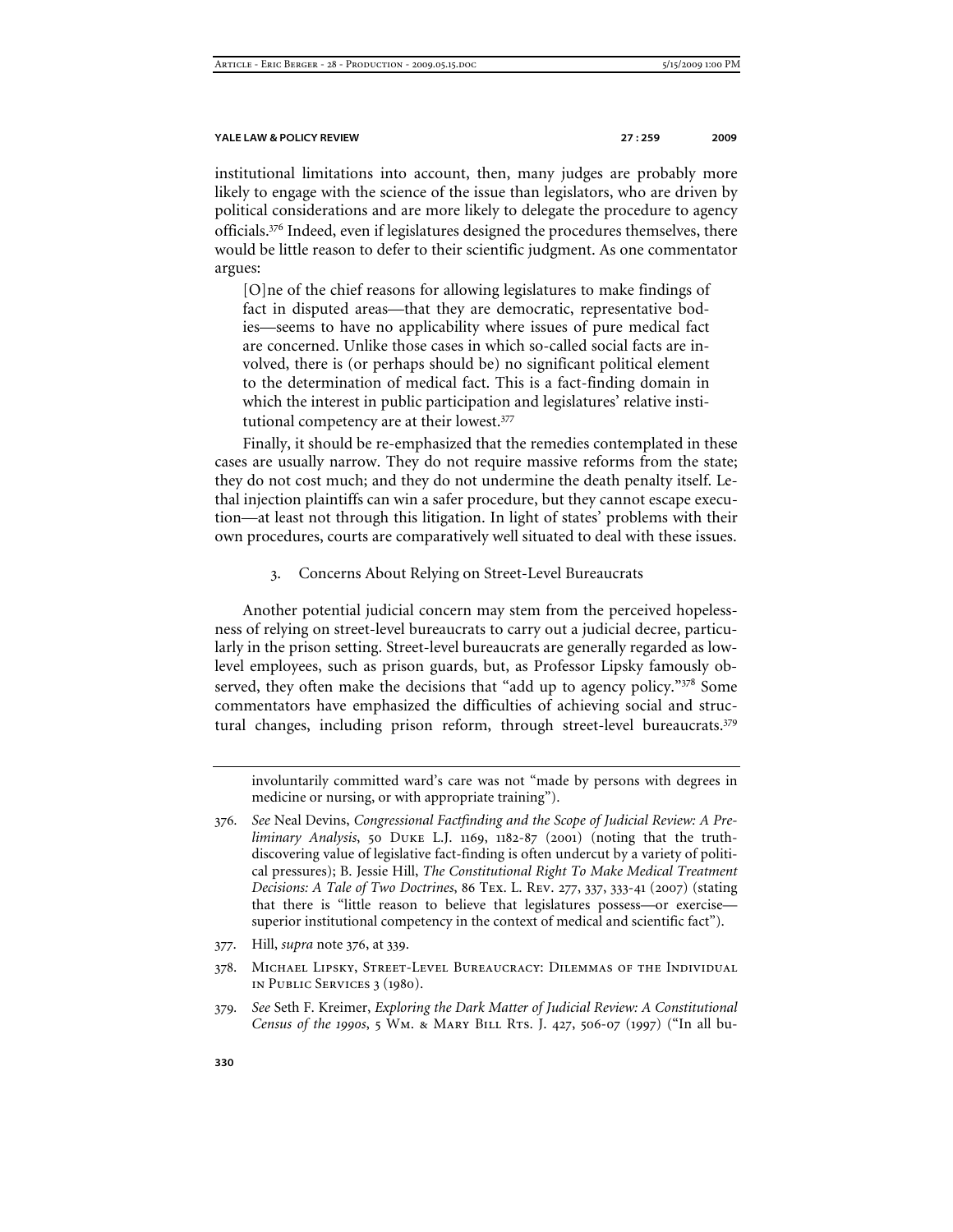## **LETHAL INJECTION AND THE PROBLEM OF CONSTITUTIONAL REMEDIES**

However, because lethal injection teams usually consist of only a few people with defined roles, a judicial order would more likely be followed. In something like the school desegregation context, or capital punishment more generally, moral responsibility is so diffuse that most involved are unlikely to see themselves closely connected to the violation.<sup>380</sup> But where a small team of people, each with defined tasks, is putting a person to death, a court order is arguably more likely to create a culture of accountability and impact the personnel involved.<sup>381</sup>

Indeed, if anything, the central role played by low-level execution team members renders the need for judicial involvement more pressing and appropriate. Street-level bureaucrats are less politically accountable than upper-level managers, so countermajoritarian concerns weigh less heavily than when courts controvert official agency policies.<sup>382</sup> Additionally, and most importantly, given the proper mandate, higher-level DOC officials might do a better job ensuring street-level compliance if they knew that the court would not permit executions without cooperation and if a failure to comply might attract bad publicity.<sup>383</sup>

reaucracies, the bureaucracy's mission tends to dwarf competing values" so that conversations among bureaucrats are "not likely to be the locus of transformative constitutional dialogue."); Susan Sturm, *Resolving the Remedial Dilemma: Strategies of Judicial Intervention in Prisons*, 138 U. Pa. L. Rev. 805, 816-20 (1990) (arguing that for prison guards, "[a]ll other institutional goals (such as service delivery, rehabilitation, and even punishment) are subordinated to and furthered by the pursuit of order")*. See generally* Lipsky, *supra* note 378, at 3 (identifying problems with street-level bureaucracy).

- 380. Social psychologists have long studied the diffusion of responsibility and related concepts like the bystander effect. *See* Earl F. Martin, *Tessie Hutchinson and the*  American System of Capital Punishment, 59 MD. L. Rev. 553, 562 (2000) ("[T]hough the interplay in capital cases between jurors, trial judges, and appellate judges gives the appearance of a system that squarely faces the gravity of its task, the diffusion of responsibility between these actors enables them, and us, to avoid having to experience fully the monumental decision to kill another human being."); Stanley Milgram, *Behavioral Study of Obedience*, 67 J. ABNORMAL & Soc. Psych. 371 (1963) (suggesting that individuals minimize their own moral agency to the degree they believe they are simply following instructions).
- 381*. Cf.* Bibb Latané et al., *Many Hands Make Light Work: The Causes and Consequences of Social Loafing*, 37 J. Personality & Social Psych., 822, 823 (1979) (arguing that, in bigger teams, individuals' efforts and feelings of responsibility dwindle).
- 382. Kreimer, *supra* note 379, at 506-08. *But see* Roger A. Hanson, *Contending Perspective on Federal Court Efforts To Reform State Institutions*, 59 U. Colo. L. Rev. 289, 303, 317-18 (1988) (suggesting that courts' inability to control street-level bureaucrats undermines the efficacy of institutional reform and hence judicial legitimacy).
- 383. As Professor Ely has explained, on hard issues most elected representatives "shrewdly prefer not to have to stand up and be counted but rather to let some executive-branch bureaucrat . . . 'take the inevitable political heat.'" Ely, *supra*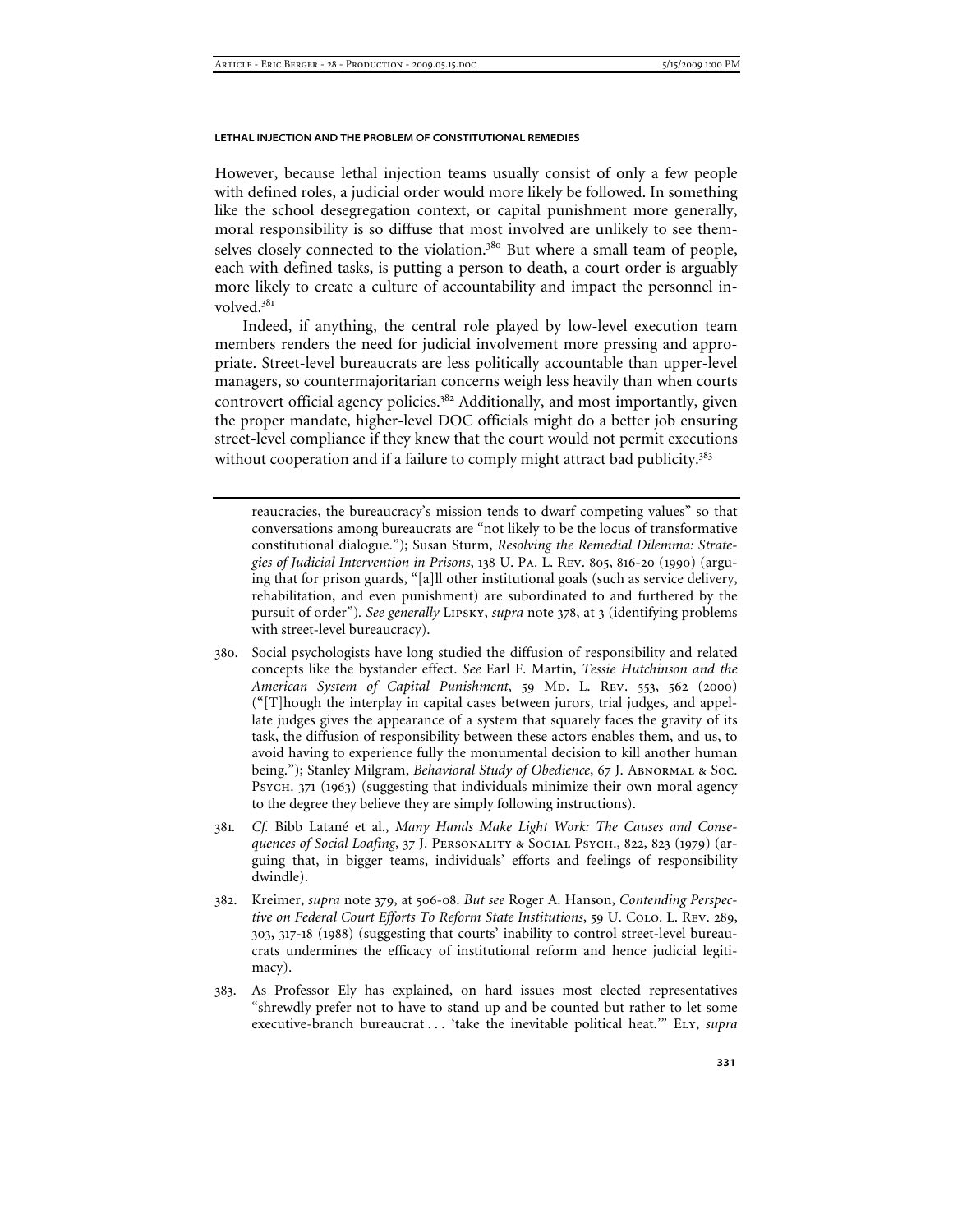## **CONCLUSION**

Several remedial options are available to fix lethal injection procedures without intruding excessively on the states. And yet, despite the significant risk of pain resulting from many states' lack of transparency, care, and deliberation, most courts have assumed that any remedy would be onerous and have declined to find a violation. This restraint is excessive. It considers only the dangers of judicial meddling, not the dangers of judicial abdication.

The institutions in control of lethal injection have proven inattentive, incompetent, and nonetheless resistant to change, and courts are institutionally well situated to remedy the problem. Indeed, in such circumstances, courts are often the *only* institution that can secure necessary change. Professors Denno and Berman are correct in calling upon the political branches to re-examine their procedures,<sup>384</sup> and, ideally, states will respond to these challenges. Unfortunately, though, some states have chosen to retain the status quo unless forced to do otherwise.<sup>385</sup> Such obduracy and lack of transparency create an "immunity to political correction"<sup>386</sup> necessitating judicial intervention.<sup>387</sup>

Courts should also take into account the extent to which a remedy may have far-reaching consequences. When an injunction would affect many spheres of public life and prove very disruptive to non-parties, courts should be

- 384*. See* Douglas A. Berman, *Finding Bickel Gold in a Hill of Beans*, 2006 Cato Sup. Ct. Rev. 311, 330-31 (noting disappointment at legislative inaction since *Hill*); Denno, *Quandary*, *supra* note 28, at 117-23.
- 385*. See supra* Part III.
- 386. Sabel & Simon, *supra* note 225, at 1064.
- 387*. See* Lewis v. Casey, 518 U.S. 343, 414 (1996) (Stevens, J., dissenting) (arguing that the more uncooperative the government is in correcting constitutional violations, the more necessary judicial intervention is); Fletcher, *supra* note 202, at 637 (concluding that the presumption of illegitimacy for structural injunctions is overcome "when the political bodies that should ordinarily exercise such discretion are seriously and chronically in default" and that in such cases "judicial discretion may be a necessary and therefore legitimate substitute for political discretion"); Jeffries & Rutherglen, *supra* note 217, at 1389 (arguing that structural reform injunctions should be "presumptively available when it provides the only effective remedy for constitutional violations"); Mishkin, *supra* note 213, at 949-51 (arguing that institutional decrees are justified when there is a clear constitutional violation and they are the only available remedy).

note 283, at 132 (quoting Lloyd N. Cutler & David R. Johnson, *Regulation and the Political Process*, 84 Yale L.J. 1395, 1400 (1975)). But when courts find fault with governmental policies, thereby drawing the media's attention, elected officials are more likely to get involved to address the problem. *See, e.g.*, Press Release, Office of the Governor, Governor Schwarzenegger Issues Statement on Lethal Injection Protocol (May 15, 2007), http://gov.ca.gov/index.php?/press-release/6237/ (Governor responding publicly to court-identified deficiencies in the lethal injection protocol).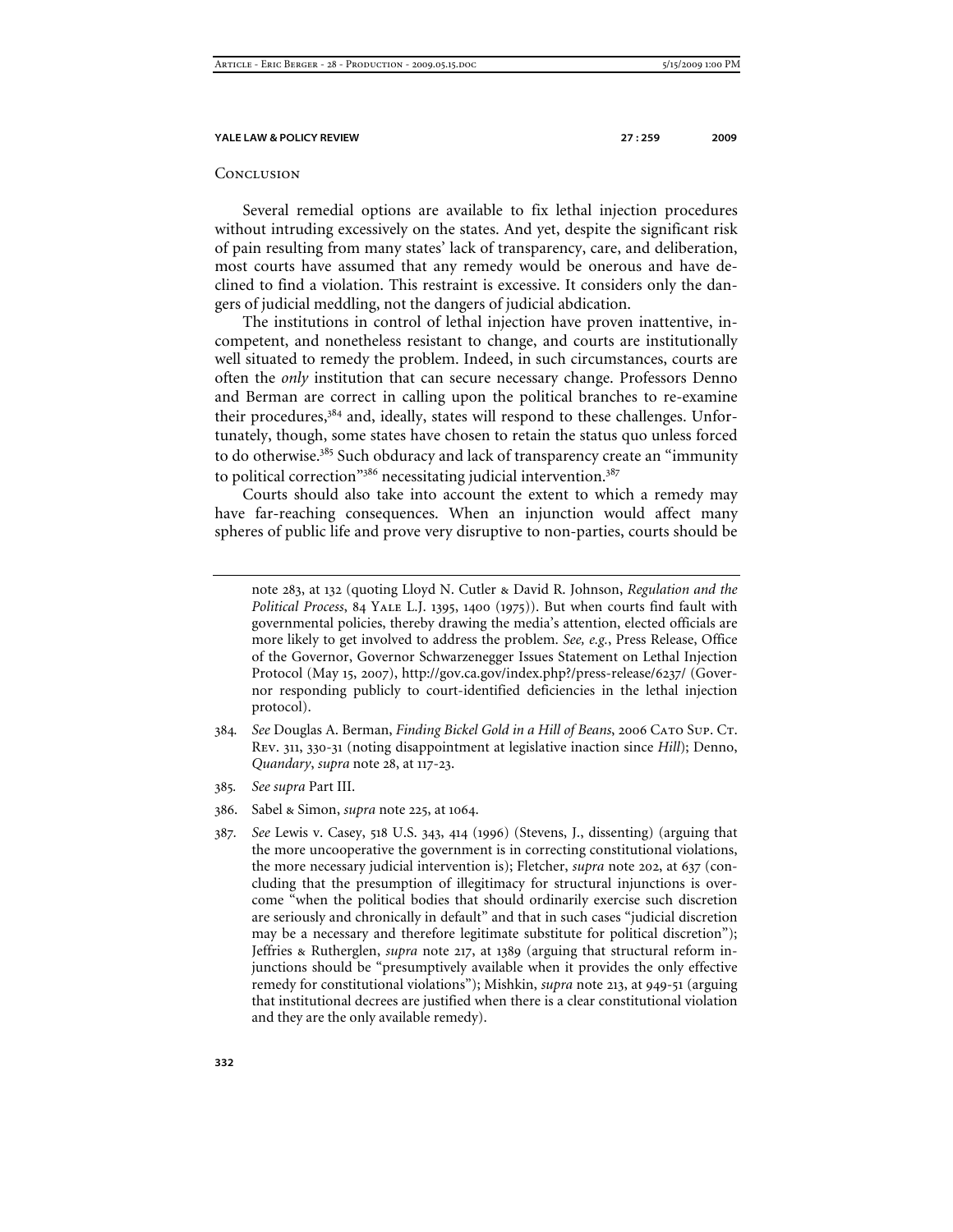## **LETHAL INJECTION AND THE PROBLEM OF CONSTITUTIONAL REMEDIES**

especially wary. But not all public lawsuits involve such polycentric problems. Accordingly, when a remedy is narrow and creates few subsidiary problems, it should not be treated like an invasive institutional injunction. These distinctions are especially important when courts' misperceptions color not just the scope of remedial discretion but also the content of the constitutional right itself.

Many courts to date have mistakenly assumed that a lethal injection remedy would be overly invasive, but is well within their equitable powers to do a better job considering these issues.<sup>388</sup> Indeed, our system reserves an important role for courts to oversee the other branches.<sup>389</sup> Admittedly, it will not always be easy to gauge the state's good faith (or lack thereof) or the degree to which a problem is polycentric. States in lethal injection cases, for instance, cite even minor reforms as evidence of good faith<sup>390</sup> and, similarly, are likely to cry foul whenever a court imposes any remedy.<sup>391</sup> Nevertheless, although these factors will not always be easily administered, it is important that they factor into judges' deliberations. Given the extent to which remedial concerns color judges' attitudes towards the merits, courts' initial survey of the remedial issues should appreciate the multi-faceted nuances that favor and disfavor judicial intervention. Increased recognition of these issues is, admittedly, only a small step towards correcting the misperceptions that have plagued much lethal injection litigation, but such a step could help courts guard against a reactionary assump-

- 388*. See, e.g.*, Tenn. Valley Auth. v. Hill, 437 U.S. 153, 193 (1978) ("[S]ince all or almost all equitable remedies are discretionary, the balancing of equities and hardships is appropriate in almost any case as a guide to the chancellor's discretion.") (internal quotation marks omitted); Lemon v. Kurtzman, 411 U.S. 192, 200 (1973) ("In shaping equity decrees, the trial court is vested with broad discretionary power . . . ."); Swann v. Charlotte-Mecklenburg Bd. of Ed., 402 U.S. 1, 15 (1971) ("Once a right and a violation have been shown, the scope of a district court's equitable powers to remedy past wrongs is broad, for breadth and flexibility are inherent in equitable remedies . . . .").
- 389*. See, e.g.*, The Federalist No. 48, at 256-57 (James Madison) (George W. Carey & James McClellan ed., 2001) (arguing that unless these branches of government "be so far connected and blended, as to give to each a constitutional control over the others, the degree of separation which the maxim requires, as essential to a free government, can never in practice be duly maintained . . . ." and that, if left unchecked, the legislature will extend "the sphere of its activity, and draw[] all power into its impetuous vortex"); Scott D. Gerber, *The Court, The Constitution, and the History of Ideas*, 61 VAND. L. REV. 1067, 1082 (2008) (citing Federalist No. 48 to argue that judicial review imposes an important check on the political branches that is necessary in a system of separation of powers).
- 390*. Cf.* Jones v. McAndrew, 996 F. Supp. 1439, 1450-51 (N.D. Fla. 1998) (holding that defendants' good faith efforts to revise the electric chair protocol following botched execution demonstrated lack of deliberate indifference).
- 391*. See, e.g.*, Defendants' 7/14/2006 Submission of Proposed Protocol at 11, Taylor v. Crawford, No. 05-4173, 2006 WL 1779035 (W.D. Mo. June 26, 2006) (arguing that the court's remedy is "much broader than necessary").